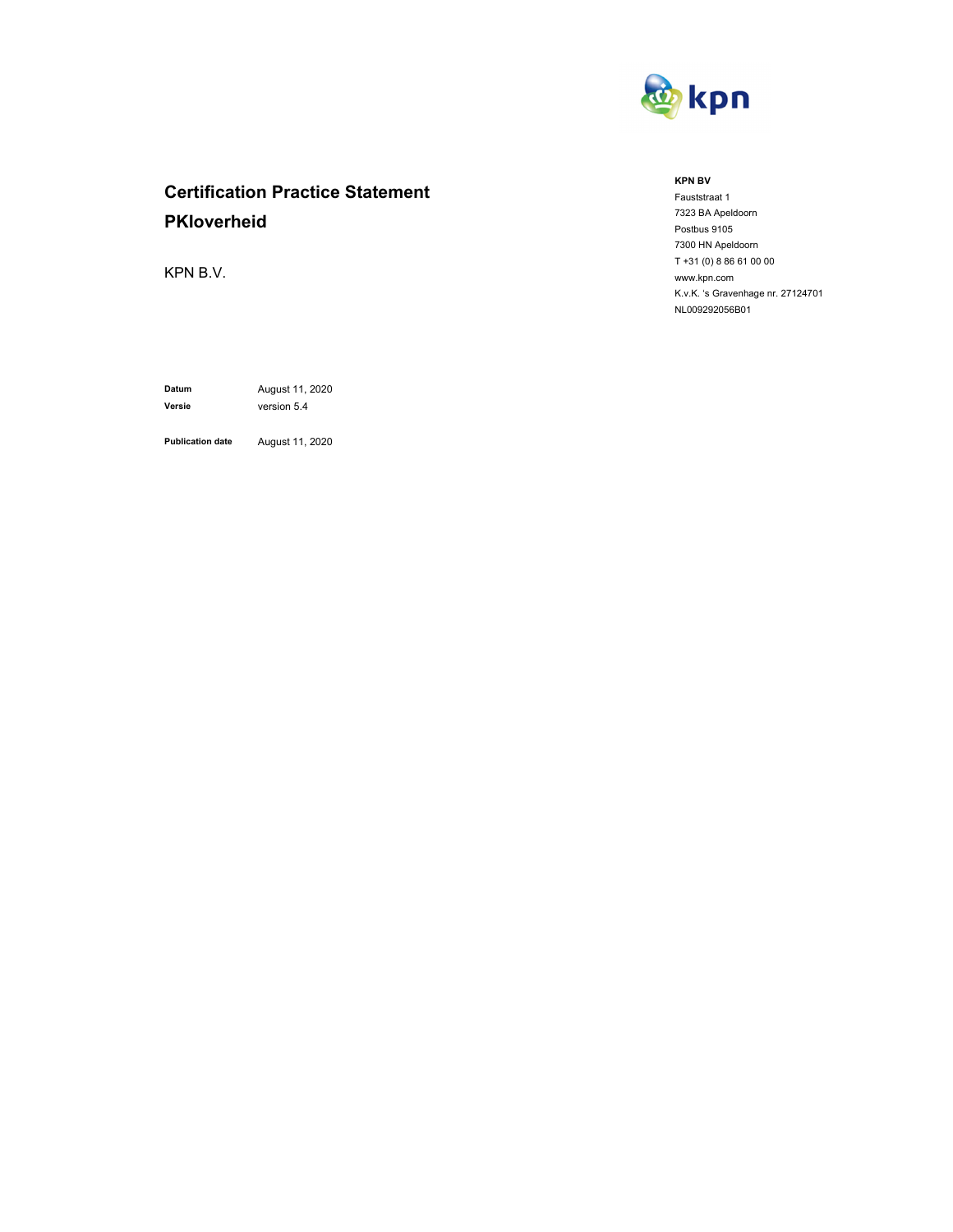

## **Table of contents**

| 1                       |                                                                                         |  |
|-------------------------|-----------------------------------------------------------------------------------------|--|
|                         | 1.1                                                                                     |  |
|                         | 1.1.1                                                                                   |  |
|                         | 1.1.2                                                                                   |  |
|                         | 1.1.3                                                                                   |  |
|                         | 1.1.4                                                                                   |  |
|                         | 1.1.5                                                                                   |  |
|                         | 1.2 <sub>1</sub>                                                                        |  |
|                         | 1.3                                                                                     |  |
|                         | 1, 3, 1                                                                                 |  |
|                         | 1.3.2                                                                                   |  |
|                         | 1.4                                                                                     |  |
|                         | 1.4.1                                                                                   |  |
|                         | 1.4.2                                                                                   |  |
|                         | 1.5                                                                                     |  |
|                         | 1.5.1                                                                                   |  |
|                         | 1.5.2                                                                                   |  |
|                         | 1.5.3                                                                                   |  |
|                         | 1.5.4                                                                                   |  |
|                         | 1.6                                                                                     |  |
|                         |                                                                                         |  |
| $\overline{\mathbf{2}}$ |                                                                                         |  |
|                         | 2.1                                                                                     |  |
|                         | 2.2                                                                                     |  |
|                         | 2.2.1                                                                                   |  |
|                         | 2.2.2                                                                                   |  |
|                         | 2.3                                                                                     |  |
|                         | 2.4                                                                                     |  |
| 3                       |                                                                                         |  |
|                         |                                                                                         |  |
|                         | 3.1                                                                                     |  |
|                         | 3.1.1                                                                                   |  |
|                         | 3.1.2                                                                                   |  |
|                         | 3.1.3                                                                                   |  |
|                         | 3.1.4                                                                                   |  |
|                         | 3.1.5                                                                                   |  |
|                         | 3.1.6                                                                                   |  |
|                         | 3.2                                                                                     |  |
|                         | 3.2.1                                                                                   |  |
|                         | Authentication of organization identity (Subscriber authentication)  19<br>3.2.2        |  |
|                         | 3.2.3                                                                                   |  |
|                         | 3.2.3.1                                                                                 |  |
|                         | 3.2.3.2                                                                                 |  |
|                         | 3.2.3.3                                                                                 |  |
|                         | 3.2.3.4                                                                                 |  |
|                         | 3.2.3.5                                                                                 |  |
|                         | Authentication for the purpose of an EXTENDED VALIDATION/QWAC Certificate 25<br>3.2.3.6 |  |
|                         | 3.2.3.6.1                                                                               |  |
|                         | 3.2.3.6.2                                                                               |  |
|                         | 3.2.3.7                                                                                 |  |

KPN B.V.

CPS PKloverheid - English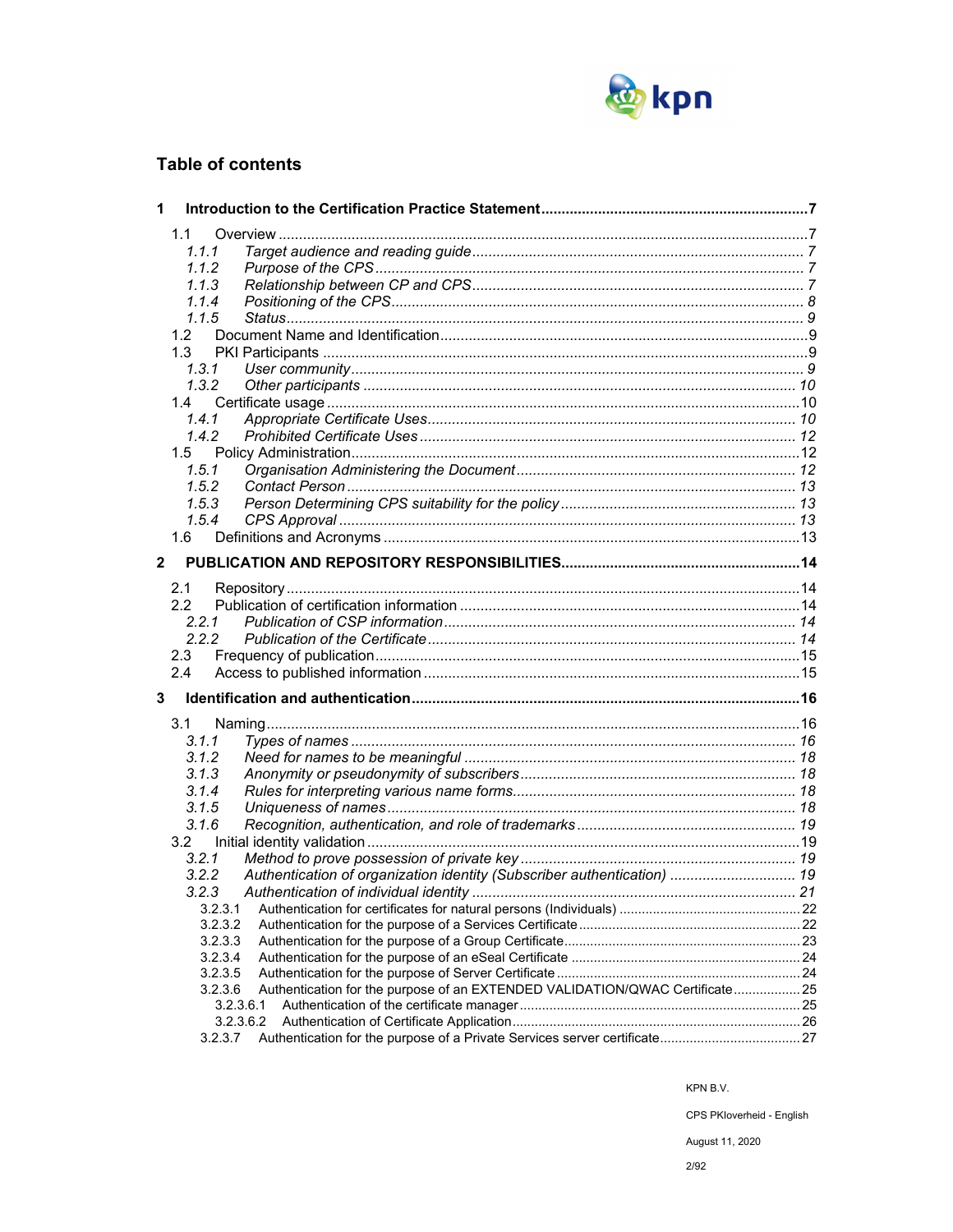

| 3.2.4                                                                                       |  |
|---------------------------------------------------------------------------------------------|--|
| 3.3                                                                                         |  |
| 3.3.1                                                                                       |  |
| Identification en Authentication for routine re-key of the CA certificate 29<br>3.3.2       |  |
| 3.3.3                                                                                       |  |
| 3.4                                                                                         |  |
| 4                                                                                           |  |
|                                                                                             |  |
|                                                                                             |  |
| 4.1.1                                                                                       |  |
| 4.1.2                                                                                       |  |
| 4.1.2.1<br>4.1.2.2                                                                          |  |
| 4.1.2.3                                                                                     |  |
| 4.1.2.4                                                                                     |  |
| 4.1.2.5                                                                                     |  |
|                                                                                             |  |
| 4.2.1                                                                                       |  |
| 4.2.2                                                                                       |  |
| 4.2.2.1                                                                                     |  |
| 4222                                                                                        |  |
| 4.2.2.3                                                                                     |  |
| 4.2.2.4                                                                                     |  |
| 4.2.2.5                                                                                     |  |
| 4.2.3                                                                                       |  |
|                                                                                             |  |
| 4.3.1                                                                                       |  |
| 4.3.1.1                                                                                     |  |
| 4.3.1.2                                                                                     |  |
| Notification of certificate issuance to the Certificate Holder or Manager 37<br>4.3.2       |  |
| 4.4                                                                                         |  |
| Acceptance of Professional, Personal, Group and eSeal Certificates  37<br>4.4.1             |  |
| 4.4.2                                                                                       |  |
| 4.4.3                                                                                       |  |
| 4.5                                                                                         |  |
| 4.6                                                                                         |  |
| 4.7                                                                                         |  |
| 4.8                                                                                         |  |
| 4.9                                                                                         |  |
| 4.9.1<br>4.9.2                                                                              |  |
|                                                                                             |  |
| 4.9.3                                                                                       |  |
| 4.9.4<br>Verification conditions when consulting certificate status information 41<br>4.9.5 |  |
| 4.9.6                                                                                       |  |
| 4.9.7                                                                                       |  |
| 4.9.8                                                                                       |  |
| 4.10                                                                                        |  |
| 4.11                                                                                        |  |
| 4.12                                                                                        |  |
|                                                                                             |  |
| 5                                                                                           |  |

CPS PKIoverheid - English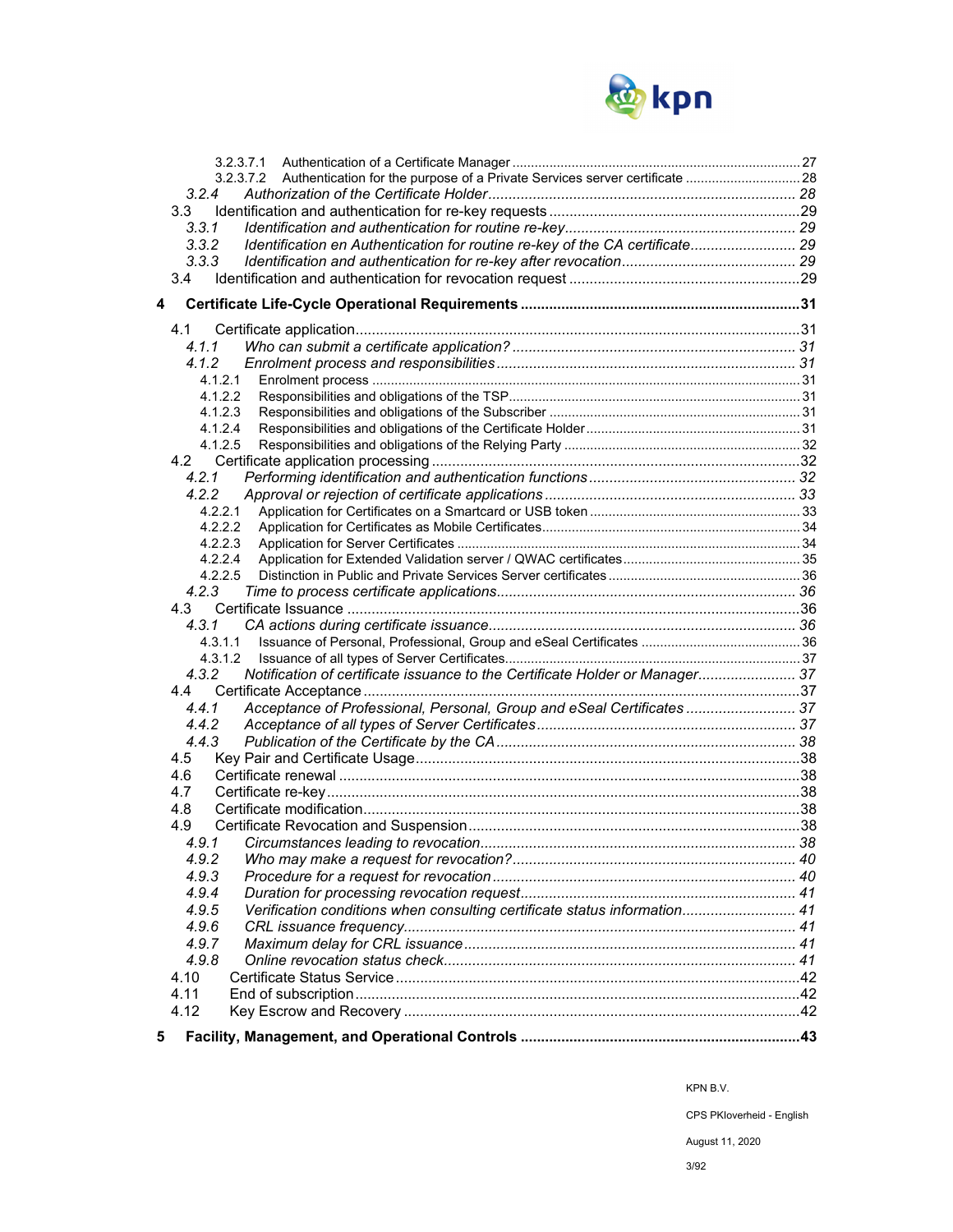

| 5.1            |                                                                        |  |
|----------------|------------------------------------------------------------------------|--|
| 5.1.1          |                                                                        |  |
| 5.1.2          |                                                                        |  |
| 5.1.3          |                                                                        |  |
| 5.1.4          |                                                                        |  |
| 5.1.5          |                                                                        |  |
| 5.2            |                                                                        |  |
| 5.2.1          |                                                                        |  |
| 5.2.2          |                                                                        |  |
| 5.2.3          |                                                                        |  |
| 5.2.4          |                                                                        |  |
| 5.3            |                                                                        |  |
| 5.3.1          |                                                                        |  |
| 5.3.2          |                                                                        |  |
| 5.4            |                                                                        |  |
| 5.4.1          |                                                                        |  |
| 5.4.2          |                                                                        |  |
| 5.4.3          |                                                                        |  |
| 5.4.4          |                                                                        |  |
|                |                                                                        |  |
| 5.5            |                                                                        |  |
| 5.5.1          |                                                                        |  |
| 5.5.2          |                                                                        |  |
| 5.5.3          |                                                                        |  |
| 5.5.4          |                                                                        |  |
| 5.5.5          |                                                                        |  |
| 5.6            |                                                                        |  |
| 5.7            |                                                                        |  |
| 5.7.1          |                                                                        |  |
| 5.7.2          |                                                                        |  |
| 5.8            |                                                                        |  |
| 5.8.1          |                                                                        |  |
| 5.8.2          |                                                                        |  |
| 6              |                                                                        |  |
| 6.1            |                                                                        |  |
| 6.1.1          |                                                                        |  |
| 6.1.2          |                                                                        |  |
| 6.1.3          |                                                                        |  |
| 6.1.4          |                                                                        |  |
| 6.1.5          |                                                                        |  |
| 6.1.6          |                                                                        |  |
| 6.1.7          |                                                                        |  |
| 6.1.8          |                                                                        |  |
| 6.2            | Private Key Protection and Cryptographic Module Engineering Controls52 |  |
| 6.2.1          |                                                                        |  |
| 6.2.2          |                                                                        |  |
| 6.2.3          |                                                                        |  |
|                |                                                                        |  |
| 6.2.4          |                                                                        |  |
| 6.2.5          |                                                                        |  |
| 6.2.6          |                                                                        |  |
| 6.2.7          |                                                                        |  |
|                |                                                                        |  |
| 6.2.8<br>6.2.9 |                                                                        |  |

KPN B.V.

CPS PKloverheid - English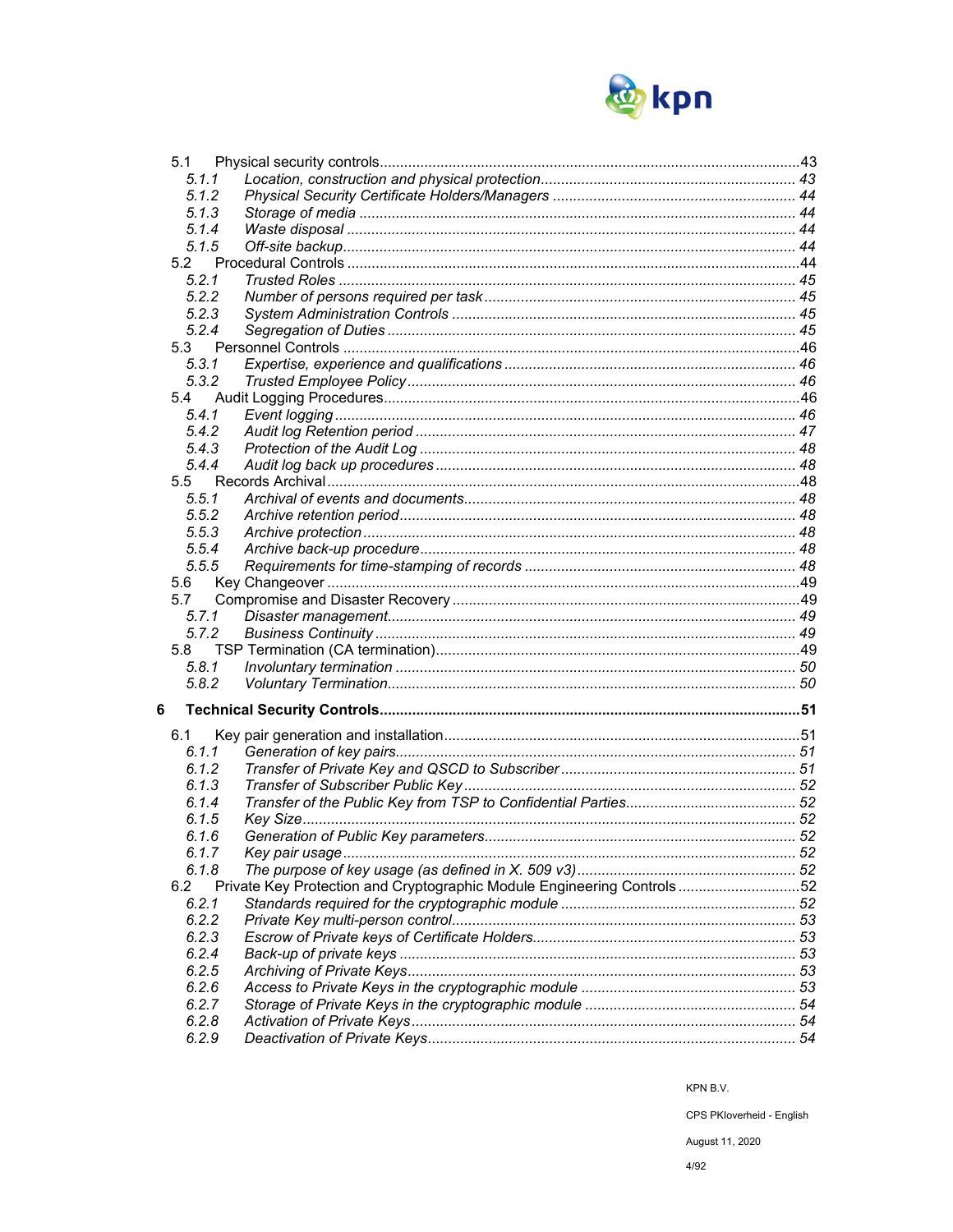

|                | 6.2.10 |  |
|----------------|--------|--|
|                | 6.2.11 |  |
|                | 6.3    |  |
|                | 6.3.1  |  |
|                | 6.3.2  |  |
|                | 6.4    |  |
|                | 6.4.1  |  |
|                | 6.4.2  |  |
|                | 6.4.3  |  |
|                | 6.5    |  |
|                | 6.5.1  |  |
|                | 6.5.2  |  |
|                | 6.6    |  |
|                | 6.6.1  |  |
|                | 6.6.2  |  |
|                | 6.7    |  |
|                | 6.8    |  |
| $\overline{7}$ |        |  |
|                |        |  |
|                | 7.1    |  |
|                | 7.1.1  |  |
|                | 7.1.2  |  |
|                | 7.1.3  |  |
|                | 7.1.4  |  |
|                | 7.1.5  |  |
|                | 7.1.6  |  |
|                | 7.2    |  |
|                | 7.2.1  |  |
|                | 7.2.2  |  |
|                | 7.2.3  |  |
|                | 7.2.5  |  |
|                | 7.3    |  |
|                | 7.3.1  |  |
|                | 7.3.2  |  |
| 8              |        |  |
|                |        |  |
| 9              |        |  |
|                | 9.1    |  |
|                | 9.2    |  |
|                | 9.3    |  |
|                |        |  |
|                | 9.3.2  |  |
|                | 9.3.3  |  |
|                | 9.4    |  |
|                | 9.4.1  |  |
|                | 9.4.2  |  |
|                | 9.4.3  |  |
|                | 9.4.4  |  |
|                | 9.4.5  |  |
|                | 9.4.6  |  |
|                | 9.4.7  |  |
|                | 9.4.8  |  |
|                |        |  |

KPN B.V.

CPS PKloverheid - English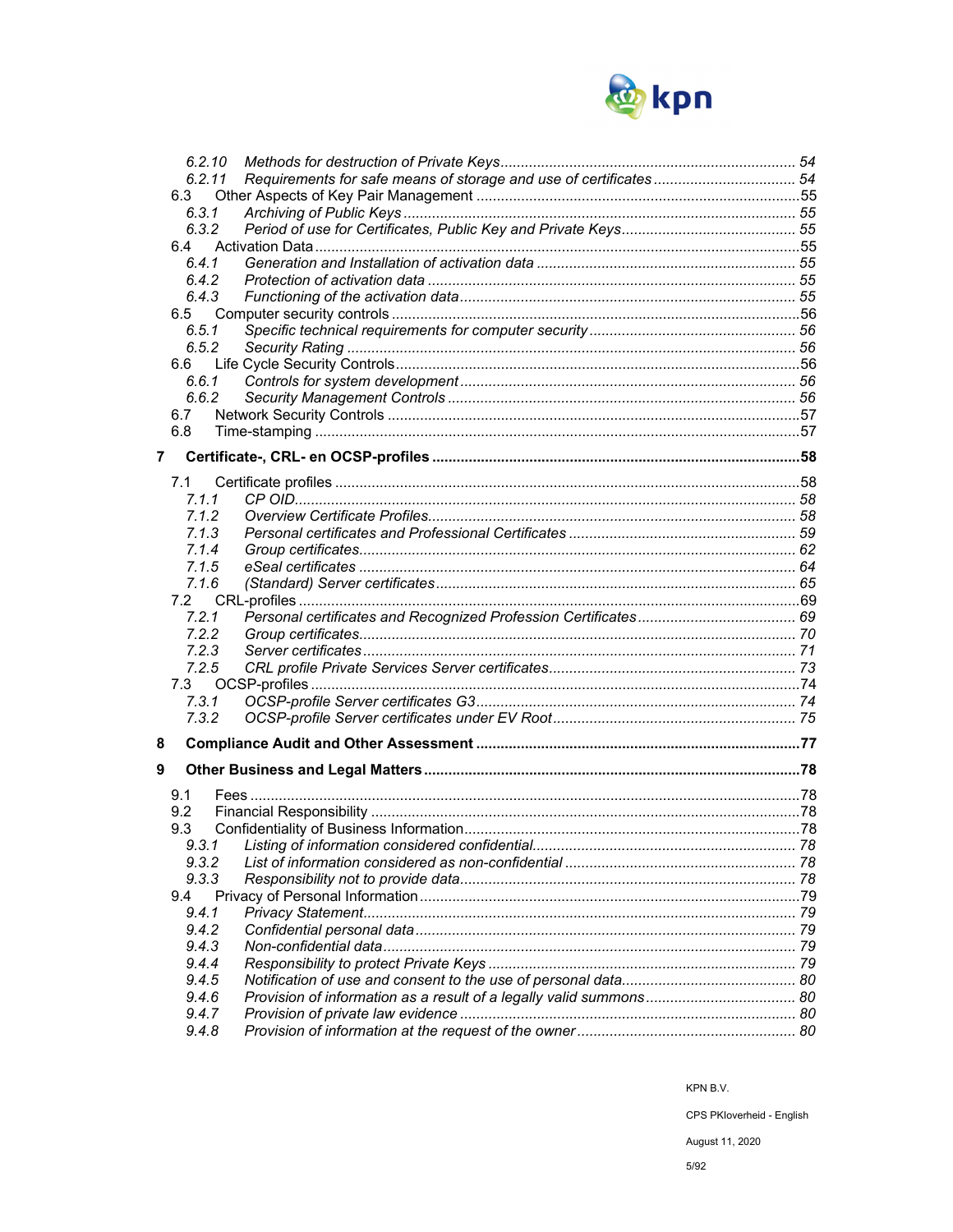

| 9.4.9                                                                            |     |
|----------------------------------------------------------------------------------|-----|
| Other circumstances which may lead to the provision of information  80<br>9,4,10 |     |
| 9.5                                                                              |     |
| 9.6                                                                              |     |
| 9.7                                                                              |     |
| 9.7.1                                                                            |     |
| 9.7.2                                                                            |     |
| 9.8                                                                              |     |
| 9.9                                                                              |     |
| 9.10                                                                             |     |
| 9.11                                                                             |     |
| 9.11.1                                                                           |     |
| 9.11.2                                                                           |     |
| 9.12                                                                             |     |
| 9.13                                                                             |     |
| 9.14                                                                             |     |
| 9.15                                                                             |     |
| 9.16                                                                             |     |
|                                                                                  |     |
|                                                                                  | .92 |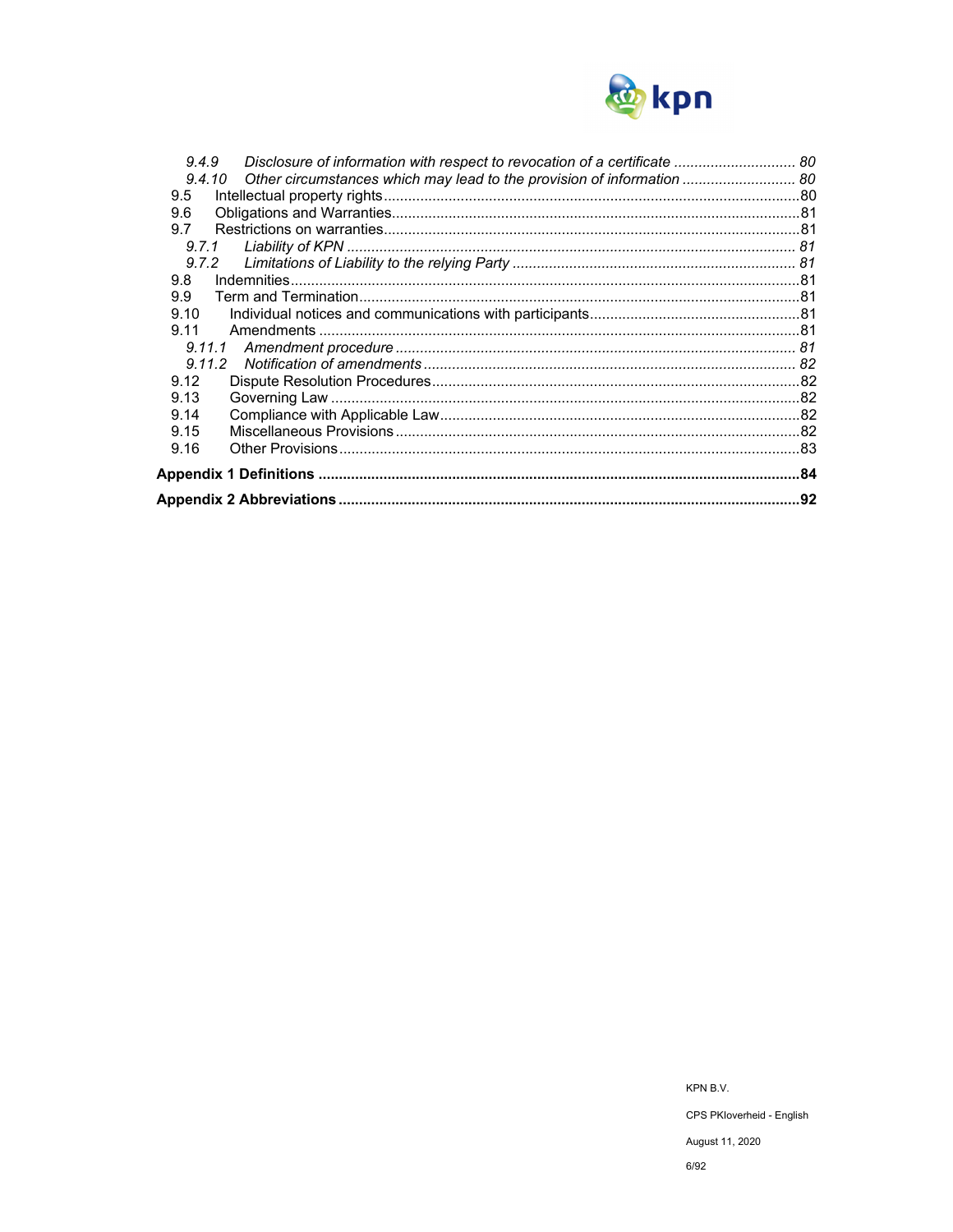

## **1 Introduction to the Certification Practice Statement**

The PKI for the Dutch government, shortly PKIoverheid, is an agreements system for enabling the generic and large-scale use of the Electronic Signature, remote identification and confidential electronic communications. All agreements are described in the Program of Requirements (Logius).

Within PKIoverheid, KPN BV operates as Trust Service Provider (or TSP). Hereinafter referred to as KPN. This means KPN as a Trust Service Provider, as a distinction to the other services provided by KPN.

KPN BV is the legal successor to KPN Corporate Market BV as of April 1, 2016. All agreements entered into with KPN Corporate Market BV by subscribers and relying parties, including all obligations and warranties mentioned in this document, are transferred to KPN BV One of the requirements in the Program of Requirements is that each Trust Service Provider within the PKI overheid describes its practices in a so-called Certification Practice Statement (further: CPS). The present document is the CPS of KPN. This document describes the practices of KPN. This chapter contains an introduction to this CPS document. It briefly addresses several important aspects of this document.

## **1.1 Overview**

The format of this CPS is as far as possible in accordance with the RFC3647 Standard (Internet Technology Task Force Internet X.509 Public Key Infrastructure Certificate Policy and Certification Practices Framework). For more information see https://www.ietf.org.

#### *1.1.1 Target audience and reading guide*

The primary target group of this CPS is:

- KPN subscribers.
- Subscriber Contacts.
- Certificate Holder and Subscriber Certificate Managers.
- Relying Parties.

## *1.1.2 Purpose of the CPS*

The CPS is a description of the way in which KPN operates its certification service in the Organization domain of PKI overheid. The CPS contains, among other things, a description of the procedures that KPN applies to the creation, issuance and revocation of PKI overheid Certificates.

#### *1.1.3 Relationship between CP and CPS*

The CP describes the requirements for issuing and using a Certificate within the Organization domain of PKIoverheid. The CP has been established and is maintained by the Policy Authority of PKIoverheid and is part of the Program of Requirements of the PKIoverheid (https://www.logius.nl/english/pkioverheid ). The Program of Requirements (PoR) consists of the following relevant parts:

PoR part 3a: Organization Persoon PoR part 3b: Organization Services PoR part 3e: Organization Services (server)

KPN B.V.

CPS PKIoverheid - English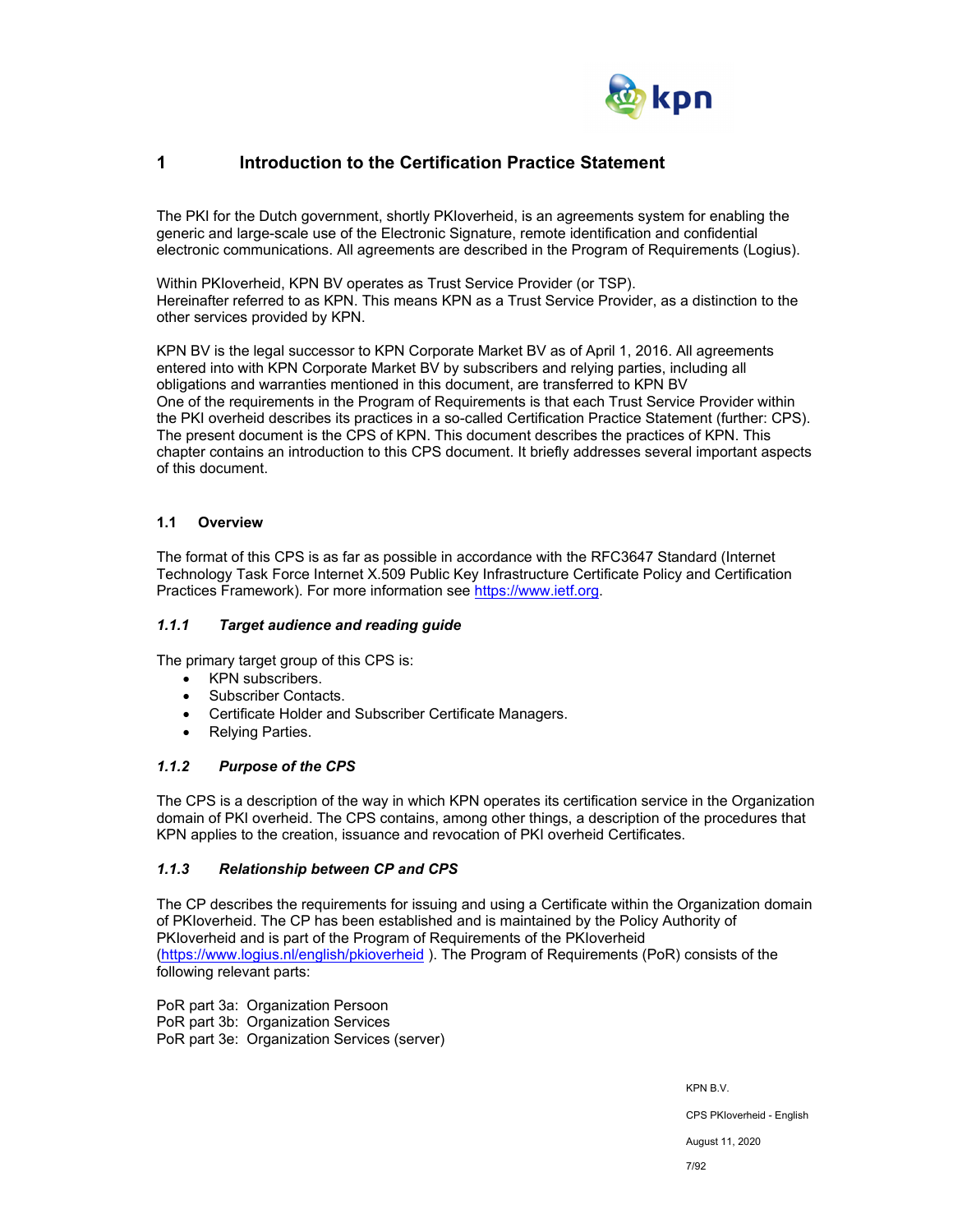

PoR part 3f: Extended Validation / QWAC PoR part 3h: Private Services (server) PoR part 3j: Server 2020

The CPS describes how KPN fulfils these requirements and meets these requirements.

### *1.1.4 Positioning of the CPS*

KPN issues the following types of certificates:

- qualified certificates for electronic signatures (eIDAS art. 28), in accordance with the policy: QCP-n-qscd.
- public key certificates (non-qualified trust service), in accordance with the policies: NCP+,
- OVCP, EVCP and PTC.
- qualified certificates for electronic seals (eIDAS art. 38, ETSI-policy: QCP-l-qscd).
- qualified certificates for website authentication (eIDAS art. 45, ETSI-policy: QCP-w).

All types of Certificates issued by the KPN have the same level of trust, in accordance with Program of Requirements within PKIoverheid. For this reason, the CPS applies to all Certificates under the following hierarchies:

| <b>Staat der Nederlanden Root CA - G3</b>           |                           |  |  |  |
|-----------------------------------------------------|---------------------------|--|--|--|
| Staat der Nederlanden Organisatie Persoon CA - G3   |                           |  |  |  |
| KPN PKIoverheid Organisatie Persoon CA - G3         |                           |  |  |  |
| Persoon - Authenticiteit                            | (2.16.528.1.1003.1.2.5.1) |  |  |  |
| Persoon - Onweerlegbaarheid<br>٠                    | (2.16.528.1.1003.1.2.5.2) |  |  |  |
| Persoon - Vertrouwelijkheid<br>٠                    | (2.16.528.1.1003.1.2.5.3) |  |  |  |
| KPN BV PKIoverheid Organisatie Persoon CA - G3      |                           |  |  |  |
| Persoon - Authenticiteit                            | (2.16.528.1.1003.1.2.5.1) |  |  |  |
| Persoon - Onweerlegbaarheid                         | (2.16.528.1.1003.1.2.5.2) |  |  |  |
| Persoon - Vertrouwelijkheid                         | (2.16.528.1.1003.1.2.5.3) |  |  |  |
| Staat der Nederlanden Organisatie Services CA - G3  |                           |  |  |  |
| <b>KPN PKIoverheid Organisatie Services CA - G3</b> |                           |  |  |  |
| Services - Authenticiteit                           | (2.16.528.1.1003.1.2.5.4) |  |  |  |
| Services - Vertrouwelijkheid                        | (2.16.528.1.1003.1.2.5.5) |  |  |  |
| KPN BV PKIoverheid Organisatie Services CA - G3     |                           |  |  |  |
| Services - Authenticiteit                           | (2.16.528.1.1003.1.2.5.4) |  |  |  |
| Services - Vertrouwelijkheid                        | (2.16.528.1.1003.1.2.5.5) |  |  |  |
| Services - Onweerlegbaarheid<br>٠                   | (2.16.528.1.1003.1.2.5.7) |  |  |  |
| <b>KPN PKIoverheid Organisatie Server CA - G3</b>   |                           |  |  |  |
| Services - Server                                   | (2.16.528.1.1003.1.2.5.6) |  |  |  |
| KPN BV PKIoverheid Organisatie Server CA - G3       |                           |  |  |  |
| Services - Server                                   | (2.16.528.1.1003.1.2.5.6) |  |  |  |
| <b>Staat der Nederlanden EV Root CA</b>             |                           |  |  |  |
| Staat der Nederlanden EV Intermediair CA            |                           |  |  |  |
| <b>KPN CM PKI overheid EV CA</b>                    |                           |  |  |  |
| EV policy OID                                       | (2.16.528.1.1003.1.2.7)   |  |  |  |
| <b>KPN PKIoverheid EV CA</b>                        |                           |  |  |  |
| EV policy OID (QWAC)                                | (2.16.528.1.1003.1.2.7)   |  |  |  |

KPN B.V. CPS PKIoverheid - English August 11, 2020 8/92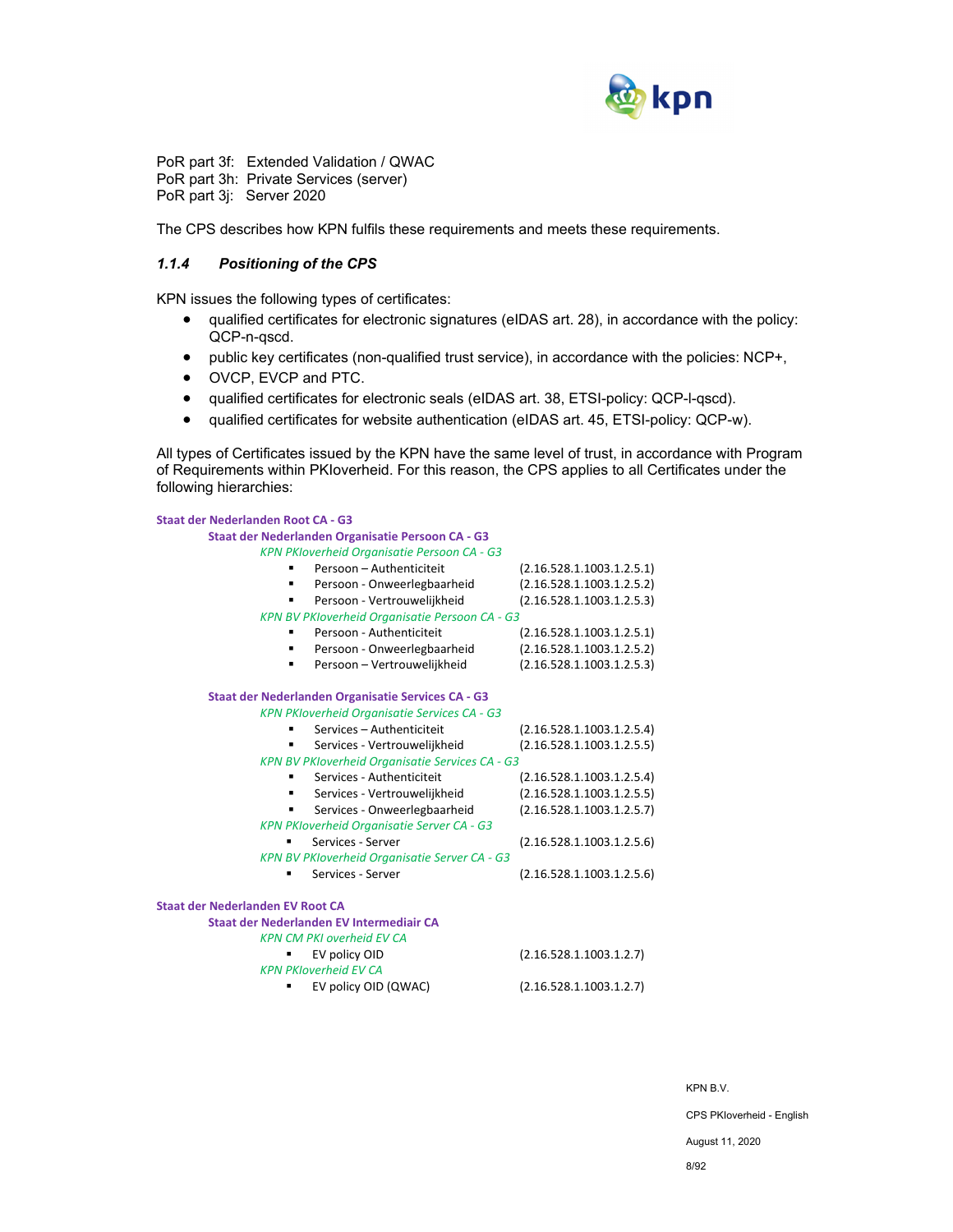

**Staat der Nederlanden Domein Server CA 2020**  *KPN PKIoverheid Server CA 2020* ■ OV policy OID (2.16.528.1.1003.1.2.5.9)

**Staat der Nederlanden Private Root CA ‐ G1 Staat der Nederlanden Private Services CA ‐ G1**  *KPN PKIoverheid Private Services CA ‐ G1* ■ Server (2.16.528.1.1003.1.2.8.6)

The foregoing statement is fully described in PKI overheid Program of Requirements (Part 1, of Programme of Requirements - Introduction). Both the Root CAs and the CAs are managed by PKI overheid. A description of the management of these CAs can be found in the CPS Policy Authority for certificates issued by the Policy Authority PKI overheid. Both documents can be found on https://logius.nl/diensten/pkioverheid/aansluiten-als-tsp/pogramma-van-eisen

### *1.1.5 Status*

The date on which the validity of this CPS starts is given on the title page of this CPS. The CPS is valid for as long as the KPN service continues, or until the CPS is replaced by a newer version (indicated in the version number with +1 in major changes and +0.1 in editorial edits).

## **1.2 Document Name and Identification**

Formally this document is referred to as 'Certification Practice Statement PKIoverheid'. In the context of this document, it is also referred to as 'PKIoverheid CPS', but usually shortly as 'CPS'. Where this abbreviation is concerned, this document is intended.

This CPS can be identified through the following Object Identifier (OID): 2.16.528.1.1005.1.1.1.2

## **1.3 PKI Participants**

## *1.3.1 User community*

The user community within the Organization domain consists, on the one hand, of Trust Service Providers and, on the other hand, of Subscribers, organizational entities in government and business, Certification Holders, Certificate Managers and Relying Parties. There are also individuals working in a recognized profession who are both Subscriber and Certificate Holder. For a description of these concepts, see paragraph 1.7 Definitions and abbreviations.

The Program of Requirements within PKI overheid (Part 3a, 3b, 3e, 3f and 3j) applies to this user community. In addition, the KPN Special Terms and Conditions PKI overheid Certificates (further: Special Terms) apply. Please refer to the Repository of KPN https://certificaat.kpn.com/elektronischeopslagplaats/

The KPN PKI overheid Special Terms and Conditions are binding for all parties involved in the certification service. In case of conflict between the CPS and the Special Conditions, the latter will prevail.

KPN conforms to the current version of the Baseline Requirements for Issuance and Management of Publicly-Trusted Certificates and the CA/Browser Forum Guidelines for Issuance and Management of Extended Validation Certificates as published at https://www.cabforum.org . Should there be an

KPN B.V.

CPS PKIoverheid - English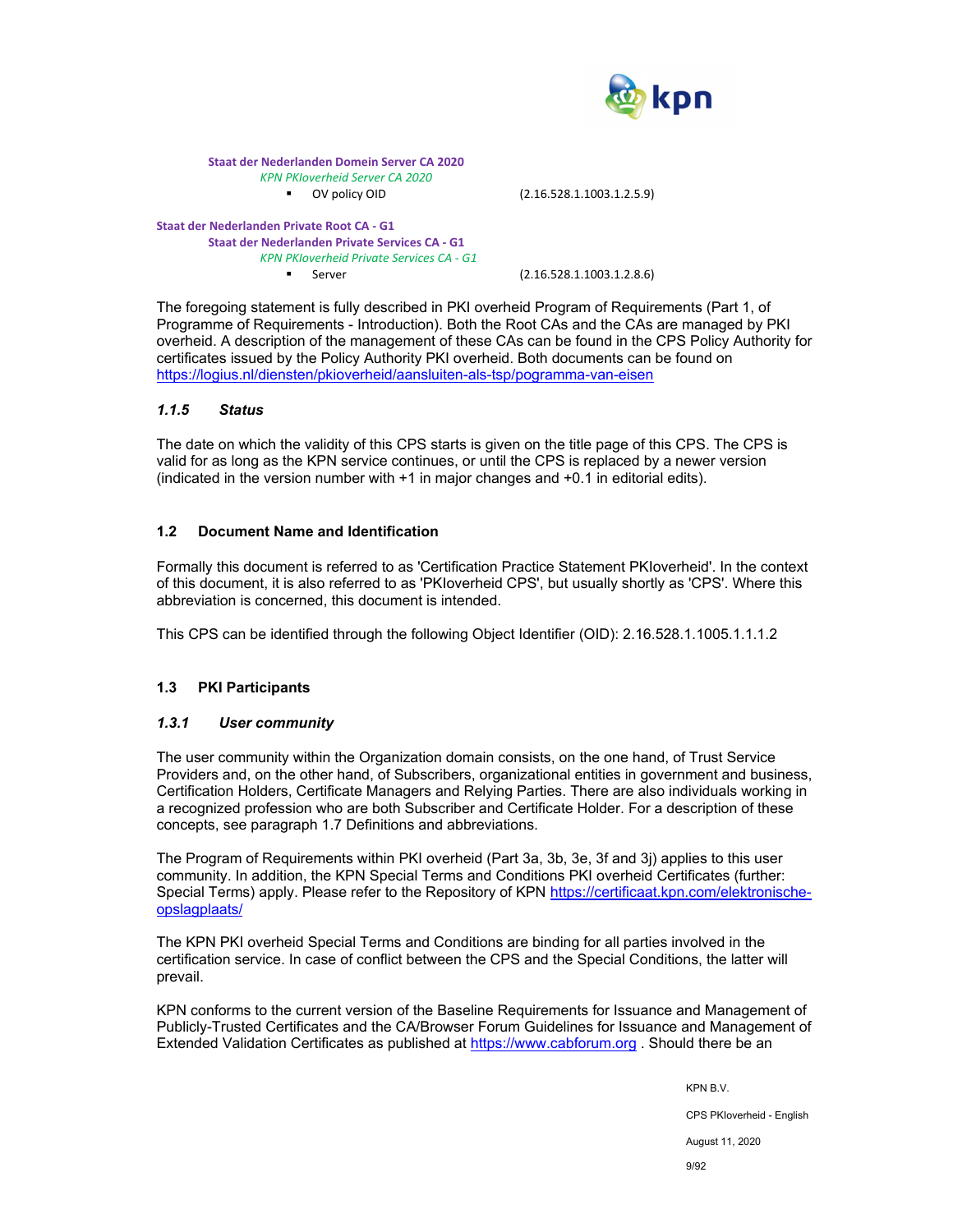

inconsistency between PKIoverheid Program of Requirements and the relevant Baseline Requirements, which does not at least meet the minimum requirements described herein, this is to be determined by the PKI Policy Authority, then the stipulated in the Baseline Requirements prevails.

## *1.3.2 Other participants*

Cooperation with Multi-Post Services B.V.

KPN has concluded a cooperation agreement on certificate services with Multi-Post Services B.V. (further: Multi-Post). Under that agreement, KPN has subcontracted out the following work to Multi-Post.

- Stock management of QSCDs / SUD's.
- Generating key pairs for the QSCDs and the insertion of keys in the QSCDs / SUD's.
- Generate activation and revocation code and print that data on a PIN mailer
- Archiving and personalizing QSCDs / SUD's;
- Hand over the QSCD's/SUD's and PINs to the distribution channel.

#### Cooperation with AMP Logistics B.V

KPN has signed a cooperation agreement on certificate services with AMP Logistics BV (further: AMP). Within that agreement, KPN subcontracts the identification of the Certificate Manager and Certificate Holder to AMP. Identification is done by an AMP employee at a time and place agreed on with the Certificate Manager.

#### Cooperation with Ubiqu Access B.V.

KPN has entered into a cooperation agreement with Ubiqu Access B.V. (hereafter: Ubiqu) regarding the certification services for the mobile smart card. Within this agreement, Ubiqu will provide amongst others the Authentication App and API with which the certificate holder has Sole control over his private key.

## **1.4 Certificate usage**

The certificates issued by KPN are issued in accordance with the Program of Requirements (PoR) PKI overheid (sections 3a, 3b 3e,3f, 3h en 3j).

## *1.4.1 Appropriate Certificate Uses*

Personal and Professional certificates (PoR PKIoverheid part 3a)

Within the domain Organization Person (g3), Program of Requirements PKI overheid part 3a, KPN issues three types of Certificates on behalf of Subscribers to Certificate Holders. These certificates each have their own function, each also has its own policy. These policies are uniquely identified by an OID. It concerns:

- 1. Signature Certificates
- 2. Authenticity Certificates
- 3. Confidentiality Certificates

Signature Certificates, also called Qualified Certificates, as described in the eIDAS regulation), and also called nonrepudiation certificates are intended to provide electronic documents with a qualified electronic signature [domain Organization OID 2.16.528.1.1003.1.2.5.2]. This Qualified Electronic Signature, the Electronic Signature Based on a Qualified Certificate, and that has been created by a Qualified Signature Creation Device (QSCD), meets all legal requirements for a signature and has the same legal force as a handwritten signature for paper documents.

KPN B.V.

CPS PKIoverheid - English

August 11, 2020

10/92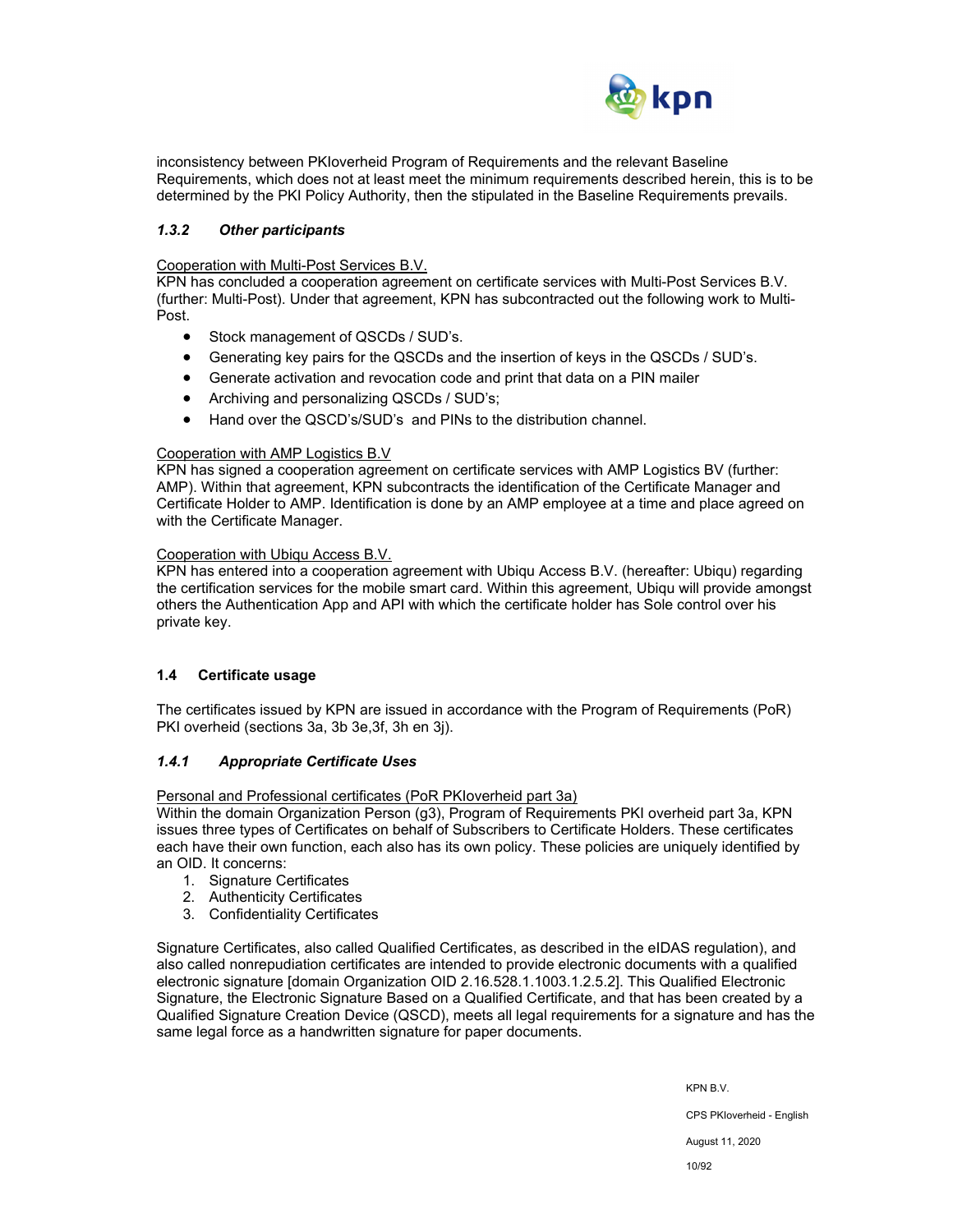

Authenticity certificates are intended to reliably identify and authenticate persons, organizations and resources by electronic means. This concerns both the identification of people and between people and resources [domain Organization OID 2.16.528.1.1003.1.2.5.1]. Authenticity Certificates are not Qualified Certificates.

Confidentiality Certificates are intended to protect the confidentiality of data exchanged and / or stored in electronic form. This concerns both the exchange of information between people and between people and automated means [domain Organization OID 2.16.528.1.1003.1.2.5.3]. Confidentiality Certificates are not Qualified Certificates.

These 3 types of certificates are issued as Certificates for persons with a recognized profession (dutch:"beroepsgebonden certificaten") and as Personal Certificates (Actually Organizational, as a distinction to the recognized profession certificates) on one of the following data media: Smartcard and USB token. In addition, these certificates can be requested as Mobile certificates, however, no confidentiality certificate will be received. For definitions see 1.11 Definitions and abbreviations.

#### Group / eSeal certificates (PoR PKIoverheid part 3b)

Within the domain Organization (g3), PoR PKIoverheid part 3b, KPN issues three types of certificates to Subscribers. These certificates each have their own function, also have their own policy. This policy is uniquely identified by an OID. It concerns:

- 1. Authenticity Certificates;
- 2. Confidentiality Certificates;
- 3. Non-Repudiation Certificates (Qualified certificate for electronic seal).

Authenticity Certificates are intended to reliably identify and authenticate a service as belonging to the organizational entity that is responsible for the service by electronic means [Public domain organization OID 2.16. 528.1.1003.1.2.5.4].

Confidentiality Certificates are designed to protect the confidentiality of information exchanged in electronic form [domain Organization OID 2.16.528.1.1003.1.2.5.5].

These 2 types of certificates are issued as Service Certificates. The Authenticity Certificate and Confidentiality Certificate together are called the Group Certificate. For definitions see 1.11 Definitions and abbreviations.

Non-Repudiation Cerificates (Qualified certificate for electronic seals) are intended to reliably identify and authenticate an organizational entity that is responsible for the service by electronic means [Domain organization OID 2.16. 528.1.1003.1.2.5.7].

#### (Standard) server certificates (PoR PKIoverheid part 3e and 3j)

Within the domain Organization (g3), PoR PKIoverheid part 3e, KPN also issues server certificates to Subscribers. These certificates have their own function, also have their own policy. This policy is uniquely identified by an OID.

Server certificates are intended for use, where the confidentiality key is not used to encrypt the data but only aims to encrypt the connection between a particular client and a server [Domain Organization OID 2.16.528.1.1003.1.2.5.6 and Domain Organization OID 2.16.528.1.1003.1.2.5.9]. This server must belong to the organizational entity named as the Subscriber in the certificate.

The Server Certificates, together with Group Certificates, are called the Services Certificates. For definitions see Definitions and abbreviations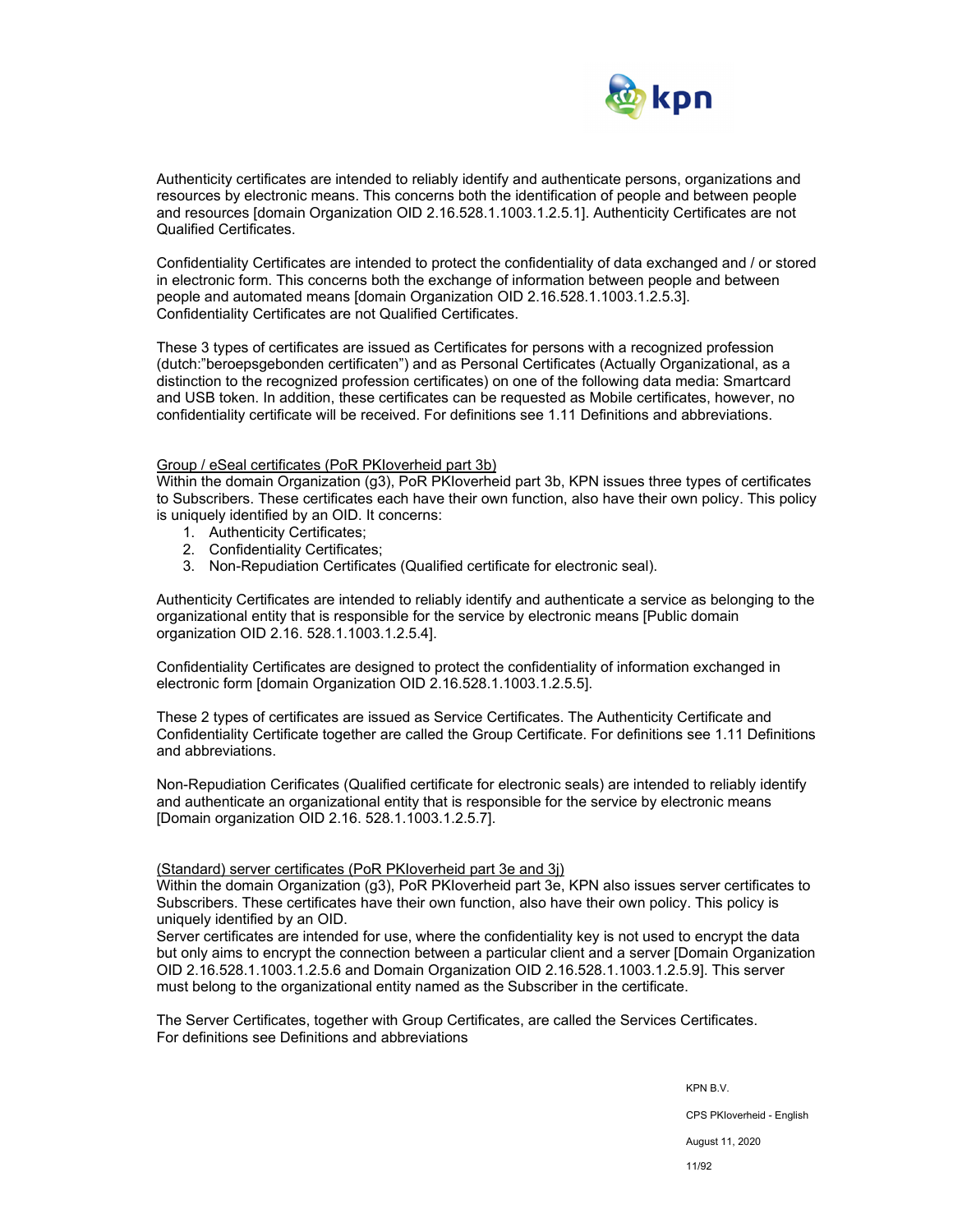

Extended Validation server certificates (EV SSL) / Qualified certificate for website authentication (QWAC) (PoR PKIoverheid part 3f)

A PKIoverheid EV SSL / QWAC certificate is used to secure a connection between a particular client and a server by means of the TLS/SSL protocol. This certificate can be recognised by the specific unique PKIoverheid EV Policy Object Identifier (OID) 2.16.528.1.1003.1.2.7 and QCP-w policy identifier 0.4.0.194112.1.4.

#### Private Services (PoR PKIoverheid part 3h)

The Private Services Server certificates issued by KPN are issued in accordance with the PKIoverheid Program of Requirements (part 3h).

Within PKIoverheid Private Services, Private Services Server certificates are used to secure a connection between a particular client and a server via the TLS/SSL protocol. The PKIoverheid Private Services certificates are identified by the specific unique PKIoverheid Private Services Policy Object Identifier (OID) 2.16.528.1.1003.1.2.8.6. This OID refers to the CP PoR part 3h and is listed in the Certificate Policy (certificatePolicies) field of the State of the Netherlands Private Services CA certificate, the KPN PKIoverheid Private Services CA certificates and the end user Private Services Private Services Server certificates.

The "Staat der Nederlanden" (State of the Netherlands) Private Root CA - G1 is NOT publicly trusted by browsers and other applications.

KPN issues Private Server Certificates under the 'State of the Netherlands Private Root CA - G1'. This root certificate is part of the central part of the hierarchy of PKI overheid. The root certificate is the anchor point for trust in electronic transactions within a closed user group. Trust is derived from the fact that this root certificate was issued by the State of the Netherlands and published in the Netherlands Government Gazette (Staatscourant). All participating parties must install and trust this certificate manually. Therefore, Private server certificates are intended for application in private user groups as opposed to publicly trusted server certificates where the master certificate is automatically trusted by the important operating systems (such as Windows, Mac OS, Linux, Android and iOS) and browsers (e.g. Mozilla FireFox).

#### *1.4.2 Prohibited Certificate Uses*

Certificates issued under this CPS may not be used other than as described in this CPS.

#### **1.5 Policy Administration**

#### *1.5.1 Organisation Administering the Document*

The KPN CPS is managed by a dedicated Policy Management Authority (PMA):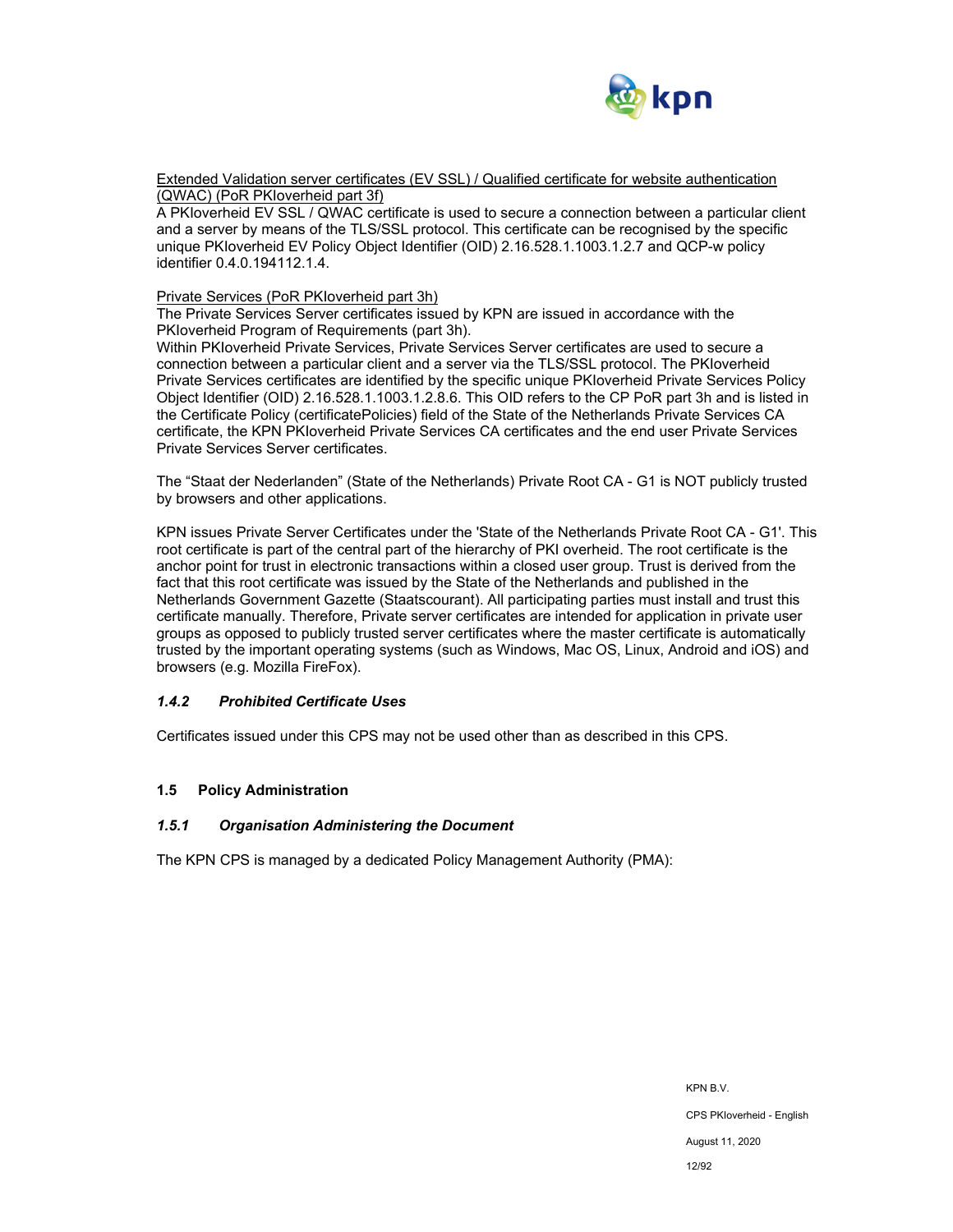

## *1.5.2 Contact Person*

Information regarding this CPS and comments can be directed to:

KPN Security Attn. Policy Management Authority PO Box 9105 7300 HN Apeldoorn pkio.servicedesk@kpn.com

To notify KPN of a service outage or report a suspected private key compromise, certificate misuse, or other types of fraud, compromise, misuse, inappropriate conduct, or any other matter related to certificates, please contact:

pkio.servicedesk@kpn.com

To request an urgent certificate revocation outside office hours (Mon-Fri, 9h-17h), please contact the servicedesk:

+31 88 – 661 06 21 (only for a revocation request) esd.cic@kpn.com

For the revocation you need the following information:

- Common name
- Subject serial number
- Challenge phrase as received by the cardholder
- E-mail address of the cardholder

## *1.5.3 Person Determining CPS suitability for the policy*

The determination of the suitability of the CPS is part of the CPS approval process (see 1.5.4) of the PMA and is part of the assessment by the independent auditor (see 8).

## *1.5.4 CPS Approval*

Changes to the KPN CPS are approved by the PMA, after consultation with the relevant stakeholders. Once approved, this document will be published in the Repository. (dutch: Elektronische opslagplaats) on https://certificaat.kpn.com/elektronische-opslagplaats/.

As required by the Baseline Requirements, the CPS is reviewed at least once a year and given a higher version number.

## **1.6 Definitions and Acronyms**

For an overview of the definitions and acronyms used, refer to Annexes 1 and 2, respectively.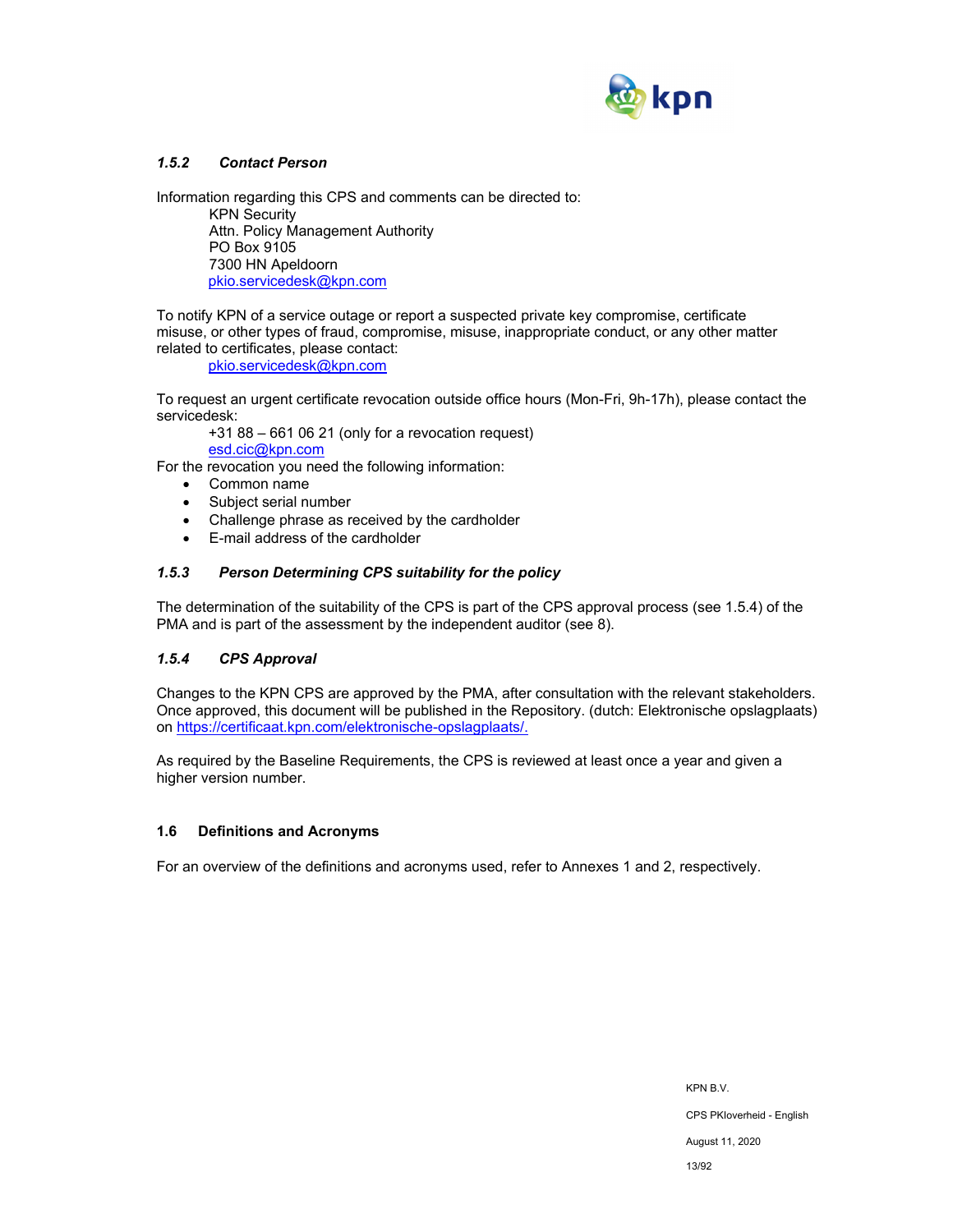

## **2 PUBLICATION AND REPOSITORY RESPONSIBILITIES**

## **2.1 Repository**

KPN ensures the availability of relevant information in the Repository https://certificaat.kpn.com/elektronische-opslagplaats/repository

## **2.2 Publication of certification information**

### *2.2.1 Publication of CSP information*

At least the following online is available through the Repository:

- 1. Root certificate;
- 2. Certificate status information;
	- a. In the CRL;
	- b. In the Directory Service (see 7);
	- c. Using OCSP;
- 3. Special Conditions;
- 4. CPS;
- 5. Certificate Policy Domains Government / Business (g1), Organization (g2) and Organization Person (g3) Certificate
- 6. Policy authenticiteit- and confidentiality certificates Services Organization (g3) Annex CP Domains Government / Companies (g1) and Organization (g2); Certificate Policy Server Certificate - Domain Services Organization (g3) Annex CP Domains Government / Companies (g1) and Organization (g2)
- 7. Directory Service;
- 8. Copies of the (full) ETSI EN 319 411- 1 and ETSI EN 319 411-2 certificates of KPN and ETSI EN 319 411- 1 and ETSI EN 319 411-2 partial certificates acquired by KPN on behalf of and together with other Trust Service Provider's.

## *2.2.2 Publication of the Certificate*

Certificates are published using a Directory Service. Through the Directory Service, the Certificate may be consulted by Subscribers, Certificate Managers, Certificate Holders and Relying Parties.

The Directory Service is adequately protected from manipulation and is accessible online. Information regarding the revocation status is available twenty-four hours a day and seven days a week.

The ETSI EN 319 411-2 and ETSI EN 319 411-1 certificates of KPN BV, together with ETSI EN 319 411-2 and ETSI EN 319 411-1 partial certificates, are published in the repository. The relevant certificates indicate that KPN BV complies with ETSI EN 319 411-2 Policy and security requirements for Trust Service Providers issuing certificates; Part 2: Policy requirements for certification authorities issuing qualified certificates and ETSI EN 319 411-1 Electronic Signatures and Infrastructures (ESI); Policy and security requirements for Trust Service Providers issuing certificates; Part 1: General requirements and thus meeting the requirements of The European eIDAS. The audit reports relating to KPN BV's normative references are not stored in the Repository as a result of its security policy.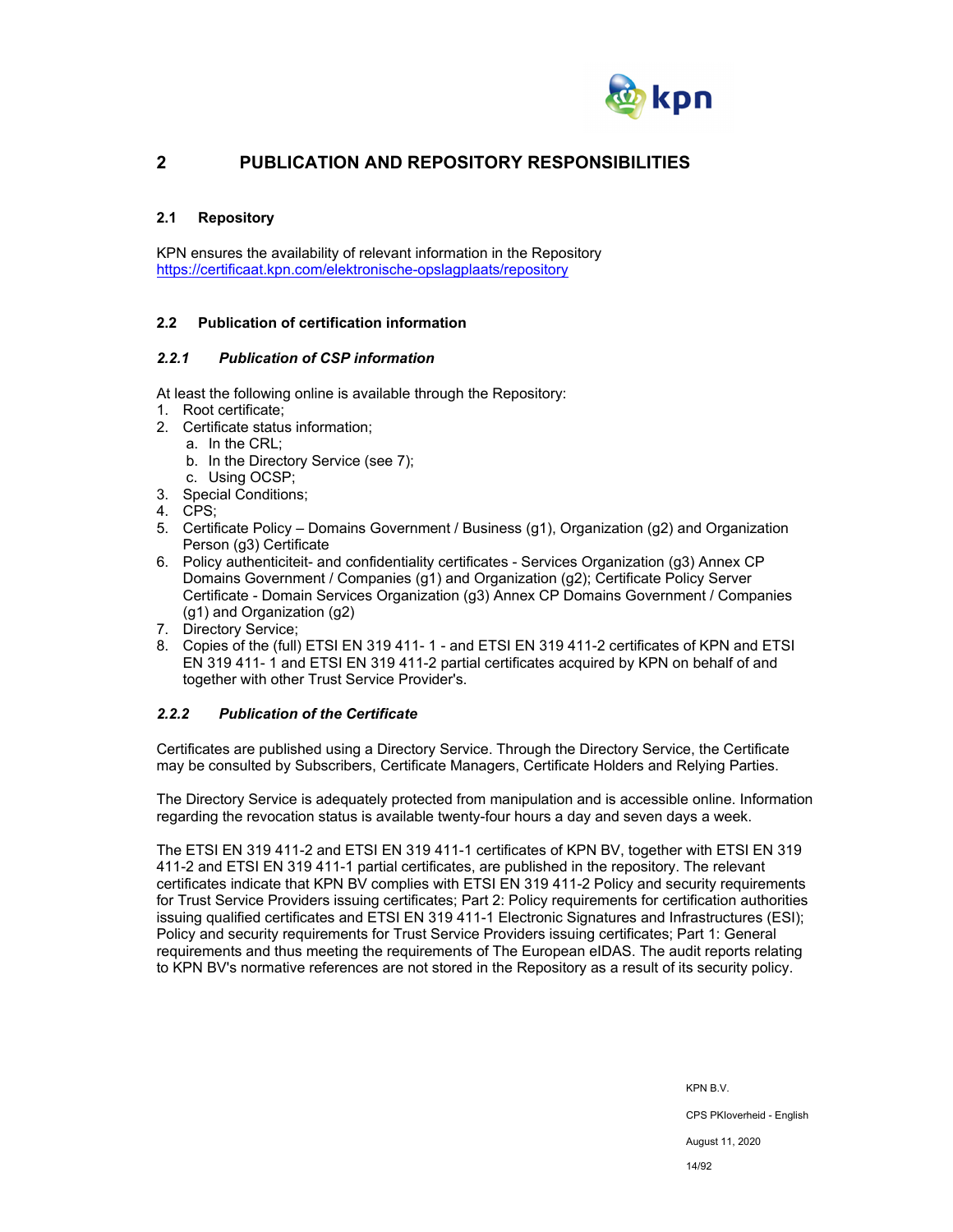

## **2.3 Frequency of publication**

Changes to CSP information shall be published, except as set out in this section, at the time of their occurrence or as soon as possible thereafter and subject to the applicable provisions. See, for example, paragraph 9.12 Changes.

The publication of Certificates takes place immediately after production. The CRL's are renewed every 60 minutes.

### **2.4 Access to published information**

Information in the Repository is public in nature and freely accessible. The Repository can be consulted twenty-four hours a day and seven days a week. The Repository is protected against unauthorized changes.

For the occurrence of system failure or other factors that negatively affect the availability of the Repository, an appropriate set of continuity measures has been implemented to ensure that the CRL is reachable again within 4 hours and the remaining parts of the repository within 24 hours. An example of such a measure is to have realized a disaster recovery location and -scenario in combination with the regular testing of its functionality.

KPN is not responsible for the unavailability of the Repository due to circumstances where KPN cannot be held responsible.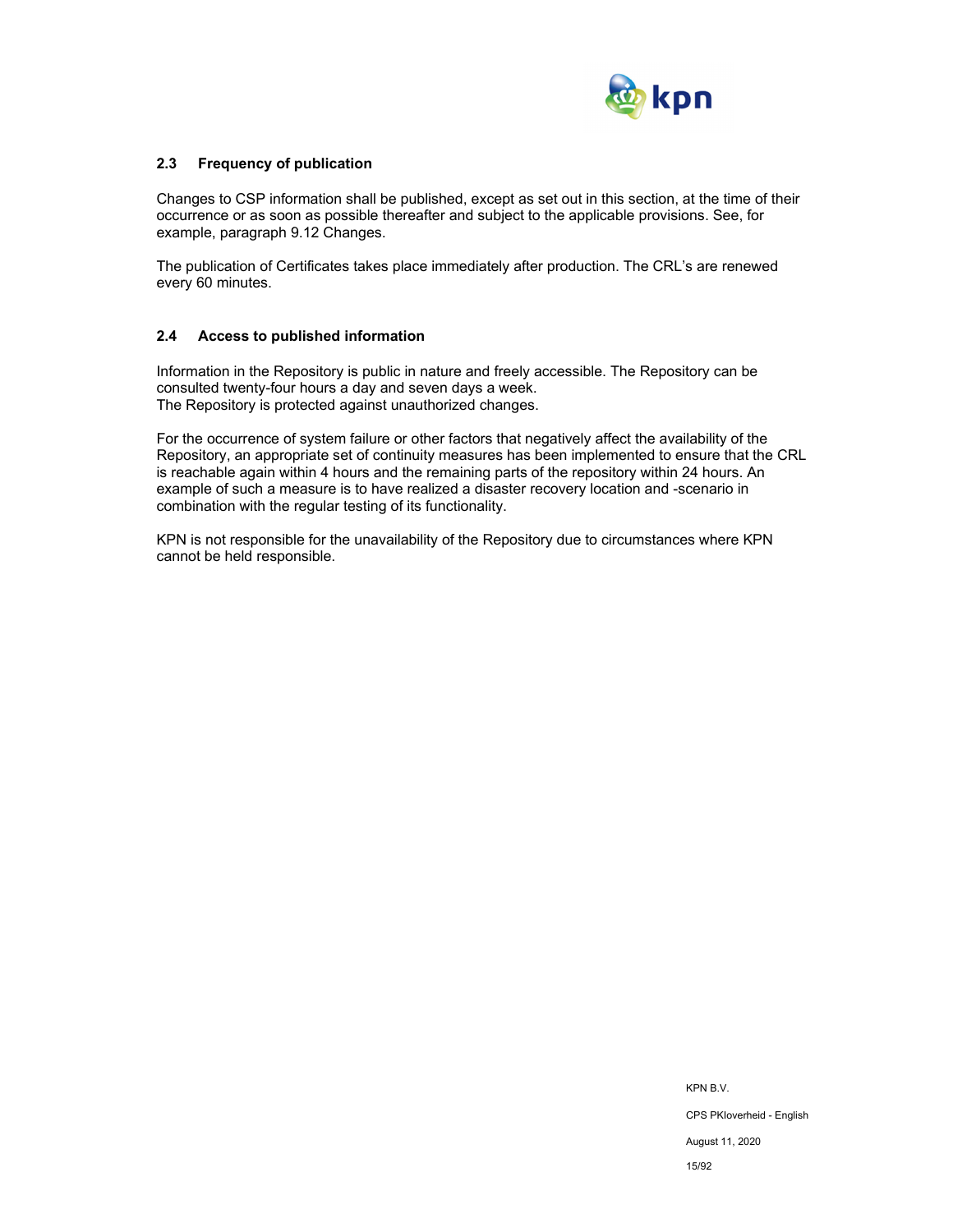

## **3 Identification and authentication**

This section describes how the identification and authentication of certificate applicants takes place during the initial registration process and the criteria that KPN uses regarding the naming.

## **3.1 Naming**

## *3.1.1 Types of names*

The names used in **Personal Certificates** comply with the X.501 name recommendation. The names consist of the following parts:

| <b>Attribute</b>         | Value                                         |
|--------------------------|-----------------------------------------------|
| Country (C)              | <b>NL</b>                                     |
| Organization (O)         | Name of the subscriber                        |
| Common Name (CN)         | Full name of the Certificate holder           |
| Givenname                | First name of the Certificate holder          |
| Surname                  | Last name of the Certificate holder           |
| Subjectserialnumber (SN) | Subjectserialnumber of the Certificate holder |
| Optional:                |                                               |
| Organizational Unit (OU) | Department of the subscribers' organization   |

The names used in **Professional Certificates** comply with the X.501 name recommendation. The names consist of the following parts:

| <b>Attribute</b>         | Value                                         |
|--------------------------|-----------------------------------------------|
| Country (C)              | NL                                            |
| Organization (O)         | Name of the subscriber                        |
| Common Name (CN)         | Full name of the Certificate holder           |
| Givenname                | First name of the Certificate holder          |
| Surname                  | Last name of the Certificate holder           |
| Subjectserialnumber (SN) | Subjectserialnumber of the Certificate holder |
| Title                    | Profession of Cerificate holder               |

The names used in **Group certificates** comply with the X.501 name recommendation. The names consist of the following parts:

| <b>Attribute</b>        | Value                          |
|-------------------------|--------------------------------|
| Country (C)             | NL                             |
| Organization (O)        | Name of the subscriber         |
| Common Name (CN)        | Name of the Certificate holder |
| Organization Identifier | Identifier for the Subscriber  |

KPN B.V.

CPS PKIoverheid - English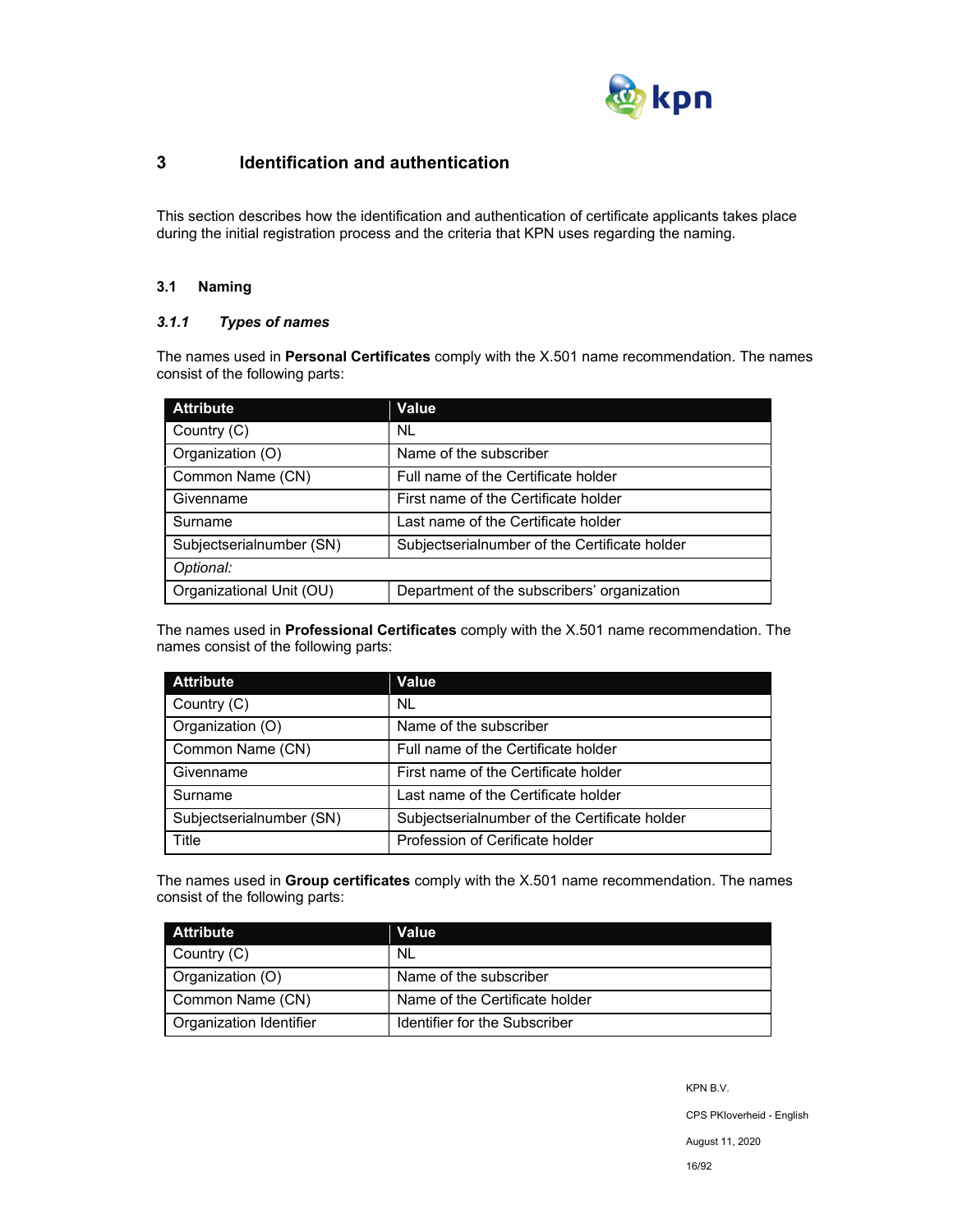

| Optional:                |                                               |  |
|--------------------------|-----------------------------------------------|--|
| Organizational Unit (OU) | Department of the subscribers' organization   |  |
| Subjectserialnumber (SN) | Subjectserialnumber of the Certificate holder |  |

The names used in **eSeal certificates** comply with the X.501 name recommendation. The names consist of the following parts:

| <b>Attribute</b>         | Value                                         |  |
|--------------------------|-----------------------------------------------|--|
| Country (C)              | NL.                                           |  |
| Organization (O)         | Name of the subscriber                        |  |
| Common Name (CN)         | Name of the Certificate holder                |  |
| Organization Identifier  | Identifier for the Subscriber                 |  |
| Optional:                |                                               |  |
| Organizational Unit (OU) | Department of the subscribers' organization   |  |
| Subjectserialnumber (SN) | Subjectserialnumber of the Certificate holder |  |

The names used in **Server certificates certificates** comply with the X.501 name recommendation. The names consist of the following parts:

| <b>Attribute</b>         | Value                                         |
|--------------------------|-----------------------------------------------|
| Country (C)              | NL.                                           |
| Organization (O)         | Name of the subscriber                        |
| Common Name (CN)         | <b>FODN</b>                                   |
| Locality (L)             | Place where the Subscriber is located         |
| Optional:                |                                               |
| Organizational Unit (OU) | Department of the subscribers' organization   |
| Subjectserialnumber (SN) | Subjectserialnumber of the Certificate holder |

The names used in **Extended validation Server / QWAC certificates** comply with the X.501 name recommendation. The names consist of the following parts:

| <b>Attribute</b>                             | <b>Value</b>                                  |
|----------------------------------------------|-----------------------------------------------|
| Country (C)                                  | <b>NL</b>                                     |
| Organization (O)                             | Name of the subscriber                        |
| Common Name (CN)                             | <b>FODN</b>                                   |
| State or Province (S)                        | Province where the Subscriber is located      |
| Locality $(L)$                               | Place where the Subscriber is located         |
| Subjectserialnumber (SN)                     | Subjectserialnumber of the Certificate holder |
| JurisdictionOfIncorporationCountryName (Jur) | <b>NL</b>                                     |
| <b>BusinessCategory</b>                      | Must contain either:                          |

KPN B.V.

CPS PKIoverheid - English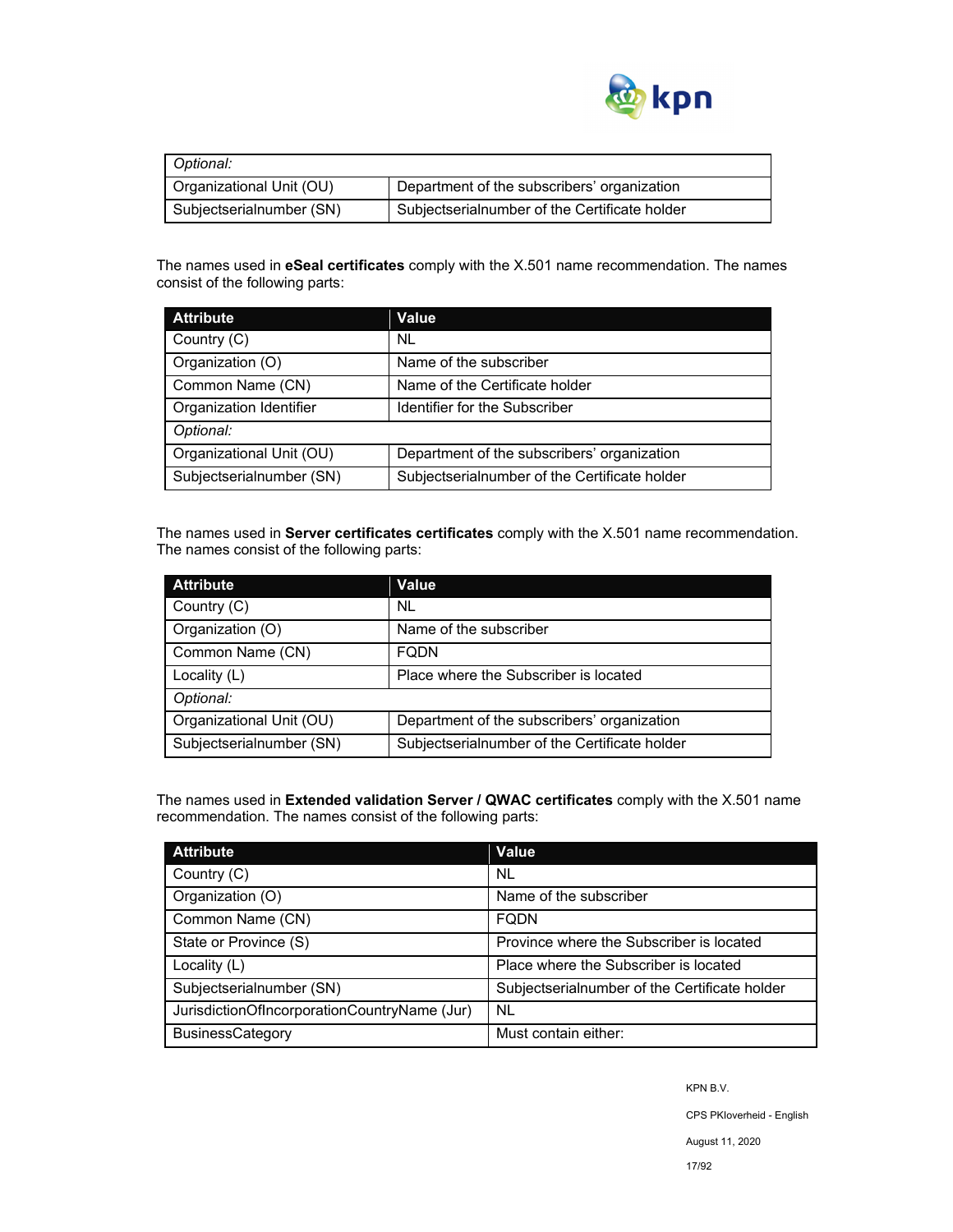

|                          | <b>Private Organization</b><br><b>Government Entity</b><br><b>Business Entity</b> |
|--------------------------|-----------------------------------------------------------------------------------|
| Optional:                |                                                                                   |
| Organizational Unit (OU) | Department of the subscribers' organization                                       |

The names used in **Private Services Server** certificates comply with the X.501 name standard. The names consist of the following parts:

| <b>Attribute</b>         | Value                                         |
|--------------------------|-----------------------------------------------|
| Country (C)              | NL                                            |
| Organization (O)         | Name of the subscriber                        |
| Common Name (CN)         | <b>FQDN</b>                                   |
| Optional:                |                                               |
| Organizational Unit (OU) | Department of the subscribers' organization   |
| Subjectserialnumber (SN) | Subjectserialnumber of the Certificate holder |
| State or Province (S)    | Province where the Subscriber is located      |
| Locality (L)             | Place where the Subscriber is located         |

### *3.1.2 Need for names to be meaningful*

No further stipulations

## *3.1.3 Anonymity or pseudonymity of subscribers*

The use of pseudonyms is not allowed within PKIoverheid.

#### *3.1.4 Rules for interpreting various name forms*

Names of persons included in the Certificate meet the requirements as stated in the Program of Requirements, Part 3a Certificate Policy - Domain Government / Business and Organization, ANNEX A Profiles and Certificate Status Information.

All names are, in principle, exactly copied from the presented identification documents. The However, the name data may contain special characters that are not part of the standard character set conforming to ISO8859-1 (Latin-1). If the name contains special characters which are no part of this character set, KPN will perform a transition. KPN reserves the right to change the requested name upon registration if this is legally or technically necessary.

#### *3.1.5 Uniqueness of names*

The names used identify the Certificate Holder in a unique way. Uniqueness of names within the X.501 name space is the starting point.

KPN ensures the uniqueness of the 'subjectaltname' field. This means that the distinguishing name used in an issued certificate can never be assigned to another subject. This is done by including a unique subject serial number in that field.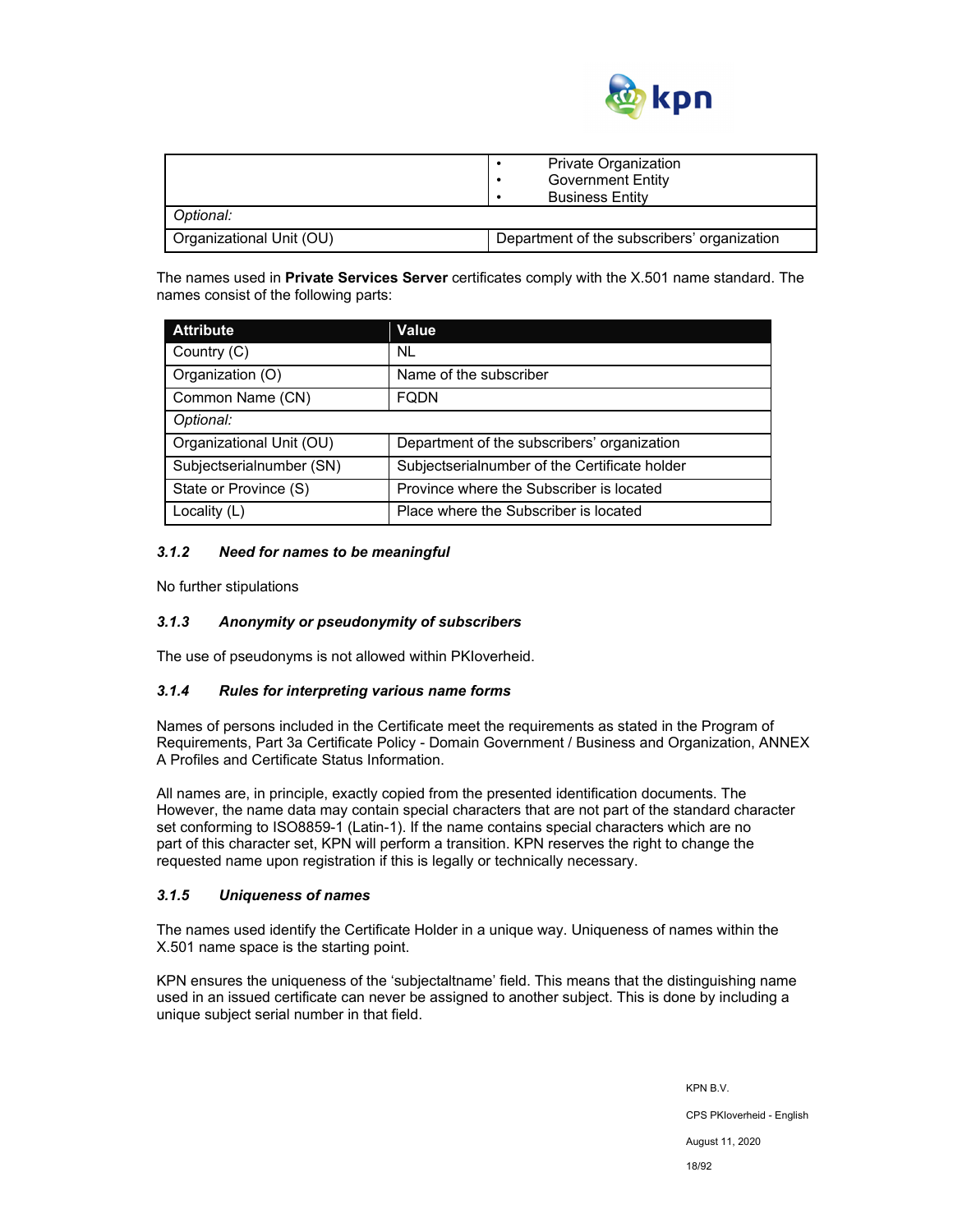

For personal certificates and group certificates, KPN generates a number for this purpose. In case of a (Extended Validation) Server Certificate, the CSR number is used for this purpose.

In specific cases, if explicit agreements have been made, a specific number may be added to this subject number.

In cases where parties disagree with the use of names, KPN decides after considering the interests concerned, insofar as this is not provided by mandatory Dutch law or other applicable regulations.

#### *3.1.6 Recognition, authentication, and role of trademarks*

Subscribers bear full responsibility for any legal consequences of using the name provided by them.

The name of an organizational entity as mentioned in the extract of a recognized registry, or in the law or decision by which the organizational entity is established, is used in the Certificate.

KPN is not required to investigate possible infringements of trademarks arising from the use of a name that is part of the data contained in the Certificate.

KPN has the right to make changes to name attributes when it appears to be in violation of a trademark or other intellectual property rights.

#### **3.2 Initial identity validation**

#### *3.2.1 Method to prove possession of private key*

The key pair, whose Public Key is Certified, is created by KPN.

However, this does not apply to the (Extended Validation) Server Certificate. The server certificate key pair is created by or on behalf of the Subscriber in the Subscriber's Secure Environment and entered on the (HTTPS) website of KPN. To ensure that that has indeed happened, the Subscriber must sign for this on the Certificate Request form for the Server Certificate.

See Further 3.2.3.3 (Extended Validation) Server Certificates Authentication and 6.2.11 Requirements for Secure Resources for Storage and Use of Certificates.

#### *3.2.2 Authentication of organization identity (Subscriber authentication)*

If an organization wishes to become a subscriber of KPN, it is necessary to complete the web form PKI overheid Subscriber Registration. This form contains an extensive explanation. With this form the Subscriber must send along several supporting documents.

The information requested is:

- The Chamber of Commerce number;
- Name of the subscriber. The Subscriber may, if desired, use a trade name, provided that it is registered;
- Subscriber contact information;
- Name and function of his authorized representative;
- Billing data;
- Data of the contact to be authorized, such as name and contact details.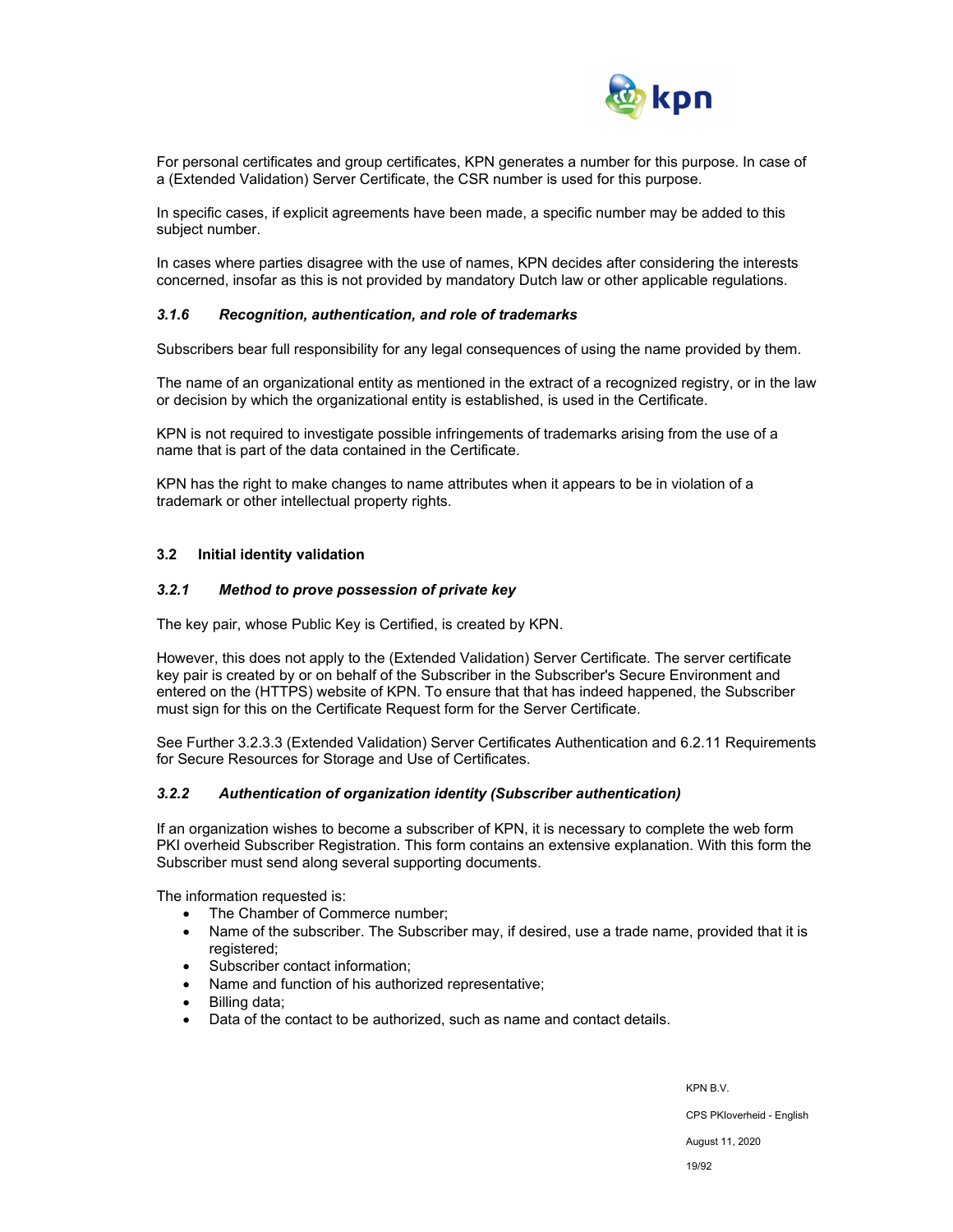

The PKIoverheid Subscriber Registration form must be signed by the Subscriber's Authorized Representative. With this signature the Authorized Representative declares:

- to have filled in the Subscriber Registration application completely and truthfully, agreeing to the Special Conditions,
- that the contact person (s) listed on the form are authorized, trusted and knowledgeable in the area, may apply on behalf of the Subscriber for certificates in order to install, administer and, if necessary, revoke, and
- that these contactperson(s) who have a PKIoverheid personal certificate for access to the Self Service Portal are authorised to request qualified certificates for electronic seals and qualified certificates for website authentication (eSeal/QWAC).

The signature must be a valid signature, so it must be a handwritten or qualified electronic signature. The electronic signature must comply with REGULATION (EU) No. 910/2014 OF THE EUROPEAN PARLIAMENT (eIDAS). If the electronic signing is on behalf of an organization (Subscriber), the Qualified Certificate with which the electronic signature is created must also be issued to the Certificate Holder on behalf of the same Subscriber within the Government / Business and Organization PKI Government domain.

The term "Subscriber" is used below. If a Subscriber is to perform an activity, the contact person generally acts on behalf of the Subscriber. However, this is not explicitly indicated. The proofs that must be submitted at the same time as the form are:

- copy of the identity of the Authorized Representative that meets the requirements of the Dutch Identification Act (hereafter Wid) the Authorized Representative foresees the application of a handwritten signature;
- copy of the identity of each contact that is authorized on the form. This ID must also meet the requirements of the Wid.

If KPN is unable to find evidence of the Competent Representative's competence, it will be requested during the processing of the application to provide that evidence.

For municipalities that arise in the context of a municipal reorganization, but at the time of the application for becoming subscriber not yet formally exist, it is now also possible to apply for a subscription. These (new) municipalities must demonstrate that they will exist on a particular date. For example, by sending a copy of the law in which the relevant municipal reorganization has been arranged. These municipalities may request (Extended Validation) Server Certificates after approval of the subscriber application. Upon approval of the license application, the requested certificates will be issued under the restrictive condition that the (Extended Validation) Server Certificates will only be used on or after the date of the (new) municipality formally starts to exist.

If a practitioner of a recognized Profession wishes to become a subscriber of KPN, he / she must fill in the appropriate web form Request PKI overheid recognized profession Certificates (dutch: webformulier Aanvraag PKIoverheid Beroepsgebonden Certificates). In this form, the application of a Subscription and Certificates has been merged into one form. This is because Subscriber and Certificate holder are one and the same person. This web form is available when you start the application via https://certificaat.kpn.com/aanvragen/beroepscertificaten/. This form contains an extensive explanation.

The above does not apply to those recognized professions as mentioned in the Act of 11 November 1993, governing occupations in the field of individual healthcare.

The information requested for the subscriber registration is:

- the name of the subscriber;
- contact details.

KPN B.V. CPS PKIoverheid - English August 11, 2020 20/92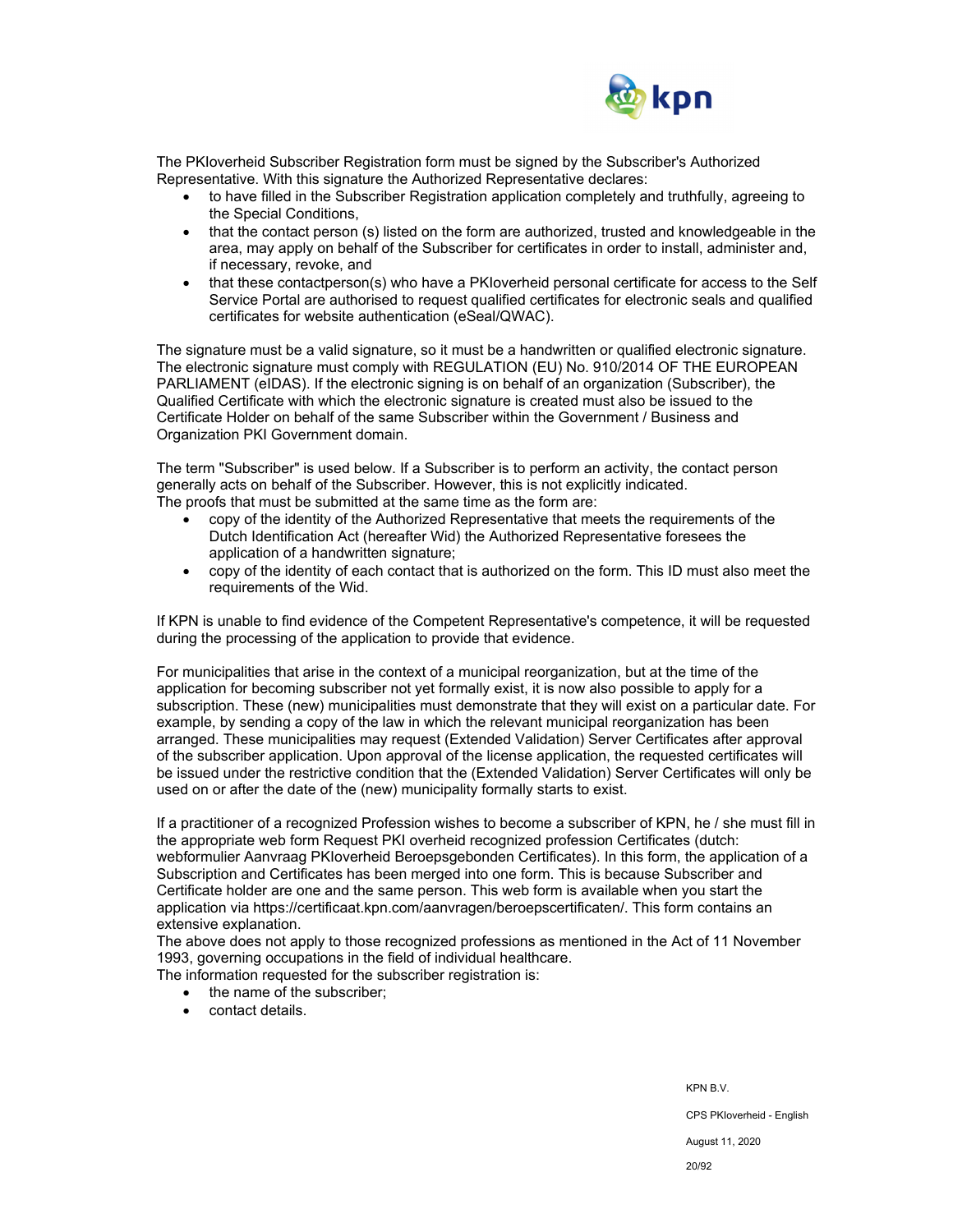

The application for a PKI overheid Recognized Profession Certificate must be signed by the Subscriber. By signing, the Subscriber confirms that the certificate request was completed correctly, fully and truthfully, and that the subscriber agrees to the KPN Special Terms.

The signature must be a valid signature, so it must be a handwritten or electronic signature. The electronic signature must comply with Regulation (EU) No. 910/2014 OF THE EUROPEAN PARLIAMENT (eIDAS)

The application for a PKI overheid Recognized Profession Certificate shall provide proof that the certificate holder is authorized to exercise the Recognized Profession. This evidence must be authentic. As authentic evidence to exert a Recognized Profession is only Considered:

- either a valid certificate of registration in an approved (profession) register where disciplinary actions are legally regulated;
- or a valid nomination by the Minister;
- or a valid (e.g., a license) compliance with the legal requirements for exercising the profession.

A valid certificate means that certificate has not expired or (provisionally) revoked. For a limited number of professional groups (notaries and bailiffs) KPN itself will check the registers maintained by the professional groups in question.

In Addition, the application for PKI overheid Recognized Profession Certificates shall be accompanied by a copy of the ID of the Certificate holder. This identification must meet the requirements of the Wid (Dutch Identification Act). The identification is used to compare the data of the certificate with the details of the evidence for exercising the Recognized Profession. It also will be used to compare the signature on the application with the signature on the ID. The ID must still be valid at least six weeks after submission of the application.

KPN will receive the application form and supporting documents and will assess the completeness and correctness by, among other things, consulting other external sources. Segregation of duties is applied between he / she that assesses (Check) and he / she that approves (Decision). Only if the form is complete and correct, KPN will approve the form, proceed to registration, assign a subscriber number and inform the Subscriber. The subscriber number should always be used in the communication between subscriber and KPN. Only if an organization is registered as a subscriber with KPN it may apply for certificates from KPN.

If changes Occur in the data provided by the Subscriber to KPN, the Subscriber is obliged to inform KPN in an early stage. Early means at least 10 working days before the change becomes effective. Changes cannot be made retrospectively.

Changes which must be communicated are for example the departure of the Authorized Representative or contact or change in the contact of the Subscriber. For the communication of these changes forms available on the site (https://certificaat.kpn.com/wijzigenregistratie/). These forms are also provided with a detailed explanation. Here too, KPN will review the changes for completeness and accuracy and that the Subscriber will be informed on making changes in the subscriber registration.

## *3.2.3 Authentication of individual identity*

If a subscriber wants to apply for a certificate, it must complete a specially developed electronic application form and send it to KPN. These forms:

Request PKIoverheid Personal Certificates;

KPN B.V. CPS PKIoverheid - English August 11, 2020 21/92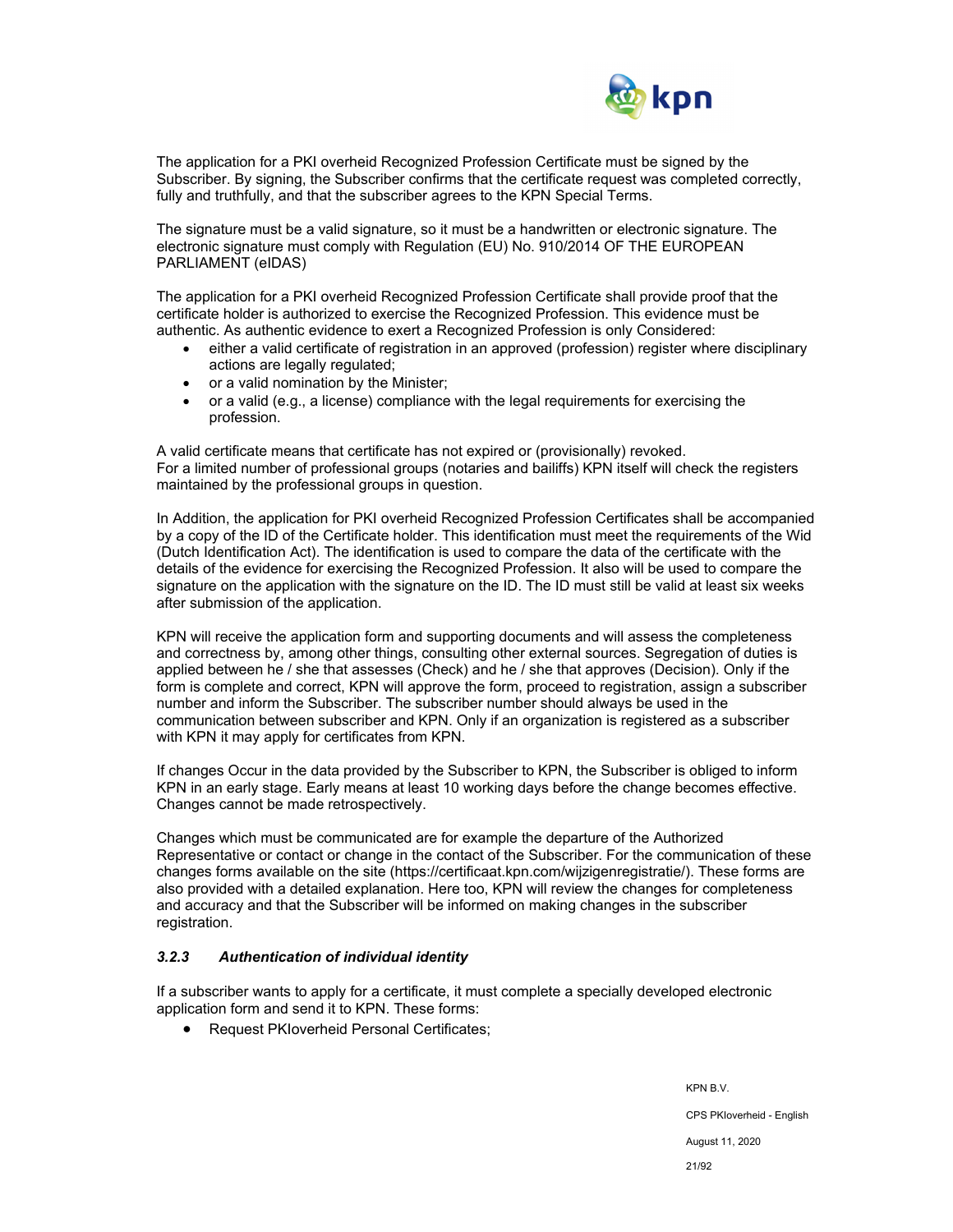

- Request PKIoverheid Professional Certificates;
- Request PKIoverheid Group Certificates;
- Request PKIoverheid eSeal Certificates (Self Service Portal only);
- Request PKIoverheid Server Certificates;
- Request PKIoverheid Extended Validation Server / QWAC Certificates (Self Service Portal only).

The application form (electronic) is shall be signed by the Subscriber. By signing the form, the Certificate holder or Certificate Administrator are authorized to receive the requested certificate on behalf of the Subscriber and to use and / or manage it.

KPN offers customers the ability to use a self-service portal. After registration Authorized Representatives and Contact persons of the subscriber can use the portal. The login is based on a PKIoverheid personal certificate. The portal gives users access to the main subscriber data and an overview of the certificates already issued. It also offers the opportunity to apply for certificates with reuse of already recorded data.

When applying for a certificate the Subscriber has (if requested) to enclose a photocopy of the identity of each Certificate holder for which a certificate is requested.

The identification must meet the requirements of the Wid (Dutch law on Identification). At the time of establishing the identity, the relevant ID must not be expired.

The identification is carried out on an agreed time and place by a member of AMP.

## *3.2.3.1 Authentication for certificates for natural persons (Individuals)*

Certificates for natural persons are requests for either Occupational Certificates or Personal Certificates. On the application form for such a certificate the following data must be filled in.

Of the Subscriber:

- subscriber number
- name Contact person (only for Personal Certificates).

Of the Certificate at least:

• full names;

 other data required for identification like Nationality, gender, date of birth and - place; the delivery address (business or private postal address), for sending the smartcard /usb token and PIN-mail respectively. If the choice has been made for the issuance of a mobile smart card for the delivery of the installation instruction and PUK code.

Other data, such as:

- if once before a certificate is issued to the certificate holder (in that case the earlier obtained subject serial number must be included in the application);
- Universal principal name (UPN, general Windows login name);
- the Desired product.

## *3.2.3.2 Authentication for the purpose of a Services Certificate*

Services Certificates must be managed by a Certificate Manager specially designated and authorized by the Subscriber. In principle Certificate Managers can manage multiple Services Certificates.

> KPN B.V. CPS PKIoverheid - English August 11, 2020

22/92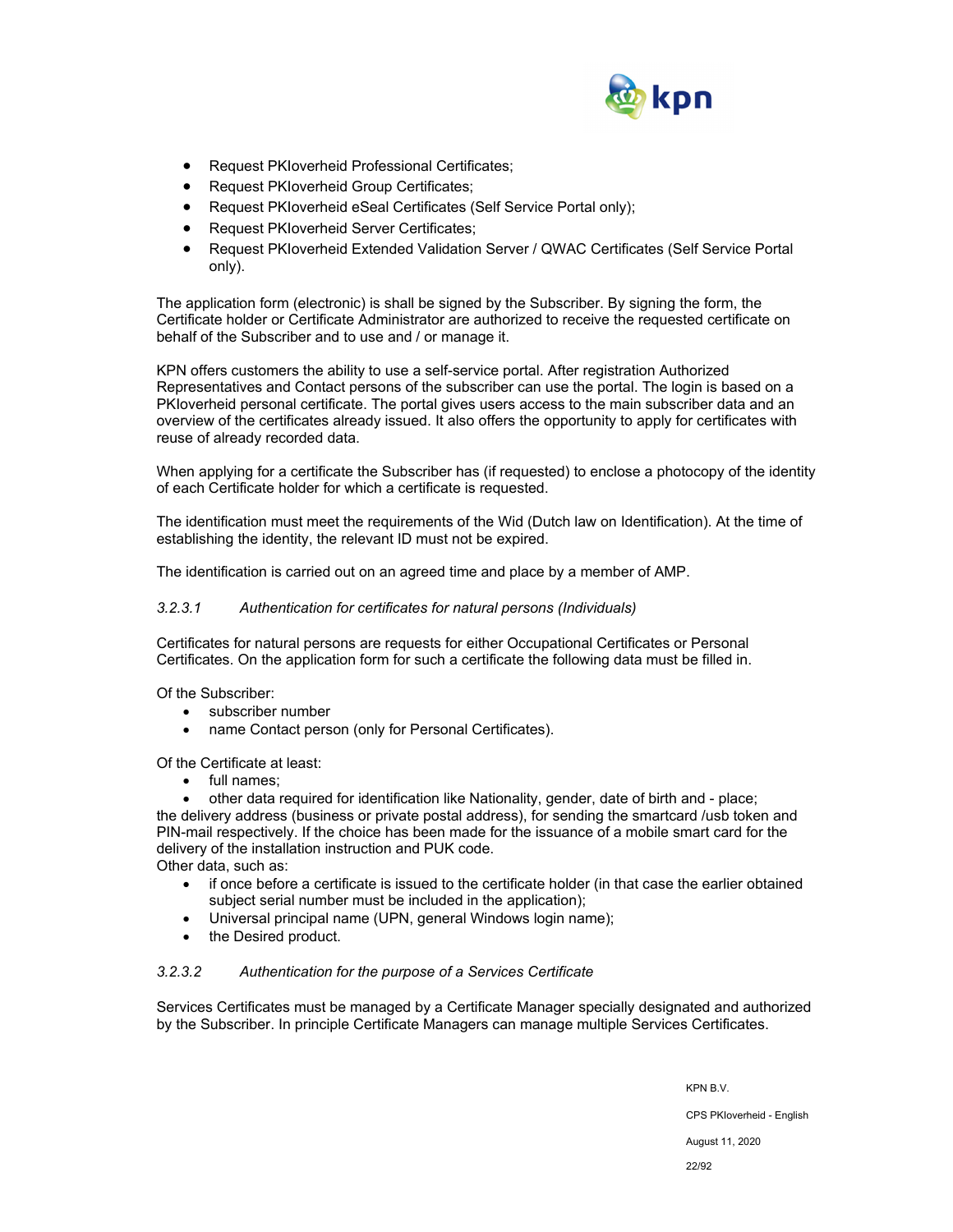

Intended Certificate Managers, who are not yet registered, can be included in the application for a services certificate by the Subscriber as a new Certificate Manager.

The application form must then contain the following information of the Certificate Manager:

- full names;
- data needed for identification like date of birth and place;
- the name of the organization where the Certificate Manager is employed
- e-mail address and telephone number;
- delivery address (postal address).

KPN will review this data for completeness and accuracy while handling the Services Certificate application. Segregation of duties is applied between he / she that assesses (Check) and he / she that approves (Decision). Only if the data are complete and accurate, KPN will register the Certificate Manager and as a result can act as a Certificate manager of a Services Certificate.

KPN will inform the subscriber about the registration by e-mail.

#### *3.2.3.3 Authentication for the purpose of a Group Certificate*

The Certificate Request for a Group Certificate must be completed with the following information.

Of the subscriber's organization:

• the subscriber number.

Of the Contact Person:

- last name:
- date of birth

Of a new Certificate Manager:

- full names;
- data needed for identification such as date of birth and place;
- the name of the organization where the Certificate Manager is employed;
- e-mail address and telephone number;
- delivery address (postal address).

Of an existing Certificate Manager:

- last name:
- e-mail address;
- Registration number.

Other data, such as:

- If an organization wants to participate in the digital government services, such as Digikoppeling and Digipoort: the Government Identification number (for government organisations) or Chamber of Commerce number (for private sector organizations);
- Universal principal name (UPN, general Windows login name);
- if once before a certificate is issued to the certificate holder;
- the desired product.

KPN will review the Certificate Application for completeness and accuracy, including the signature and submitted evidence. Segregation of duties is applied between he / she that assesses (Check) and he / she that approves (Decision). Only if the Certificate Application is complete and correct, KPN will approve the Certificate Application.

> KPN B.V. CPS PKIoverheid - English August 11, 2020

> > 23/92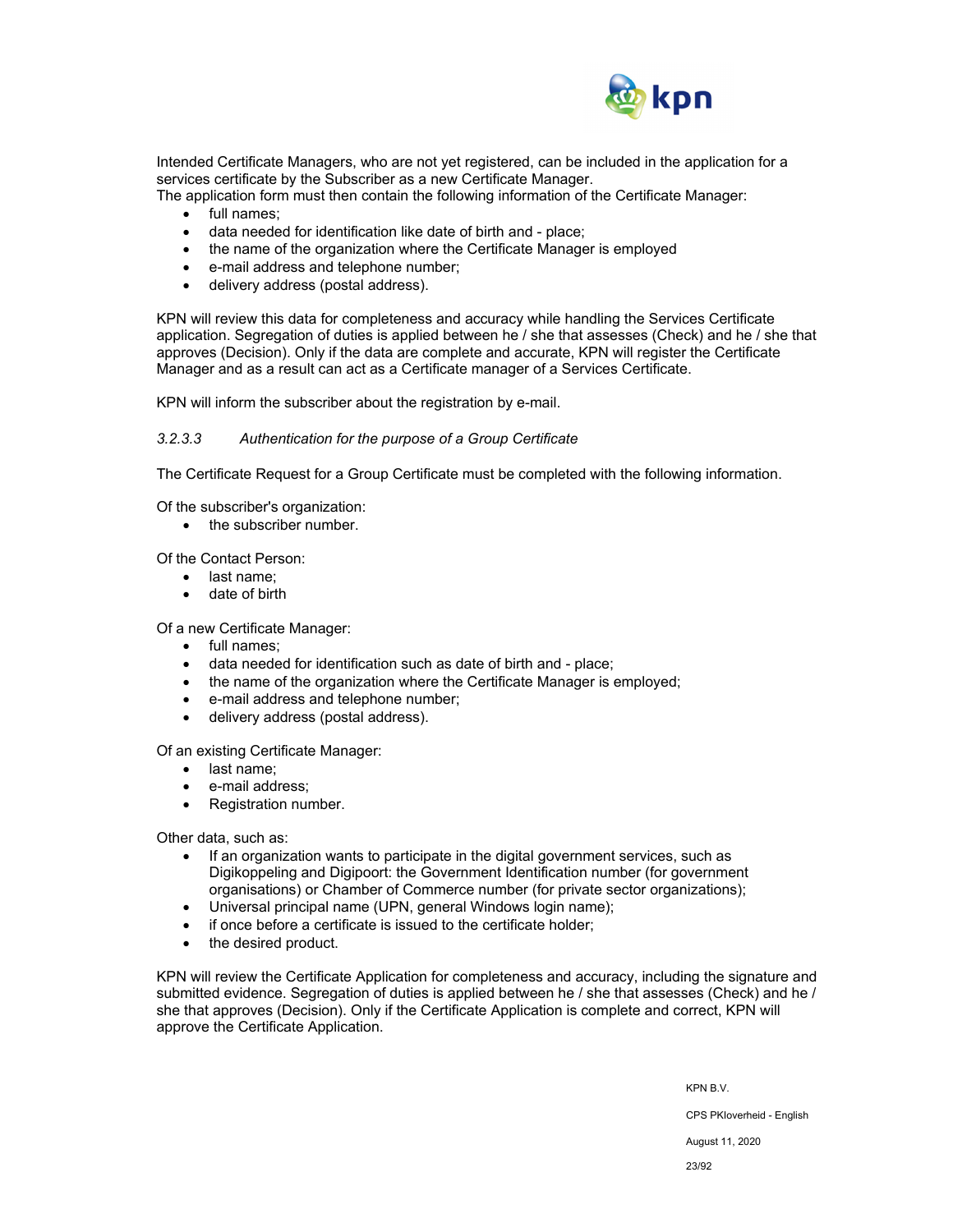

KPN will inform the Subscriber in writing or by e-mail on approval of the Certificate Application.

### *3.2.3.4 Authentication for the purpose of an eSeal Certificate*

In the Self Service Portal the request for an eSeal Certificate must be completed with the following information (some fields are pre-filled):

Of the subscriber's organization:

• the subscriber number.

Of the Contact Person:

- last name:
- date of birth

Of a new Certificate Manager:

- full names:
- data needed for identification such as date of birth and place;
- the name of the organization where the Certificate Manager is employed;
- e-mail address and telephone number;
- delivery address (postal address).

Of an existing Certificate Manager:

- last name;
- e-mail address;
- Registration number.

Other data, such as:

- if once before a certificate is issued to the certificate holder;
- the desired product.

KPN will review the Certificate Application for completeness and accuracy, including the signature and submitted evidence. Segregation of duties is applied between he / she that assesses (Check) and he / she that approves (Decision). Only if the Certificate Application is complete and correct, KPN will approve the Certificate Application.

KPN will inform the Subscriber in writing or by e-mail on approval of the Certificate Application.

#### *3.2.3.5 Authentication for the purpose of Server Certificate*

The Certificate Request for a Server Certificate must be completed with the following information. Of the subscriber's organization:

• the subscriber number.

Of the Contact Person:

- the subscriber number and last name;
- date of birth.

Of a new Certificate Manager:

- full names:
- data needed for identification like date of birth and place;

KPN B.V.

CPS PKIoverheid - English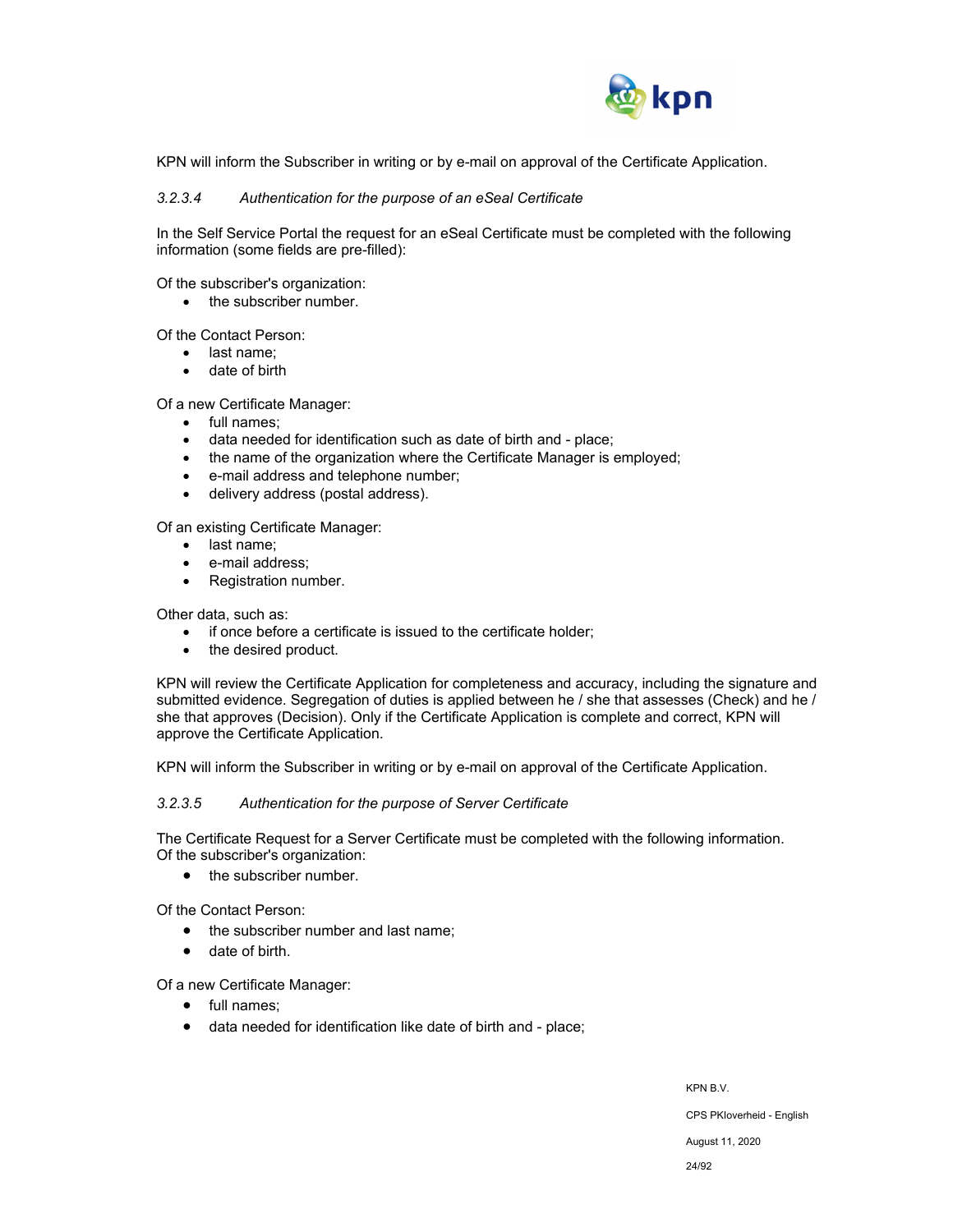

- the name of the organization where the Certificate Manager is employed;
- e-mail address and telephone number;
- delivery address (postal address).

Of an existing Certificate Manager:

- last name;
- e-mail address;
- Registration No.

Of the Certificate Holder at least:

- Certificate Signing Request data from the server;
- (primary) identifier or name of the server,the primary name of the server will be included in the Subject.commonName and in the SubjectAltName.dNSName of the certificate;
- Optional additional identifier 's or names of the server can be specified, additional names are in addition to the primary name included in the SubjectAltName.dNSName of the certificate, in the order as provided in the application.

Other data such as:

- country name and country code in accordance with ISO 3166;
- If an organization wants to participate in the digital government services, such as Digikoppeling and Digipoort: the Government Identification number (for government organisations) or Chamber of Commerce number (for private sector organizations);

The subscriber must demonstrate entitlement to use the organization's primary and additional names that identify the server or service. The primary and additional names of the server MUST be referred to as "fully qualified domain name" (FQDN, see definitions). In this field, a Plurality or FQDN "s MAY be used.

KPN will review the Certificate Application for completeness and accuracy, including the signature and submitted evidence. Segregation of duties is applied between he / she that assesses (Check) and he / she that approves (Decision). Only if the Certificate Application is complete and correct, KPN will approve the Certificate Application.

KPN will inform the Subscriber by e-mail on approval of the Certificate Application.

## *3.2.3.6 Authentication for the purpose of an EXTENDED VALIDATION/QWAC Certificate*

Contactperson(s) authorised by the Authorised Representative and who have a PKIoverheid personal certificate for access to the Self Service Portal are authorised to request qualified certificates for website authentication (EV SSL/QWAC).

## *3.2.3.6.1 Authentication of the certificate manager*

EXTENDED VALIDATION/QWAC Certificates must be managed by a Certificate Manager, explicitly designated and authorised by the Subscriber. In principle, Certificate Managers can manage multiple EXTENDED VALIDATION/QWAC certificates. Because this is a frequently occurring practice, the identification and authentication of the Certificate Administrator is disconnected from the certificate request of the Extended Validation / QWAC certificate itself. KPN has implemented the following working method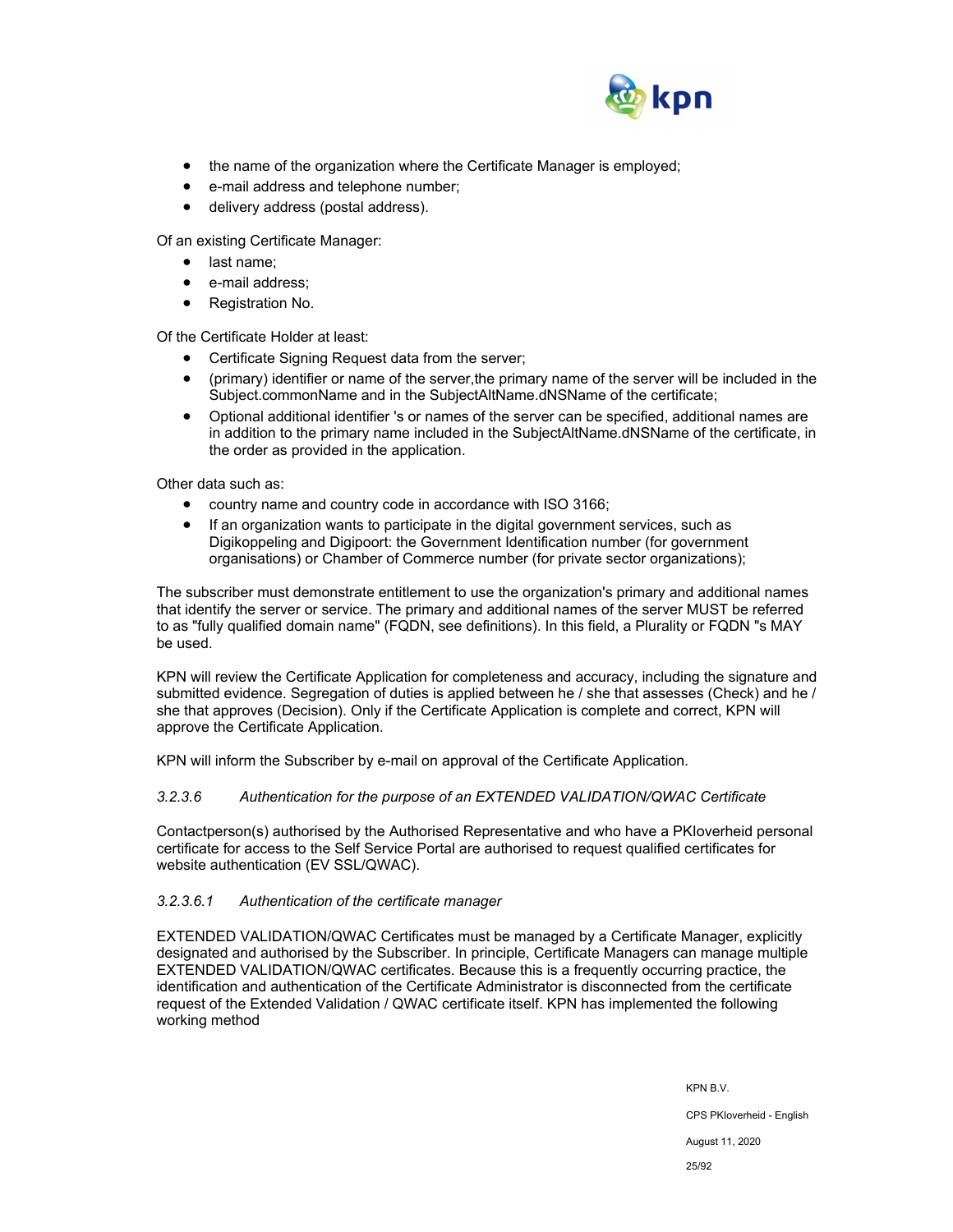

Certificate Managers must be registered separately by the Subscriber, by each Subscriber for whom he/she is or will be working. A registration form is available for this purpose. The following information must be entered on the registration form for Certificate Managers.

From the Contact person:

- subscriber number and name;
- Name and contact details.

From the Certificate Manager:

- Full names:
- data required for identification as nationality, sex, date and place of birth;
- the name of the organisation for which the Certificate Manager is working (only if the Certificate Manager is not working for the Subscriber);
- e-mail address and telephone number;
- delivery address (postal address).

Other data, such as:

 whether, if applicable, identification of the Certificate Manager should be done by AMP, or can be relied on a previously performed identification.

This evidence must not be older than 13 months otherwise the data must be retrieved and verified again unless the agreement with the subscriber explicitly provides that the certificate manager retains his or her authorisation until it is revised by the subscriber or until the agreement expires or is terminated. KPN will receive the registration form and assess it for completeness and accuracy, including the signature and evidence provided. In doing so, a separation of functions is applied between the person who assesses (checks) and the person who decides (has). Only if the registration form is complete and correct will KPN register the Certificate Manager and an Extended Validation certificate can be requested.

KPN will inform the Subscriber by e-mail on approval of the Certificate Application.

#### *3.2.3.6.2 Authentication of Certificate Application*

In the Self Service Portal the request for an an Extended Validation sever / QWAC Certificate must be completed with the following information (some fields are pre-filled):

From the subscriber organization:

• if an organisation wants to participate in the digital services of the government, such as Digikoppeling and Digipoort: Government Identification Number (for government organisations) or Chamber of Commerce number (for private organisations);

From the Contact Person:

- subscriber number and name:
- name and contact details.

From the Certificate Manager:

- Full names:
- telephone number;
- Registration number.

KPN B.V. CPS PKIoverheid - English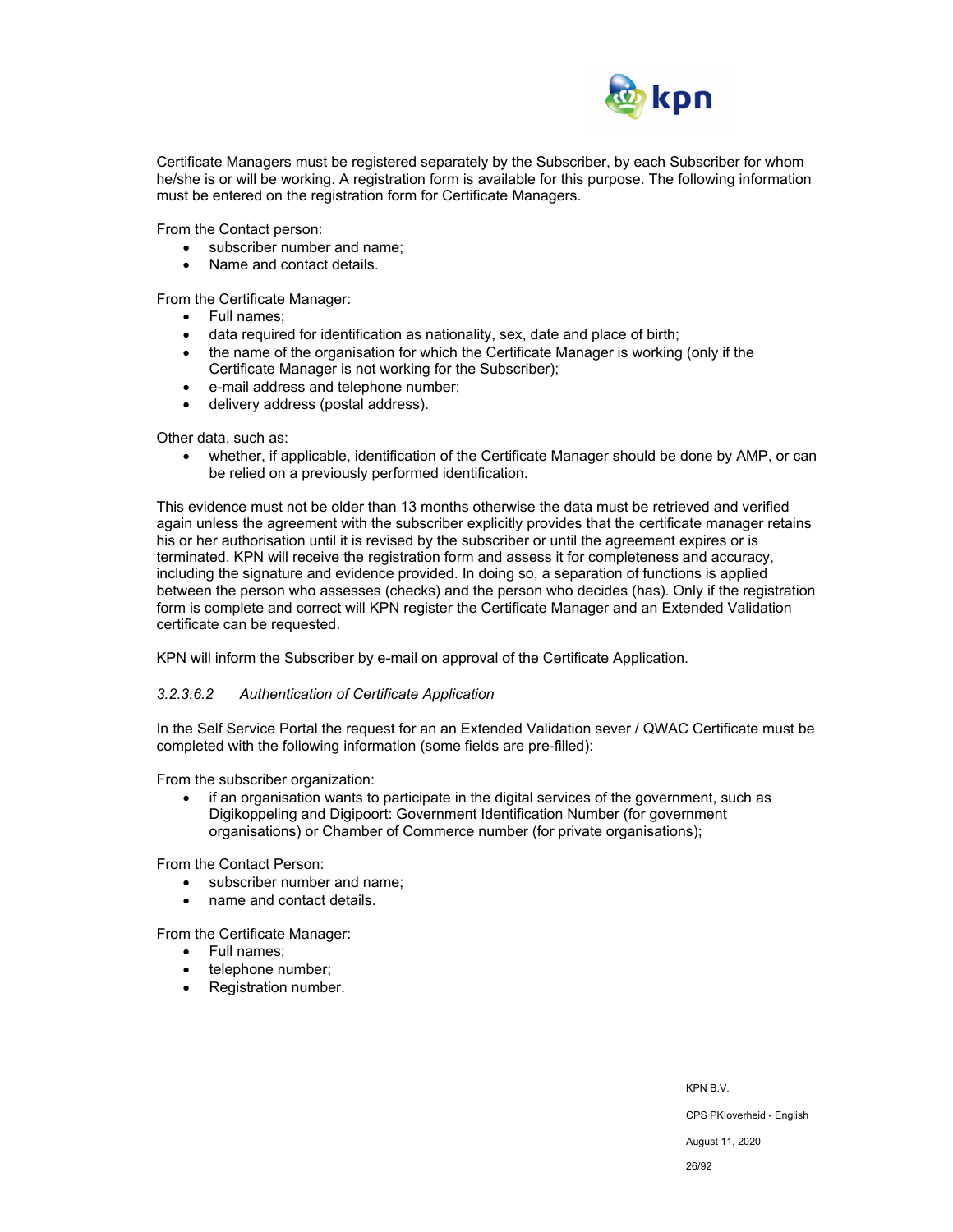

Other information such as:

- whether it is an initial application or a replacement;
- provincial name;
- Country name and country code according to ISO 3166.

The subscriber must demonstrate that the organization may use the primary and additional names identifying the server or service. The primary and additional server names MUST be listed as fullyqualified domain names (FQDN, see definitions). Multiple FQDNs may be used in this field. These FQDNs MUST come from the same domain name range. (e.g. www.logius.nl, application.logius.nl, secure.logius.nl etc.).

If a government organization wishes to participate in Digikoppeling, an extract from the Digikoppeling Service Register must be provided, if this has not already happened at the time of the subscriber registration.

KPN will receive the Certificate Application and assess it for completeness and accuracy, including the signature and the evidence provided. In this case, a segregation of duties is applied between the person who assesses (checks) and the person who decides (has). KPN will only approve the Certificate Application if the Certificate Application is complete and correct.

KPN will inform the Subscriber of the approval of the Certificate Application by e-mail.

#### *3.2.3.7 Authentication for the purpose of a Private Services server certificate*

#### *3.2.3.7.1 Authentication of a Certificate Manager*

Private Services Server certificates must be managed by a Certificate Manager explicitly designated and authorised by the Subscriber. In principle, Certificate Managers can manage several certificates. Because this is a very common practice, the identification and authentication of the Certificate Manager is disconnected from the certificate request of the Private Services Server certificate itself. KPN has implemented the following working method.

Certificate managers must be registered separately by the Subscriber, for each Subscriber for whom he/she is or will be working. A registration form is available for this purpose. The following information must be entered on the registration form for Certificate Managers.

From the Contact Person:

- Subscriber number and name:
- name and contact details.

From the Certificate Manager:

- Full names;
- data required for identification as nationality, sex, date and place of birth;
- the name of the organisation for which the Certificate Manager is working (only if the Certificate Manager is not working for the Subscriber);
- e-mail address and telephone number;
- delivery address (postal address).

This evidence must not be older than 13 months otherwise the data must be resubmitted and verified unless the agreement with the subscriber explicitly provides that the certificate manager retains his or her authorisation until such time as it is reviewed by the subscriber or until the agreement expires or is terminated. KPN will receive the registration form and assess it for completeness and accuracy,

KPN B.V.

CPS PKIoverheid - English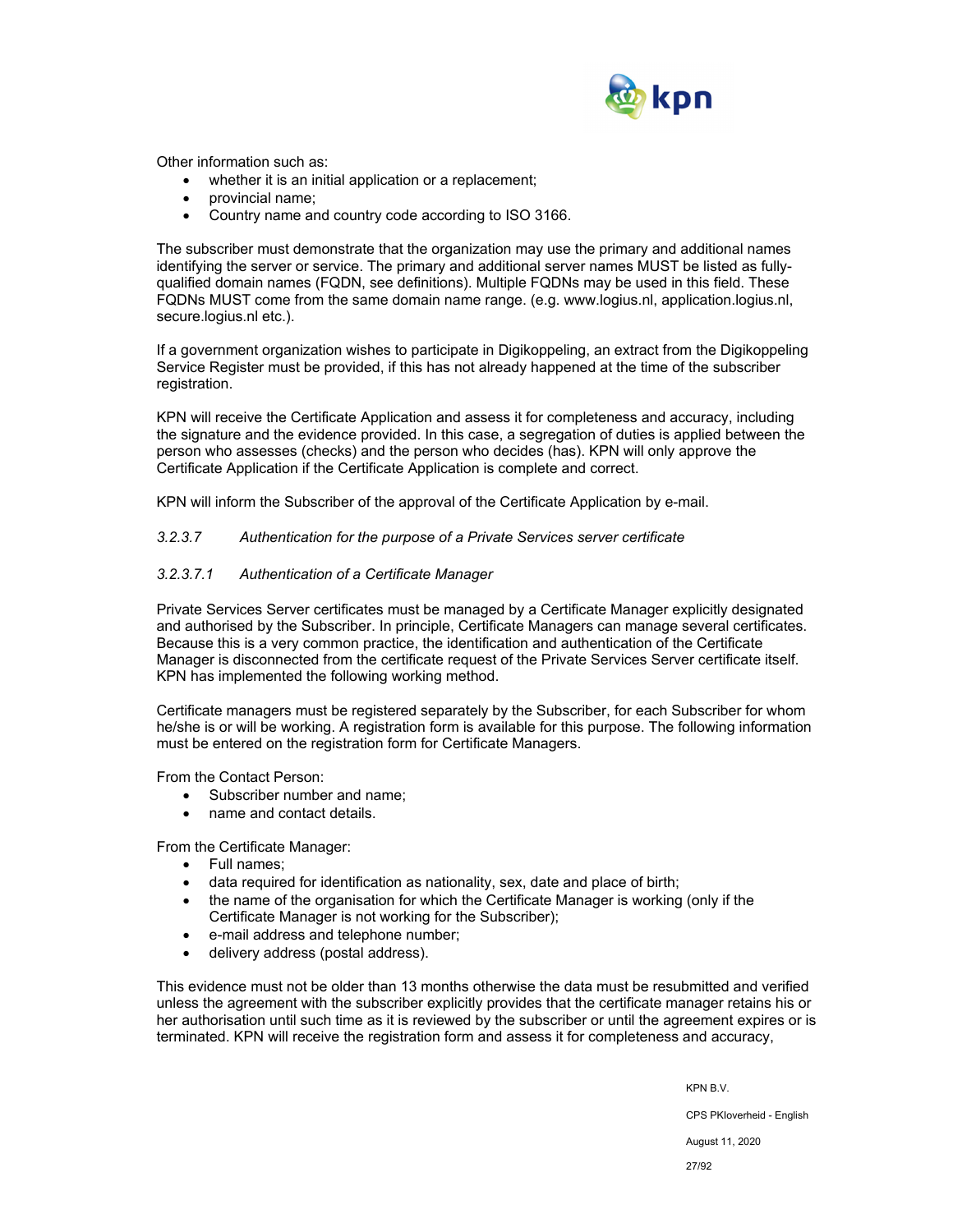

including the signature and evidence provided. In doing so, a separation of functions is applied between the person who assesses (checks) and the person who decides (has). Only if the registration form is complete and correct will KPN register the Certificate Manager and a Private Services Server certificate can be requested.

KPN will inform the Subscriber by e-mail on approval of the Certificate Application.

### *3.2.3.7.2 Authentication for the purpose of a Private Services server certificate*

On the Certificate request for a Private Services Server certificate, the following information must be provided:

From the subscriber organization:

• The subscriber number.

From the Contact Person:

- Subscriber number and name;
- name and contact details.

From the Certificate Administrator:

- Full names:
- telephone number;
- Registration number.

Other information such as:

- whether it is an initial application or a replacement;
- Country name and country code according to ISO 3166.

The subscriber must demonstrate that the organization may use the primary and additional names identifying the server or service. The primary and additional server names MUST be listed as fullyqualified domain names (FQDN, see definitions). Multiple FQDNs are used in this field MUST be used. These FQDNs MUST come from the same domain name range. (e.g. www.logius.nl, application.logius.nl, secure.logius.nl etc.).

KPN will receive the Certificate Application and assess it for completeness and correctness, including the signature and evidence provided. In this case, a segregation of duties is applied between the person who assesses and the person who decides. KPN will only approve the Certificate Application if the Certificate Application is complete and correct.

KPN will inform the Subscriber of the approval of the Certificate Application by e-mail.

## *3.2.4 Authorization of the Certificate Holder*

The authorization of the Certificate Holder to receive and use a certificate from the organization is demonstrated by signing the certificate application by or on behalf of the subscriber. In case of a Server Certificate, the Subscriber must supply proof of the identifier of the device or system, so that reference can be made to it.

The KPN special conditions stipulates that the Subscriber has the obligation, if relevant changes occur in the relationship between the subscriber and Certificate Holder, to revoke the certificate immediately. Significant changes in this regard may include suspension or termination of employment or professional practice.

> KPN B.V. CPS PKIoverheid - English August 11, 2020 28/92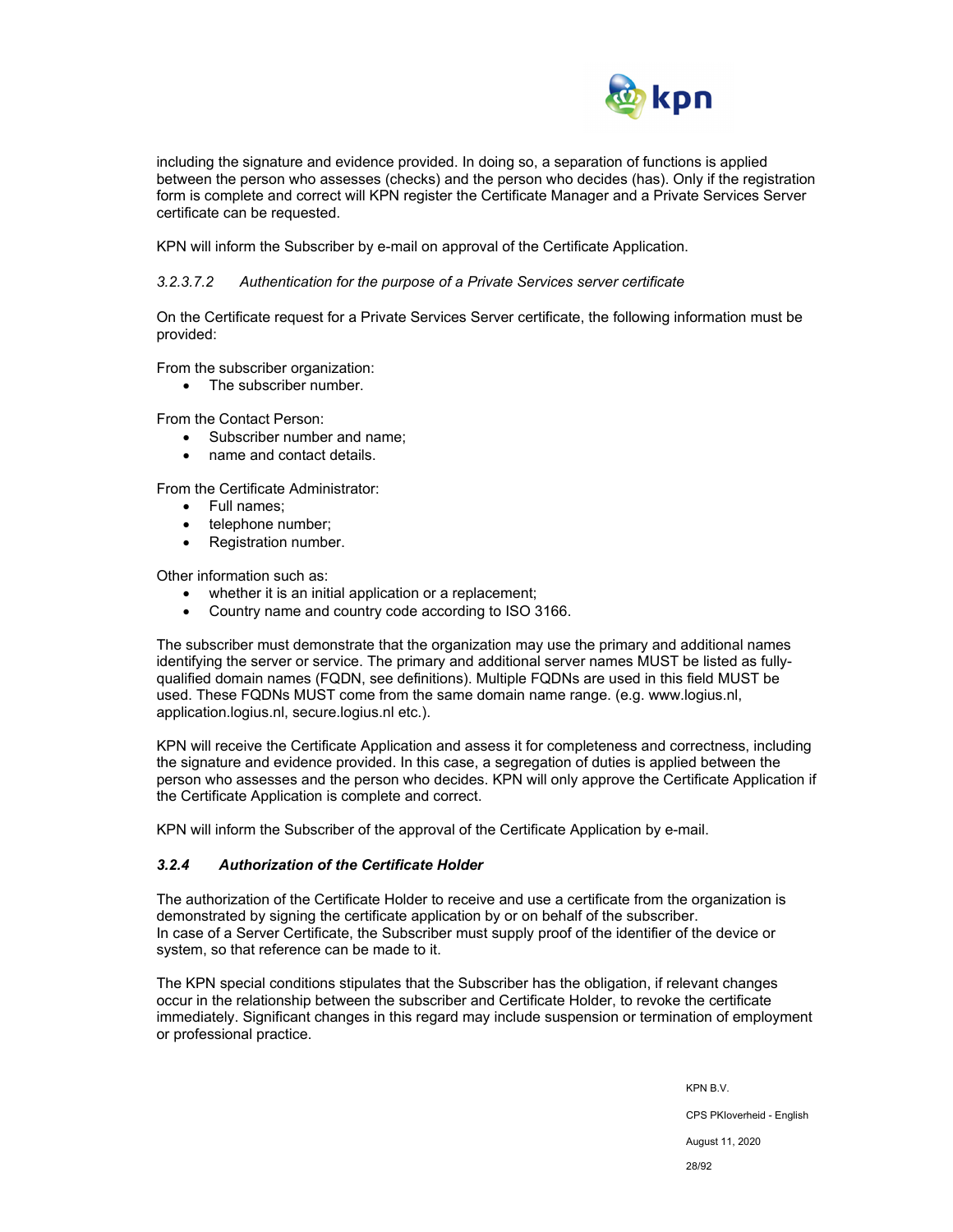

### **3.3 Identification and authentication for re-key requests**

#### *3.3.1 Identification and authentication for routine re-key*

Currently KPN does not allow for renewal of certified keys.

### *3.3.2 Identification en Authentication for routine re-key of the CA certificate*

The CA Certificate is not routinely renewed. The CA Certificate (If Desired) renewed around three or five years before the end of his life. Renewal of the CA certificate will be subject to a strict procedure in consultation and in cooperation with the Policy Authority of PKIoverheid.

KPN offers no possibility for routine renewal of PKIoverheid Certificates. A request for renewal will be treated as an application for a new certificate

### *3.3.3 Identification and authentication for re-key after revocation*

Currently KPN does not allow for renewal of certified keys

### **3.4 Identification and authentication for revocation request**

In Section 4.9 Revocation and suspension of certificates is described who may submit a request for revocation.

Only the Subscriber or the Certificate holder, or in the case of the Services Certificate, the Certificate Manager, may submit a request to revoke a certificate. This can be done Electronically / online through the KPN website (https://certificaat.kpn.com/intrekken/).

In order to revoke the Certificate. The Certificate Holder/ Certificate Manager is required to make use of a revocation pass code.

The revocation code for Professional Certificates, and Personal certificates is sent to the Certificate Holder or the Certificate Manager (PIN-mail). The revocation code for Services Certificates and (Extended validation) Server and Private services server certificates is sent to the Certificate Manager. In case of a server certificate the revocation code can also be sent by encrypted e-mail.

In some cases, the Subscriber is obliged to revoke its certificate (see the KPN Special Conditions). In the event that the Certificate Holder / Certificate Manager fails to do this, the subscriber needs to be able to do this. For this purpose, the Certificate / Certificate Administrator must provide the revocation code to the Subscriber or The Subscriber must obtain the revocation code from the Certificate Holder / Certificate Manager immediately after issuing and record carefully this carefully.

For non-urgent revocations the Subscriber and / or the Certificate Holder / Certificate Manager can submit a revocation request using the form "Request Revocation Certificates.

On the form " Certificates Revocation Request ", the following information must be completed.

Of the Contact person:

- Subscriber number and –name:
- name en contact data.

KPN B.V. CPS PKIoverheid - English August 11, 2020 29/92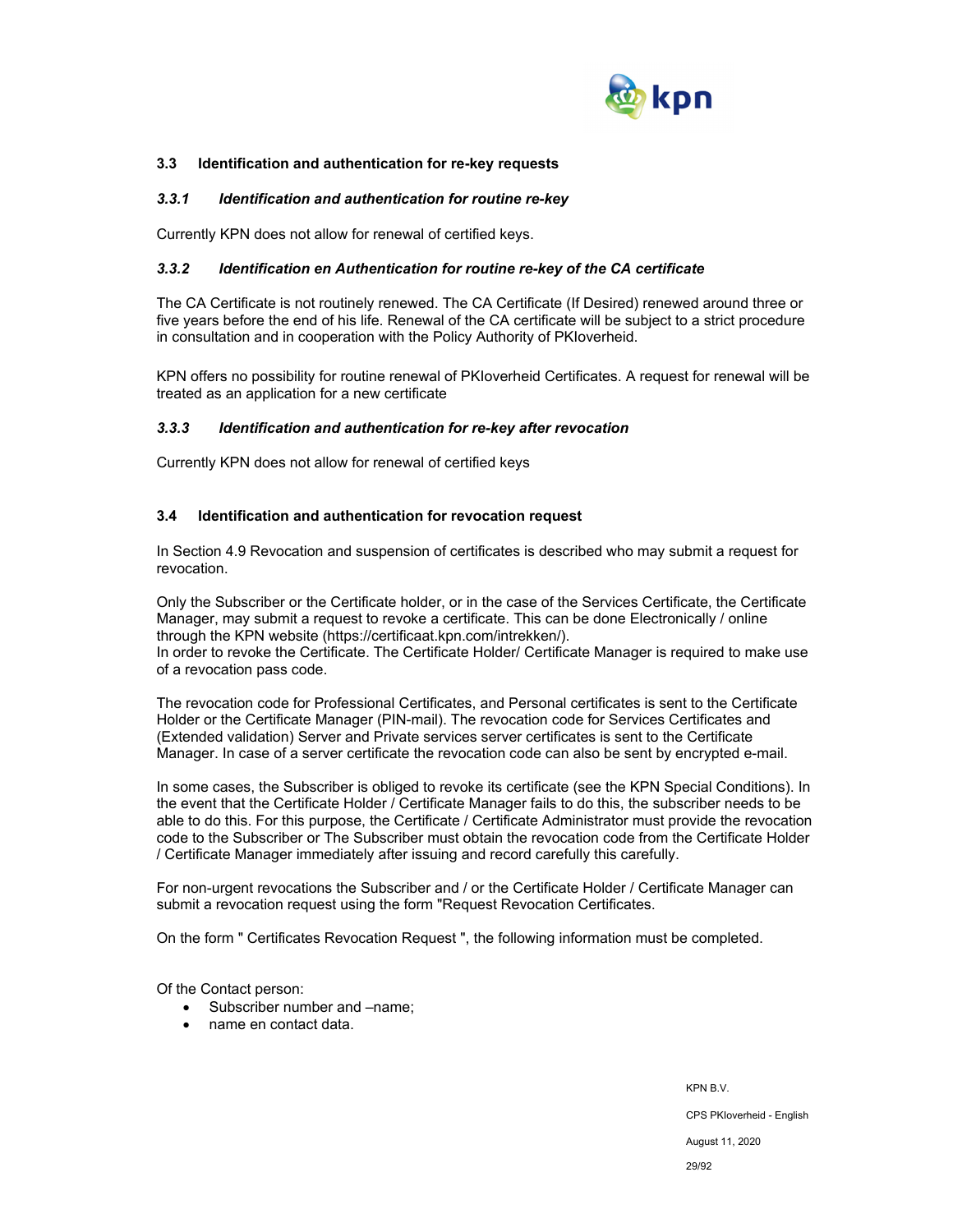

Of the Certificate:

- name in the Certificate;
- subject serial number in the Certificate;
- certificate type;
- serial number(s) the Certificate (s)
- revocation code;
- reason for revocation.

The form "Certificate Revocation Request" will be accepted by KPN and reviewed for completeness and accuracy. If the application is complete and accurate KPN will execute the revocation. With this segregation of duties is applied between he / she that assesses (Check) and he / she that approves (Decision). This revocation will be executed within four hours after the receipt of the revocation request.

The Subscriber and the Certificate Holder / Certificate Manager will be informed by e-mail concerning the outcome of the revocation request.

If KPN has good cause to doubt the authenticity of a revocation request, KPN can require that he /she who submitted the request will produce proof of Identity to KPN before the revocation is executed.

KPN is also entitled to revoke certificates independently if: (see Section 4.9.2):

- Subscriber acts Contrary to the conditions Imposed on him for use, as defined in this CPS and in the Special Conditions or;
- the Private Key of the KPN CA or from the State of the Netherlands, is stolen or otherwise compromised or;
- The algorithm used is compromised, or is liable to be compromised or, in general, becomes too weak for the purpose for which it is used.

KPN is able to revoke a certificate without the revocation code.

A relying party may report a subscriber who does not or does not fully comply with the conditions imposed. This can be done using the contact form https://certificaat.kpn.com/intrekken/. In the field 'Betreft' (subject) option '10. Melding omstandigheid intrekking Certificates' should be chosen. (eng:"10. Notification conditions that can lead to revocation").

This form can contain the following: details of the reporter such as his name, organization name and contact information;

- data of the condition, such as a description and date and time of the notification;
- details of the relevant certificate such as the name and subject serial number of the Certificate holder, the Certificate type and serial number.

KPN will receive the notification, review the form for completeness and accuracy, and possibly try to collect additional information and decide whether to proceed with revocation. With this segregation of duties is applied between he / she that assesses (Check) and he / she that approves (Decision). Revocation will be executed within four hours after the decision to do so.

The detector, the Subscriber, Certificate holder/ Certificate Manager in question will be informed by email about the notification and its handling.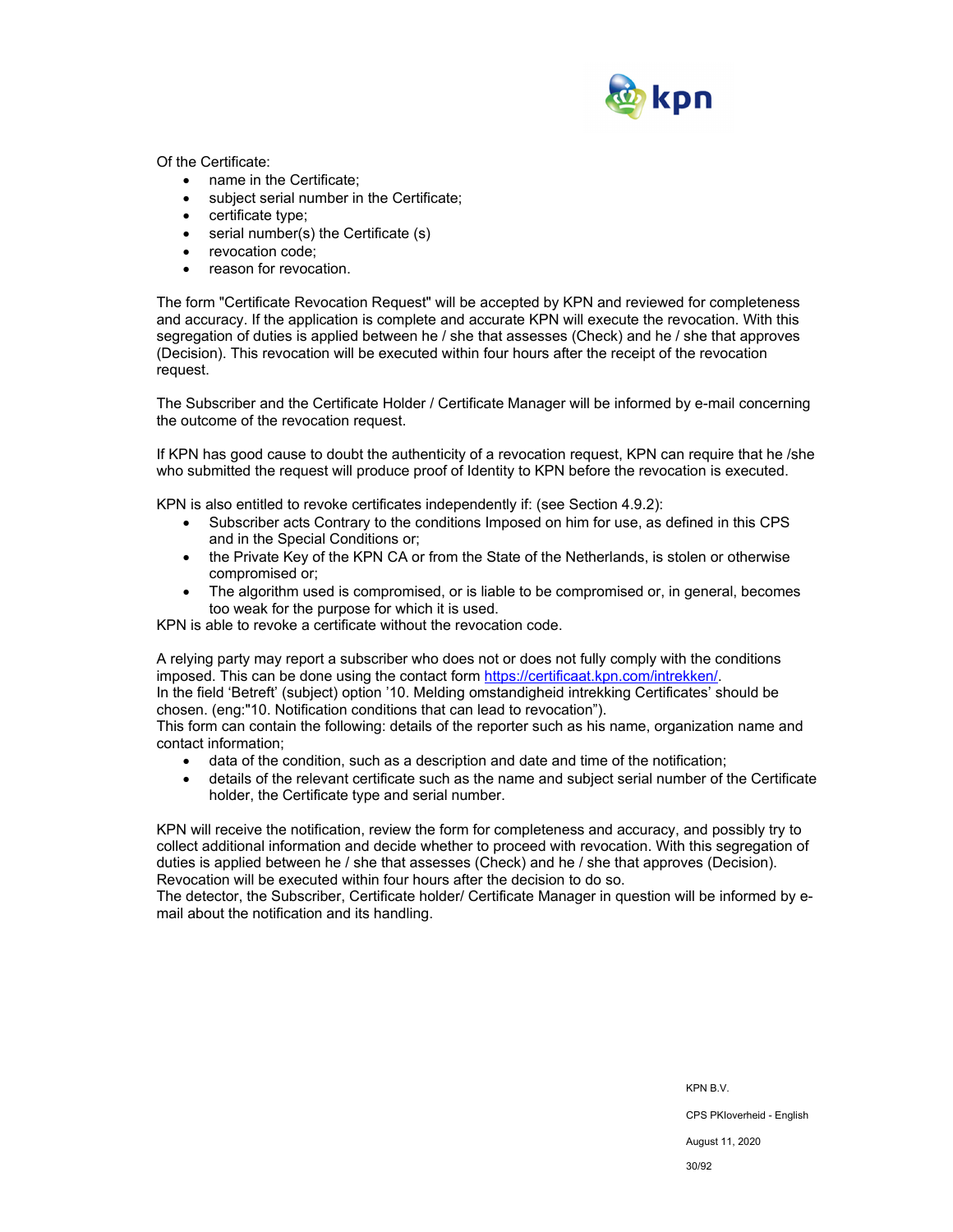

## **4 Certificate Life-Cycle Operational Requirements**

## **4.1 Certificate application**

## *4.1.1 Who can submit a certificate application?*

In principle, only the Authorized Representative of the Subscriber can apply for a subscriber registration. By signing the subscriber registration, the Authorized Representative authorizes one or more contacts mentioned in the form to apply for, install, manage and revoke certificates and to Authorize other contacts and Certificate Managers, on behalf of the Subscriber.

## *4.1.2 Enrolment process and responsibilities*

## *4.1.2.1 Enrolment process*

The processes defined by KPN for the realization of its certification service are in general divided two parts, based on the principle of segregation of duties. The first part is the assessment and the second part is the execution. In the assessment the receipt of the application is recorded, the completeness of the application and the presence of supporting documents are determined(acceptance) and evaluated on accuracy. Last part of this section is to take a decision on the application. The second part, the execution, is to implement the decision and informing stakeholders about it. In the following sections, the processes will be described in more detail.

The duties and responsibilities of those involved, KPN, Subscriber, Certificate Holder / Certificate Manager and Relying Party are described in the KPN Special Conditions.

## *4.1.2.2 Responsibilities and obligations of the TSP*

KPN is responsible for all certification services and guarantees Subscribers, Certificate Holders and Relying Parties that it will abide by the Special Conditions, the CPS and the applicable CPs. KPN is obviously responsible for outsourcing (parts of) services to other parties. An example of this is the outsourcing to AMP of the identification of Certificate Holders and Certificate Managers. But KPN has outsourced multiple services. As final responsible Trust Service Provider, as an outsourcer of services, KPN ensures the quality of the outsourced services by applying (forms of) management, coordination, supervision and mutual assurance. The implementation will depend on the specific situation.

If a subcontracting reaches a certain extent, the outsourcing will be described in an appendix to this CPS.

## *4.1.2.3 Responsibilities and obligations of the Subscriber*

The Subscriber is responsible for the correctness of all data required for the creation and delivery of certificates and for the proper use of those certificates. Subscriber warrants to KPN and Relying Parties that it will abide by the Special Conditions, the CPS and the applicable CPs.

## *4.1.2.4 Responsibilities and obligations of the Certificate Holder*

The Certificate Holder (including, in the case of a server certificate or Group Certificate, the Certificate Manager), as holder of the certificate that is requested on behalf of the Subscriber of the Certificate Holder is also responsible for the correct delivery of all data needed for creating and delivering certificates and the proper use of those certificates. The Certificate Holder warrants to KPN, the

> KPN B.V. CPS PKIoverheid - English August 11, 2020 31/92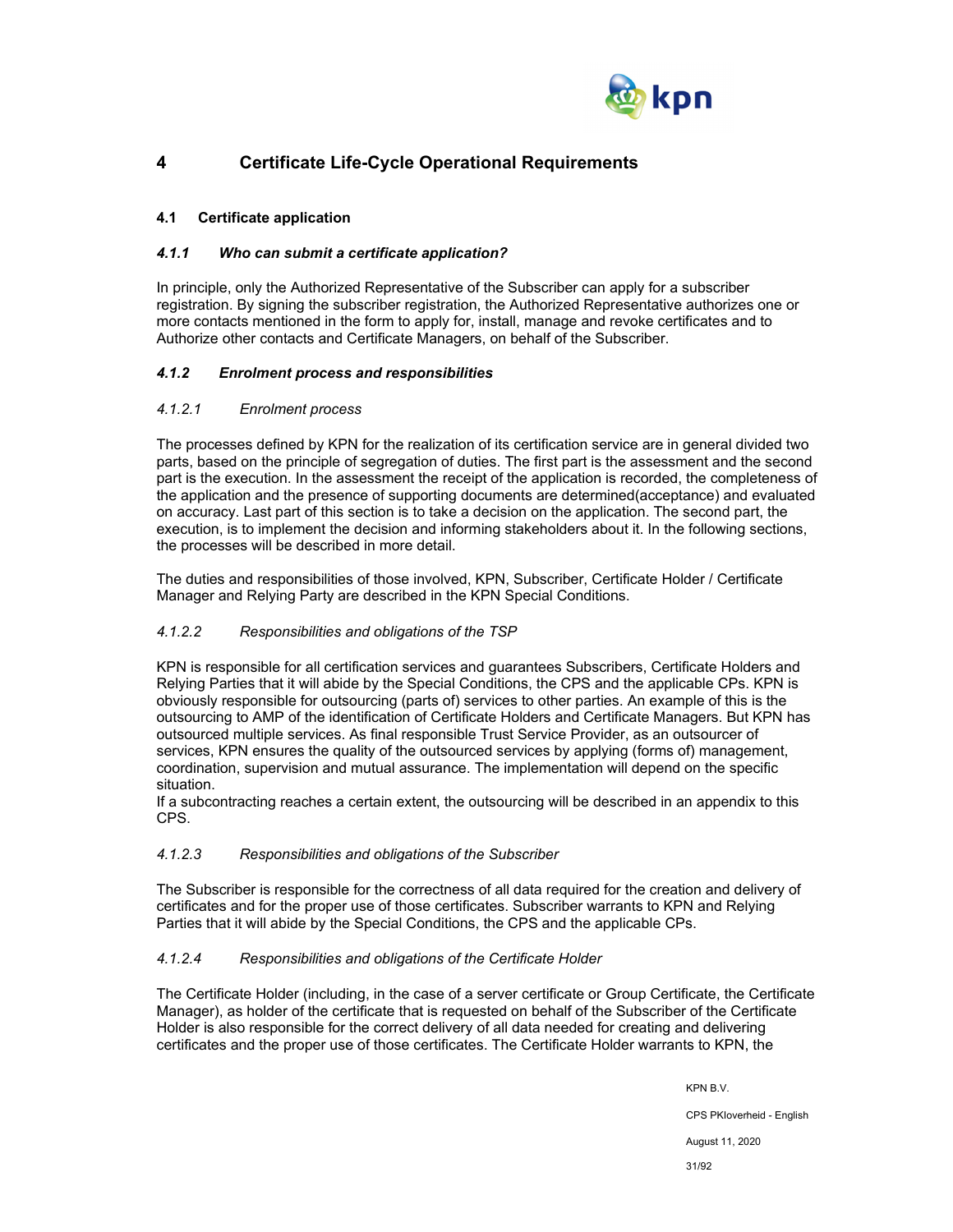

Subscriber and Relying Parties that he / she will abide by the Special Conditions, the CPS and the applicable CPs.

#### *4.1.2.5 Responsibilities and obligations of the Relying Party*

Relying Party is responsible for correctly Relying on a certificate and Warrants to KPN, the Subscriber and the Certificate Holder that it will abide by the Special Conditions, the CPS and the applicable CPs.

### **4.2 Certificate application processing**

#### *4.2.1 Performing identification and authentication functions*

Organizations must, before being able to apply for certificates, register as a subscriber of the certification services from KPN. This can be done by completing a web form "PKIoverheid Subscriber Registration", attach the required evidence (see Section 3.2.2) and send all by mail to KPN. Detailed instructions for using the form are attached to this form. Other forms are available for maintaining the data supplied to KPN. See the website https://certificaat.kpn.com/wijzigenregistratie/

Part of the registration of a subscriber, is the authorization of one or more contact persons. These contact persons need to be authorized to apply for certificates, to authorize other contact persons and to be allowed to revoke certificates. The authorization is done by signing the form "Abonnee Registratie (subscriber registration)" by the Authorized Representative of the subscriber (see Section 3.2.2).

KPN will receive the forms and assess the completeness and accuracy of the forms. A registration form must be complete in order to be accepted and to proceed to assess the accuracy. In case of deficiencies the subscriber that submitted the PKIoverheid Subscriber Registration web form will be contacted.

If the subscriber registration has been approved, the subscriber is registered and can request for certificates. The Subscriber will be informed in writing and by e-mail of approval or disapproval.

In addition to registering the organization as a Subscriber, also Certificate Managers of Services Certificates can be registered. Certificate Managers can manage multiple certificates in principle but must first be registered to do so. This can be done during the application for a Services Certificate by adding a not yet registered Certificate Manager. This can also be accomplished by filling out the form Registration Certificate Managers, attach the requested evidence (see section 3.2.3.2) and send all by mail or Electronically to KPN. Detailed instructions for using the form are attached to the form. There are also forms available for maintaining the data supplied to KPN.

Also for registering Certificate Managers it applies that KPN will accept the application for registration of a Certificate Manager, assess the completeness and accuracy and will come to an approval or disapproval. The Subscriber will be informed by e-mail of the decision. Part of the registration of the Certificate Manager is his personal identification. This is handled in the same way as for Certificate Holders, by AMP (see also section 4.2.2).

Once a Certificate Manager is identified and registered, applications for Server and Group Certificates can be handled as described in section 4.2.

If the Certificate Manager's personal details changes, the Contact Person must pass this modified data to KPN using the form: "Wijziging gegevens Certificaatbeheerder ( Change information Certificate Manager)" (see Electronic storage), and if a Certificate Manager is no longer able to

KPN B.V.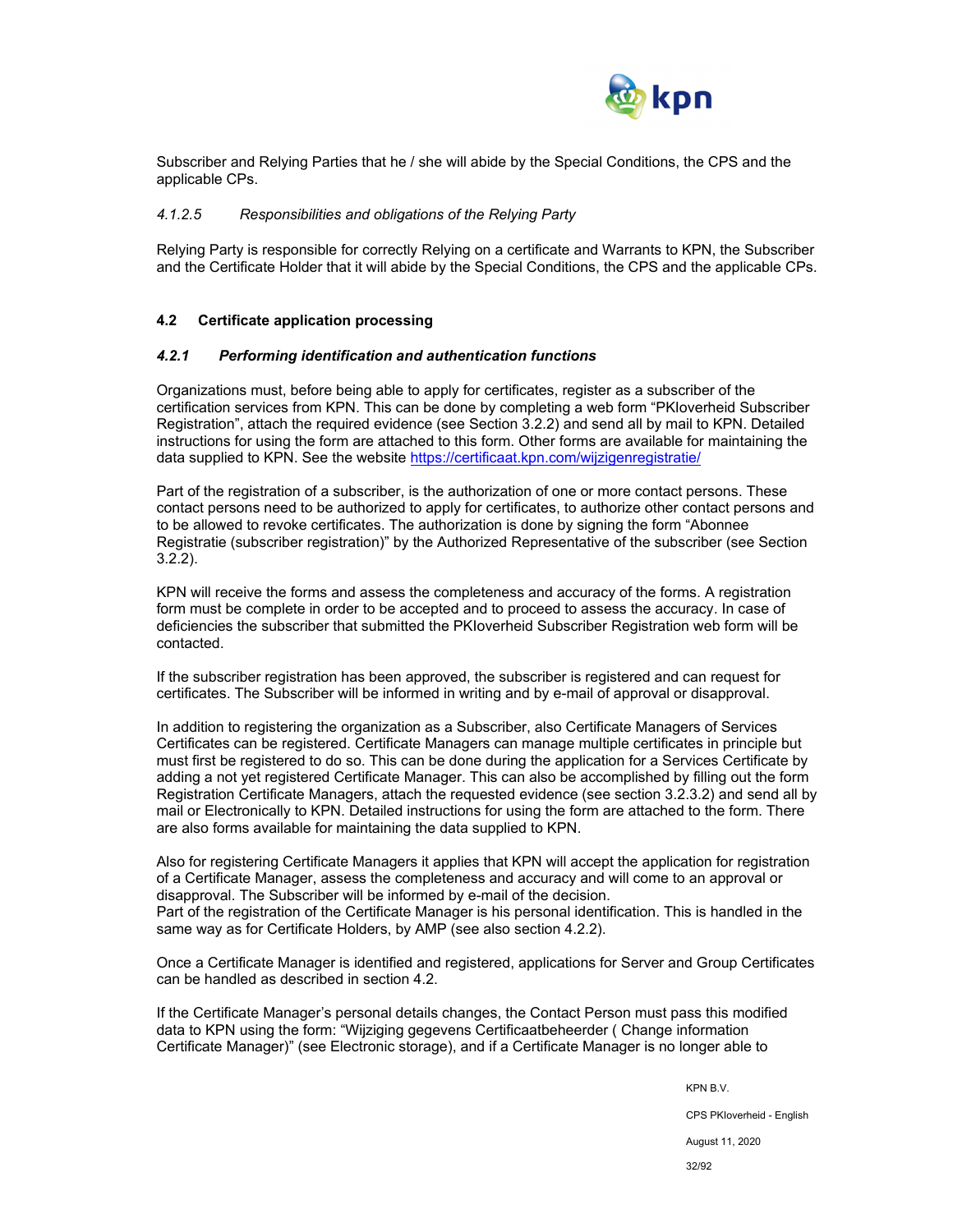

manage the assigned certificates, the Subscriber has to report this by means of the form "Verwijdering Certificaatbeheerders(Removal of Certificate Manager)". KPN will review this form for completeness and accuracy. After a positive decision KPN will remove the Certificate Manager from the corresponding registration. Prerequisite for that removal is that the management of the certificates is transferred to another registered Certificate Manager.

## *4.2.2 Approval or rejection of certificate applications*

There are different procedures for different types of applications:

- Applications for Personal Certificates, Professional Certificates and Group Certificates on a Smartcard or USB token, whereby the key pair is created by KPN;
- Applications for Professional Certificates and professional Certificates in the form of a Mobile smartcard (HSM) where the key pair is created in the HSM by the App of Ubiqu by means of a smart phone.
- Requesting (Extended Validation) Server Certificates, where the key pair is created by the Subscriber in the Subscriber's Safe Environment.
- Requesting Private Services Server Certificates, where the key pair is created by the Subscriber in the Subscriber's Safe Environment.

#### *4.2.2.1 Application for Certificates on a Smartcard or USB token*

The following steps must be taken by default for applying for a Personal, Professional, Group or eSeal Certificate on a smartcard or USB token.

Contactperson(s) authorised by the Authorised Representative and who have a PKIoverheid personal certificate for access to the Self Service Portal are authorised to request qualified certificates for electronic seals (eSeal).

- 1. The Subscriber fills out a certificate application form for a (prospective) Certificate Holder (or a Certificate Manager for the latter) and hereby declares that he agrees with the Special Terms and Conditions. Further instructions on how to use the form are enclosed with the form.
- 2. The Subscriber signs the application form and sends it to KPN.
- 3. KPN receives the Certificate Application, evaluates the completeness and correctness of the Certificate Application and makes a decision on it. Among other things, it is checked at recognised registries such as Stichting Internet Domeinregistratie Nederland (SIDN) or Internet Assigned Numbers Authority (IANA) whether Subscriber is the owner of the domain name, as it forms part of the e-mail address.
- 4. In the case of professional certificates, the authenticity of the proof of exercise of the Recognised Profession is verified.
- 5. AMP identifies the Certificate Holder, makes a copy of his identity document (with shielding the passport photo and BSN) and sends this copy together with the signed identification electronically to KPN. If KPN can rely on an identification previously carried out by KPN, this identification does not need to be repeated. KPN can rely for Certificate Managers on an identification previously carried out by or on behalf of KPN if the identity document used is used again in the new application, it is not registered as stolen or missing and it is still valid until six weeks after submission of the application. The date of receipt of the application by KPN is the decisive factor.
- 6. If KPN approves the Certificate Application, the key material in the QSCD will be generated and the Certificate generated. KPN also generates the secret PIN and PUK code for the QSCD and the revocation code for the Certificates.
- 7. The smartcard/token containing the certificates is sent by post to the delivery address of the Certificate Holder/Certificate Manager. The smartcard/token is accompanied by an acknowledgement of receipt notification with a code. The Certificate Holder/Certificate Manager must confirm receipt of the smartcard/token via a link in the email using this code. AMP identifies

KPN B.V.

CPS PKIoverheid - English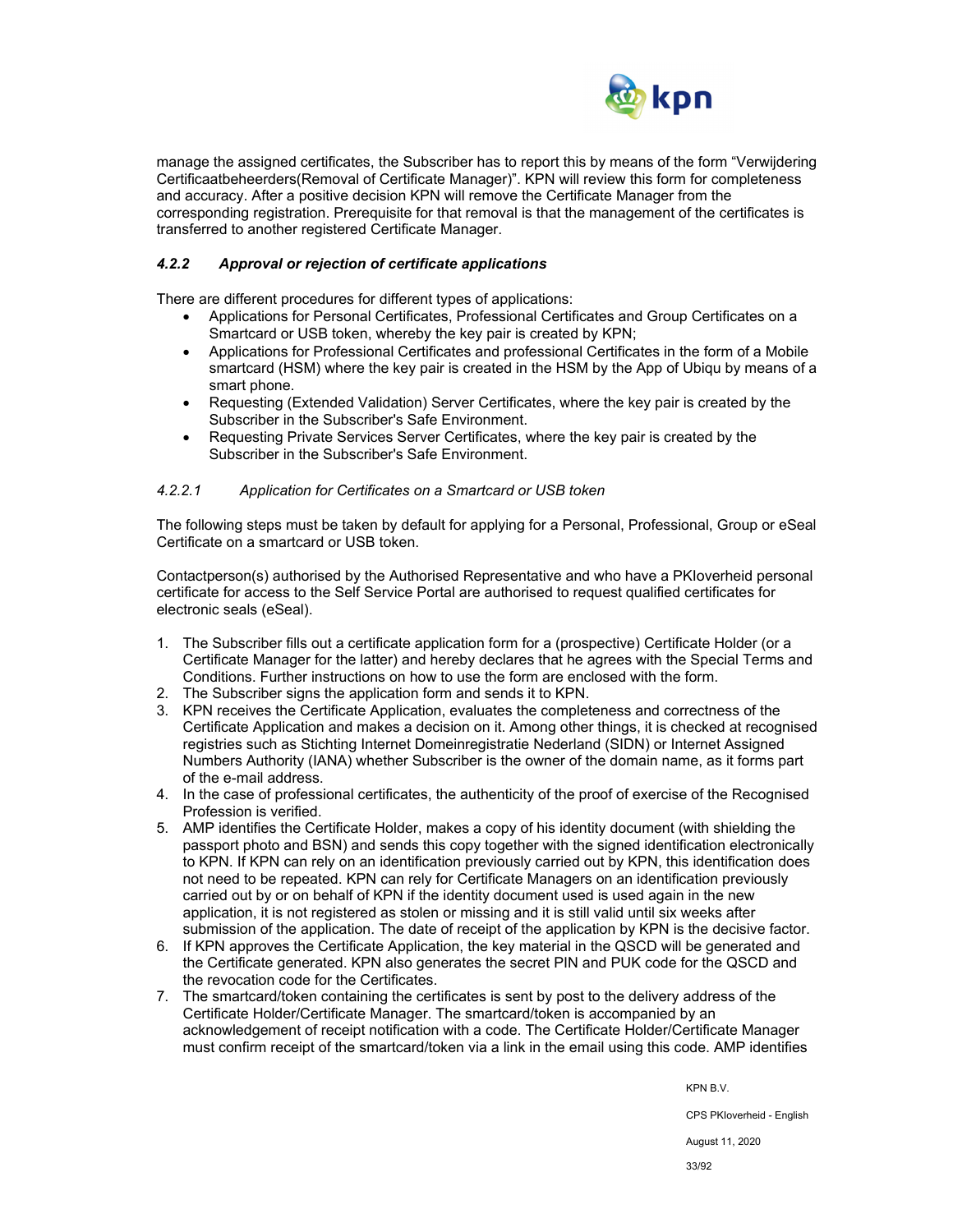

the Certificate Holder, makes a copy of his identity document, sends this copy to KPN electronically together with the signed identification.

8. Upon receipt of the electronic AMP confirmation, KPN will send the document containing the secret PIN and PUK codes for the QSCD/SUD and the certificate revocation code for the Certificates by post to the specified delivery address of the Certificate Holder.

KPN will continue to offer the possibility of allowing identification and issuance at a time/location to be agreed upon.

#### *4.2.2.2 Application for Certificates as Mobile Certificates*

For the application of a Mobile Certificate, in principle the same steps (1 to 6) are followed as for the physical Smart Card or USB token. See 4.2.2.1.

The validation of the data and identification take place in exactly the same way. However, no physical product is received in the form of a smart card or token.

- 7. A PINmailer is sent in which the PUK code of the certificate is included.
- 8. KPN sends an order to Ubiqu to generate the key pairs.
- 9. KPN sends a registration and activation code by email and the corresponding CSR to the customer by letter.
- 10. The customer installs the app with the obtained registration and activation code and chooses a pin code.
- 11. With the chosen PIN code, the certificate holder confirms the creation of the certificate.

### *4.2.2.3 Application for Server Certificates*

#### **CAA DNS records.**

The CAA record is a DNS record that gives domain owners extra control over SSL certificates issued for their domains - you use it to indicate which CA may issue certificates for your domains. The CAA record already became a recognised standard in 2013. Although it is often used, it was not compulsory. As of September 2017, it is mandatory for Certificate Authorities to check the CAA record of a domain name as part of the issuance of a certificate. Domain owners are not obliged to fill the record.

#### **What is a CAA DNS Record?**

A Certificate Authority Authorization record, or a CAA DNS record, is designed to allow domain owners to indicate which CA root certificate can be used to sign certificates for the domain in question. Because this certificate belongs to a certain certificate authority, it can effectively indicate which certificates may be issued for a domain. This prevents the issuing of a certificate by another CA that the selected CA.

KPN identifies itself as KPN.COM. If a domain owner wants KPN to be able to issue certificates for its domain, this identification must be included in the CAA record.

Example: IN CAA 0 issue "kpn.com".

KPN is therefore entitled to issue certificates for a certain domain if:

- The DNS of the domain in question does not contain a CAA record.
- The applicant has entered the identification "kpn.com" in the CAA record for the domain concerned.

KPN B.V. CPS PKIoverheid - English August 11, 2020

34/92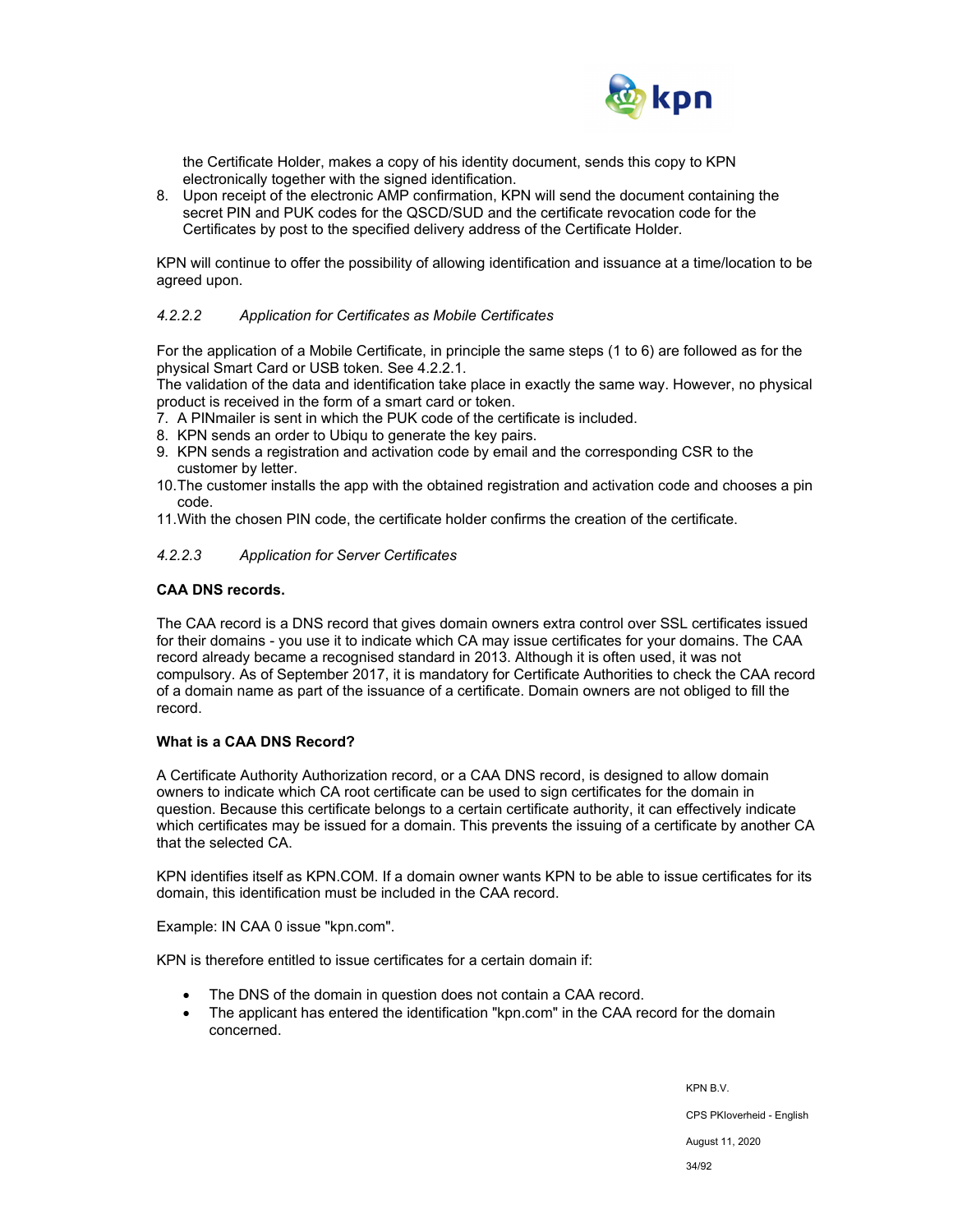

In all other cases, KPN cannot issue the certificate and will contact the certificate applicant.

The Certificate Application for a Server Certificate largely follows the same procedure as mentioned under 4.2.2.1, considering the following difference.

- 1. The Certificate Administrator creates the key pair (length is 2048 bits) in the Subscriber's Safe Environment and sends a Certificate Signing Request (CSR) containing the Public Key. Subscriber completes the electronic application form PKIoverheid Server Certificates for a (future) Certificate Holder. This form can be found on the KPN website (https://certificaat.kpn.com/aanvragen/servercertificaten/). This site also contains further instructions on how to use the form.
- 2. KPN receives the Certificate Application and assesses the completeness and correctness of the Application. Among other things, it is checked at recognised registries such as Stichting Internet Domeinregistratie Nederland (SIDN) or Internet Assigned Numbers Authority (IANA) whether Subscriber is the owner of the domain name.

KPN has 3 permitted methods for domain validation according to the Baseline Requirements of the CA/BROWSER forum. (https://cabforum.org/) It concerns the methods:

NB. The numbers below are the corresponding section numbers from the Baseline Requirements of the CABforum, where these requirements are described.

- a) 3.2.2.4.2 Email, Fax, SMS, or Postal Mail to Domain Contact In the Whois application the administrative contact is determined and the administrative contact is asked by email for approval to use the domain in question If the whois data is not available (or if no answer is received from the administrative contact) an email is sent (method b) to the contact person who submitted the application for the certificate containing a code, with the request to put this code in a certain directory on the site (/.well-known/pki-validation) or in a TXT field of the DNS registration of the domain in question (method c);
- b) 3.2.2.4.6 Agreed-Upon Change to Website
- c) 3.2.2.4.7 DNS Change
- 3. KPN will determine whether there is a CAA DNS record for the domain (s) involved and if this occurs whether KPN has been included through its identification kpn.com as a permitted certificate issuer for these domain (s). If this is not the case, KPN will contact the applicant and reject the relevant certificate application.
- 4. In addition, it is also assess whether there is url-spoofing or phishing, therefore https://www.phishtank.com or similar will be consulted to see if the domain name does not appear on a spam and/or phishing blacklist. If KPN suspects phishing or other possible abuse, KPN will report this suspicion to https://www.phishtank.com.
- 5. Subscriber's KvK data are read in real time from the Chamber of Commerce systems. An OIN is generated automatically from the data of the Chamber of Commerce.
- 6. If KPN approves the Certificate Application, the Certificate is created and sent to the Certificate Manager by e-mail.

#### *4.2.2.4 Application for Extended Validation server / QWAC certificates*

The application for an Extended Validation server / QWAC certificate is basically the same as the application for a server certificate. (see 4.2.2.3)

There is a difference in the validation process with respect to the subscriber process.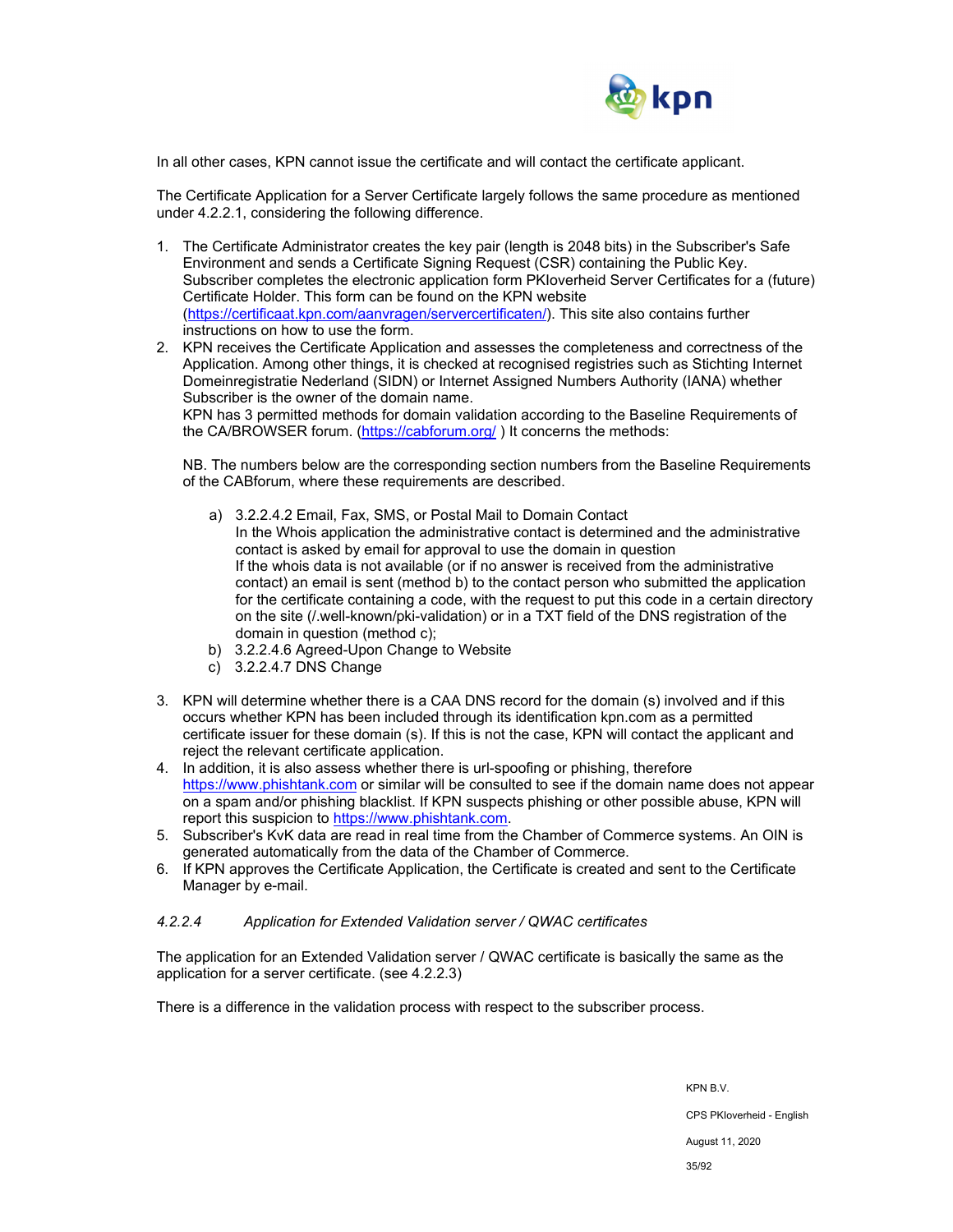

If, based on the requested data, it appears that the subscriber's organization exists for less than three years (calculated from the date of registration in the Trade Register or the date of publication of the law or general order in council until the date of signature of the Extended Validation certificate application), KPN will verify that the subscriber is able to participate in business traffic.

As proof of the accuracy and existence of the specified payment account, KPN will request and verify at least one of the following supporting documents from the Subscriber:

- a statement from a financial institution licensed by DNB in the Netherlands and covered by the Dutch deposit guarantee scheme showing that the subscriber has an active payment account;
- a statement by an external auditor that the subscriber has an active payment account with a financial institution licensed by DNB in the Netherlands and covered by the Dutch deposit guarantee scheme.

### *4.2.2.5 Distinction in Public and Private Services Server certificates*

A PKIoverheid services server certificate comes in two types, a Public Root and a Private Root server certificate. Server certificates are suitable for securing traffic between systems and traffic to/from websites. Both types of certificates meet the requirements of PKIoverheid, are securely managed and audited by a third, independent party. However, the certificates differ in two respects, the validity period and the applicability of the certificate.

A Public Root certificate is valid for approximately 1 year and 1 month (397 days max). This applies to new certificates to be issued with effect of November 1, 2019. Certificates already issued retain their validity period. This type of certificate is registered with software suppliers and is automatically trusted by web browsers.

A Private Root certificate is valid for 3 years. This type of certificate is not registered with software suppliers and is not automatically trusted by browsers. However, this is not an obstacle if the certificate is used for messaging between systems.

The Certificate request for a Private Services Server certificate is essentially similar to the request for a server certificate. See 4.2.2.3.

#### *4.2.3 Time to process certificate applications*

In principle, KPN uses a period of 10 working days to process a Certificate Application. In principle, because this deadline also depends on the quality of the application submitted.

#### **4.3 Certificate Issuance**

#### *4.3.1 CA actions during certificate issuance*

#### *4.3.1.1 Issuance of Personal, Professional, Group and eSeal Certificates*

AMP informs KPN about the result of the identification. After a positive message, KPN sends out the document containing the access codes for the smart card and the revocation codes of the certificates.

In the event that the certificate holder fails to identify himself, he will be reminded of this after 3 weeks. If after 6 weeks the identification has not taken place, the certificate applications will be revoked without further notice

> KPN B.V. CPS PKIoverheid - English August 11, 2020 36/92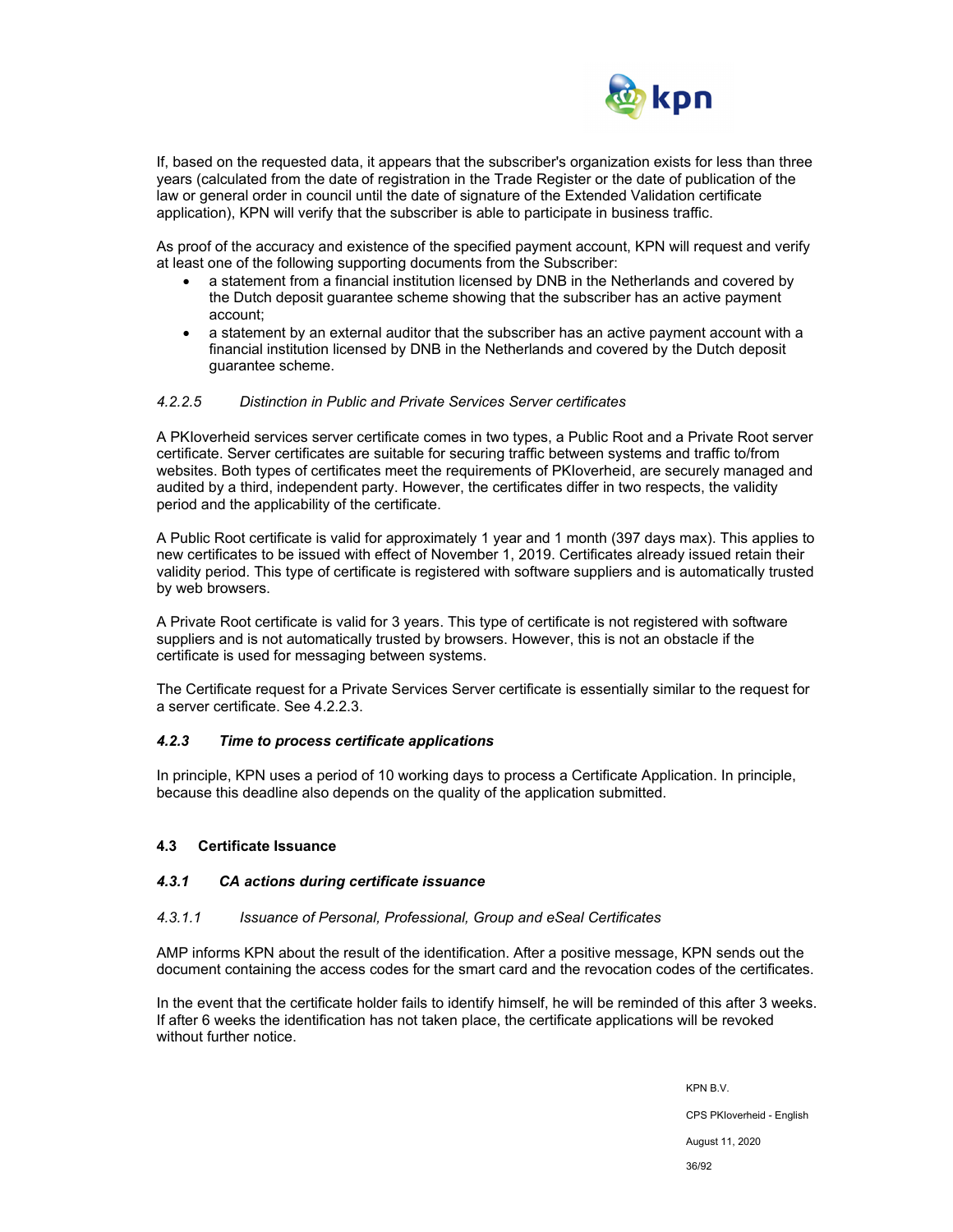

If the Certificate Holder / Certificate Manager has not confirmed receipt within 3 weeks, KPN will send a reminder. If the Certificate Holder / Certificate Manager has not confirmed receipt within 6 weeks, KPN will revoke the Certificates concerned without further notice.

KPN shall confirm the issuance of the Certificate in writing or by e-mail to the Subscriber.

#### *4.3.1.2 Issuance of all types of Server Certificates*

For applications from registered Certificate Managers, KPN sends the created Certificates by e-mail to the specified e-mail address of the Certificate Manager and to the requesting Contact Person.

#### *4.3.2 Notification of certificate issuance to the Certificate Holder or Manager*

Immediately after the generation of the Certificate, completion can be seen via Directory Service. However, because the physical transfer to Subscriber takes place at a later time, this has limited value.

The Certificate Holder shall be explicitly informed of the production by physical transmission of the smartcard, including the certificate produced. The Certificate Manager is explicitly informed of the production by sending the Server Certificate by e-mail to the specified e-mail address.

In the case of a Mobile Smart Card no physical Smartcard is sent. Only a PINmailer is sent containing the PUKcode of the certificate.

The Subscriber (not applicable to Professional Certificates) will be informed by e-mail or post of the creation and transmission of the certificate.

## **4.4 Certificate Acceptance**

#### *4.4.1 Acceptance of Professional, Personal, Group and eSeal Certificates*

The Professional, Personal, Group or eSeal Certificate is deemed to have been issued and accepted as soon as it is received by the (Subscriber/) Certificate holder or Certificate Manager. He/she shall acknowledge receipt via the link provided by e-mail with the code supplied with the smart Card.

The following applies to the Mobile certificate: The customer installs an app with the obtained registration and activation code and chooses a PIN code. With the chosen PIN code, the creation of the certificate is confirmed by the certificate holder.

#### *4.4.2 Acceptance of all types of Server Certificates*

The Server Certificate is deemed to have been issued and accepted as soon as the Certificate Manager uses the Server Certificate obtained. The Certificate Manager must check the content of the certificate for completeness and correctness before installing and using it.

In the specific case of municipalities that are likely to arise (see section 3.2.2), the Certificate Manager must explicitly and as soon as possible confirm receipt of the Server Certificate to KPN. The Certificate Manager ultimately has 6 weeks to do so. KPN will remind the Certificate Manager of its obligation after 3 weeks if KPN has not received the acknowledgement of receipt within this period. If the confirmation of receipt has not been received by KPN within 6 weeks, the relevant Server

> KPN B.V. CPS PKIoverheid - English August 11, 2020 37/92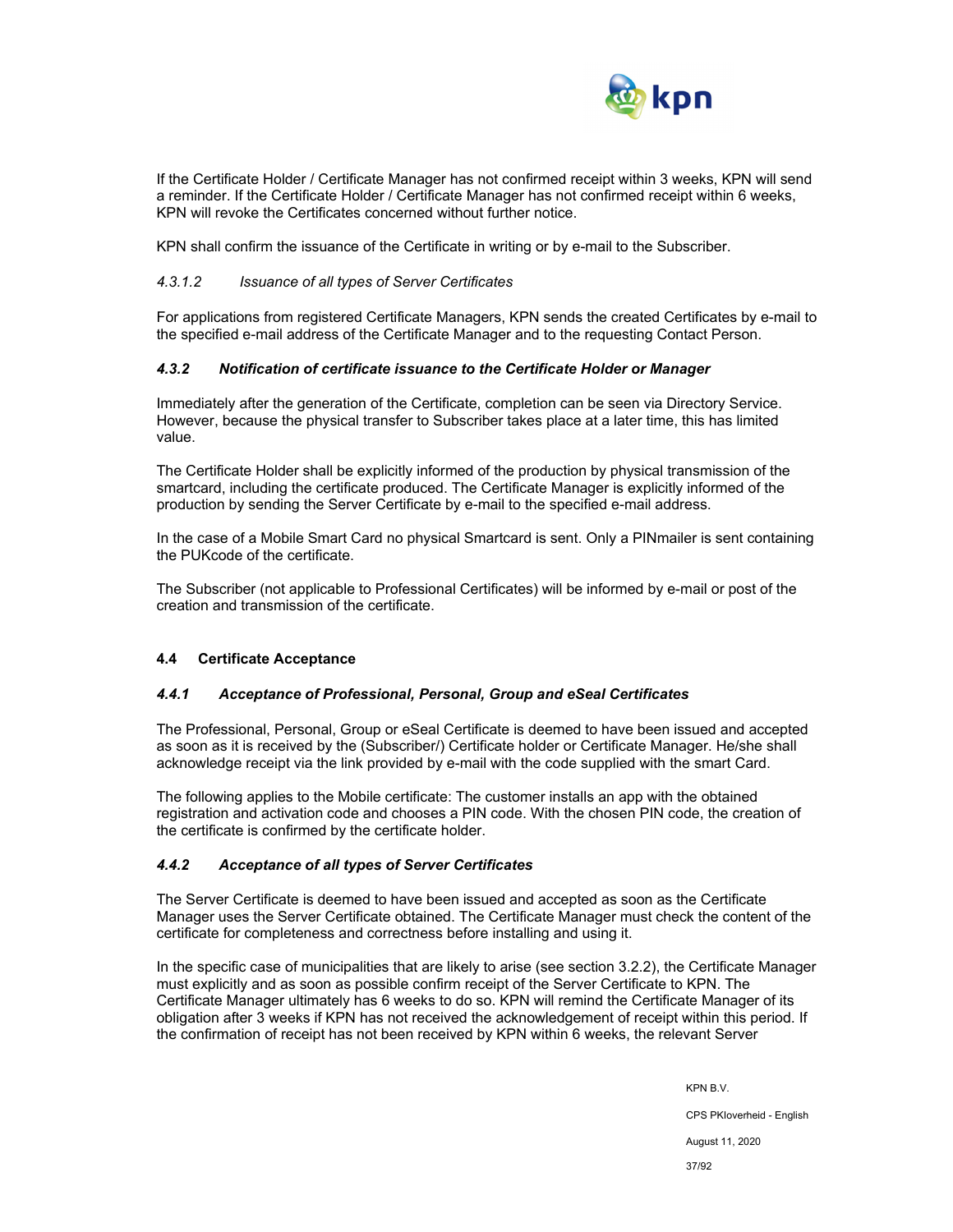

Certificate will be revoked without further notice. KPN will inform the Subscriber about the revocation of the Server Certificate. However, the payment obligation shall remain in full force and effect.

### *4.4.3 Publication of the Certificate by the CA*

After the Certificate has been issued, it will be included directly in the Directory service.

#### **4.5 Key Pair and Certificate Usage**

The responsibilities and in particular the associated obligations of the Subscriber and the Certificate Holder/Certificate Manager are described in the Special Terms and Conditions. By signing the various forms or by relying on them, the parties concerned agree to these Special Terms and Conditions. In addition, it is important for them to take note of the Programme of Requirements of PKIoverheid in general and the applicable CP in particular. The CP sets out all the requirements to which all parties involved in the certification service delivery must comply.

Before relying on a Certificate, it is particularly important for relying parties to first check the validity of the entire chain from the Certificate to the Root Certificate.

Furthermore, the validity of a Certificate should not be confused with the authority of the Certificate Holder to perform a certain action on behalf of an organization or on the grounds of his/her profession. PKIoverheid does not regulate authorisation. The trustee must convince himself/herself of the authorisation of the Certificate Holder in another way.

#### **4.6 Certificate renewal**

KPN does not offer any possibility to renew PKIoverheid Certificates. A request for renewal shall be treated as a request for a new certificate.

#### **4.7 Certificate re-key**

Keys of Certificate Holders shall not be reused after expiry of the validity period or after the corresponding Certificates have been revoked.

#### **4.8 Certificate modification**

KPN does not offer any possibility to modify the content of PKIoverheid Certificates. If the information in the Certificate no longer corresponds to the actual situation, the Subscriber is obliged to revoke the Certificate in question immediately. If desired, the Subscriber can then apply for a new Certificate.

#### **4.9 Certificate Revocation and Suspension**

#### *4.9.1 Circumstances leading to revocation*

In the following cases, the Subscriber and/or the Certificate Holder is obliged to submit a request to KPN to revoke the Certificate immediately and without delay:

> KPN B.V. CPS PKIoverheid - English August 11, 2020 38/92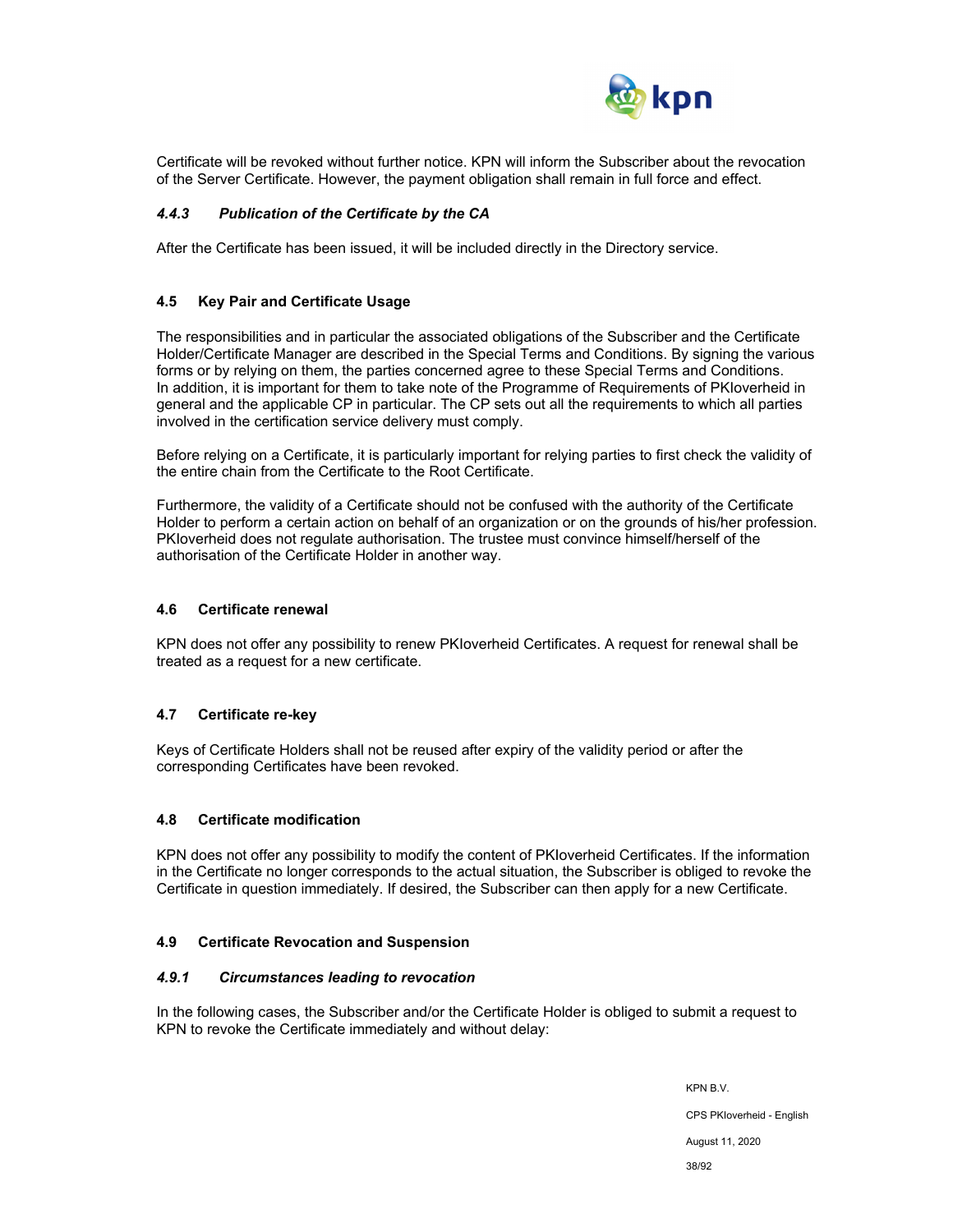

- loss, theft or compromise of the Certificate, the private key, the QSCD/SUD, the PIN code and/or PUK code;
- errors in the content of the Certificate;
- changes in the information contained in the Certificate (name, e-mail, etc.);
- changes in the particulars necessary for the reliability of the Certificate, such as termination of employment or professional activity;
- death of the Certificate Holder (in the case of Personal or Professional Certificates);
- Termination or bankruptcy of the organization of the Subscriber (in the case of Organizationrelated Certificates);

In addition, certificates will be revoked in the following cases if:

- the subscriber indicates that the original request for a certificate was not allowed and the subscriber does not give his consent with retroactive effect.
- KPN possesses sufficient evidence:
	- $\circ$  that the subscriber's private key (corresponding to the public key in the certificate) is affected, and/or
	- o a suspicion of compromise, and/or
	- o an inherent security weakness, and/or
	- o that the certificate has been misused in some other way.

A key shall be considered impaired in the event of unauthorized access or suspected unauthorized access to the private key, lost or suspected lost private key or QSCD/SUD, stolen or suspected stolen key or QSCD/SUD or destroyed key or QSCD/SUD.

- A subscriber does not fulfil his obligations as set out in
	- o this CP and/or
	- o KPN's corresponding CPS and/or
	- o the agreement that KPN has concluded with the subscriber.
- KPN is informed or otherwise becomes aware of a material change in the information contained in the certificate. An example of this is: a change in the name of the certificate holder.
- KPN determines that the certificate has not been issued in accordance with this CP or KPN's CPS or the agreement entered into by KPN with the subscriber.
- KPN determines that information in the certificate is not correct or misleading.
- KPN ceases to operate and the CRL and OCSP services are not taken over by another Trust Service Provider.

Note: In addition, certificates may be revoked as a measure to prevent or combat a disaster. The compromise or alleged compromise of KPN's private key, with which certificates are signed, is certainly considered to be a disaster.

Also, if the algorithm used has been compromised, threatens to be compromised or in general becomes too weak for the purpose for which it is used, revocation can be applied where appropriate.

For (EV SSL/QWAC) server certificates also the following reasons apply:

- KPN is informed or becomes aware that the use of the domain name in the certificate is no longer legally permitted (e. g. by a court order).
- The Subscriber uses a "code signing" certificate to digitally sign "hostile code" (including spyware, malware, trojans etc.).
- The PKIoverheid Policy Authority or Agentschap Telecom (supervisory body for eIDAS in the Netherlands) concludes that the technical content of the certificate poses an irresponsible risk to subscribers, relying parties and third parties (such as browser parties) and requests KPN to revoke the certificate.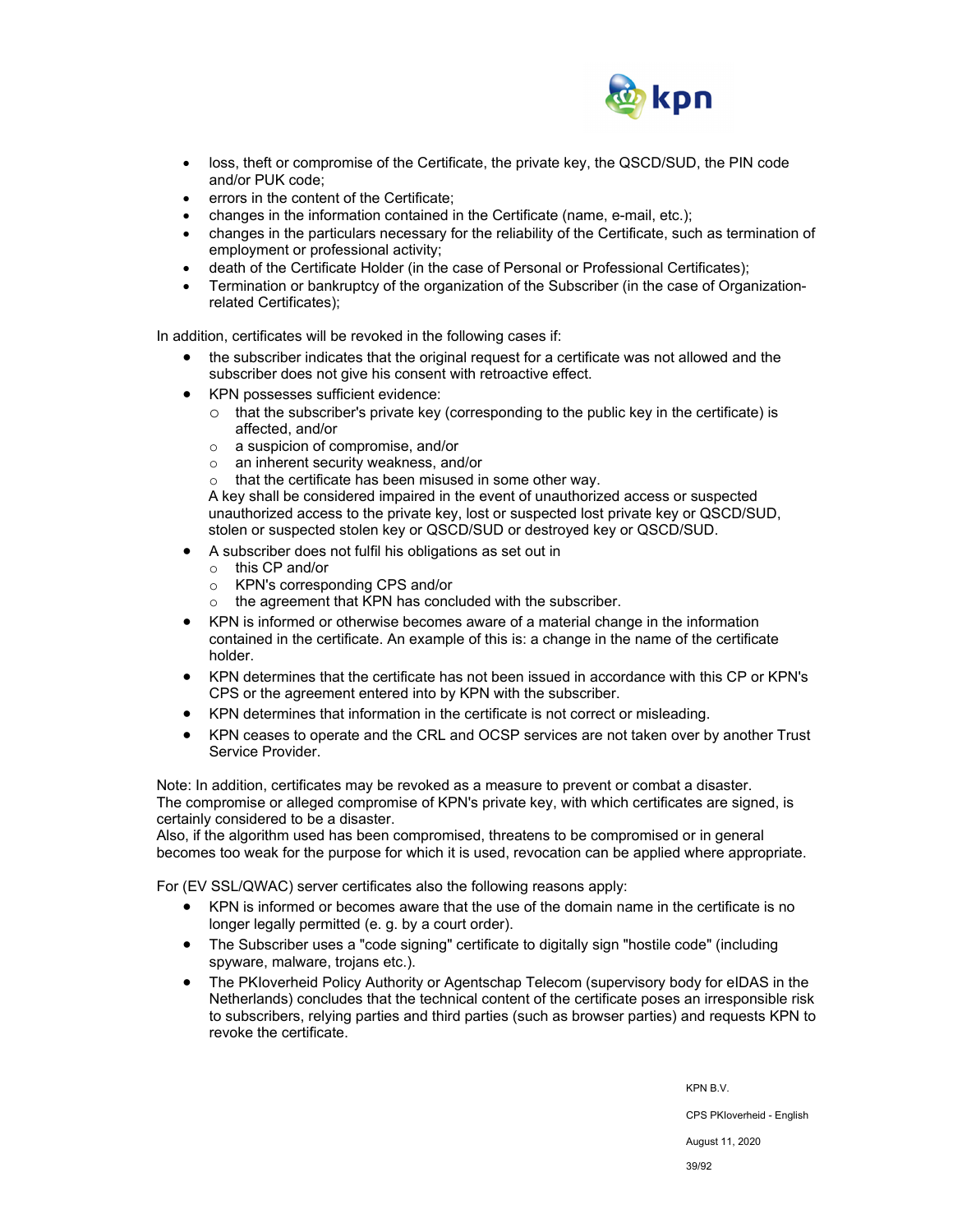

If a Server certificate has been revoked or if the validity of the Server certificate has expired, it is no longer permitted to use the private key, which is part of the public key of the relevant services server certificate.

Server Certificates issued to a municipality involved in a municipal reclassification need not be revoked immediately as long as the names of the certificate holders concerned do not change. The same applies to ministries involved in redeployment/merger of ministries. If the name of the certificate holder changes in connection with the municipal redivision or merger, the certificate concerned shall be revoked.

Certificates can be revoked by KPN without further intervention if the Subscriber, the Certificate Holder and/or the Certificate Administrator do not comply with the obligations in the Special Terms and Conditions. The reason for each revocation independently carried out by KPN is registered by the company.

In the Mobile certificate application, if the "profile" on the smartphone is deleted, this will be detected by Ubiqu and reported to KPN. This is the signal for KPN to revoke the certificate. The certificate holder will be informed of this revocation.

KPN ensures that the date and time of revocation of (Services) Certificates can be determined precisely. In case of doubt, the time set by KPN will be considered as the moment of revocation.

If a (Services) Certificate has been revoked, it cannot be made valid again.

#### *4.9.2 Who may make a request for revocation?*

KPN will revoke a Certificate following a request to do so from the Subscriber, the Certificate Holder, the Certification Manager or the Policy Authority of PKIoverheid. KPN itself may also initiate a revocation request.

A Relying Party may not request a revocation, but may indicate the suspicion of a circumstance that may give grounds for revocation of a Certificate. KPN will investigate such a report and, if there is reason to do so, will revoke the Certificate.

#### *4.9.3 Procedure for a request for revocation*

A request for revocation or notification of a circumstance that may lead to the revocation of a Certificate may be made by email or online (Self Service Portal) at:

https://certificaat.kpn.com/intrekken/

It should be stressed that if the revocation serves an urgent interest, this should be done via the procedure described in section 1.5.2.

KPN ensures that the date and time of revocation of Certificates can be determined precisely. In case of doubt, the time set by KPN will be considered as the moment of revocation.

If a Certificate has been revoked, it cannot be made valid again.

If the "profile" on the smartphone is deleted with the Mobile certificate, this will be detected by Ubiqu and automatically notified to KPN, which will treat it as an automatic revocation request. See 4.9.1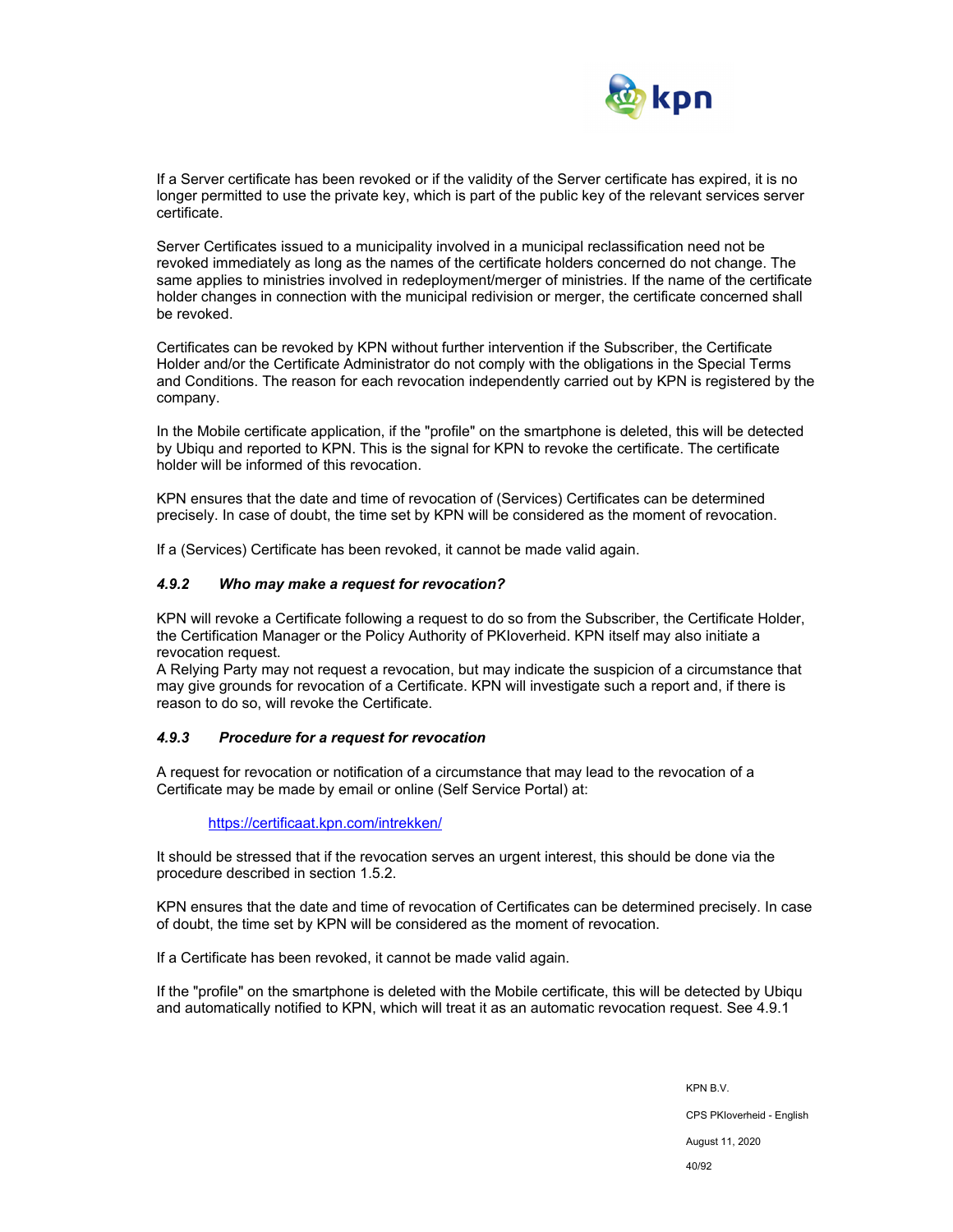

## *4.9.4 Duration for processing revocation request*

As indicated, if the revocation has an urgent interest, this should be done electronically via the online / real time revocation pages.

Requests for revocation by letter shall be considered only on the following working day at the earliest and processed within four hours after receipt.

### *4.9.5 Verification conditions when consulting certificate status information*

Relying Parties shall be obliged to verify the current status of a Certificate (revoked/not revoked) against the date stated in the Certificate by the end of validity date and by reference to the Certificate Status Information, linked to the time when the Certificate is/will be used. Certification status information can be obtained by consulting the CRL, OCSP or Directory Service. Relying Parties are also obliged to check the Electronic Signature with which the CRL has been signed, including the associated certification path.

Revoked Certificates shall remain on the CRL until their original validity date has expired. Thereafter, Relying Parties can only verify the status of that Certificate through via KPN's online Directory Service or through OCSP.

If a Relying Party wishes to rely on a certificate that he/she has received from a Court Bailiff (a member of the Royal Netherlands Bailiffs Association), he/she must, in addition to the above mentioned inspections, also check whether the Bailiffs mentioned in the certificate mentioned on the date of use of the certificate by the Court Bailiffs, are listed in the register to which the URL mentioned in the certificate (www.registergerechtsdeurwaarders.nl ) refers.

If the Court Bailiff has been suspended on the date of use of the certificate by the Court Bailiff, the relevant certificate cannot and may not be relied on.

If the register is not available, the Relying Party should independently obtain information from the Royal Netherlands Bailiffs Association (dutch: Koninklijke Beroepsorganisatie van

Gerechtsdeurwaarders) in order to determine whether the Bailiffs are listed in the register kept by the Royal Bailiffs Association.

## *4.9.6 CRL issuance frequency*

The update of the CRL is initiated every 60 minutes, after the CRL has been generated, the CRL is published. A CRL is valid for 24 hours.

After the expiry date of the issuing CA the last CRL will be published for at least 1 month.

## *4.9.7 Maximum delay for CRL issuance*

KPN will revoke the (Services) Certificate no more than four hours after an authorised online revocation request has been received.

#### *4.9.8 Online revocation status check*

In addition to the publication of CRLs, KPN also provides certificate status information via the socalled OCSP. The OCSP configuration is in accordance with IETF RFC 6960.

OCSP validation is an online validation method whereby KPN sends an electronically signed message (OCSP response) to the trustee after the trustee has sent a specific request for status information (OCSP request) to the OCSP service (OCSP responder) of KPN.

> KPN B.V. CPS PKIoverheid - English August 11, 2020 41/92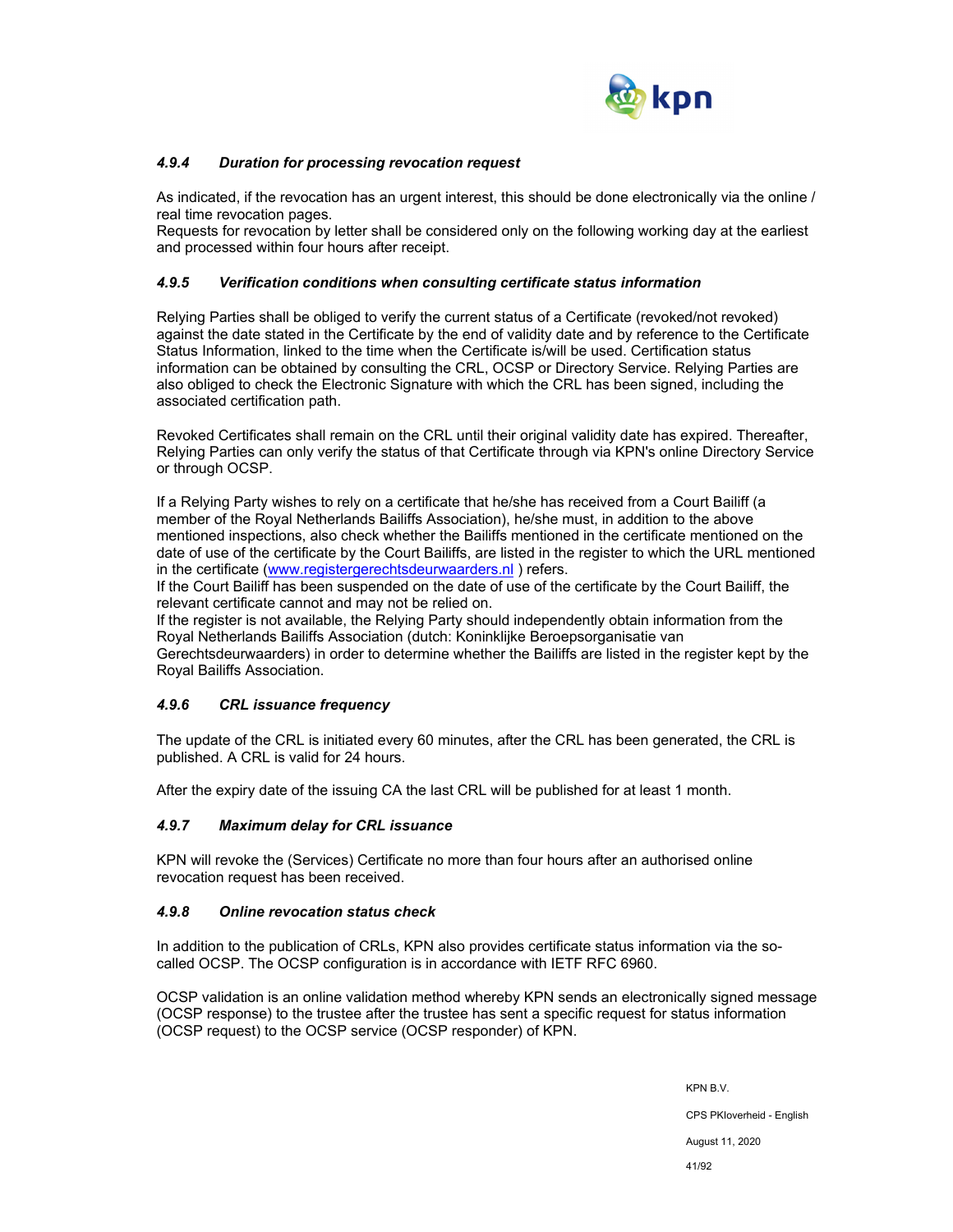

The requested OCSP response shows the status of the relevant certificate.

The status can contain the following values: good, revoked or unknown. If an OCSP response is not received for any reason, no conclusion can be drawn regarding the status of the certificate. The URL of the OCSP responder with which the revocation status of a Certificate can be validated is shown in the AuthorityInfoAccess.uniformResourceIndicator attribute of the certificate.

An OCSP response is always sent and signed by the OCSP responder. A Relying Party shall verify the signature in the OCSP response with the system certificate included in the OCSP response. This system certificate has been issued by the same Certification Authority (CA) as the CA that issued the Certificate whose status is being requested.

After the validity date of the issuing CA, the OCSP validation facility will be discontinued.

#### **4.10 Certificate Status Service**

The CRL is part of a CA system. This system is available 24 /7 hours a week,

Also, in the event of system failures, service activities or other factors beyond KPN's reach, KPN will ensure that for revocation requests submitted online a new CRL is issued within four hours after this submission. For this purpose, a fall-back location and scenario has been designed, among other things, which is regularly tested in combination with redundant data processing and storage.

In addition to consulting the certificate status via CRL and OCSP, it is also possible to request this via the Directory Service.

#### **4.11 End of subscription**

If a Subscriber wishes to terminate the subscription with KPN, a form entitled' Opzeggen abonnement (Eng: Subscription cancellation)' can be used. Before KPN can terminate the subscription, all Subscriber's Certificates must be revoked.

Those municipalities that cease to exist because of a municipal reclassification or those ministries that cease to exist because of a ministerial reclassification should not terminate their subscription to KPN immediately but ultimately should terminate their subscription. Not directly because in those cases the rights and obligations of the old organization are taken over by the new organization. But in the end, it is because the old organization formally ceases to exist.

KPN will take receipt of the form, assess its completeness and accuracy and decide on it. Part of this assessment is whether the Subscriber has revoked all Certificates issued to Subscriber. KPN informs the Subscriber about the decision.

Suspension of Certificates is not supported by KPN

#### **4.12 Key Escrow and Recovery**

By default, there is no Escrow of Private Keys. There is no possibility to include Private keys related to Signature Certificates and Authenticity Certificates in Escrow.

> KPN B.V. CPS PKIoverheid - English August 11, 2020 42/92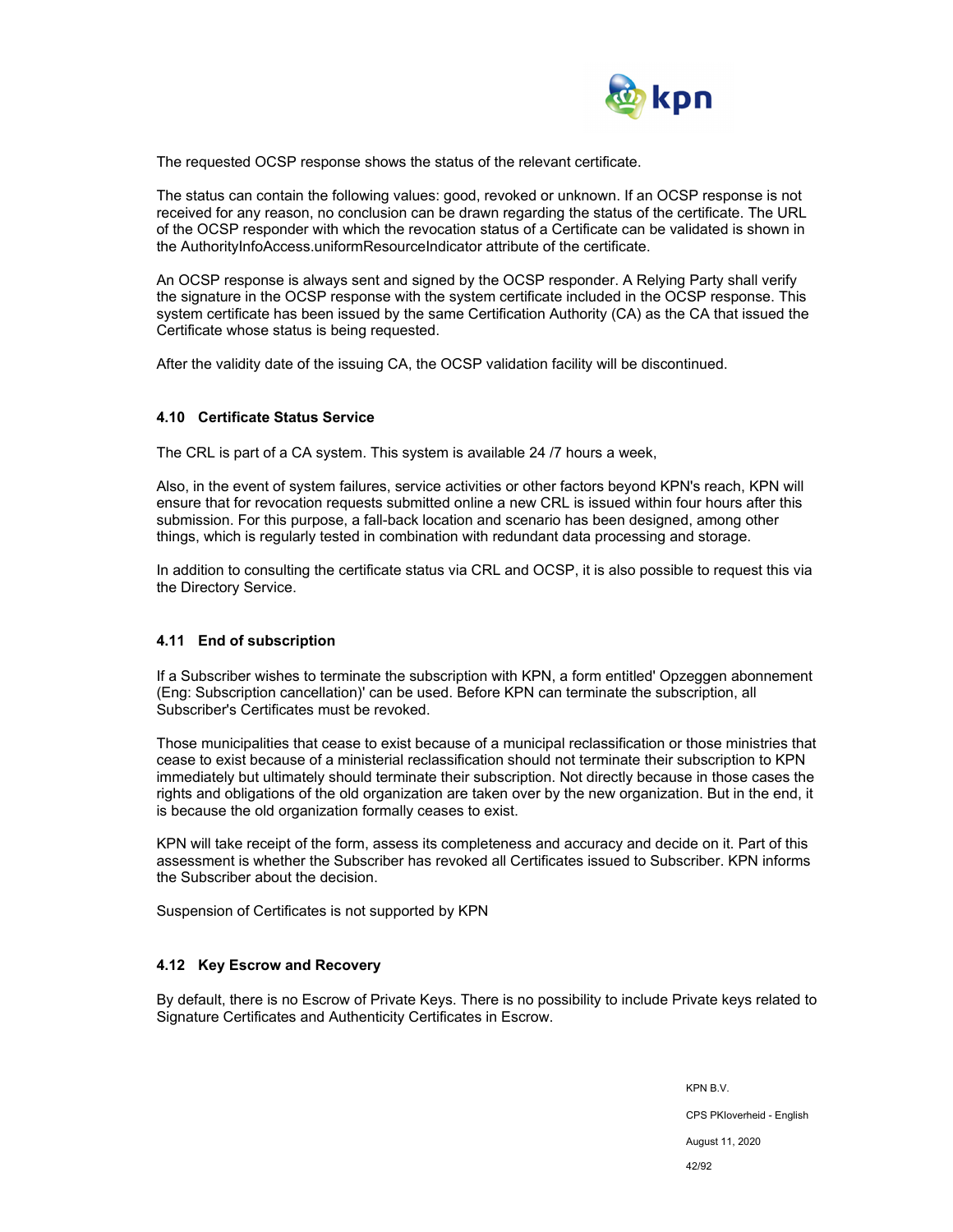

# **5 Facility, Management, and Operational Controls**

KPN's certification service provider business unit is certified against ISO9001:2015, ISO27001:2013, ETSI EN 319 411-1 and ETSI EN 319 411-2. Both the Quality Management System and the Information Security Management System are continuously focused on improving these systems through the PDCA cycle.

#### **5.1 Physical security controls**

#### *5.1.1 Location, construction and physical protection*

The certification services are managed in and delivered from a highly secure environment within KPN's computing centre in Apeldoorn. This environment complies with the laws and regulations in force for the government, including the Wet Bescherming Staatsgeheimen 1951 (Eng: Act on the Protection of State Secrets).

Physical access to the secure environment is achieved through a combination of procedural and technical and constructional measures. Access to the building and the secure environment is monitored by electronic (biometric) and visual means. The entrance system of the building records the entry and exit of staff and visitors. The building is monitored by a security company for 7\*24 hours.

The security systems automatically detect attempts at (un)authorized access. The technical measures are supported by various procedures, including movement sensors that monitor persons and materials (for cryptographic key management). The technical infrastructure, including the security systems, is located in protected areas with a designated manager. Access to these areas is registered for audit purposes.

Domestic regulations are in force for the registration and supervision of visitors and service personnel of third parties. Arrangements have been made with service companies for access to certain rooms. In addition, the building management department checks the incoming and outgoing goods (based on accompanying documents).

KPN's secure environment offers standard up to at least five physical barriers to the production environment. For non-production (offline) storage of cryptographic hardware and material, for example, six levels apply.

Improper access to the secure environment requires compromising multiple systems. Depending on the space, this can be a combination of knowledge, QSCD/SUD, biometric data, access guidance and visual inspection. Additional measures include intrusion detection and video recordings. The different access control systems are separated from each other and monitor access to the secure environment. The segregation of duties in combination with five or six physical barriers prevents one individual from gaining access to KPN's critical equipment.

KPN has taken numerous measures to prevent emergencies in the secure environment and/or limit damage. Examples are

- Lightning rod;
- Air conditioning facilities
- Backup of electricity supply by means of an own electrical device;
- Constructional measures (fire resistance, drainage, etc.);

KPN B.V. CPS PKIoverheid - English August 11, 2020 43/92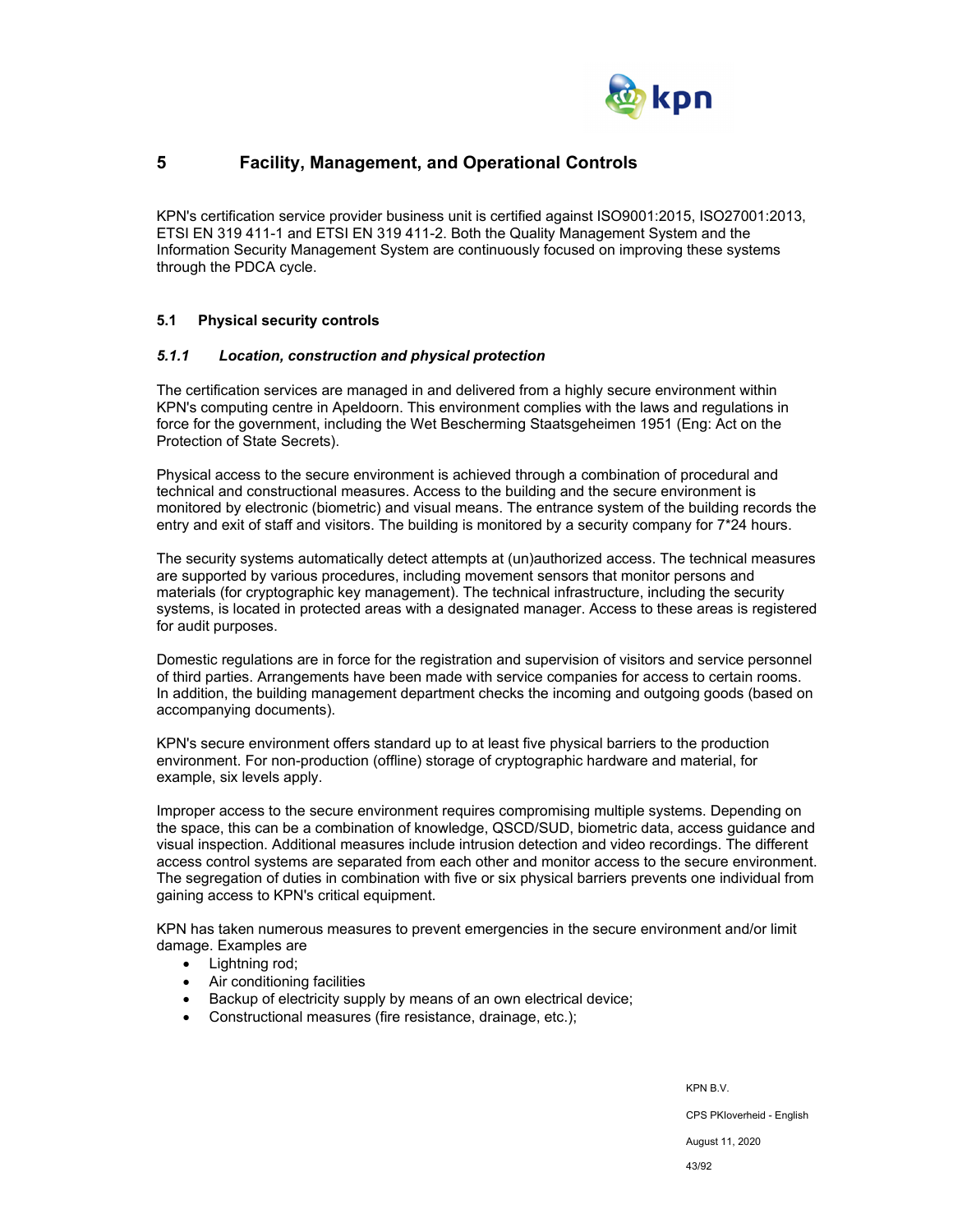

 Fire prevention by means of automatic and manual fire alarm devices. This in combination with targeted, automated fire extinguishing.

The measures are tested on a regular basis. In exceptional cases, an escalation plan shall take effect. The police and fire brigade are familiar with the specific situation regarding KPN's secure environment.

#### *5.1.2 Physical Security Certificate Holders/Managers*

No further provisions in the case of Professional Certificates, Personal Certificates or Group Certificates.

If a (EXTENDED VALIDATION) Server certificate is involved, then the key material must have been generated in a Safe Environment and the Private Key must be permanently accommodated therein. For further explanation, see the definition of Safe Environment (Section 1.6).

In the case of the mobile certificate, all status changes - upon application and as a result of use - are centrally logged on the KPN Servers in the secure environment of the KPN data center. The key material is located on an HSM in the same environment.

#### *5.1.3 Storage of media*

Storage media from systems used for PKIoverheid Certificates are handled safely within the building to protect them from unauthorized access, damage and theft. Storage media are meticulously removed when no longer needed.

#### *5.1.4 Waste disposal*

KPN has signed an agreement with a professional waste disposal company for the safe disposal of waste, used paper and the like. KPN's staff are obliged to dispose of all waste paper in the closed paper containers throughout the building.

#### *5.1.5 Off-site backup*

Media containing data and software are also stored in another KPN building, with as a minimum an equivalent level of security.

#### **5.2 Procedural Controls**

Security duties and responsibilities, including confidential functions, are documented in job descriptions. These have been drawn up based on the segregation of duties and powers and in which the sensitivity of the function has been established. Where applicable, a distinction has been made in the job descriptions between general functions and specific TSP functions.

Procedures have been drawn up and implemented for all confidential and administrative tasks that affect the provision of Certification Services.

Authorisation of the TSP staff takes place based on the need-to-know principle.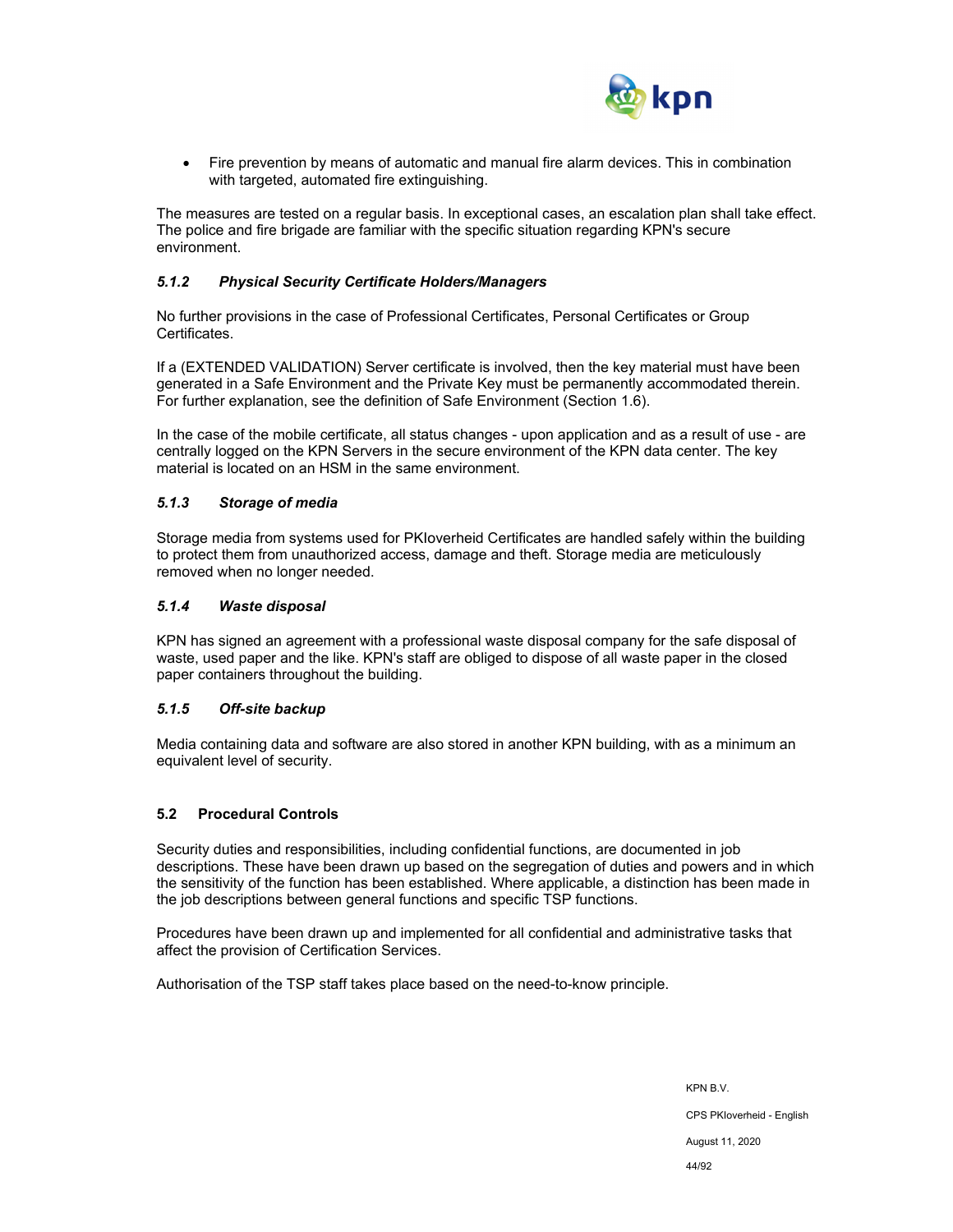

# *5.2.1 Trusted Roles*

KPN has implemented a Trusted Employee Policy. Among other things, this policy describes the job categories and roles for which the status "trusted" is described. This mainly concerns positions involved in the management of certificates and key material, positions involved in system development, management and maintenance and positions in security management, quality management and auditing. See also 5.3.2. Trusted Employee Policy.

### *5.2.2 Number of persons required per task*

Multiple employees are required to carry out certain pre-defined activities in the areas of key, certificate management, system development, maintenance and management. The need to have a certain activity with several people is enforced by means of technical facilities, authorisations in combination with identification/authentication and additional procedures.

#### *5.2.3 System Administration Controls*

KPN ensures procedural security through the application of ITIL management processes. ITIL is a methodology for standardizing IT management processes with the aim of bringing, maintaining and where possible improving the quality of these processes to a defined level.

KPN has separate systems for development, testing, acceptance and production. These systems are managed using the ITIL procedures referred to above.

The transfer of software from one environment to another is controlled using the change management procedure. This procedure includes, among other things, maintaining and recording of versions, making changes and emergency repairs to all operational software.

The integrity of all systems and information used for PKIoverheid Certificates is protected against viruses, malicious software and other possible disruptions to service provision through an appropriate combination of physical, logical and organizational measures. These measures are preventive, repressive and corrective in nature. Examples of measures taken include: logging, firewalls, intrusion detection and system redundancy.

KPN has provided for timely and coordinated action to respond quickly to incidents and to limit the impact of security breaches. All incidents shall be reported as soon as possible after they occur.

If an incident or other event in any way could threaten or affect the reliability of the certification service and/or the image of the PKI for the government, this will be reported immediately to the PKIoverheid Policy Authority.

#### *5.2.4 Segregation of Duties*

KPN uses a segregation of duties between executive, decisive and controlling tasks. In addition, there is also a segregation of functions between system management and operation of the systems used for PKIoverheid Certificates, as well as between Security Officer (s), System auditor (s), System administrator (s) and operator (s).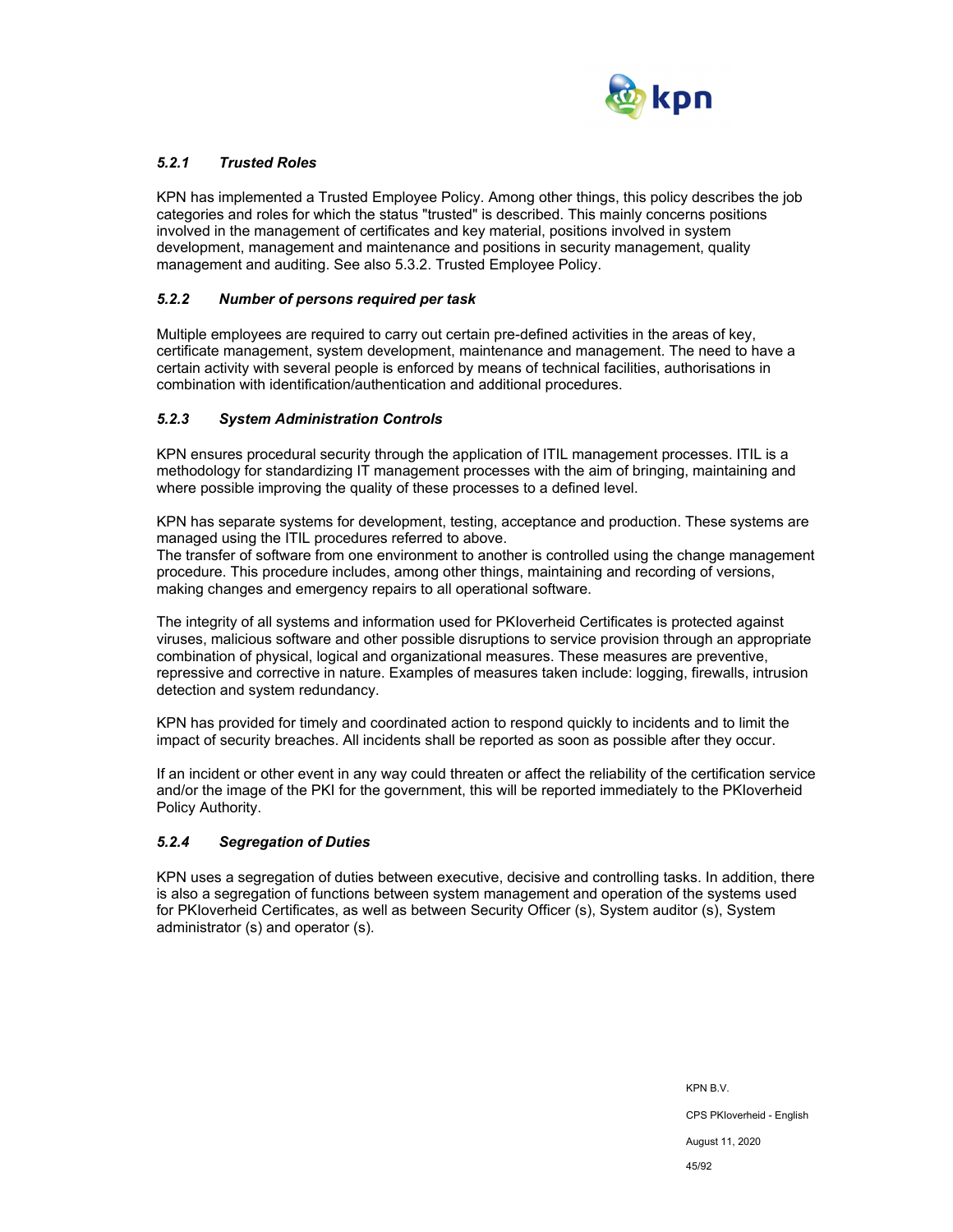

### **5.3 Personnel Controls**

#### *5.3.1 Expertise, experience and qualifications*

KPN deploys personnel with sufficient expertise, experience and qualifications to deliver PKIoverheid Certificates.

KPN has determined which knowledge and experience is required for each function to be fulfilled properly. This is maintained, because developments in the field of expertise follow one another quickly. In addition, each employee's knowledge and experience is registered. A training plan is drawn up each year as part of the Planning & Control cycle and, once approved, the budget required to implement the plan is made available. The implementation of the plan is monitored and recorded. Where necessary, the training courses are made compulsory and, where possible, stimulated. Employees are also trained on the job. Employees are trained and trained as widely as possible, on the one hand to be able to use them as widely as possible and, on the other hand, to offer them as much variation in the range of tasks as possible.

The employees are followed by a Performance Management (PPM) cycle consisting of objectives interview, a functioning interview and an assessment interview.

# *5.3.2 Trusted Employee Policy*

KPN has drawn up and implemented a Trusted Employee Policy for its certification services. In formulating and maintaining this policy, the possibilities and impossibilities of generally applicable legislation and regulations such as the Dutch Civil Code, the Wbp and the European eIDAS Regulation and (customer) specific legislation and regulations from, for example, De Nederlandse Bank, the Pension and Insurance Chamber and the PKIoverheid have been carefully considered. This Policy describes in detail how, for example, a pre-employment screening (mandatory for those employees involved in the certification service provision), the issuing of a Statement of Conduct (VOG) pursuant to the Wji (also mandatory) and the conduct of security screening by services such as the General Intelligence and Security Service or the Military Intelligence and Security Service in order to obtain a Statement of No Objections (VGB). The policy also includes the options available to management if an employee or future employee does not wish to cooperate or if the outcome of the investigation is not positive.

Other provisions from the TEP are:

- Personnel who are not employed by KPN can under no circumstances perform any function or role with the status of "familiar" without direct supervision;
- A Trusted function/role may only be performed if the corresponding investigation has been completed, no objections have arisen and the employee has been formally appointed by management.
- Assessing the safety risks during employment is a responsibility of the direct supervisor as part of the PPM cycle.

## **5.4 Audit Logging Procedures**

## *5.4.1 Event logging*

KPN maintains records for audit purposes of the following:

- Creation of accounts;
- Installation of new software or software updates;

KPN B.V.

CPS PKIoverheid - English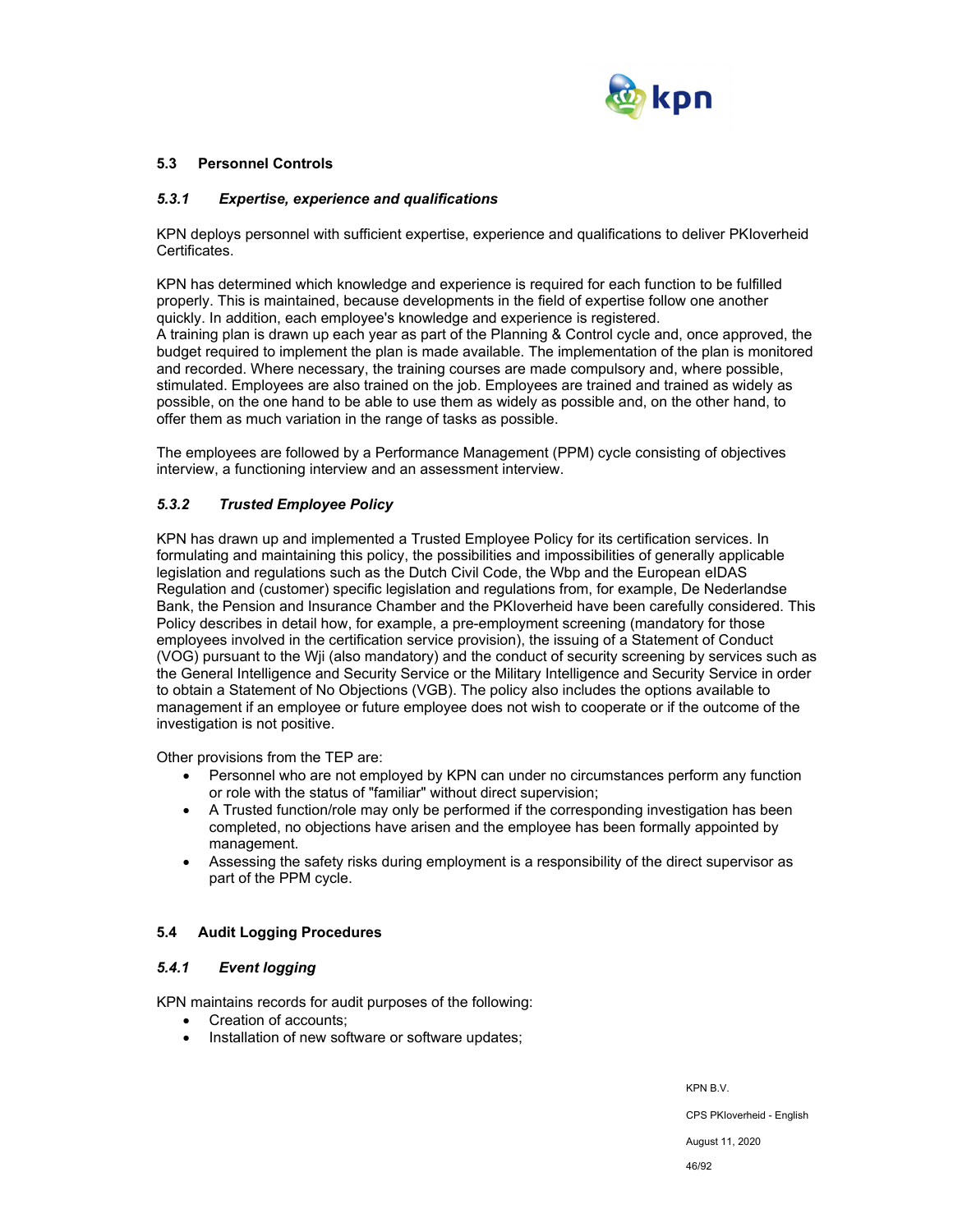

- date and time and other descriptive information concerning backups;
- date and time of all hardware changes;
- Date and time of audit log dumps;
- Closing and (re)start of systems.

Logging takes place at a minimum:

- Routers, firewalls and network system components;
- Database activities and events:
- Transactions;
- Operating systems;
- Access control systems;
- Mail servers.

KPN keeps track of the following events manually or automatically

- Life cycle events with respect to the CA key, including:
	- o generation of keys, backup, storage, recovery, archiving and destruction; o Cryptographic device life cycle events.
- Life cycle events regarding the management of certificates, including:
	- o applications for certificates, issue and revocation;
		- o successful or unsuccessful processing of applications;
	- o generating and issuing Certificates and CRLs.
- Threats, including:
	- o successful and unsuccessful attempts to gain access to the system
	- o PKI and security activities undertaken by personnel;
	- o reading, writing or deleting security-sensitive files or records;
	- o Changes to the security profile;
	- o system crashes, hardware failure, and other irregularities;
	- $\circ$  firewall and router activities;
	- o Entering and leaving the space of the CA.

The log files contain at least the following data:

- source addresses (IP addresses if available);
- Target addresses (if available);
- Time and date;
- User IDs (if available);
- Name of the event;
- Description of the event.

Audit logs are regularly reviewed to see if there have been significant security or operational events that may require further action.

## *5.4.2 Audit log Retention period*

The log files are stored for at least 18 months and then deleted.

The consolidated (electronic) audit logs, as well as the manual registrations during the period of validity of the Certificate, are retained for a period of at least seven years from the date of expiry of the Certificate.

> KPN B.V. CPS PKIoverheid - English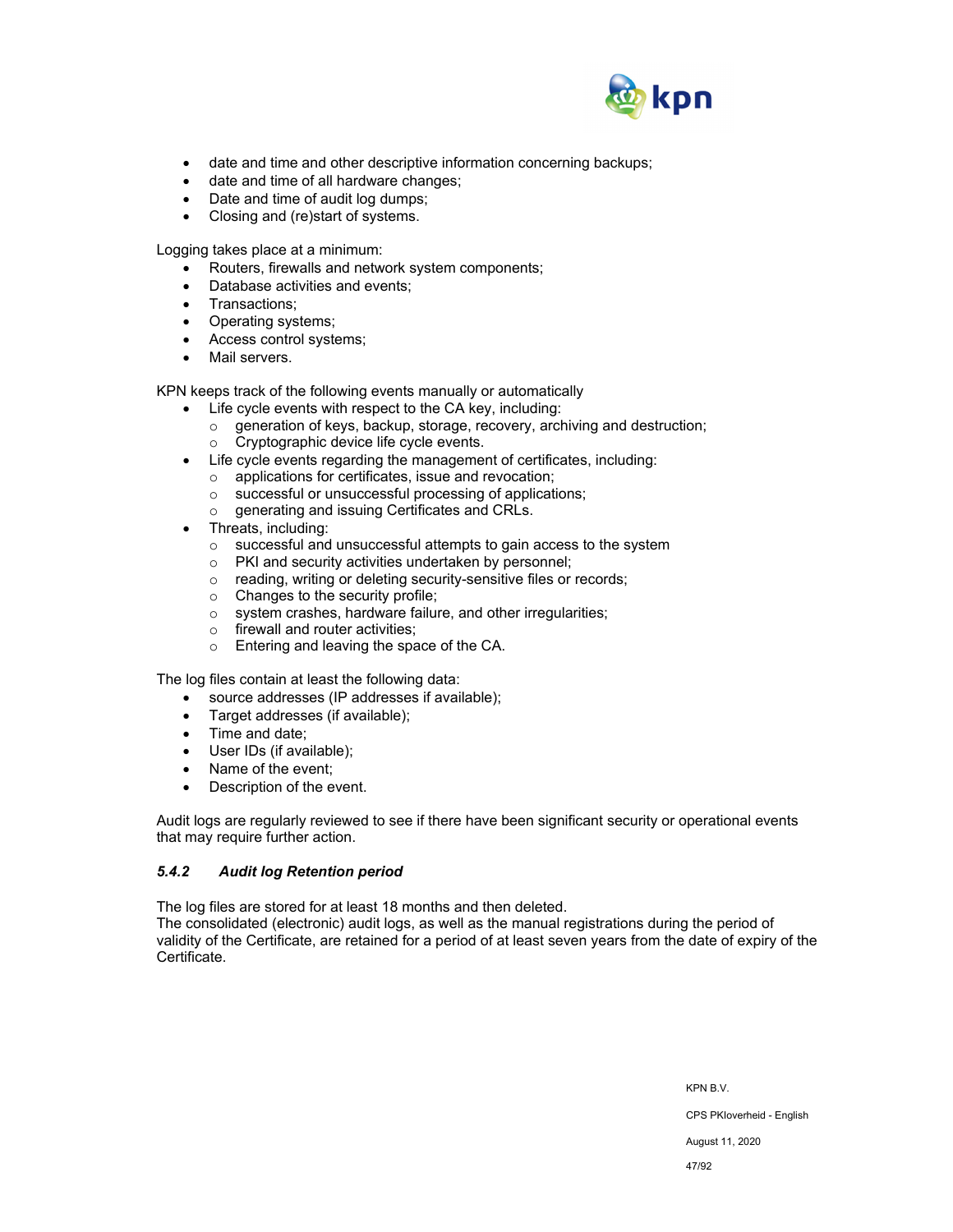

# *5.4.3 Protection of the Audit Log*

Events recorded electronically are recorded in audit logs. This is achieved through an appropriate combination of different types of security measures, including, inter alia, encryption and segregation of duties, protected against unauthorized inspection, alteration, deletion or other undesirable modifications.

Events recorded manually are recorded in files. These files are stored in fire-safe cabinets in a physically safe environment with appropriate access measures.

#### *5.4.4 Audit log back up procedures*

Incremental backups of audit logs are created daily, in an automated way, complete backups are created on a weekly basis and are also archived at a remote location.

#### **5.5 Records Archival**

#### *5.5.1 Archival of events and documents*

KPN records all relevant registration information, including at least

- the certificate application form:
- the details of/over the identity document presented by the Certificate Holder or Certificate Administrator;
- the findings and decision on the application;
- the identity of the validation officer who processed or approved the Certificate Application;
- the method of validating identity documents and establishing identities;
- proof of identification and receipt.

#### *5.5.2 Archive retention period*

KPN retains all relevant documentation and information relating to a Certificate during its term of validity and for a period of at least seven years from the date of expiry of the Certificate.

## *5.5.3 Archive protection*

KPN takes care of the archiving itself. It ensures the integrity and accessibility of the archived data during the retention period.

All equipment and software necessary for accessing the information shall be kept for the same period. KPN ensures a careful and secure way of storage and archiving.

#### *5.5.4 Archive back-up procedure*

No further stipulations

#### *5.5.5 Requirements for time-stamping of records*

The precise date and time of relevant events in the life cycle of certificates and keys are recorded. This also applies to important events in the life cycle of the systems used for or supporting certification service delivery.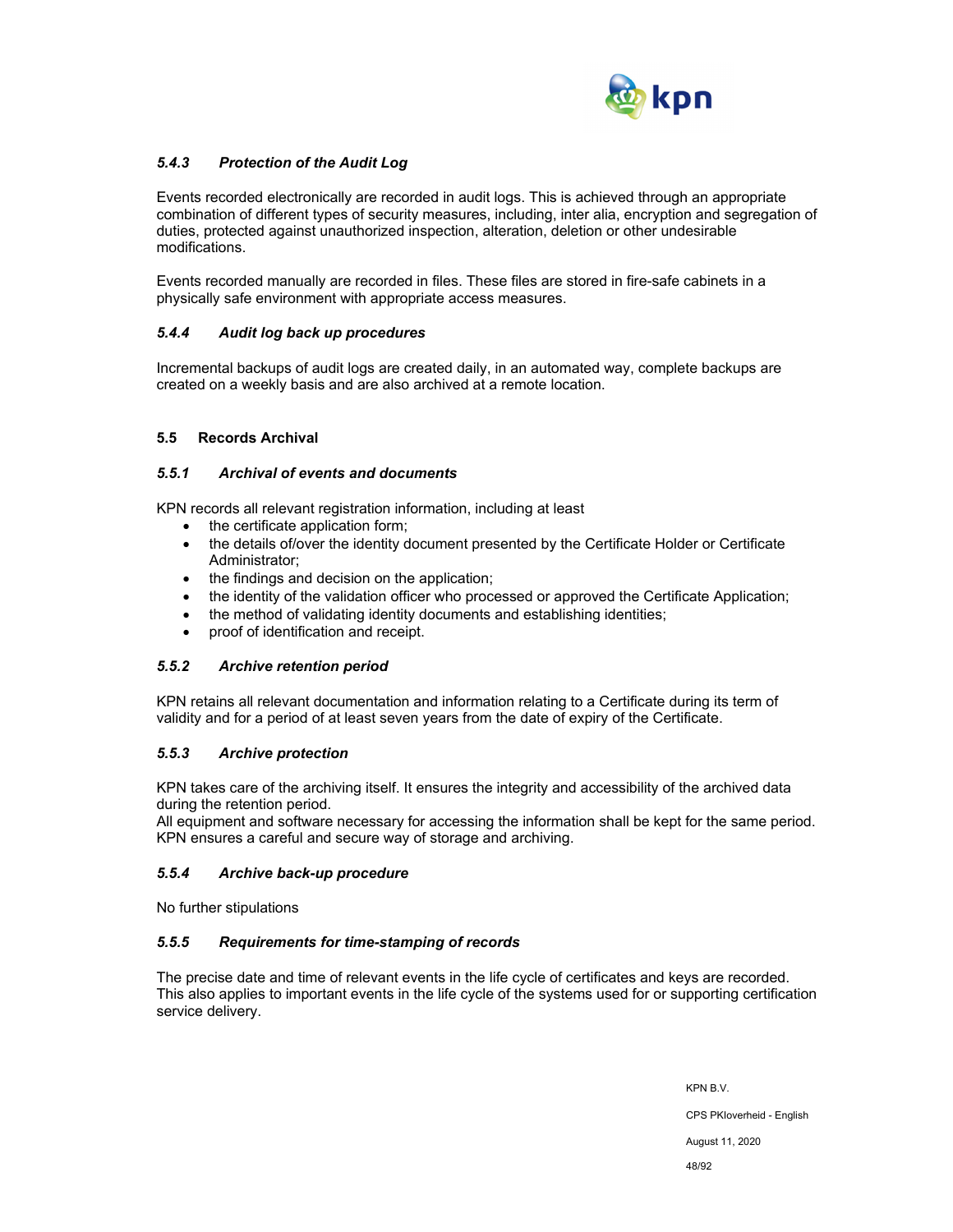

## **5.6 Key Changeover**

The keys of a CA Certificate are renewed at the same time as renewing that CA Certificate. Old keys remain on the token if the new ones are placed on it. Old tokens are destroyed after the end of their lifetime and the associated archiving period (zeroising).

Keys of Certificate Holders shall not be reused after the expiry of the validity period or after revocation of the associated Certificates.

#### **5.7 Compromise and Disaster Recovery**

#### *5.7.1 Disaster management*

KPN has implemented procedures to minimise the consequences of any disasters as much as possible. These measures include a contingency plan and a disaster recovery scenario. Compromise of KPN's Private Key is considered to be a disaster. KPN will inform Relying Parties, Subscribers, Certificate Holders and Certificate Managers as soon as possible of the compromise of KPN's Private Key by publishing information about this on its website (see Electronic Storage Site). KPN will also send an e-mail to Subscribers, Certificate Holders and Certificate Managers and inform the Government Policy Authority immediately.

## *5.7.2 Business Continuity*

KPN has set up a complete fallback for its CRL and the online revocation facility. The back-up device is always fully identical to the production environment in terms of software and data and, for example, in the event of a disaster, it can be switched to the back-up device. This switchover is regularly tested. The alternate location is another KPN location (Almere) and has an equivalent level of security.

A contingency scenario was realised for the remaining parts of the CA system. This scenario provides for the realization of a contingency within 24 hours. This scenario is maintained and tested annually.

## **5.8 TSP Termination (CA termination)**

If KPN terminates the certification service delivery, this will be done in accordance with a controlled process as further described in the KPN CA Termination Plan. This termination may be voluntary or involuntary, and the activities to be carried out will depend on it.

Parts of the plan upon termination include the plan:

- Stop issuing new Certificates immediately;
- rewriting, supplementing and publishing the CPS;
- Maintain the revocation status service (CRL/OCSP) for up to 6 months after the expiry date of the last certificate issued has expired or has been terminated by revocation;
- Destroy or permanently deactivate all private keys used for the service provision in question and permanently destroy all private keys used for that purpose;
- termination and destruction of systems, procedures and non-relevant data;
- an inventory of the data to be retained, necessary in order to provide legal proof of certification;
- Realisation of provisions relating to the transfer of the obligations to other Trust Service Providers, insofar as this is reasonably possible.

KPN B.V. CPS PKIoverheid - English August 11, 2020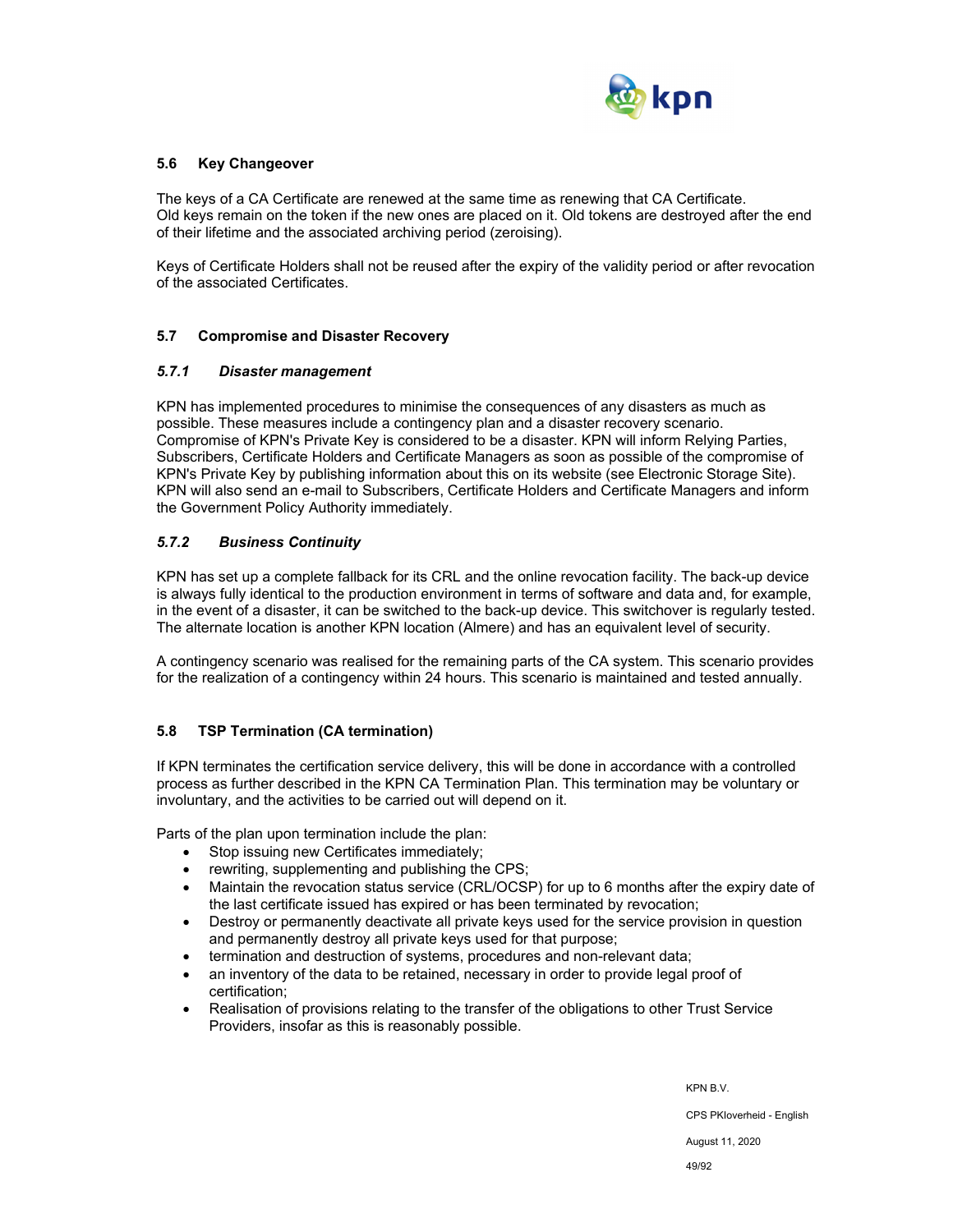

KPN has taken out adequate insurance cover for all common business risks to cover the costs of operations under the CA Termination Plan. KPN has established a guarantee institution to cover these costs in the event of bankruptcy.

#### *5.8.1 Involuntary termination*

Involuntary termination may be due to the following:

- Bankruptcy;
- Wide loss of confidence in the service, for example due to a major security incident;
- Termination of Agentschap Telecom (AT) registration due to sanction following enforcement or change of legal entity.

Currently, there is limited willingness for TSPs registered with AT to take over (parts of) the certification service from TSPs who involuntarily terminate their TSP service. For this reason, the transfer will consist of the legally required limited service (6 months of CRL/OCSP publication and 7 years of archiving validation files) to another TSP registered with AT. This limited transfer will result in the revocation of all relevant end-user and CA certificates.

# *5.8.2 Voluntary Termination*

In case of voluntary termination, the following activities will also be carried out:

- At least three months in advance, Subscribers, Certificate Holders and Certificate Managers shall be informed of the termination and the manner in which the termination will take place;
- Where reasonably possible, take measures to limit damage that may be caused to Subscribers and Certificate Holders as a result of the termination of the service.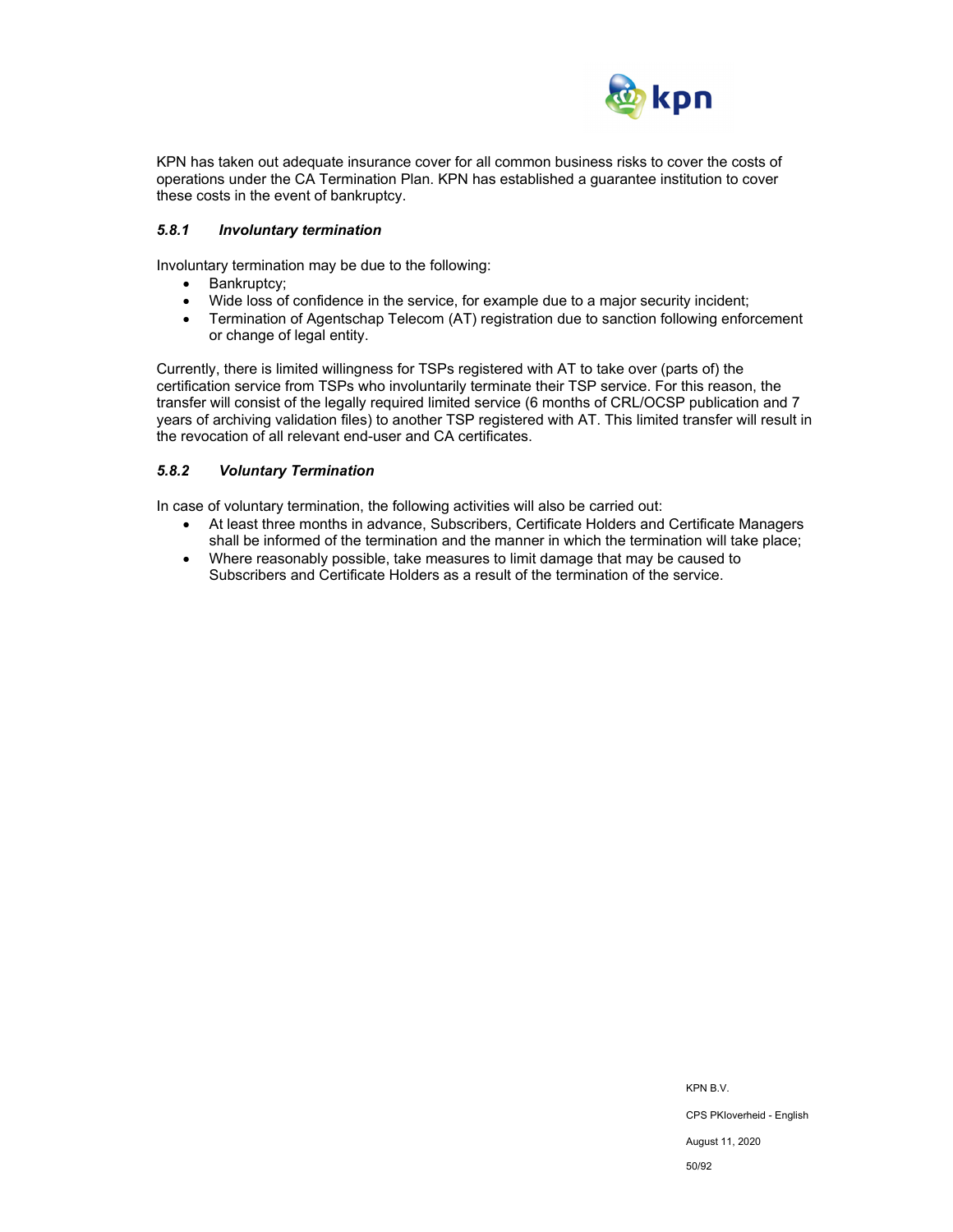

# **6 Technical Security Controls**

## **6.1 Key pair generation and installation**

# *6.1.1 Generation of key pairs*

When generating CA key pairs, KPN uses reliable procedures that are performed within a secure environment that meets objective and internationally recognised standards.

The key generation of KPN CAs used for PKI overheid Certificates has taken place in an EAL4+ certified HSM, in accordance with ISO 15408 (' Cryptographic module for CSP Signing Operations'). The SHA-1 root (domain Government/Businesses) is based on the signature algorithm' SHA1RSA'. Key pairs keys are 2048 bits asymmetric RSA and the used hashing algorithm is' SHA-1'. and the SHA-2 root (domain organization) is based on the signature algorithm' SHA2RSA'. The keys of the key pairs are 4096 bits of asymmetric RSA and the used hashing algorithm is' SHA-2'.

The key generation for Personal Certificates and eSeal Certificates takes place in QSCDs. The key generation for Group Certificates takes place in SUDs. The SHA-2 root (domain organization) uses the signature algorithm' SHA256RSA'. The keys of the key pairs are 2048 bits or higher asymmetric RSA and the used hashing algorithm is' SHA-2'.'

For mobile Smartcard certificates, the key pair is not located on the Smartcard (QSCD), but on an HSM in a specially secured environment of a KPN Datacenter. The app on the certificate holder's phone guarantees that the certificate holder has sole control over the use of the electronic signature.

The Server Certificates must be generated by and under the responsibility of the Subscriber in a Secure Environment.

KPN monitors the QSCD certification status until the end of the certificate's validity period and will take appropriate action in the event of a change in this status, for example by the expiry of the certification validity period or the premature revocation of this certification.

As a first step, the KPN Policy Management Authority (PMA) will be informed of this status change and the PMA will implement any further measures based on the situation found at that time.

When handling and processing applications for a certificate KPN uses secure resources and trustworthy systems generating key pairs and certificates for End Users. These trustworthy systems are provided with a positive CEN TS 419 241 or CEN TS 419 261 audit report.

All Certificates, except for Server Certificates, are generated by a trustworthy system in an QSCD (for personal, professional and eSeal certificates) or SUD (for Group Certificates). Multiple Certificates can be stored on the QSCD and SUD.

## *6.1.2 Transfer of Private Key and QSCD to Subscriber*

Personal, Professional, Group or eSeal Certificates are transferred to the Certificate Holder in the following manner: sending the QSCD or SUD, including the Private Keys created by KPN via a commercial mail company, where the necessary PIN for the QSCD or SUD is issued separately to the Certificate Holder (' out of band'). The Certificate Holder signs for receipt of the QSCD or SUD before he/she is sent the PIN.

> KPN B.V. CPS PKIoverheid - English August 11, 2020 51/92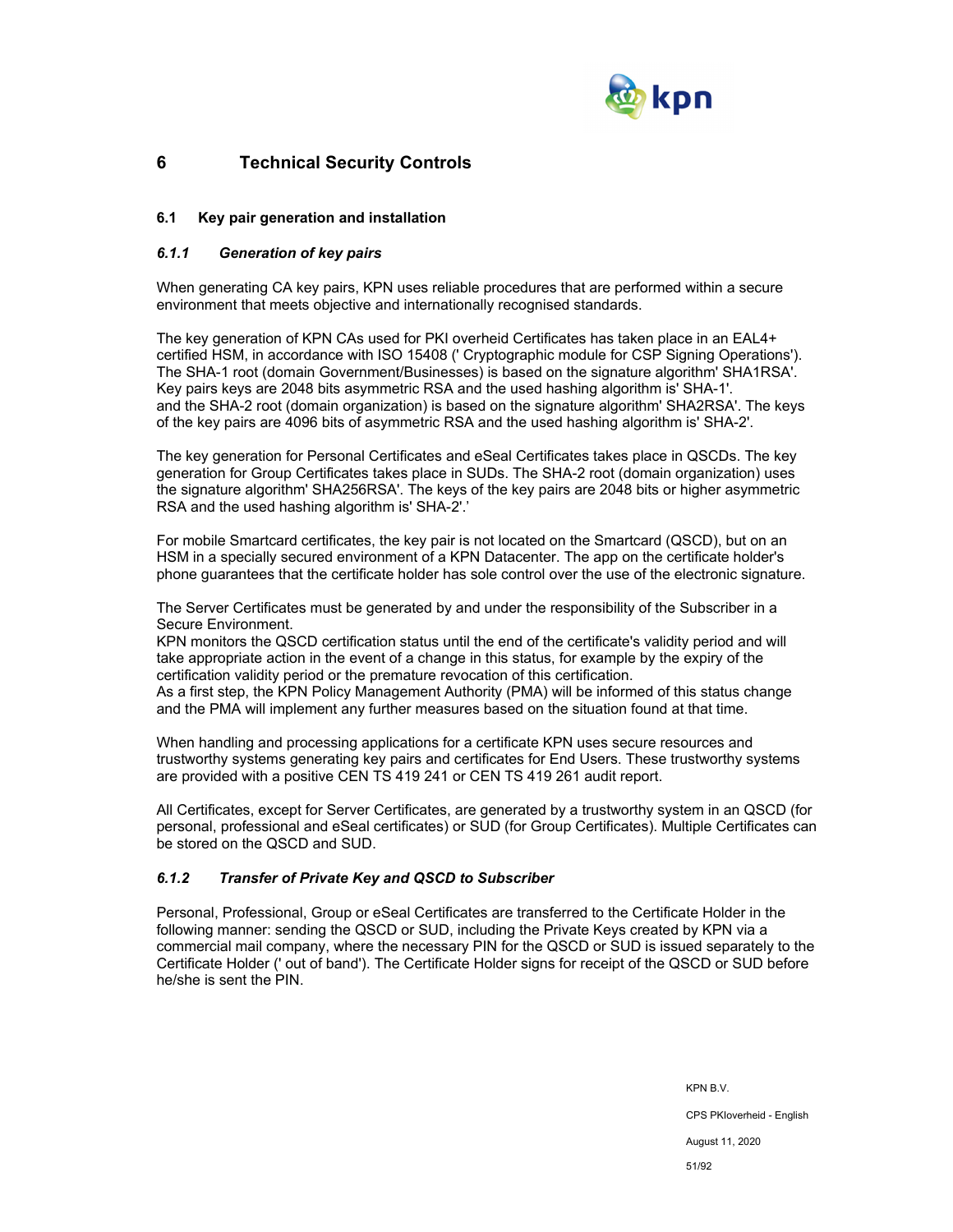

The key pair for which the Public Key is provided with a Server Certificate by KPN is generated by the Subscriber in the Subscriber's Safe Environment. The Private Key remains in that Safe Environment, so it is not transferred.

## *6.1.3 Transfer of Subscriber Public Key*

The key pairs of Personal, Professional and Group Certificates are generated by KPN and are therefore not transferred by the Subscriber to KPN.

The Subscriber does send the Public Key to KPN to have it provided with a Server Certificate. This Public Key is attached to an electronic application form and is linked to a unique Certificate Signing Request number (CSR number). The Public Key link to CSR number is used, after the Public Key has been provided with a Server Certificate, to return the Public Key provided with a Server Certificate by e-mail to the e-mail address mentioned in the Subscriber's Certificate Application request.

## *6.1.4 Transfer of the Public Key from TSP to Confidential Parties*

KPN's Public Keys used for PKIoverheid Certificates are made available to Relying Parties via KPN's Directory Service (see Electronic Storage Site).

## *6.1.5 Key Size*

The key size of a Certificate is at least 1024 bits RSA. However, from 01-01-01-2011, only Certificates with 2048 bits are issued. The key size of a SHA-1 CA Certificate is 2048 bits RSA and of a SHA-2 CA Certificate is 4096 bits.

#### *6.1.6 Generation of Public Key parameters*

No Stipulations.

## *6.1.7 Key pair usage*

For the use of key usage extensions, see section 7.1.4. Certificate Profiles overview.

## *6.1.8 The purpose of key usage (as defined in X. 509 v3)*

The Certificates, including the associated key pairs, are only intended for the purposes described in this CPS and which are included in (the extensions of) the Certificate (field: Key Usage).

## **6.2 Private Key Protection and Cryptographic Module Engineering Controls**

In the development and use of cryptographic components, KPN ensures that these components meet all the requirements that can be set in terms of security, reliability, application range and mitigation of the susceptibility to interference. The applicable procedures may be assessed based on internationally recognised standards.

## *6.2.1 Standards required for the cryptographic module*

For operational use, the cryptographic data is stored in an HSM. The HSM is EAL4+ certified. The HSM that is used with the Mobile certificate has an FIPS 140-2 level 3 certification.

> KPN B.V. CPS PKIoverheid - English August 11, 2020 52/92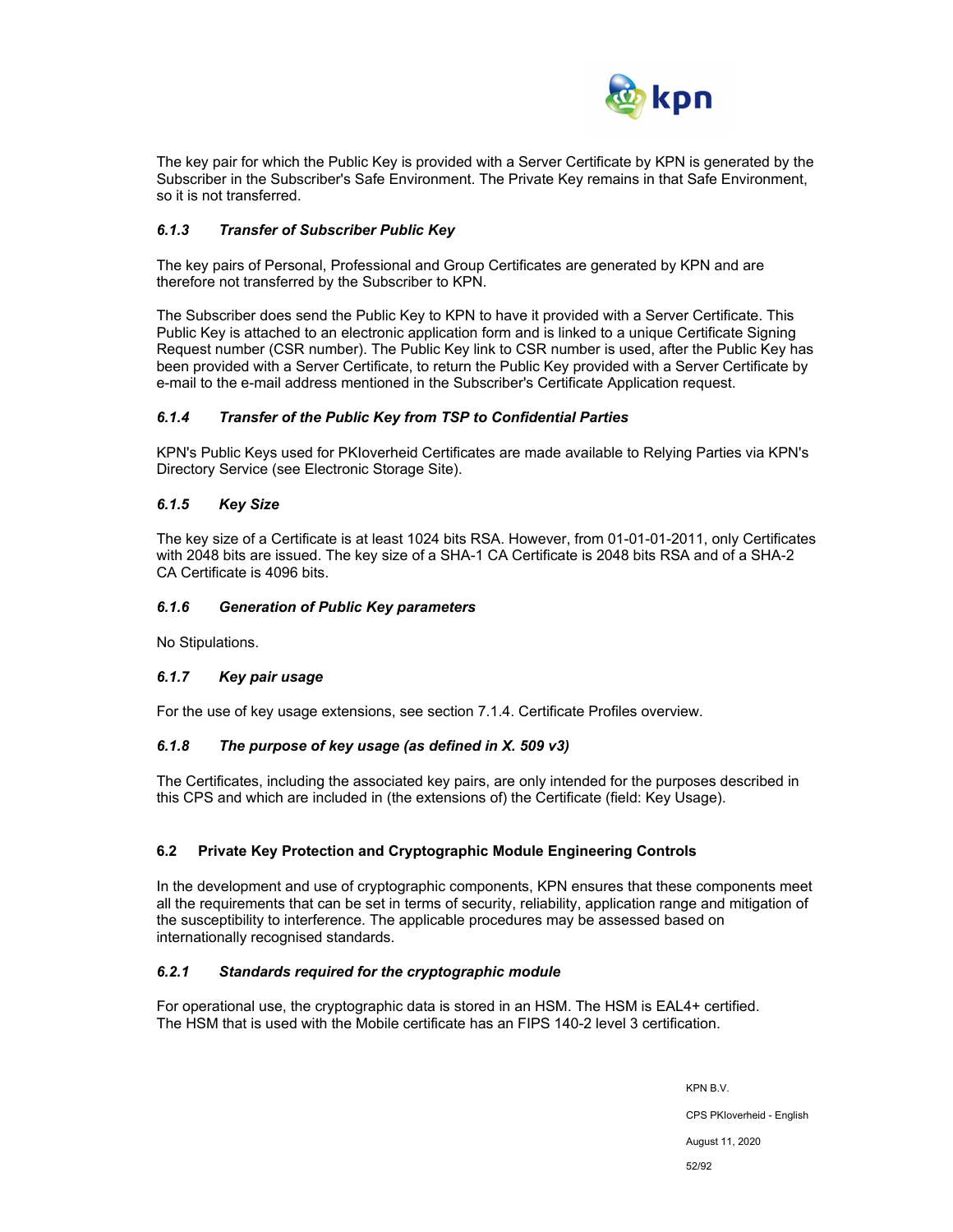

The HSMs are supplied by the supplier in tamper-evident bags, which are packaging that make any form of corruption visible. Each consignment shall be checked immediately after its arrival based on the corresponding list sent out-of-band.

KPN applies Key Management procedures to install, activate, backup and restore the Private Keys of KPN CAs, which sign (Services) Certificates and CRLs. These actions are performed simultaneously by at least two employees.

KPN CA Private Keys will be destroyed when this product is decommissioned.

#### *6.2.2 Private Key multi-person control*

The Private Keys associated with KPN's CA Certificates are in principle not readable in one piece. In addition, the cryptographic hardware modules on which they are stored are protected in such a way that multiple persons are required to access them, and they are stored in a secure environment. This Safe Environment is equipped with several layers of security measures of different type (technical, physical and organizational) and nature (preventive, detective, etc.). In order to be able to pass through the security layers, several employees of several departments are required.

## *6.2.3 Escrow of Private keys of Certificate Holders*

By default, there is no Escrow of Private Keys. If desired, a Subscriber can submit a request to Escrow for Private Keys of Confidentiality (encryption) Certificates and can make agreements about this.

If the Private Key of a Confidentiality Certificate is not taken in escrow, the loss, destruction or other unusability of the Private Key will result in the fact that the data previously encrypted with this certificate can no longer be decoded.

There is no possibility of Escrow of Private Keys related to Signature Certificates and Authentication Certificates.

## *6.2.4 Back-up of private keys*

A backup is made of the Private Keys associated with KPN's CA Certificates. The backup is stored in encrypted form in cryptographic modules and associated storage devices.

No backup will be made of the Private Keys associated with subject Certificates.

## *6.2.5 Archiving of Private Keys*

Private keys of Certificates are not archived.

#### *6.2.6 Access to Private Keys in the cryptographic module*

For the Private Keys belonging to KPN CA Certificates, which are stored in a cryptographic hardware module, access protection is used to ensure that the keys cannot be used outside the module. See 6.2.2.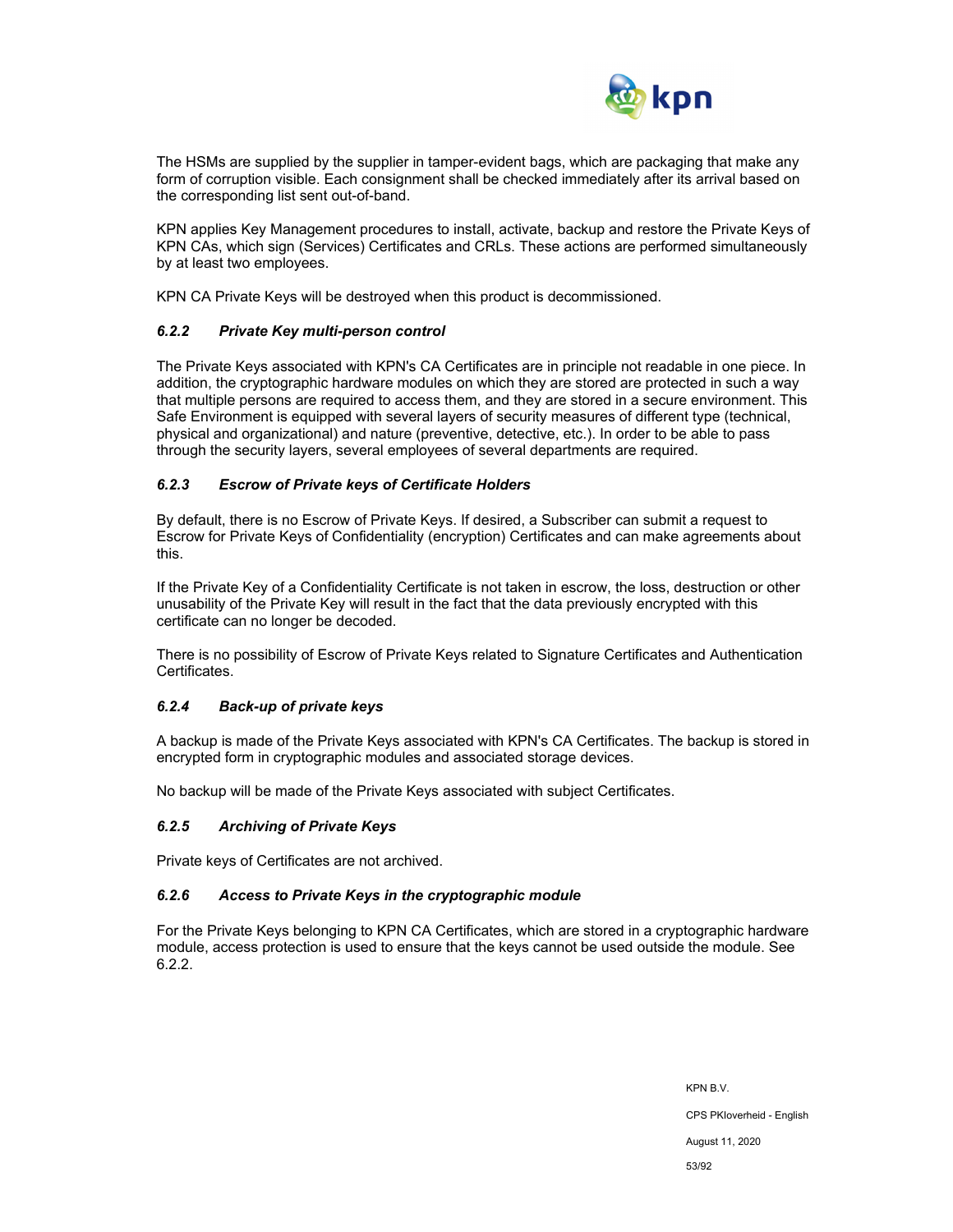

# *6.2.7 Storage of Private Keys in the cryptographic module*

CA-Private Keys are stored encrypted in hardware cryptographic modules.

#### *6.2.8 Activation of Private Keys*

The Private Keys associated with KPN CA Certificates are activated by means of a key ceremony in the presence of the therefore necessary officers.

#### *6.2.9 Deactivation of Private Keys*

Under specific circumstances, KPN may determine that the Private Keys are deactivated, subject to the safeguards applicable to them for the sake of due care.

If an QSCD or SUD is lost by the Certificate Holder and returned to KPN by a finder, this QSCD or SUD will be destroyed by KPN, including the Private Key included therein. KPN will then also check whether the relevant Certificates have been revoked and if not, it will do so immediately.

In the case of the mobile certificate, the certificate holder will have to report the loss of his telephone to KPN on basis of which KPN will revoke the certificates.

#### *6.2.10 Methods for destruction of Private Keys*

The Private Keys with which Certificates are signed can no longer be used after the end of their life cycle. KPN ensures adequate destruction, avoiding the possibility of tracing the destroyed keys from the remains. If such keys are destroyed, those activities will be logged.

#### *6.2.11 Requirements for safe means of storage and use of certificates*

For those certificates issued on smart cards, i.e. personal certificates, professional certificates and group certificates, the smart cards are certified by CWA 14169 at the EAL4+ level.

In the case of Server Certificates, use is made of the possibility offered by PKIoverheid to protect the keys of a Server Certificate by means of software. This means that the environment in which the keys are generated and stored must be as secure as if they were generated and stored in a SUD. That same level of security can be achieved by a combination of appropriate compensatory measures in and for that environment.

Compensatory measures must be of such a quality that it is practically impossible to steal or copy the keys unnoticed. Compensatory measures include a combination of physical access security, logical access security, logging and audit and separation of functions.

When applying for a Server Certificate, the Subscriber declares that the environment in which the keys are generated and stored is sufficiently secure, as described above.

The Special Terms and Conditions stipulate that KPN has the right to carry out an audit of the measures taken.

For mobile certificates, secure storage takes place by means of a secure device in the form of an HSM in the secure environment of a KPN data center, whereby the HSM is certified against FIPS 140.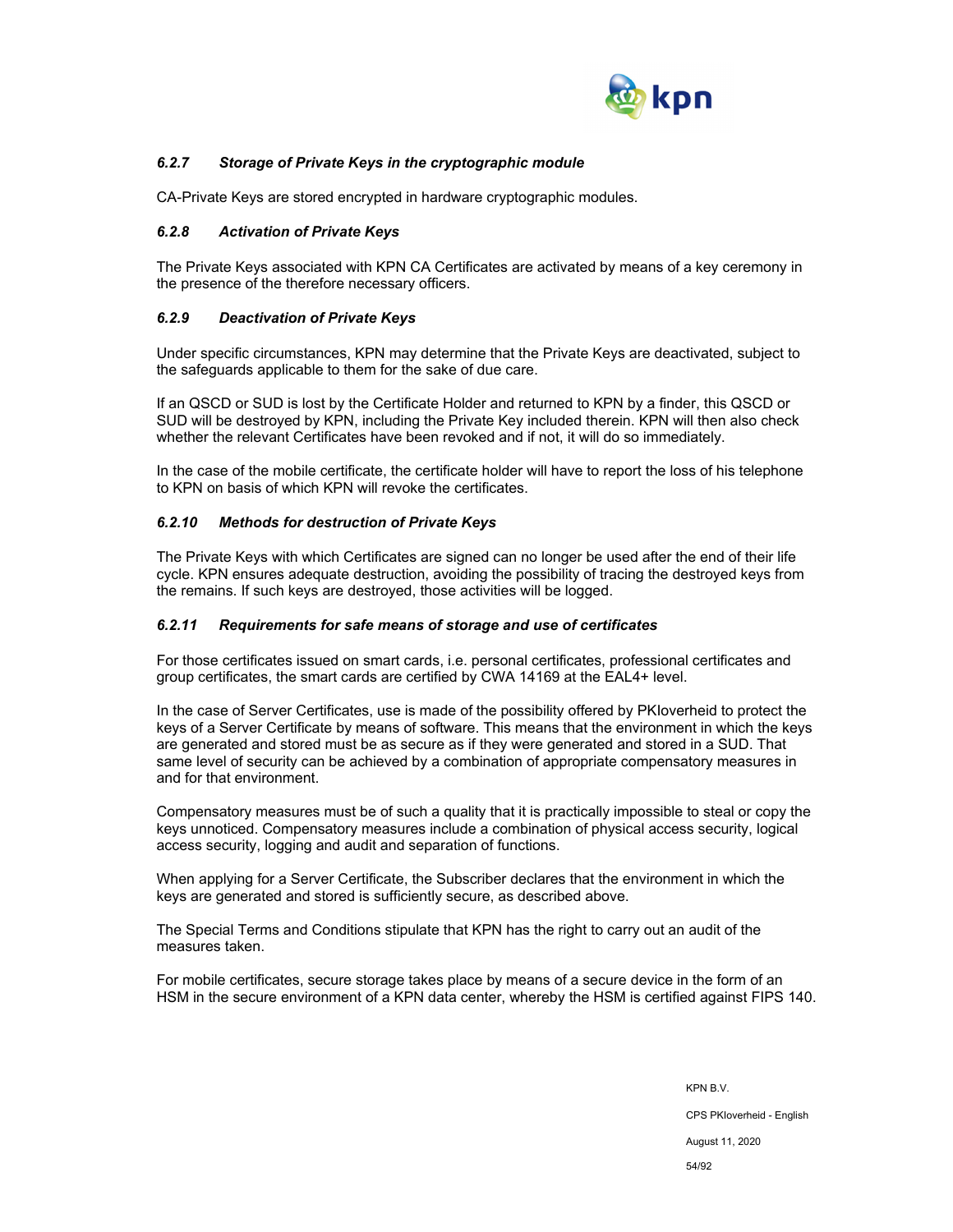

### **6.3 Other Aspects of Key Pair Management**

All aspects of key pair management performed by KPN are subject to careful procedures that are consistent with the intended purpose.

#### *6.3.1 Archiving of Public Keys*

Public Keys are archived by KPN for at least seven years after the original validity period of a Certificate has expired. Archiving will take place in a physically secure environment.

#### *6.3.2 Period of use for Certificates, Public Key and Private Keys*

Professional, Group and eSeal Certificates can be selected for a period of 3 or 5 years.

For Standard and EV SSL / QWAC Server Certificates, the maximum validity period is 397 days.

For the mobile certificate, the maximum validity period is 1 year.

For the private services server certificate, the maximum validity period is 3 years.

KPN will inform the Subscriber of the expiry of the Certificates issued at his request at least 4 weeks before the expiry of the validity period.

#### **6.4 Activation Data**

#### *6.4.1 Generation and Installation of activation data*

The QSCD or SUD, in which the Key pair and its Certificate are stored, is provided with activation data. These PIN and PUK code are generated by a trustworthy system, consists of five characters and is printed on a PIN-mail. After acceptance of the PIN-mail, the system will destroy the PIN and PUK codes. In the time between generation and acceptance, the codes are encrypted by the trustworthy system.

#### *6.4.2 Protection of activation data*

The PIN-mail, with the PIN and PUK code printed on it, is sent to the Certificate Holder/Certificate Manager only after the Certificate Holder/Certificate Manager has acknowledged receipt of the QSCD via a Link to KPN. Upon receipt of the PIN and PUK codes, the Certificate Holder/Certificate Manager shall be solely responsible for their protection and confidentiality.

#### *6.4.3 Functioning of the activation data*

In order to gain access to the Key Material and Certificate, the Certificate Holder must use the PIN code obtained, belonging to the QSCD or SUD. If the PIN code has been entered incorrectly three times (5 attempts for the mobile certificate), the QSCD or SUD is automatically blocked. In that case, the QSCD or SUD can only be unlocked with the PUK code.

If the PUK code is entered incorrectly three times, the QSCD or SUD will be permanently blocked and will therefore become unusable. For the mobile certificate this is 10 attempts. After that, the mobile certificate is definitively blocked.

> KPN B.V. CPS PKIoverheid - English August 11, 2020 55/92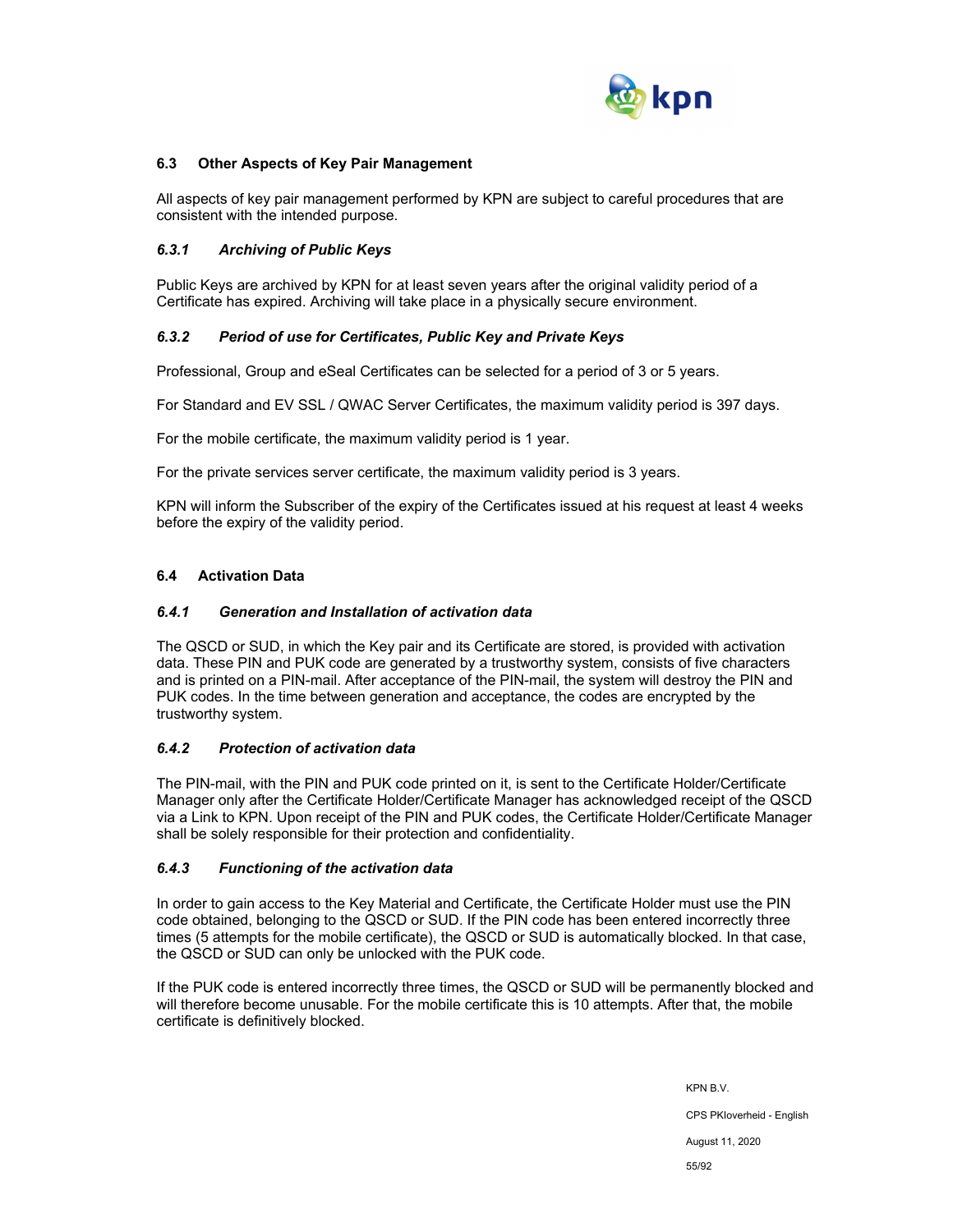

#### **6.5 Computer security controls**

#### *6.5.1 Specific technical requirements for computer security*

KPN appropriately safeguards the computer systems used for PKIoverheid Certificates against unauthorized access and other threats, including through multi factor authentication.

The integrity of CSP systems and information is protected against viruses, malicious and unauthorized software and other possible sources that could lead to service disruption, by means of an appropriate set of physical, logical and organizational measures. These measures are preventive, detective, repressive and corrective in nature. Examples of measures include: logging, firewalls, intrusion detection and redundancy of systems, system components and network components.

The Directory Service is adequately protected against manipulation and is accessible online. Information about the revocation status can be consulted 24 hours a day and seven days a week.

#### *6.5.2 Security Rating*

KPN classifies the resources used based on a risk assessment.

#### **6.6 Life Cycle Security Controls**

#### *6.6.1 Controls for system development*

KPN also develops, in part, its own Card Management System (CMS). Although the CMS is obtained from a specialist supplier, it consists of many different, small modules, which can be combined in different order and composition into a working CMS using a system supplied by the supplier. Several developers have been trained in this system, where necessary supported by the supplier.

In the management of the CMS, a separation of functions has been made between the development, user and management organization. This separation of functions has continued in the separate production, testing and development environments. The transition from development, to testing and production environment is managed using the existing change management procedure. This change management procedure includes maintaining and recording versions, changes and emergency repairs of all operational software.

The other CA systems are obtained from reliable suppliers and, like the CMS, are equipped with a CWA 14167-1 audit report or equivalent.

KPN's systems use a trusted source of time.

The capacity utilization is tracked, and forecasts are made of the capacity required in the future to provide sufficient processing power and storage capacity in the future.

#### *6.6.2 Security Management Controls*

Suppliers' software delivery is surrounded by control measures that can be used to determine the integrity and authenticity of the software. A measure used in addition to the measures mentioned in 6.6.1 is the use of hashes.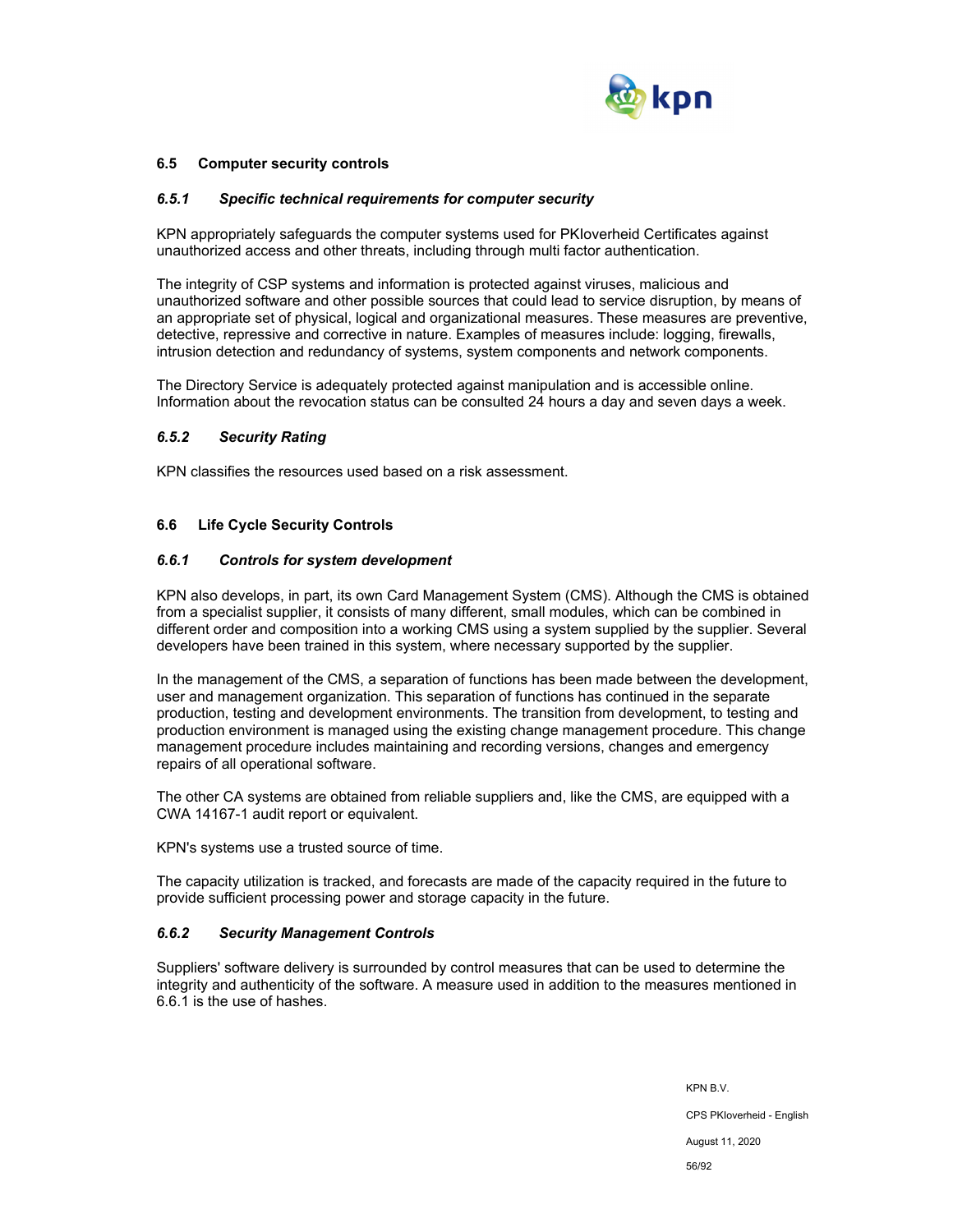

## **6.7 Network Security Controls**

KPN takes appropriate measures to ensure the stability, reliability and security of the network. This includes, for example, measures to regulate data traffic and to identify and prevent unwanted data traffic, as well as the installation of firewalls to ensure the integrity and exclusivity of the network. These measures are preventive, detective, repressive and corrective in nature. They also include the regular (at least monthly) security scan and (at least annually) a penetration test.

## **6.8 Time-stamping**

KPN does not provide time-stamping services.

KPN B.V. CPS PKIoverheid - English August 11, 2020 57/92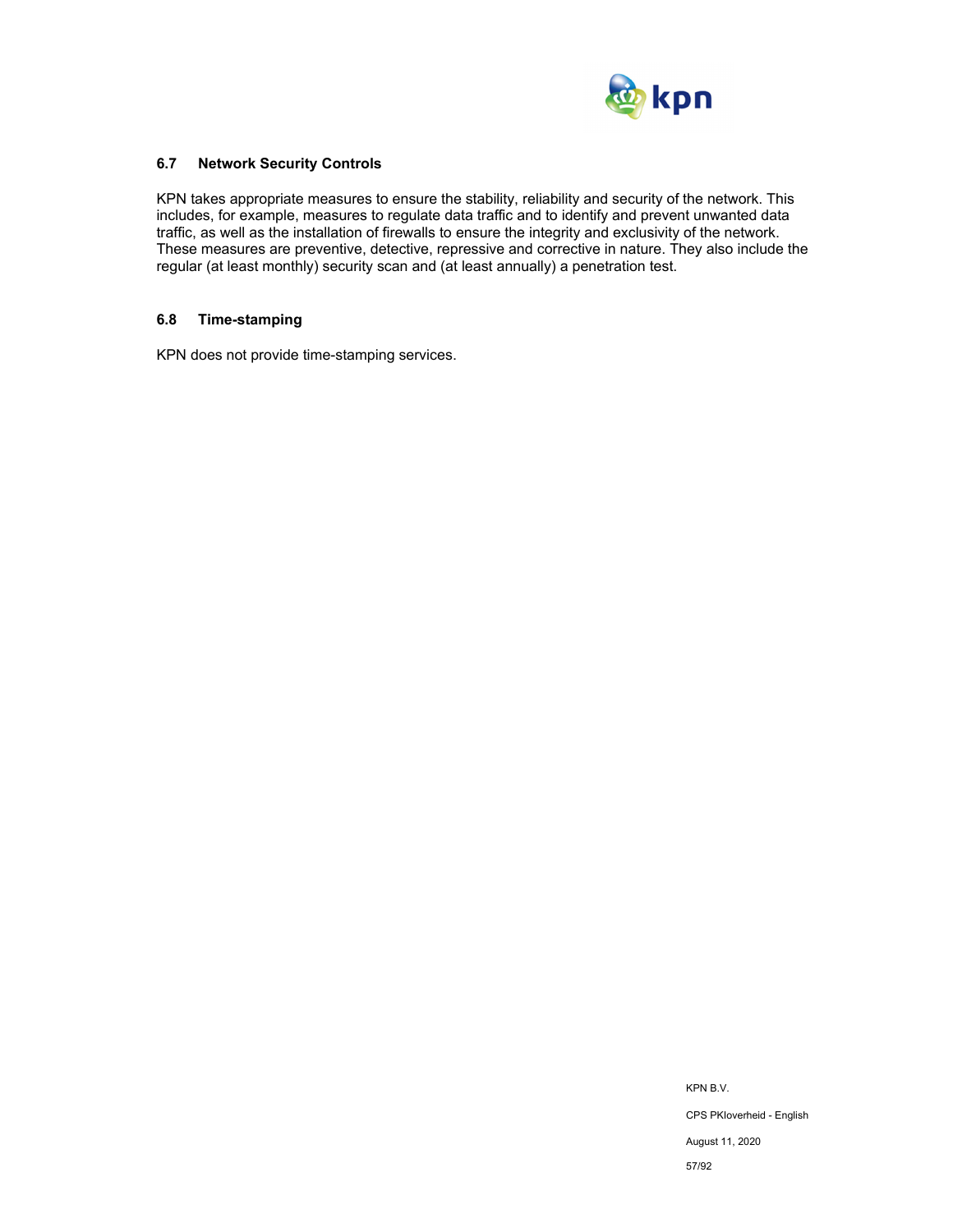

# **7 Certificate-, CRL- en OCSP-profiles**

# **7.1 Certificate profiles**

## *7.1.1 CP OID*

The applicable Certificate Policies can be identified through the following OIDs:

| Personal, Professional, Group and eSeal Certificates: |  |  |
|-------------------------------------------------------|--|--|
| Beach, Assembled: Beach, and Beach, Assembled Bea     |  |  |

| Domein Organisatie Persoon (Domain Organization Person) |                                                            |  |  |
|---------------------------------------------------------|------------------------------------------------------------|--|--|
| 2.16.528.1.1003.1.2.5.1                                 | Authentication certificate                                 |  |  |
| 2.16.528.1.1003.1.2.5.2                                 | Signing certificate                                        |  |  |
| 2.16.528.1.1003.1.2.5.3                                 | Confidentiality certificate                                |  |  |
|                                                         | Domein Organisatie Services (Domain Organization Services) |  |  |
|                                                         |                                                            |  |  |
| 2.16.528.1.1003.1.2.5.4                                 | Authentication certificate                                 |  |  |
| 2.16.528.1.1003.1.2.5.5                                 | Confidentiality certificate                                |  |  |

#### **Server certificates:**

| Domein Organisatie Services (Domain Organization Services) |                                                       |  |
|------------------------------------------------------------|-------------------------------------------------------|--|
|                                                            | 2.16.528.1.1003.1.2.5.6 Server certificate (under G3) |  |
| $\vert$ 2.16.528.1.1003.1.2.5.9                            | Server certificate (under EV Root)                    |  |

## **Extended Validation Server / QWAC certificates:**

| Domein EV (Domain EV)   |                                                    |
|-------------------------|----------------------------------------------------|
| L 2.16.528.1.1003.1.2.7 | EV SSL Server / website authentication certificate |

## *7.1.2 Overview Certificate Profiles*

The PKIoverheid Certificates are structured according to the PKIX X. 509 v3 standard, whereby extensions can be used. Signature certificates are structured according to the EESSI/ETSI Qualified Certificate Profile. Any extensions within this framework shall also be included in the other Certificates.

Certificate profiles are drawn up in accordance with Part 3 of PKIoverheid's Programme of Requirements, in accordance with the Certificate Profile of the Certificate for the Domain Government/Companies and Organization.

The length of the SerialNumber is for the following products:

- Personal, Professional and Group Certificates<br>  $\circ$  until  $31-03-2016$  128 bits
	- o until 31-03-2016 128 bits o from 1-04-2016 64 bits
	- 5-03-2019 96 bits<br>23-05-2019 160 bits
	- $\circ$  from 23-05-2019
- eSeal Cerificates
	- $\circ$  160 bits

KPN B.V.

CPS PKIoverheid - English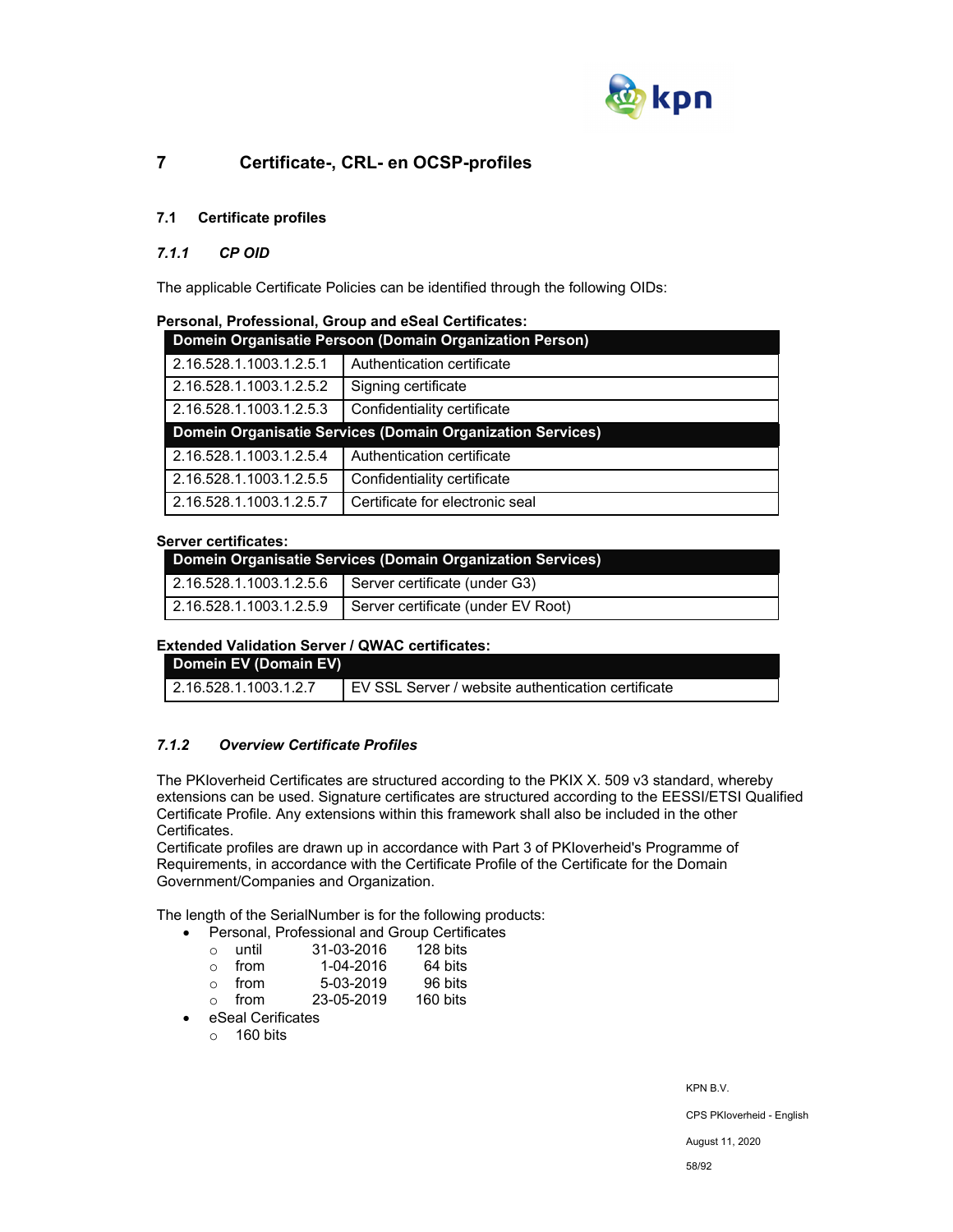

- Server Certificates
	- o 31-03-2016 128 bits

| from      | 1-04-2016 | 64 bits                           |
|-----------|-----------|-----------------------------------|
| $f_{max}$ | E 00.0010 | $\Omega$ $\Omega$ $\sim$ $\Omega$ |

- $\circ$  from 5-03-2019 96 bits
- o from 23-05-2019 160 bits
- Extended validation Server Certificates
	- o from 10-11-2015 64 bits (EV SSL)
	- o from 5-03-2019 96 bits (EV SSL)
	- o from 23-05-2019 160 bits (EV SSL/QWAC)

# *7.1.3 Personal certificates and Professional Certificates*

## **Basic attributes**

| Version<br>2 (X.509v3)<br>SerialNumber<br>Unique serial number within the CA<br>Signature<br>The used algorithm under the SHA-1 root (domain Government /Companies)<br>is sha1WithRSAEncryption.<br>The used algorithm under the SHA-2 root (domain Organization)<br>sha256WithRSAEncryption.<br>Contains the name of the CA concerned and is represented by the following<br><b>Issuer</b><br>attributes: CommonName, OrganizationName en CountryName.<br>There have been / are several CA certificates in use.<br>CA-Certificate with OrganizationName 'PinkRoccade Infrastructure<br>Services BV'. The CommonName contains 'PinkRoccade CSP -<br>Overheid - 'and the designation 'Onweerlegbaarheid CA' of<br>'Vertrouwelijkheid CA' of 'Authenticiteit CA', depending on the type of<br>certificaat. The CountryName is 'NL'.<br>CA-Certificate with OrganizationName 'Getronics PinkRoccade<br>$\bullet$<br>Nederland B.V.'. The CommonName contains 'Getronics PinkRoccade<br>PKloverheid CA - Overheid/Bedrijven en Organisatie'. The<br>CountryName is 'NL'.<br>CA-Certificate with OrganizationName 'Getronics Nederland BV'. De<br>$\bullet$<br>CommonName contains 'Getronics CSP Organisatie CA - G2. the<br>CountryName is 'NL'.<br>CA-certificate with OrganizationName 'KPN Corporate Market B.V.', the<br>$\bullet$<br>Common name contains 'KPN Corporate Market CSP Organisatie CA -<br>G2'. The CountryName is 'NL';<br>CA-certificate with OrganizationName 'KPN Corporate Market B.V.', the<br>$\bullet$<br>Common name contains 'KPN Corporate Market PKloverheid CA-<br>Overheid en Bedrijven' The CountryName is 'NL'.<br>CA-certificate with OrganizationName 'KPN B.V.', the Common name<br>$\bullet$<br>contains 'KPN PKIoverheid CA-Overheid en Bedrijven' The<br>CountryName is 'NL'.<br>CA-certificate with OrganizationName 'KPN B.V.', the Common name<br>$\bullet$<br>contains 'KPN BV PKIOverheid Organisatie Persoon CA - G3' with<br>organizationIdentifier = NTRNL-27124701' and CountryName 'NL'<br>see 6.3.2.<br>Validity | <b>Field</b> | <b>Value</b> |
|------------------------------------------------------------------------------------------------------------------------------------------------------------------------------------------------------------------------------------------------------------------------------------------------------------------------------------------------------------------------------------------------------------------------------------------------------------------------------------------------------------------------------------------------------------------------------------------------------------------------------------------------------------------------------------------------------------------------------------------------------------------------------------------------------------------------------------------------------------------------------------------------------------------------------------------------------------------------------------------------------------------------------------------------------------------------------------------------------------------------------------------------------------------------------------------------------------------------------------------------------------------------------------------------------------------------------------------------------------------------------------------------------------------------------------------------------------------------------------------------------------------------------------------------------------------------------------------------------------------------------------------------------------------------------------------------------------------------------------------------------------------------------------------------------------------------------------------------------------------------------------------------------------------------------------------------------------------------------------------------------------------------------------------------------------------|--------------|--------------|
|                                                                                                                                                                                                                                                                                                                                                                                                                                                                                                                                                                                                                                                                                                                                                                                                                                                                                                                                                                                                                                                                                                                                                                                                                                                                                                                                                                                                                                                                                                                                                                                                                                                                                                                                                                                                                                                                                                                                                                                                                                                                  |              |              |
|                                                                                                                                                                                                                                                                                                                                                                                                                                                                                                                                                                                                                                                                                                                                                                                                                                                                                                                                                                                                                                                                                                                                                                                                                                                                                                                                                                                                                                                                                                                                                                                                                                                                                                                                                                                                                                                                                                                                                                                                                                                                  |              |              |
|                                                                                                                                                                                                                                                                                                                                                                                                                                                                                                                                                                                                                                                                                                                                                                                                                                                                                                                                                                                                                                                                                                                                                                                                                                                                                                                                                                                                                                                                                                                                                                                                                                                                                                                                                                                                                                                                                                                                                                                                                                                                  |              |              |
|                                                                                                                                                                                                                                                                                                                                                                                                                                                                                                                                                                                                                                                                                                                                                                                                                                                                                                                                                                                                                                                                                                                                                                                                                                                                                                                                                                                                                                                                                                                                                                                                                                                                                                                                                                                                                                                                                                                                                                                                                                                                  |              |              |
|                                                                                                                                                                                                                                                                                                                                                                                                                                                                                                                                                                                                                                                                                                                                                                                                                                                                                                                                                                                                                                                                                                                                                                                                                                                                                                                                                                                                                                                                                                                                                                                                                                                                                                                                                                                                                                                                                                                                                                                                                                                                  |              |              |

KPN B.V.

CPS PKIoverheid - English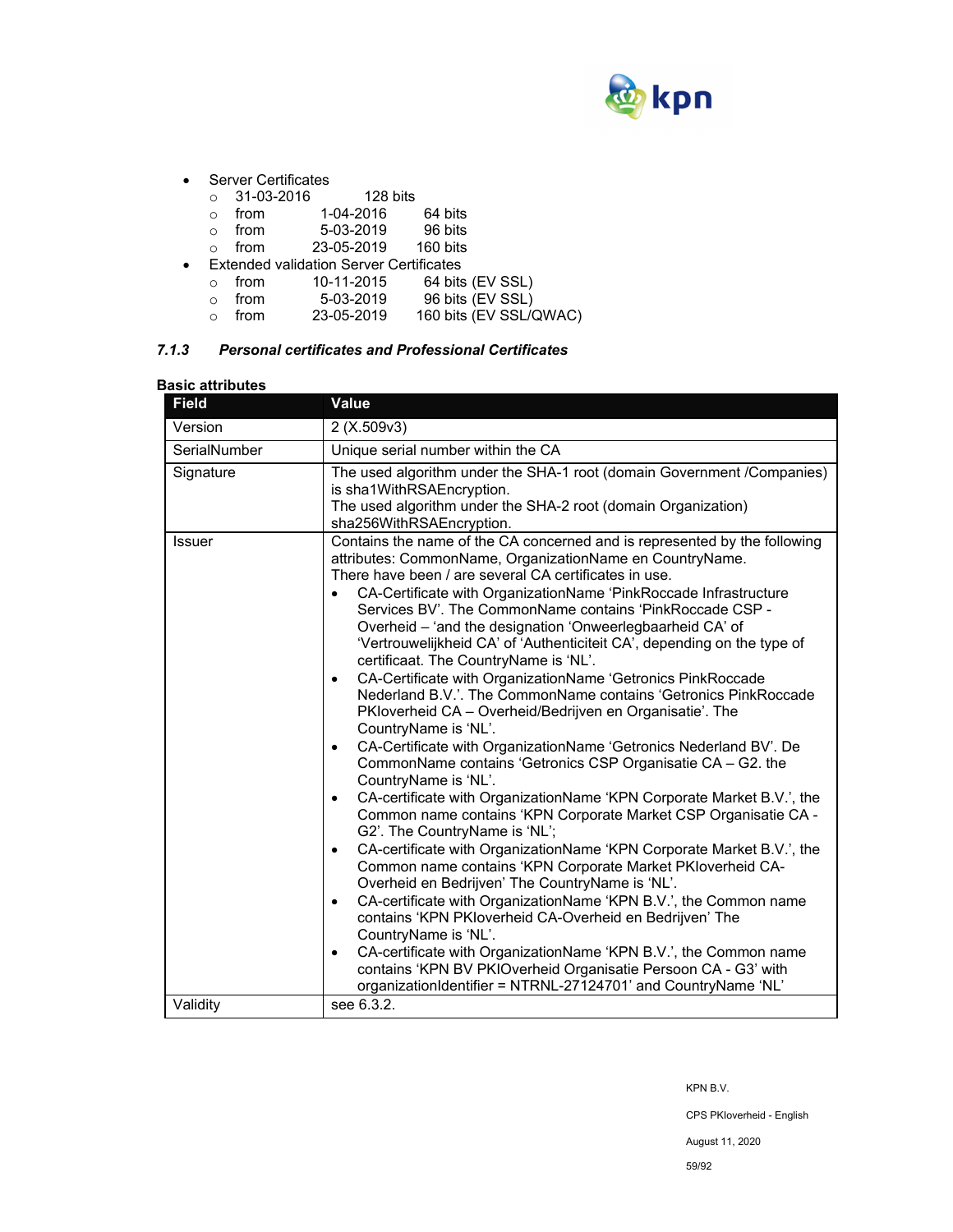

| Subject              | The subject's name is displayed as a Distinguished Name (DN), and is<br>represented by at least the following attributes:<br>• CountryName;<br>• CommonName;<br>OrganizationName;<br>Title<br>SerialNumber (subjectSerialnumber).<br>The attributes used to describe the subject name it in a unique way.<br>The CountryName attribute is set to a two-letter country code according to<br>ISO 3166.<br>The Title attribute shall only be filled with the Recognised Profession title of<br>the Certificate Holder if a Professional Certificate has been applied for. |
|----------------------|------------------------------------------------------------------------------------------------------------------------------------------------------------------------------------------------------------------------------------------------------------------------------------------------------------------------------------------------------------------------------------------------------------------------------------------------------------------------------------------------------------------------------------------------------------------------|
| subjectPublicKeyInfo | Contains the PublicKey of the Subject                                                                                                                                                                                                                                                                                                                                                                                                                                                                                                                                  |

# **Standard extensions**

| <b>Field</b>               | <b>Critical</b> | <b>Value</b>                                                                                                                                                                                                                                                                                                                                                                                                                                                                                                                                                                                                                                                                                                                                                                                                                                                                                                                                                                                                                                         |
|----------------------------|-----------------|------------------------------------------------------------------------------------------------------------------------------------------------------------------------------------------------------------------------------------------------------------------------------------------------------------------------------------------------------------------------------------------------------------------------------------------------------------------------------------------------------------------------------------------------------------------------------------------------------------------------------------------------------------------------------------------------------------------------------------------------------------------------------------------------------------------------------------------------------------------------------------------------------------------------------------------------------------------------------------------------------------------------------------------------------|
| AuthorityKeyIdentifier     | No.             | Keyldentifier is set to 160 bit SHA-1 hash                                                                                                                                                                                                                                                                                                                                                                                                                                                                                                                                                                                                                                                                                                                                                                                                                                                                                                                                                                                                           |
| SubjectKeyIdentifier       | No              | Keyldentifier is set to 160 bit SHA-1 hash                                                                                                                                                                                                                                                                                                                                                                                                                                                                                                                                                                                                                                                                                                                                                                                                                                                                                                                                                                                                           |
| KeyUsage                   | <b>Yes</b>      | The digital signature bit is included in Authenticity<br>Certificates.<br>The keyEncipherment, dataEncipherment and keyAgreement<br>bits are included in Confidentiality Certificates.<br>In Signing Certificates, the non-Repudiation bit is included.                                                                                                                                                                                                                                                                                                                                                                                                                                                                                                                                                                                                                                                                                                                                                                                              |
| <b>BasicConstraints</b>    | Yes             | The CA bit is set to 'False' en pathLenConstraint to 'none'                                                                                                                                                                                                                                                                                                                                                                                                                                                                                                                                                                                                                                                                                                                                                                                                                                                                                                                                                                                          |
| <b>CertificatePolicies</b> | No              | Domain Government/Companies<br>Authhentication certificates contain the OID<br>2.16.528.1.1003.1.2.2.1.<br>Signing certificates contain the<br>OID 2.16.528.1.1003.1.2.2.2.<br>Confidentiality Certificates contain the OID<br>2.16.528.1.1003.1.2.2.3.<br>Domain Organization<br>Authhentication certificates contain the OID<br>2.16.528.1.1003.1.2.5.1.<br>Signing certificates contain the OID<br>2.16.528.1.1003.1.2.5.2.<br>Confidentiality Certificates contain the OID<br>2.16.528.1.1003.1.2.5.3.<br>All types of Certificates contain a link to the CPS and a user<br>text.<br>The user memo contains a message that in case the<br><job title=""> field is filled with a Recognised Profession is a<br/>Professional Certificate. When using his certificates, the<br/>Certificate Holder shall act on account of his profession. This<br/>with reference to this CPS.<br/>In the case of a professional certificate issued to a member<br/>of the Royal Netherlands Bailiffs Association, the following<br/>URL is mentioned here:</job> |

KPN B.V.

CPS PKIoverheid - English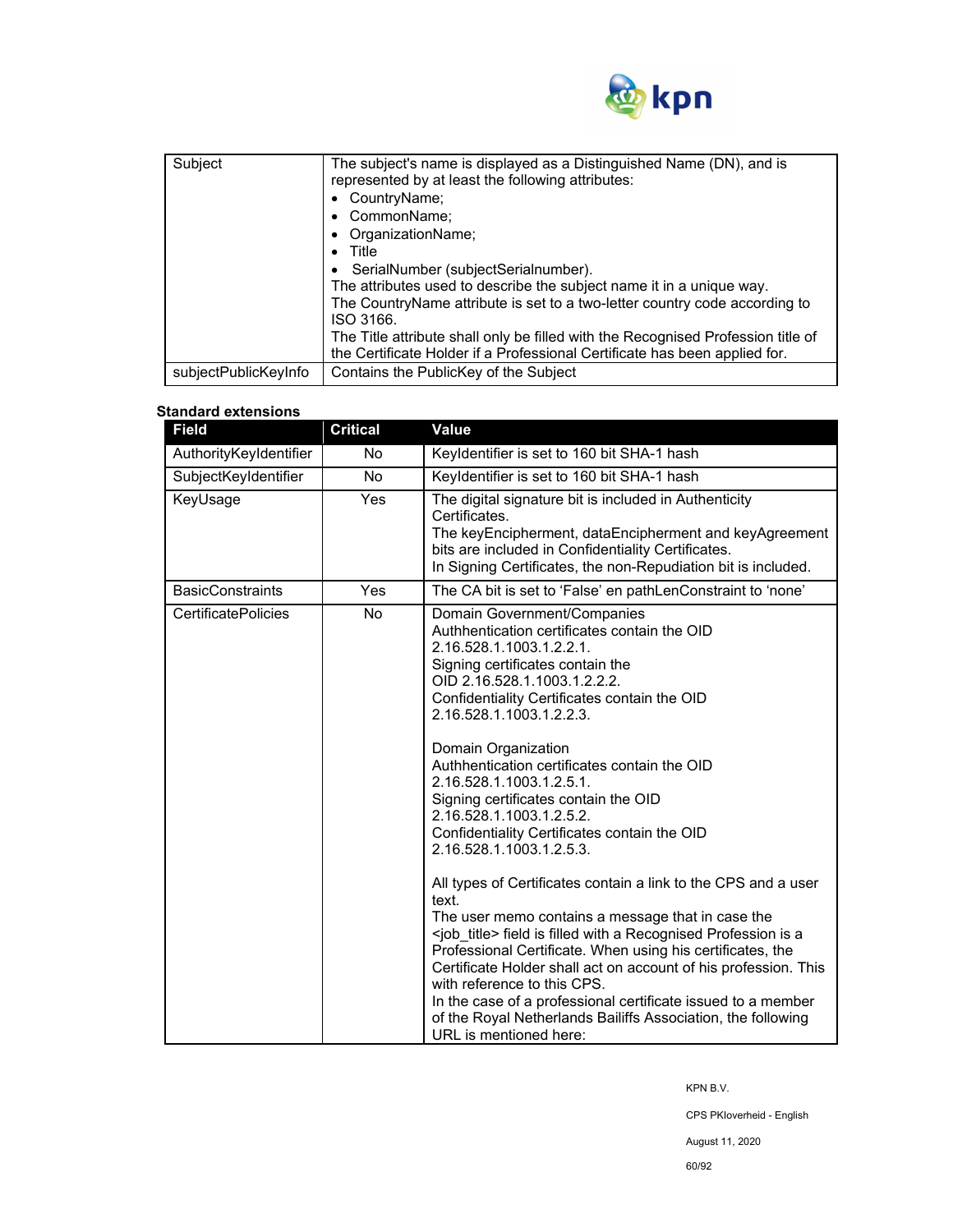

|                              |           | www.registergerechtsdeurwaarders.nl. This URL refers to the<br>bailiff's register. This register must be consulted before                                                                                                                                                                                                                                                                                                                                                                                                                                                                                                                                                                                                                                                                                                                                                                                                                                      |
|------------------------------|-----------|----------------------------------------------------------------------------------------------------------------------------------------------------------------------------------------------------------------------------------------------------------------------------------------------------------------------------------------------------------------------------------------------------------------------------------------------------------------------------------------------------------------------------------------------------------------------------------------------------------------------------------------------------------------------------------------------------------------------------------------------------------------------------------------------------------------------------------------------------------------------------------------------------------------------------------------------------------------|
| SubjectAltName               | <b>No</b> | relying on the certificate received.<br>This includes<br>the subject's e-mail address;<br>the OID of the CA concerned;<br>$\bullet$<br>The subject serial number of the Certificate Holder.<br>The OID of the concerning CA is one of the following:<br>PinkRoccade CSP CA belonging to the Certificate type;<br>- Authentication 2.16.528.1.1003.1.3.2.2.1,<br>- Signing 2.16.528.1.1003.1.3.2.2.2,<br>- confidentiality 2.16.528.1.1003.1.3.2.2.3<br>or the Getronics PinkRoccade PKIoverheid CA -<br>Overheid/Bedrijven en Organisatie CA;<br>2.16.528.1.1003.1.3.2.2.5<br>or the Getronics CSP Organisatie CA - G2;<br>$\bullet$<br>2.16.528.1.1003.1.3.5.4.1.<br>or the KPN CSP Overheid/Bedrijven CA:<br>$\bullet$<br>2.16.528.1.1003.1.3.2.7.1<br>or the KPN CSP Organisatie CA - G2;<br>$\bullet$<br>2.16.528.1.1003.1.3.5.9.1<br>In addition, in the authentication certificate, an 'othername'<br>MAY be included for use with Single Sign On (SSO). |
| <b>CrIDistributionPoints</b> | <b>No</b> | Contains the URI value from which the CRL belonging to the<br>Certificate type can be retrieved.                                                                                                                                                                                                                                                                                                                                                                                                                                                                                                                                                                                                                                                                                                                                                                                                                                                               |
| ExtendedKeyUsage             | <b>No</b> | Authentication certificates can contain this extension. This<br>extension makes it possible to use the Certificate for<br>Windows Smartcard Logon, among other things.                                                                                                                                                                                                                                                                                                                                                                                                                                                                                                                                                                                                                                                                                                                                                                                         |
| AuthorityInfoAccess          | No        | Contains the URI value of the OCSP responder, which<br>belongs to the certificate type. The OCSP response allows<br>real-time status information about the relevant Certificate to<br>be requested.                                                                                                                                                                                                                                                                                                                                                                                                                                                                                                                                                                                                                                                                                                                                                            |

#### **Private extensions**

| <b>Field</b> | <b>Critical</b> | Value                                                 |
|--------------|-----------------|-------------------------------------------------------|
| QCStatements | No              | Certificates for the electronic signature             |
|              |                 | MUST indicate that they are issued as                 |
|              |                 | qualified certificates complying with annex I         |
|              |                 | of EU regulation 910/2014. This compliance            |
|              |                 | is indicated by including the id-etsi-qcsQcCompliance |
|              |                 | statement in this extension.                          |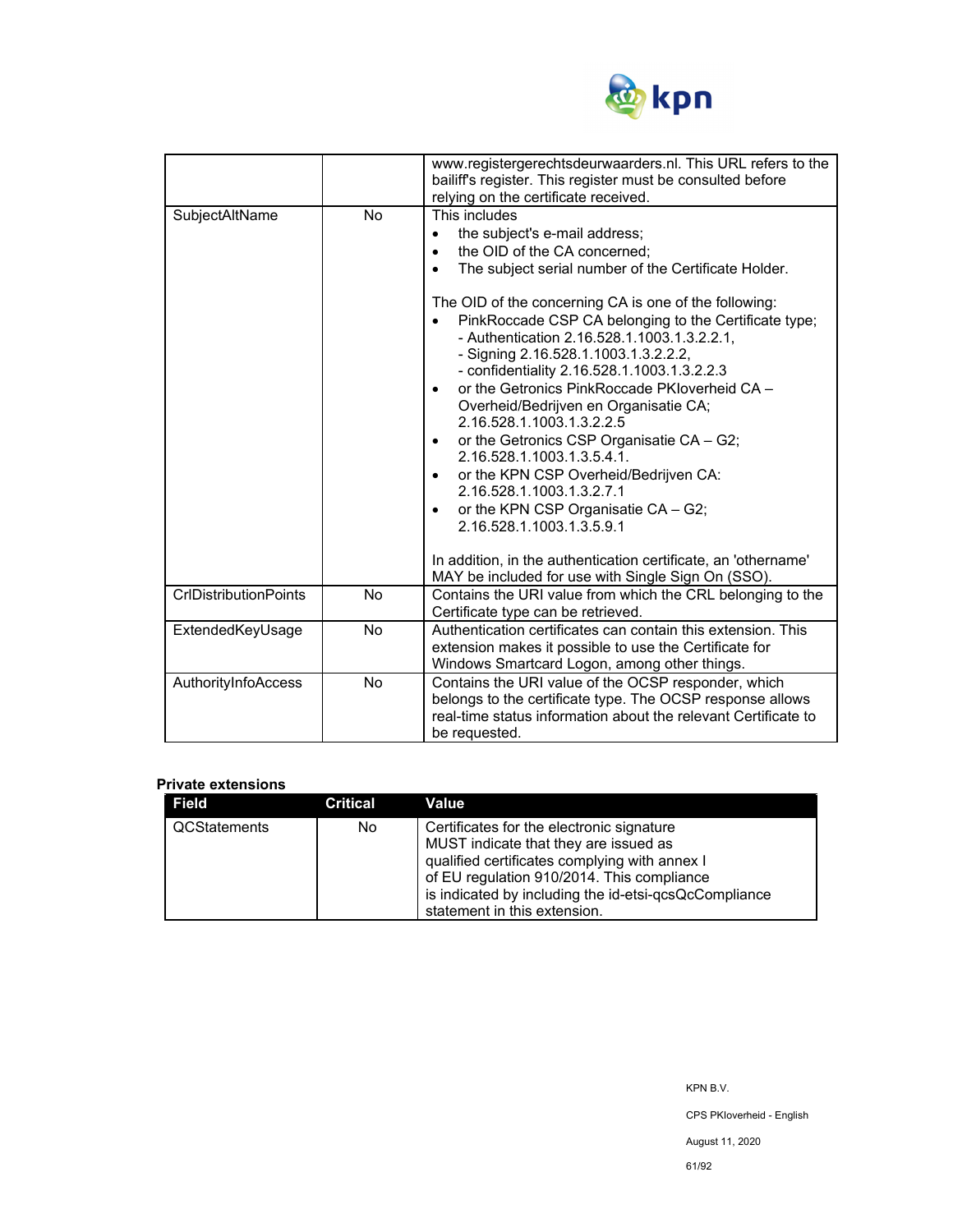

# *7.1.4 Group certificates*

| <b>Basic Attributes</b> |                                                                                                                                                                                                                                                                                                                                                                                                                                                                                                                                                                                                                                                                                                                                                                                                                                                                                                                                                                                                                                                                                                                                                                                                                                                                                                                                                                                                                                                                                                                                                                                                                                                                                                                                 |  |
|-------------------------|---------------------------------------------------------------------------------------------------------------------------------------------------------------------------------------------------------------------------------------------------------------------------------------------------------------------------------------------------------------------------------------------------------------------------------------------------------------------------------------------------------------------------------------------------------------------------------------------------------------------------------------------------------------------------------------------------------------------------------------------------------------------------------------------------------------------------------------------------------------------------------------------------------------------------------------------------------------------------------------------------------------------------------------------------------------------------------------------------------------------------------------------------------------------------------------------------------------------------------------------------------------------------------------------------------------------------------------------------------------------------------------------------------------------------------------------------------------------------------------------------------------------------------------------------------------------------------------------------------------------------------------------------------------------------------------------------------------------------------|--|
| <b>Field</b>            | <b>Value</b>                                                                                                                                                                                                                                                                                                                                                                                                                                                                                                                                                                                                                                                                                                                                                                                                                                                                                                                                                                                                                                                                                                                                                                                                                                                                                                                                                                                                                                                                                                                                                                                                                                                                                                                    |  |
| Version                 | 2(X.509v3)                                                                                                                                                                                                                                                                                                                                                                                                                                                                                                                                                                                                                                                                                                                                                                                                                                                                                                                                                                                                                                                                                                                                                                                                                                                                                                                                                                                                                                                                                                                                                                                                                                                                                                                      |  |
| SerialNumber            | Unique serial number within the CA                                                                                                                                                                                                                                                                                                                                                                                                                                                                                                                                                                                                                                                                                                                                                                                                                                                                                                                                                                                                                                                                                                                                                                                                                                                                                                                                                                                                                                                                                                                                                                                                                                                                                              |  |
| Signature               | The used algorithm under the SHA-1 root (domain Government<br>/Companies) is sha1WithRSAEncryption.<br>The used algorithm under the SHA-2 root (domain Organization)<br>sha256WithRSAEncryption.                                                                                                                                                                                                                                                                                                                                                                                                                                                                                                                                                                                                                                                                                                                                                                                                                                                                                                                                                                                                                                                                                                                                                                                                                                                                                                                                                                                                                                                                                                                                |  |
| <b>Issuer</b>           | Contains the name of the CA concerned and is represented by the<br>following attributes: CommonName, OrganizationName en<br>CountryName.<br>There have been / are several CA certificates in use.<br>CA-Certificate with OrganizationName 'PinkRoccade Infrastructure<br>$\bullet$<br>Services BV'. The CommonName contains 'PinkRoccade CSP -<br>Overheid - 'and the designation 'Onweerlegbaarheid CA' of<br>'Vertrouwelijkheid CA' of 'Authenticiteit CA', depending on the type<br>of certificaat. The CountryName is 'NL'.<br>CA-Certificate with OrganizationName 'Getronics PinkRoccade<br>٠<br>Nederland B.V.'. The CommonName contains 'Getronics<br>PinkRoccade PKIoverheid CA - Overheid/Bedrijven en<br>Organisatie'. The CountryName is 'NL'.<br>CA-Certificate with OrganizationName 'Getronics Nederland BV'.<br>$\bullet$<br>De CommonName contains 'Getronics CSP Organisatie CA - G2.<br>the CountryName is 'NL'.<br>CA-certificate with OrganizationName 'KPN Corporate Market<br>$\bullet$<br>B.V.', the Common name contains 'KPN Corporate Market CSP<br>Organisatie CA - G2'. The CountryName is 'NL';<br>CA-certificate with OrganizationName 'KPN Corporate Market<br>$\bullet$<br>B.V.', the Common name contains 'KPN Corporate Market<br>PKloverheid CA-Overheid en Bedrijven' The CountryName is 'NL'.<br>CA-certificate with OrganizationName 'KPN B.V.', the Common<br>$\bullet$<br>name contains 'KPN PKloverheid CA-Overheid en Bedrijven' The<br>CountryName is 'NL'.<br>CA-certificate with OrganizationName 'KPN B.V.', the Common<br>$\bullet$<br>name contains 'KPN BV PKloverheid Organisatie Services CA -<br>G3' with organizationIdentifier = NTRNL-27124701' and<br>CountryName 'NL' |  |
| Validity                | see $6.3.2$ .                                                                                                                                                                                                                                                                                                                                                                                                                                                                                                                                                                                                                                                                                                                                                                                                                                                                                                                                                                                                                                                                                                                                                                                                                                                                                                                                                                                                                                                                                                                                                                                                                                                                                                                   |  |
| Subject                 | The subject's name is displayed as a Distinguished Name (DN), and is<br>represented by at least the following attributes:<br>CountryName;<br>$\bullet$<br>CommonName;<br>OrganizationName;<br>SerialNumber (subject serial number);<br>State;<br>Locality.<br>The attribute OrganizationUnit can also be included as an option.                                                                                                                                                                                                                                                                                                                                                                                                                                                                                                                                                                                                                                                                                                                                                                                                                                                                                                                                                                                                                                                                                                                                                                                                                                                                                                                                                                                                 |  |

KPN B.V.

CPS PKIoverheid - English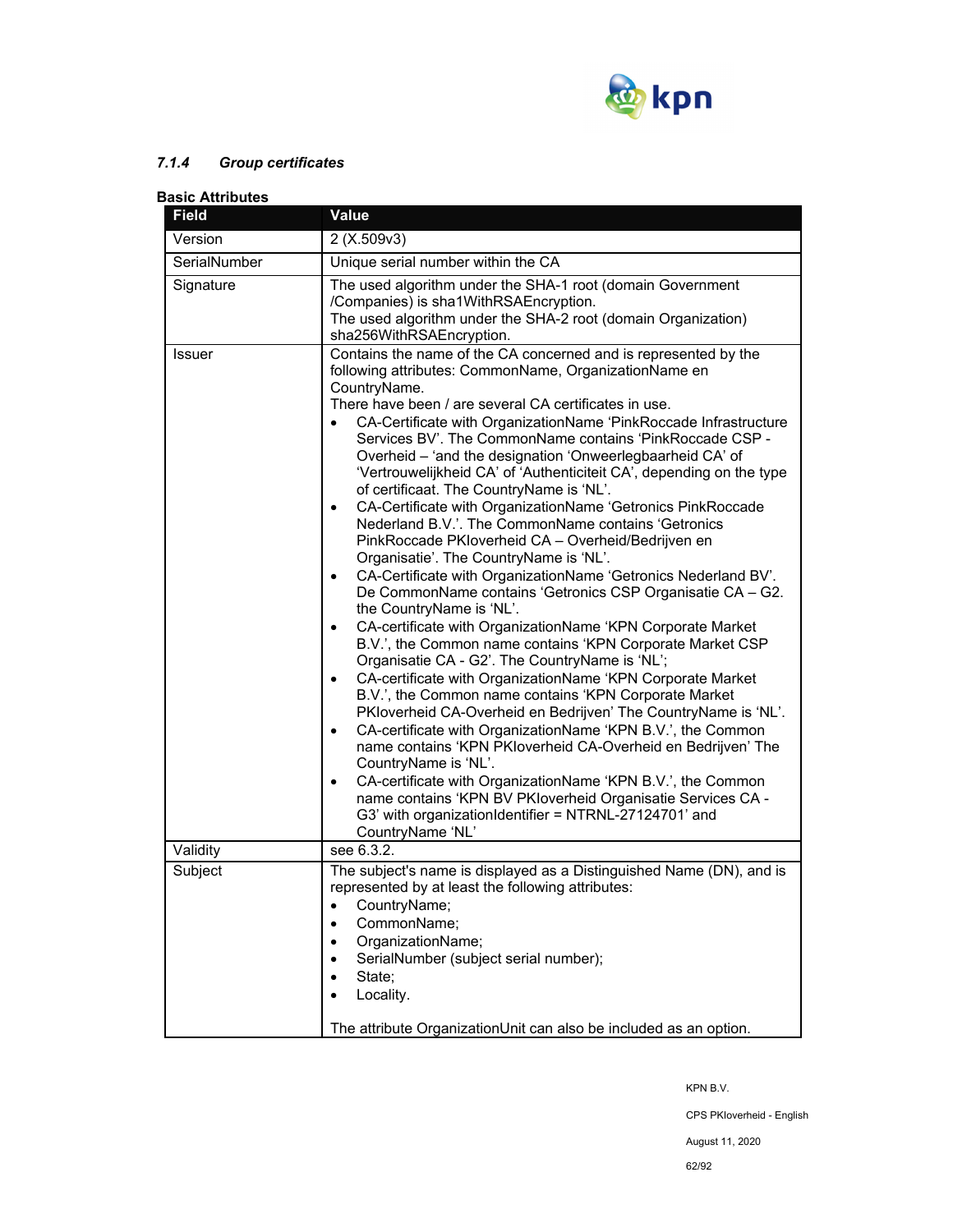

|                      | The CommonName contains the name of the Service, for example a<br>DNS or group name. The attributes describe the subject name in a<br>unique way.<br>The CountryName attribute is set to a two-letter country code<br>according to ISO 3166. |
|----------------------|----------------------------------------------------------------------------------------------------------------------------------------------------------------------------------------------------------------------------------------------|
| subjectPublicKeyInfo | Public Key of the Subject                                                                                                                                                                                                                    |

### **Standard Extensions**

| <b>Field</b>                 | <b>Critical</b> | <b>Value</b>                                                                                                                                                                                                                                                                                                                                                                                                                                                                                                           |
|------------------------------|-----------------|------------------------------------------------------------------------------------------------------------------------------------------------------------------------------------------------------------------------------------------------------------------------------------------------------------------------------------------------------------------------------------------------------------------------------------------------------------------------------------------------------------------------|
| AuthorityKeyIdentifier       | <b>No</b>       | Keyldentifier is set to 160 bit SHA-1 hash                                                                                                                                                                                                                                                                                                                                                                                                                                                                             |
| SubjectKeyIdentifier         | No              | Keyldentifier is set to 160 bit SHA-1 hash                                                                                                                                                                                                                                                                                                                                                                                                                                                                             |
| KeyUsage                     | Yes             | The digital signature bit is included in Authenticity<br>Certificates.<br>The keyEncipherment, dataEncipherment and<br>keyAgreement bits are included in Confidentiality<br>Certificates.                                                                                                                                                                                                                                                                                                                              |
| <b>BasicConstraints</b>      | Yes             | The CA bit is set to 'False' and pathLenConstraint to<br>'none'                                                                                                                                                                                                                                                                                                                                                                                                                                                        |
| <b>CertificatePolicies</b>   | No              | Domain Government/Companies<br>Authentication certificates contain the OID<br>$\bullet$<br>2.16.528.1.1003.1.2.2.4.<br>Confidentiality Certificates contain the OID<br>$\bullet$<br>2.16.528.1.1003.1.2.2.5).<br>Domain Organization<br>Authentication certificates contain the OID<br>2.16.528.1.1003.1.2.4.4.<br>Confidentiality Certificates contain the OID<br>$\bullet$<br>2.16.528.1.1003.1.2.4.5).<br>All types of certificates contain a link to the CPS and a<br>user text.                                   |
| SubjectAltName               | No              | Herein the OID of the CA:<br>PinkRoccade CSP Services CA;<br>$\bullet$<br>2.16.528.1.1003.1.3.2.2.4;<br>of de Getronics PinkRoccade PKIoverheid CA -<br>$\bullet$<br>Overheid/Bedrijven en Organisatie CA;<br>2.16.528.1.1003.1.3.2.2.5;<br>of de Getronics CSP Organisatie CA - G2;<br>$\bullet$<br>2.16.528.1.1003.1.3.5.4.1<br>and the Subject number of the Certificate Holder are<br>stated.<br><b>Confidentiality Certificates and Authentication Certificates</b><br>also include the Subject's e-mail address. |
| <b>CrIDistributionPoints</b> | No              | Contains the URI value of the relevant CRL, which<br>belongs to the certificate type, can be retrieved.                                                                                                                                                                                                                                                                                                                                                                                                                |

CPS PKIoverheid - English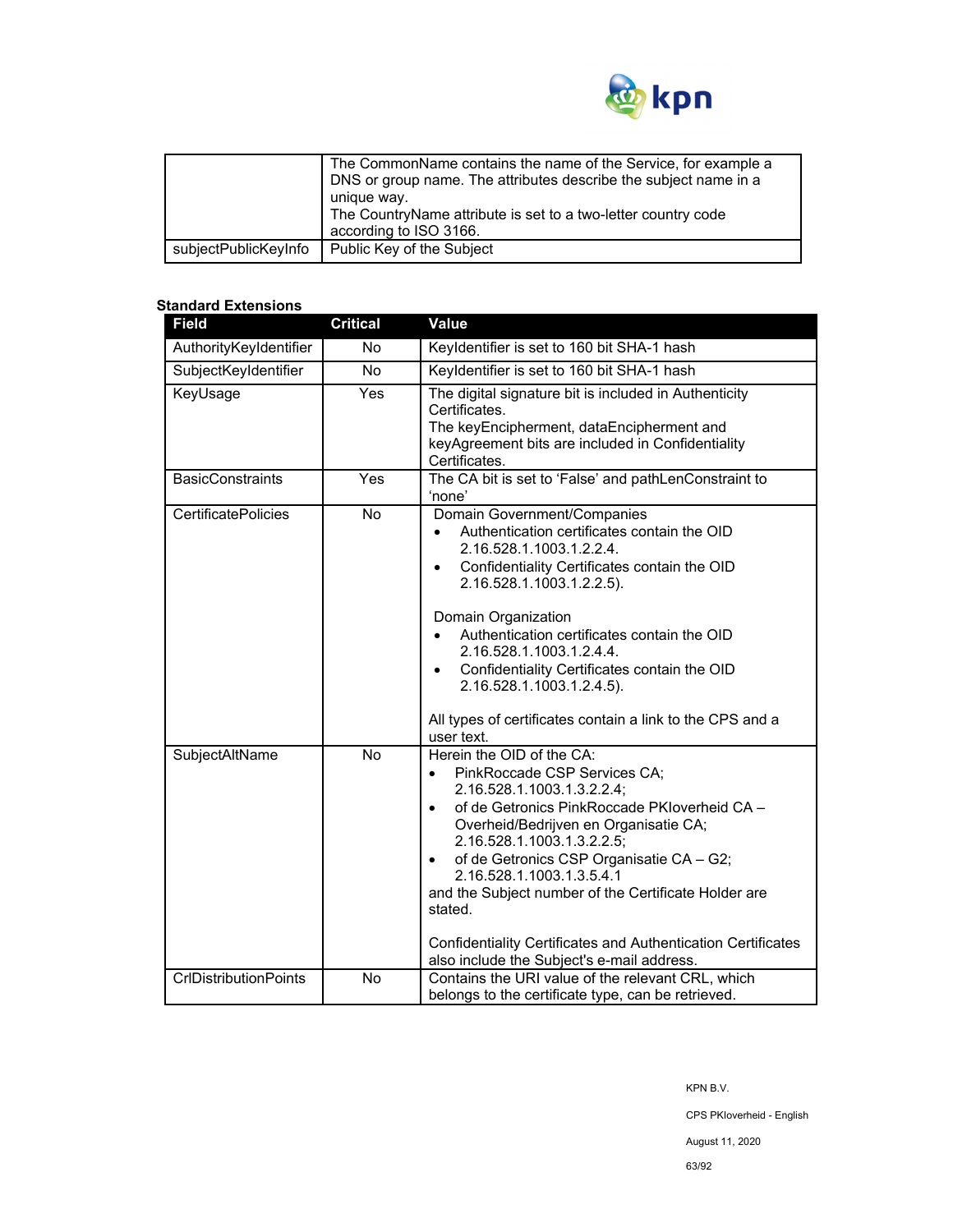

| ExtendedKeyUsage    | No. | Group Certificates can contain this extension, which<br>makes it possible to use the Certificate for Windows<br>Smartcard Logon and Codesigning among others.                                       |
|---------------------|-----|-----------------------------------------------------------------------------------------------------------------------------------------------------------------------------------------------------|
| AuthorityInfoAccess | No. | Contains the URI value of the OCSP responder, which<br>belongs to the certificate type. The OCSP response allows<br>real-time status information about the relevant Certificate<br>to be requested. |

## *7.1.5 eSeal certificates*

# **Basic Attributes**

| <b>Field</b>         | Value                                                                                                                                                                                                                 |
|----------------------|-----------------------------------------------------------------------------------------------------------------------------------------------------------------------------------------------------------------------|
| Version              | 2(X.509v3)                                                                                                                                                                                                            |
| SerialNumber         | Unique serial number within the CA                                                                                                                                                                                    |
| Signature            | sha256WithRSAEncryption.                                                                                                                                                                                              |
| <b>Issuer</b>        | CN = KPN BV PKloverheid Organisatie Services CA - G3<br>organizationIdentifier = NTRNL-27124701<br>$O =$ KPN B.V.<br>$C = NL$                                                                                         |
| Validity             | see 6.3.2.                                                                                                                                                                                                            |
| Subject              | The subject's name is displayed as a Distinguished Name (DN), and is<br>represented by at least the following attributes:<br>CountryName;<br>CommonName:<br>$\bullet$<br>OrganizationName;<br>OrganizationIdentifier. |
| subjectPublicKeyInfo | Public Key of the Subject                                                                                                                                                                                             |

## **Standard Extensions**

| <b>Field</b>               | <b>Critical</b> | Value                                                                                                                                                                                                                                                                             |
|----------------------------|-----------------|-----------------------------------------------------------------------------------------------------------------------------------------------------------------------------------------------------------------------------------------------------------------------------------|
| AuthorityKeyIdentifier     | No.             | Keyldentifier is set to 160 bit SHA-1 hash                                                                                                                                                                                                                                        |
| SubjectKeyIdentifier       | No.             | Keyldentifier is set to 160 bit SHA-1 hash                                                                                                                                                                                                                                        |
| KeyUsage                   | Yes             | nonRepudiation                                                                                                                                                                                                                                                                    |
| <b>BasicConstraints</b>    | Yes.            | The CA bit is set to 'False' and pathLenConstraint to<br>'none'                                                                                                                                                                                                                   |
| <b>CertificatePolicies</b> | No.             | Policy identifier: 2.16.528.1.1003.1.2.5.7<br>Policy identifier: 0.4.0.194112.1.3 (qcp-l-qscd)<br>policyQualified: 1.3.6.1.5.5.7.2.1 (id-qt-cps)<br>policyQualified: 1.3.6.1.5.5.7.2.2 (id-qt-unotice)<br>All types of certificates contain a link to the CPS and a<br>user text. |
| SubjectAltName             | No.             | The OID of the CA                                                                                                                                                                                                                                                                 |

CPS PKIoverheid - English

August 11, 2020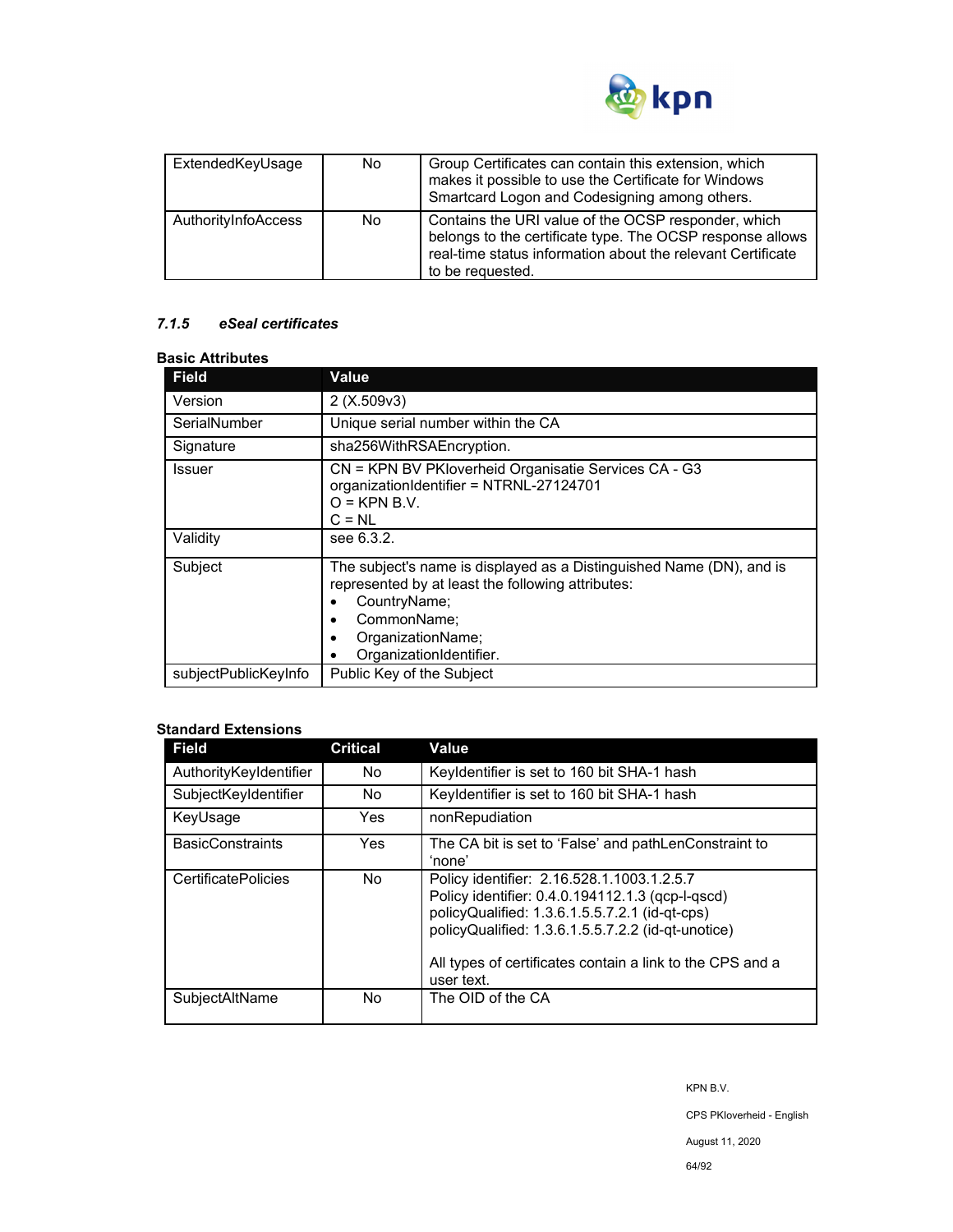

| <b>CrIDistributionPoints</b> | No.            | Contains the URI value of the relevant CRL, which<br>belongs to the certificate type, can be retrieved.                                                                                                                                                                                                                                                                                                                                                                                                                                                                                                                                             |
|------------------------------|----------------|-----------------------------------------------------------------------------------------------------------------------------------------------------------------------------------------------------------------------------------------------------------------------------------------------------------------------------------------------------------------------------------------------------------------------------------------------------------------------------------------------------------------------------------------------------------------------------------------------------------------------------------------------------|
| ExtendedKeyUsage             | No.            | eSeal Certificates can contain this extension, which<br>makes it possible to use the Certificate for Codesigning<br>among others.                                                                                                                                                                                                                                                                                                                                                                                                                                                                                                                   |
| AuthorityInfoAccess          | No.            | Contains the URI value of the OCSP responder, which<br>belongs to the certificate type. The OCSP response allows<br>real-time status information about the relevant Certificate<br>to be requested.                                                                                                                                                                                                                                                                                                                                                                                                                                                 |
| <b>OcStatement</b>           | N <sub>0</sub> | Certificates for the electronic seals MUST indicate:<br>- that they are issued as qualified certificates complying<br>with annex III of EU regulation 910/2014. This compliance<br>is indicated by including the id-etsi-qcs-QcCompliance<br>statement in this extension.<br>- that the certified public key resides in a QSCD. This<br>compliance is indicated by including the id-etsi-qcs-<br>OcSSCD.<br>- that they are issued for the purpose of electronic seal.<br>This compliance is indicated by including the id-etsi-qcs-<br>QcType 2.<br>- the location of the PDS. This compliance is indicated by<br>including the id-etsi-qcs-QcPDS. |
| QcStatement-2                | <b>No</b>      | Certificates for the electronic seals MUST indicate the<br>semantic of the OrganizationIdentifier. This compliance is<br>indicated by including the id-etsi-qcs-SemanticsId-Legal.                                                                                                                                                                                                                                                                                                                                                                                                                                                                  |

# *7.1.6 (Standard) Server certificates*

#### **Basic Attributes**

| <b>Field</b> | <b>Value</b>                                                                                                                                                                                                                                                                                                                                                                                                                                                                                                                                                                                                                                                   |  |
|--------------|----------------------------------------------------------------------------------------------------------------------------------------------------------------------------------------------------------------------------------------------------------------------------------------------------------------------------------------------------------------------------------------------------------------------------------------------------------------------------------------------------------------------------------------------------------------------------------------------------------------------------------------------------------------|--|
| Version      | 2(X.509v3)                                                                                                                                                                                                                                                                                                                                                                                                                                                                                                                                                                                                                                                     |  |
| SerialNumber | Unique serial number within the CA                                                                                                                                                                                                                                                                                                                                                                                                                                                                                                                                                                                                                             |  |
| Signature    | The used algorithm under the SHA-1 root (domain Government<br>/Companies) is sha1WithRSAEncryption.<br>The used algorithm under the SHA-2 root (domain Organization)<br>sha256WithRSAEncryption.                                                                                                                                                                                                                                                                                                                                                                                                                                                               |  |
| Issuer       | Contains the name of the CA concerned and is represented by the<br>following attributes: CommonName, OrganizationName and<br>CountryName.<br>There are/(have been) several CA certificates in use.<br>CA-Certificate with OrganizationName 'PinkRoccade Infrastructure<br>Services BV'. The CommonName contains 'PinkRoccade CSP -<br>Overheid - ' and the designation 'Onweerlegbaarheid CA' of<br>'Vertrouwelijkheid CA' of 'Authenticiteit CA', depending on the type of<br>certificate. The CountryName is set to 'NL'.<br>CA-Certificate with OrganizationName 'Getronics PinkRoccade<br>$\bullet$<br>Nederland B.V.'. The CommonName contains 'Getronics |  |

KPN B.V.

CPS PKIoverheid - English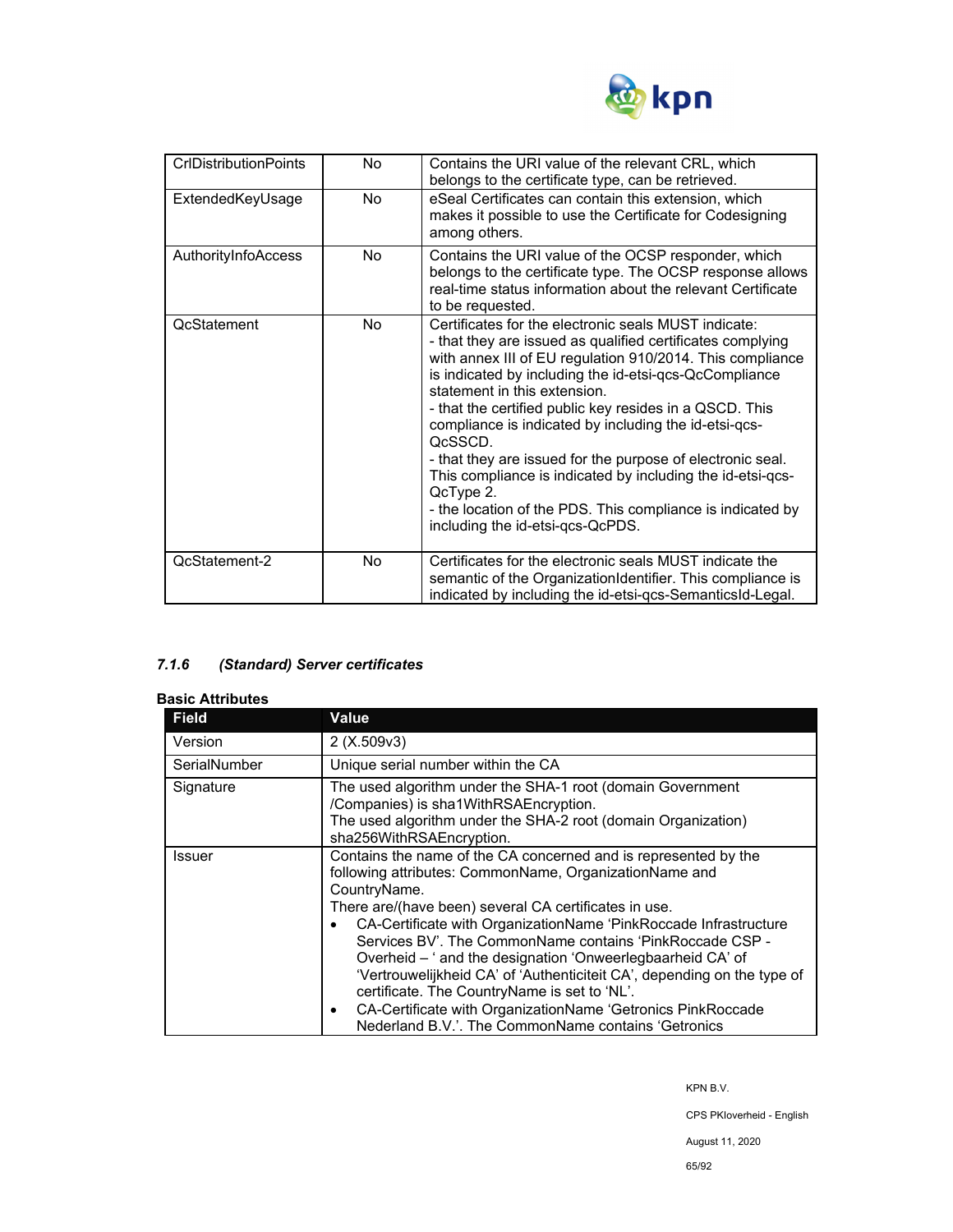

|                      | PinkRoccade PKIoverheid CA - Overheid/Bedrijven en Organisatie'.<br>The CountryName is set to 'NL'.<br>CA-Certificate with OrganizationName 'Getronics Nederland BV'. The<br>$\bullet$<br>CommonName contains 'Getronics CSP Organisatie CA - G2. The<br>CountryName is set to 'NL'<br>CA-certificate with OrganizationName 'KPN Corporate Market B.V.',<br>$\bullet$<br>The Common name contains 'KPN Corporate Market CSP<br>Organisatie CA - G2' and the CountryName is set to 'NL';<br>CA-certificate with OrganizationName 'KPN Corporate Market B.V.',<br>$\bullet$<br>the Common name contains 'KPN Corporate Market PKIoverheid CA-<br>Overheid en Bedrijven' and the CountryName is set to 'NL'.<br>CA-certificate with OrganizationName 'KPN B.V.', the Common name<br>$\bullet$<br>contains 'KPN PKIoverheid CA-Overheid en Bedrijven' and the<br>CountryName is set to 'NL'.<br>CA-certificate with OrganizationName 'KPN B.V.', the Common name<br>٠<br>contains 'KPN BV PKloverheid Organisatie Server CA - G3' with<br>organizationIdentifier ' NTRNL-27124701' and the CountryName 'NL'<br>CA-certificate with OrganizationName 'KPN B.V.', the Common name<br>$\bullet$<br>contains 'KPN PKloverheid Server CA 2020' and the CountryName<br>'NL' |
|----------------------|-------------------------------------------------------------------------------------------------------------------------------------------------------------------------------------------------------------------------------------------------------------------------------------------------------------------------------------------------------------------------------------------------------------------------------------------------------------------------------------------------------------------------------------------------------------------------------------------------------------------------------------------------------------------------------------------------------------------------------------------------------------------------------------------------------------------------------------------------------------------------------------------------------------------------------------------------------------------------------------------------------------------------------------------------------------------------------------------------------------------------------------------------------------------------------------------------------------------------------------------------------------------|
| Validity             | see 6.3.2.                                                                                                                                                                                                                                                                                                                                                                                                                                                                                                                                                                                                                                                                                                                                                                                                                                                                                                                                                                                                                                                                                                                                                                                                                                                        |
| Subject              | $CN = SERIALNUMBER = < subjectserialnumber > (optional)OU = < part of subscriber's organization > (optional)L = < city >O = < subscriber's organization >C = < country code >The CountryName attribute is set to a two-letter country code accordingto ISO 3166.$                                                                                                                                                                                                                                                                                                                                                                                                                                                                                                                                                                                                                                                                                                                                                                                                                                                                                                                                                                                                 |
| subjectPublicKeyInfo | Contains the Public Key of the Subject                                                                                                                                                                                                                                                                                                                                                                                                                                                                                                                                                                                                                                                                                                                                                                                                                                                                                                                                                                                                                                                                                                                                                                                                                            |

## **Standard extensions**

| <b>Field</b>               | <b>Critical</b> | Value                                                                                                                                                                                                                                                                     |
|----------------------------|-----------------|---------------------------------------------------------------------------------------------------------------------------------------------------------------------------------------------------------------------------------------------------------------------------|
| AuthorityKeyIdentifier     | No.             | Keyldentifier is set to 160 bit SHA-1 hash                                                                                                                                                                                                                                |
| SubjectKeyIdentifier       | No.             | Keyldentifier is set to 160 bit SHA-1 hash                                                                                                                                                                                                                                |
| KeyUsage                   | Yes.            | n/a                                                                                                                                                                                                                                                                       |
| <b>CertificatePolicies</b> | No.             | Server certificates contain the OID<br>$\bullet$<br>2.16.528.1.1003.1.2.5.6. (under G3) or<br>2.16.528.1.1003.1.2.5.9. (under EV Root)<br>CAB/Forum OID for OV<br>$\bullet$<br>2.23.140.1.2.2.<br>All types of certificates contain a link to the CPS and a<br>user text. |
| SubjectAltName             | No.             | This field contains the OID of the CA of either<br>PinkRoccade CSP Services CA:<br>٠<br>or the Getronics PinkRoccade PKIoverheid CA -<br>$\bullet$<br>Government/Businesses and Organization CA;<br>or the Getronics CSP Organization CA - G2;                            |

KPN B.V.

CPS PKIoverheid - English

August 11, 2020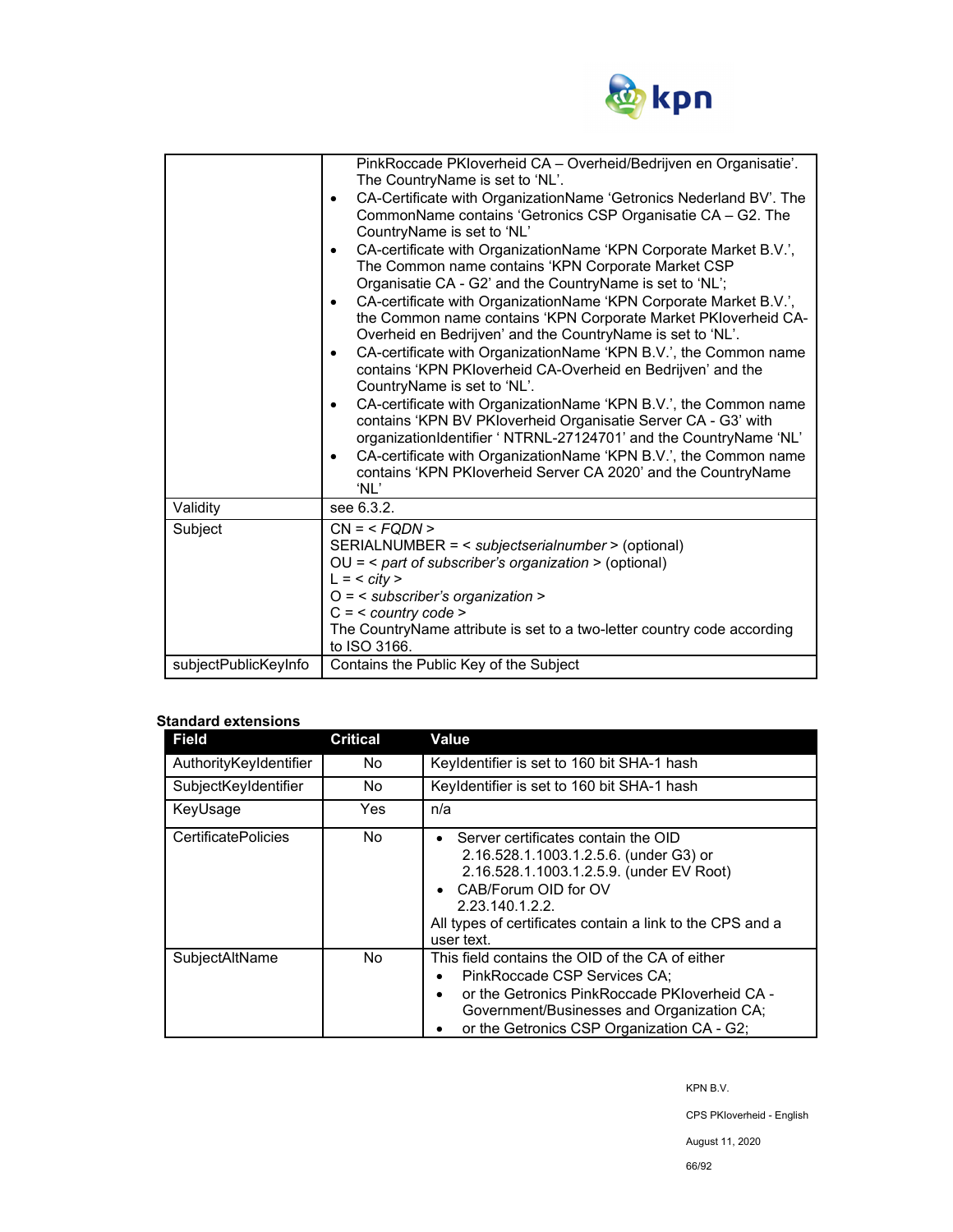

|                              |     | or KPN BV PKloverheid Organization Server CA -<br>٠<br>G3':<br>or KPN PKloverheid Server CA 2020<br>and the subject number of the certificate holder.<br>In server certificates, the primary name of the service and,<br>if applicable, the additional names of the service are<br>included in SubjectAltname. dNSName. |
|------------------------------|-----|-------------------------------------------------------------------------------------------------------------------------------------------------------------------------------------------------------------------------------------------------------------------------------------------------------------------------|
| <b>CrIDistributionPoints</b> | No. | Contains the URI value where the CRL, belonging to this<br>type of Certificate, can be retrieved                                                                                                                                                                                                                        |
| ExtendedKeyUsage             | No. | Server certificates may contain this extension, which<br>makes it possible to use the Certificate for server and<br>client authentication as well as email security.                                                                                                                                                    |
| AuthorityInfoAccess          | No. | Contains the URI value of the OCSP responder, which<br>belongs to the certificate type. The OCSP response<br>allows you to request real-time status information about<br>the relevant Certificate.                                                                                                                      |

# *7.1.7 Extended Validation Server / QWAC certificates*

| <b>Basic Attributes</b> |                                                                                                                                                                                                  |
|-------------------------|--------------------------------------------------------------------------------------------------------------------------------------------------------------------------------------------------|
| <b>Field</b>            | Value                                                                                                                                                                                            |
| Version                 | 2(X.509v3)                                                                                                                                                                                       |
| SerialNumber            | Unique serial number within the CA                                                                                                                                                               |
| Issuer                  | CN = KPN Corporate Market Staat der Nederlanden EV<br>CA O = KPN Corporate Market B.V.<br>$C = NL$<br>As of April 1, 2016:<br>CN = KPN Staat der Nederlanden EV<br>$CA O = KPN B.V.$<br>$C = NL$ |
| Validity                | see 6.3.2.                                                                                                                                                                                       |
| Subject                 | $CN = SERIALNUMBER = O = \langleorganisatienaam>OU =L = S = C = 1.3.6.1.4.1.311.60.2.1.3 = NL2.5.4.15 = businessCategory>$                                                                       |

#### **Standard extensions**

| Field                  | Critical | Value                                      |
|------------------------|----------|--------------------------------------------|
| AuthorityKeyIdentifier | No       | Keyldentifier is set to 160 bit SHA-1 hash |
| SubjectKeyIdentifier   | No       | Keyldentifier is set to 160 bit SHA-1 hash |
| KeyUsage               | Yes      | n/a                                        |

KPN B.V.

CPS PKIoverheid - English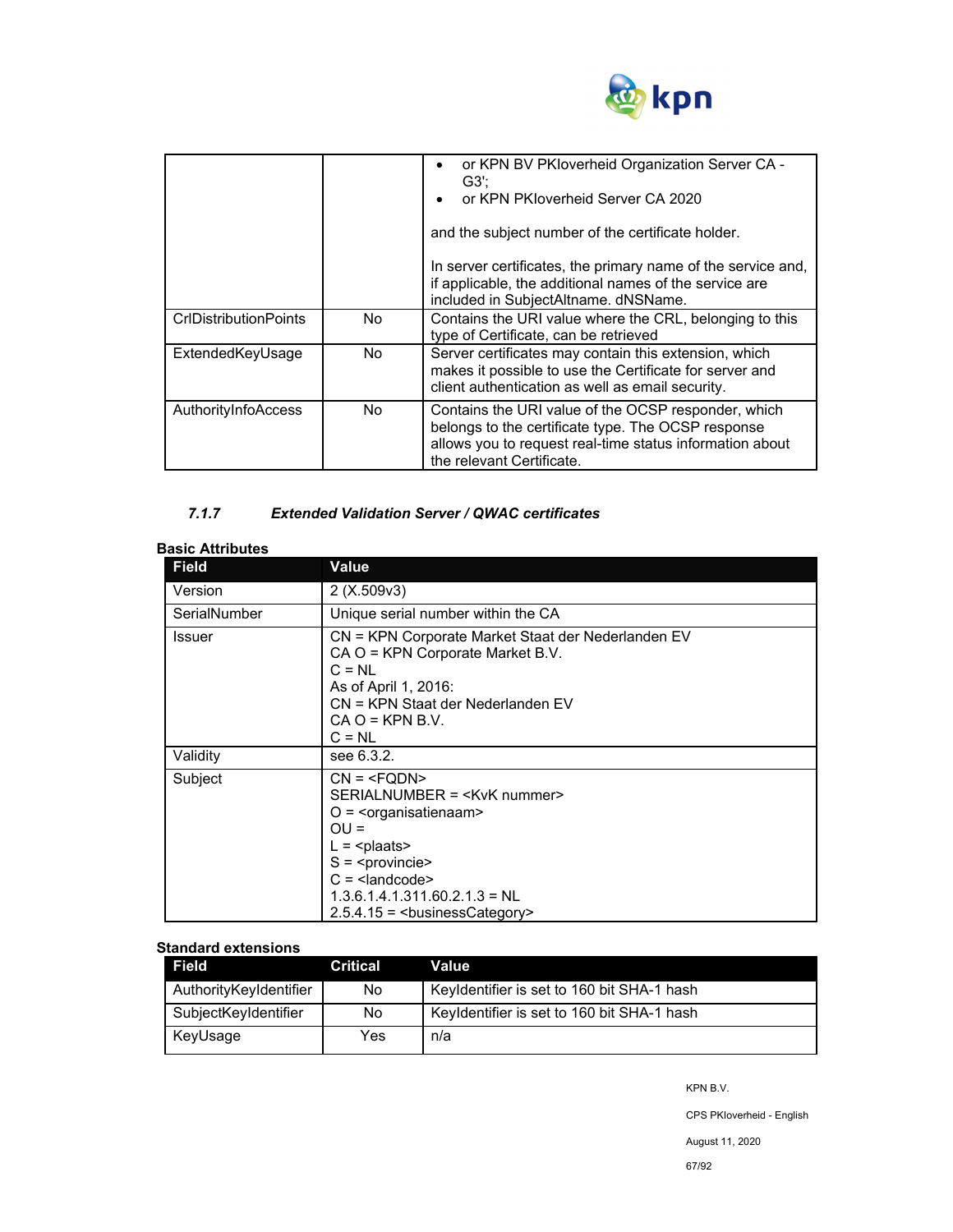

| <b>BasicConstraints</b>      | <b>Yes</b> | The CA bit is set to 'False' and pathLenConstraint to<br>'none'                                                                                                                                                                                                                                                                                                                                                                                                                        |
|------------------------------|------------|----------------------------------------------------------------------------------------------------------------------------------------------------------------------------------------------------------------------------------------------------------------------------------------------------------------------------------------------------------------------------------------------------------------------------------------------------------------------------------------|
| <b>CertificatePolicies</b>   | No.        | 2.16.528.1.1003.1.2.7 (Extended Validation CP)<br>2.23.140.1.1 (EV OID CA/B Forum)<br>$0.4.0.194112.1.4$ (QCP-w)<br>The certificates contain a link to the CPS and a user text.                                                                                                                                                                                                                                                                                                        |
| SubjectAltName               | No         | dNSName<br>$CN = Multiple FQDNs may be used in this field. These FQDNsMUST all come from the same domain name range.$                                                                                                                                                                                                                                                                                                                                                                  |
| <b>CrIDistributionPoints</b> | <b>No</b>  | Contains the URI value where the CRL, belonging to this<br>type of Certificate, can be retrieved                                                                                                                                                                                                                                                                                                                                                                                       |
| ExtendedKeyUsage             | No         | serverAuth OID id-kp 1 Set (1.3.6.1.5.5.7.3.1)<br>clientAuth OID id-kp 2 Set (1.3.6.1.5.5.7.3.2)                                                                                                                                                                                                                                                                                                                                                                                       |
| AuthorityInfoAccess          | <b>No</b>  | Contains the URI value of the OCSP responder, which<br>belongs to the certificate type. The OCSP response<br>allows you to request real-time status information about<br>the relevant Certificate.                                                                                                                                                                                                                                                                                     |
| <b>QcStatement</b>           | No         | Certificates for EV SSL / QWAC MUST indicate:<br>that they are issued as qualified certificates complying<br>with annex III of EU regulation 910/2014. This<br>compliance is indicated by including the id-etsi-qcs-<br>QcCompliance<br>that they are issued for the purpose of website<br>authentication. This compliance is indicated by<br>including the id-etsi-qcs-QcType 3.<br>the location of the PDS. This compliance is indicated<br>٠<br>by including the id-etsi-qcs-QcPDS. |

## *7.1.8 Private Services Server certificates*

#### **Basic attributes**

| <b>Field</b> | <b>Value</b>                                                                                                                      |
|--------------|-----------------------------------------------------------------------------------------------------------------------------------|
| Version      | 2(X.509v3)                                                                                                                        |
| SerialNumber | Unique serial number within the CA                                                                                                |
| Issuer       | CN = KPN PKloverheid Private Services CA - G1<br>$Q = KPN B.V.$<br>$C = NL$                                                       |
| Validity     | see 6.3.2.                                                                                                                        |
| Subject      | $CN = SERIALNUMBER = O = \langleorganisatienaam>OU =L = plaatsS = C = 1.3.6.1.4.1.311.60.2.1.3 = NL22.5.4.15 = businessCategory>$ |

KPN B.V.

CPS PKIoverheid - English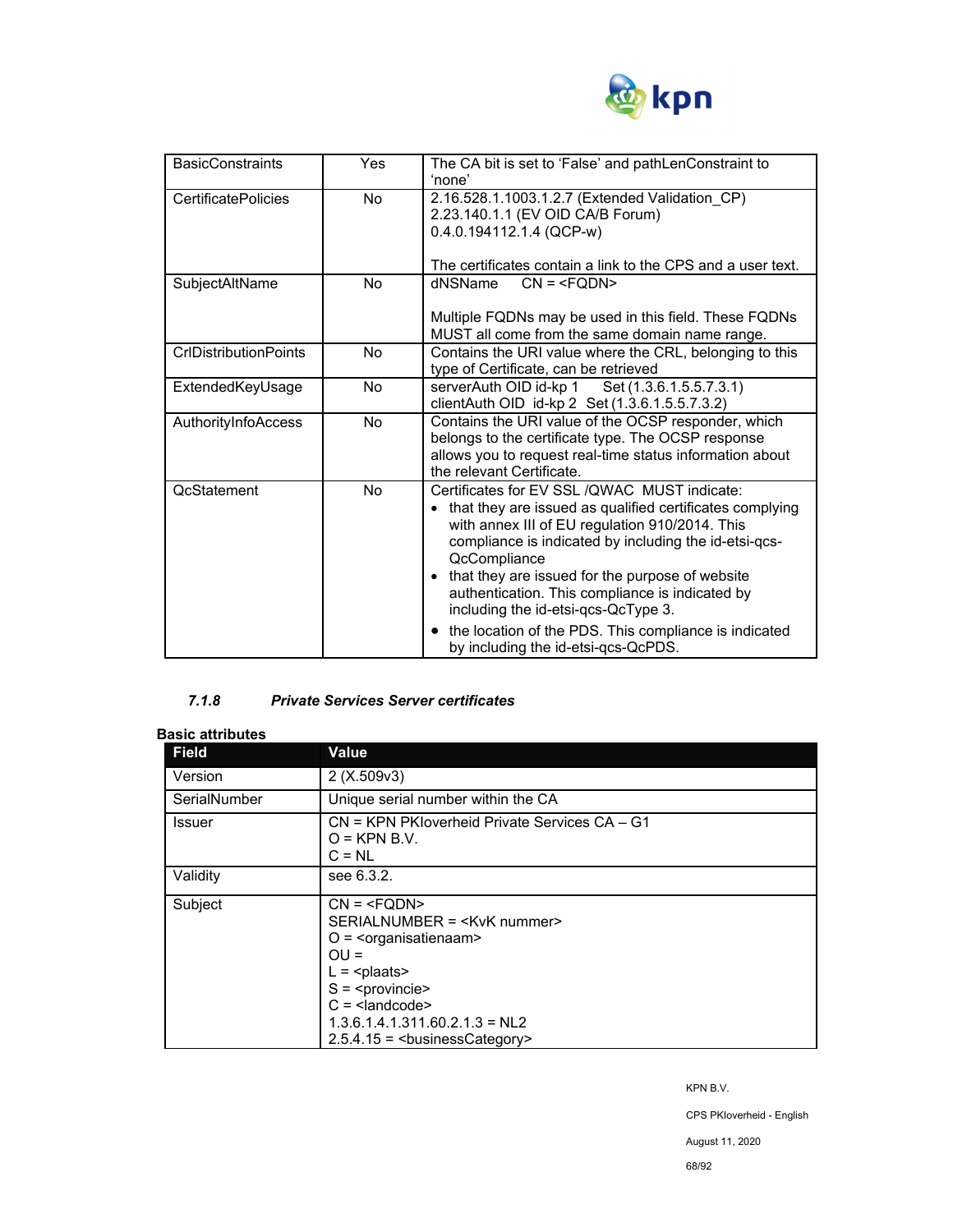

#### **Standard extensions**

| <b>Field</b>               | <b>Essential</b> | Value                                                                                                                                                                                              |
|----------------------------|------------------|----------------------------------------------------------------------------------------------------------------------------------------------------------------------------------------------------|
| AuthorityKeyIdentifier     | No               | 160-bit SHA-1 Hash value of the KPN Private Services<br>Server CA                                                                                                                                  |
| SubjectKeyIdentifier       | No.              | 160-bit SHA-1 Hash value of the certificate                                                                                                                                                        |
| KeyUsage                   | <b>Yes</b>       | n/a                                                                                                                                                                                                |
| <b>BasicConstraints</b>    | Yes.             | The CA bit is set to 'False' and pathLenConstraint to<br>'none'                                                                                                                                    |
| <b>CertificatePolicies</b> | No.              | 2.16.528.1.1003.1.2.8.6 (Private Services CP)                                                                                                                                                      |
|                            |                  | https://certificaat.kpn.com/elektronische-opslagplaats                                                                                                                                             |
| SubjectAltName             | No               | $d$ NSName $CN = $                                                                                                                                                                                 |
|                            |                  | Multiple FQDNs may be used in this field. These FQDNs<br>MUST all come from the same domain name range.                                                                                            |
| CrlDistributionPoints      | No               | Contains the URI value where the CRL, belonging to this<br>type of Certificate, can be retrieved                                                                                                   |
| ExtendedKeyUsage           | No               | serverAuth OID id-kp 1 Set (1.3.6.1.5.5.7.3.1)<br>clientAuth OID id-kp 2 Set (1.3.6.1.5.5.7.3.2)                                                                                                   |
| AuthorityInfoAccess        | No.              | Contains the URI value of the OCSP responder, which<br>belongs to the certificate type. The OCSP response<br>allows you to request real-time status information about<br>the relevant Certificate. |

#### **7.2 CRL-profiles**

The CRL (or more recent status information) used for the PKIoverheid Certificates is structured in such a way that it can easily be the subject of validation processes.

KPN may adjust the CRL's layout and format, as well as the principle underlying the CRL, in accordance with the interests of the parties involved.

#### *7.2.1 Personal certificates and Recognized Profession Certificates*

| <b>Field</b>       | Value                                                                                                                                                                                                   |
|--------------------|---------------------------------------------------------------------------------------------------------------------------------------------------------------------------------------------------------|
| Version            | 1 (X.509 version 2)                                                                                                                                                                                     |
| signatureAlgorithm | The algorithm used is under the SHA-1 root (Domain Government /<br>Businesses) sha-1 WithRSAEncryption.<br>The algorithm used is under the SHA-2 root (domain Organization) sha-2<br>WithRSAEncryption. |

# **Attributes**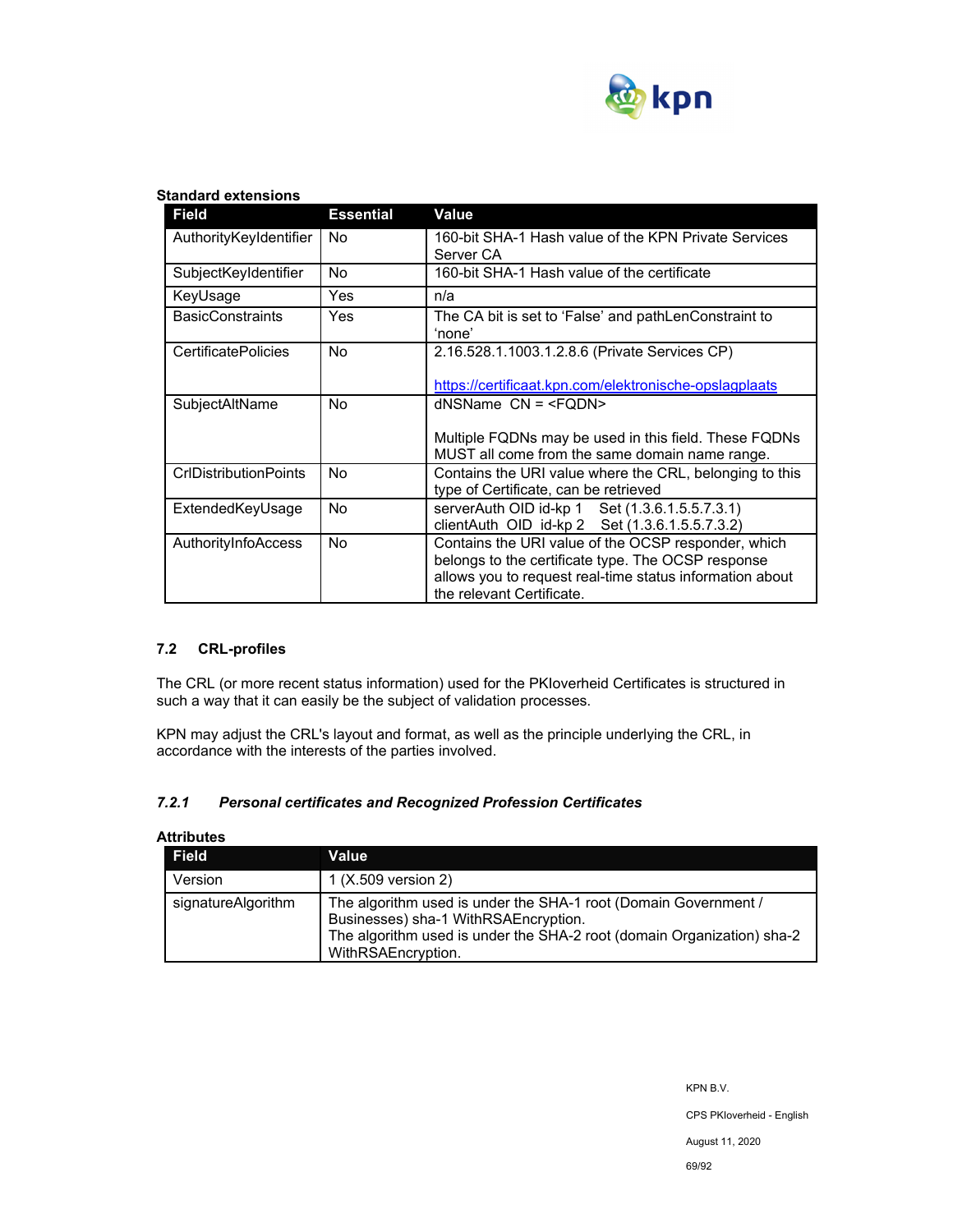

| <b>Issuer</b>        | Contains the name of the CA concerned and is represented by the<br>following attributes: CommonName, OrganizationName and<br>CountryName.<br>There are/(have been) several CA certificates in use.<br>• CA-Certificate with OrganizationName 'PinkRoccade Infrastructure<br>Services BV'. The CommonName contains 'PinkRoccade CSP -<br>Overheid - ' and the designation 'Onweerlegbaarheid CA' of<br>'Vertrouwelijkheid CA' of 'Authenticiteit CA', depending on the type of<br>certificate. The CountryName is set to 'NL'.<br>• CA-Certificate with OrganizationName 'Getronics PinkRoccade<br>Nederland B.V.'. The CommonName contains 'Getronics PinkRoccade<br>PKloverheid CA – Overheid/Bedrijven en Organisatie'. The<br>CountryName is set to 'NL'.<br>• CA-Certificate with OrganizationName 'Getronics Nederland BV'. The<br>CommonName contains 'Getronics CSP Organisatie CA - G2. The<br>CountryName is set to 'NL'.<br>• CA-certificate with OrganizationName 'KPN Corporate Market B.V.',<br>the Common name contains 'KPN Corporate Market CSP Organisatie<br>CA - G2' and the CountryName is set to 'NL';<br>• CA-certificate with OrganizationName 'KPN Corporate Market B.V.',<br>The Common name contains 'KPN Corporate Market PKIoverheid CA-<br>Overheid en Bedrijven' and the CountryName is set to 'NL'. |
|----------------------|------------------------------------------------------------------------------------------------------------------------------------------------------------------------------------------------------------------------------------------------------------------------------------------------------------------------------------------------------------------------------------------------------------------------------------------------------------------------------------------------------------------------------------------------------------------------------------------------------------------------------------------------------------------------------------------------------------------------------------------------------------------------------------------------------------------------------------------------------------------------------------------------------------------------------------------------------------------------------------------------------------------------------------------------------------------------------------------------------------------------------------------------------------------------------------------------------------------------------------------------------------------------------------------------------------------------------------|
|                      | • CA-certificate with OrganizationName 'KPN B.V.', The Common name<br>contains 'KPN PKIoverheid CA-Overheid en Bedrijven' and the<br>CountryName is set to 'NL'.<br>CA-certificate with OrganizationName 'KPN B.V.', The Common name<br>contains 'KPN BV PKloverheid Organisatie Persoon CA - G3' met<br>organizationIdentifier = NTRNL-27124701' and the CountryName is set                                                                                                                                                                                                                                                                                                                                                                                                                                                                                                                                                                                                                                                                                                                                                                                                                                                                                                                                                       |
|                      | to 'NL'                                                                                                                                                                                                                                                                                                                                                                                                                                                                                                                                                                                                                                                                                                                                                                                                                                                                                                                                                                                                                                                                                                                                                                                                                                                                                                                            |
| effective date       | date of issuance                                                                                                                                                                                                                                                                                                                                                                                                                                                                                                                                                                                                                                                                                                                                                                                                                                                                                                                                                                                                                                                                                                                                                                                                                                                                                                                   |
| next update          | This is the date of issue plus 24 hours, the CRL update is initiated every<br>60 minutes and published after generation.                                                                                                                                                                                                                                                                                                                                                                                                                                                                                                                                                                                                                                                                                                                                                                                                                                                                                                                                                                                                                                                                                                                                                                                                           |
| revoked certificates | The revoked certificates with certificate serial number and date of<br>revocation and possible reason for revocation.                                                                                                                                                                                                                                                                                                                                                                                                                                                                                                                                                                                                                                                                                                                                                                                                                                                                                                                                                                                                                                                                                                                                                                                                              |

## **Extensions**

| <b>Field</b>           | Critical | Value                       |
|------------------------|----------|-----------------------------|
| AuthorityKeyIdentifier | No       | contains 160-bit SHA-1 hash |

# *7.2.2 Group certificates*

# **Attributes**

| <b>Field</b>  | Value                                                                                                                                                                                                                                                                                                                             |
|---------------|-----------------------------------------------------------------------------------------------------------------------------------------------------------------------------------------------------------------------------------------------------------------------------------------------------------------------------------|
| Version       | V2                                                                                                                                                                                                                                                                                                                                |
| <b>Issuer</b> | Contains the name of the CA concerned and is represented by the following<br>attributes: CommonName, OrganizationName and CountryName.<br>There are/(have been) several CA certificates in use.<br>• CA-Certificate with OrganizationName 'PinkRoccade Infrastructure<br>Services BV'. The CommonName contains 'PinkRoccade CSP - |

KPN B.V.

CPS PKIoverheid - English

August 11, 2020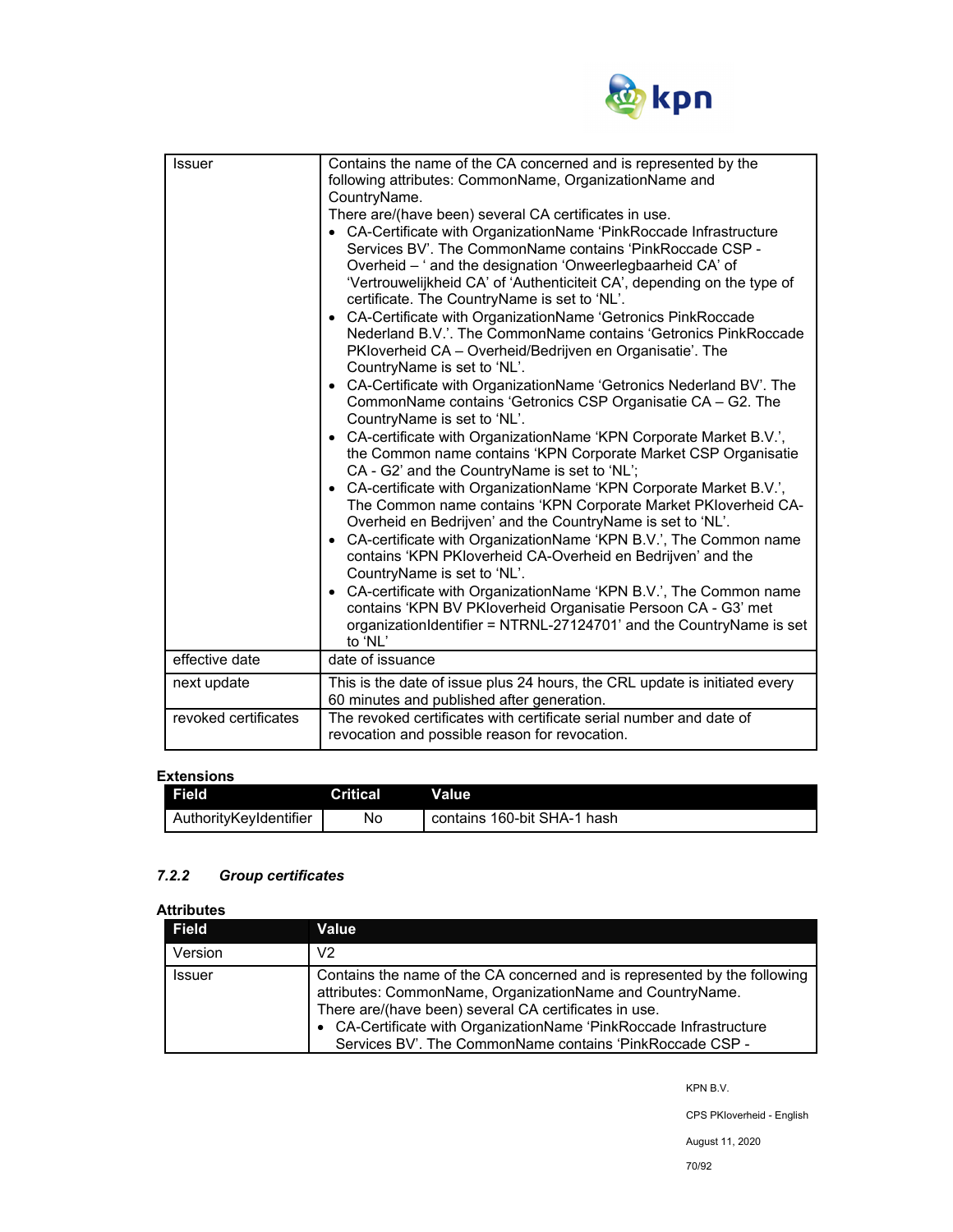

|                    | Overheid - ' and the designation 'Onweerlegbaarheid CA' of<br>'Vertrouwelijkheid CA' or 'Authenticiteit CA', depending on the type of<br>certificate. The CountryName is set to 'NL'.<br>• CA-Certificate with OrganizationName 'Getronics PinkRoccade<br>Nederland B.V.'. The CommonName contains 'Getronics PinkRoccade<br>PKloverheid CA - Overheid/Bedrijven en Organisatie'. The<br>CountryName is set to 'NL'.<br>• CA-Certificate with OrganizationName 'Getronics Nederland BV'. The<br>CommonName contains 'Getronics CSP Organisatie CA - G2. The<br>CountryName is set to 'NL'.<br>• CA-certificate with OrganizationName 'KPN Corporate Market B.V.', the<br>Common name contains 'KPN Corporate Market CSP Organisatie CA -<br>G2'. The CountryName is set to 'NL';<br>• CA-certificate with OrganizationName 'KPN Corporate Market B.V.', The<br>Common name contains 'KPN Corporate Market PKIoverheid CA-<br>Overheid en Bedrijven'. The CountryName is set to 'NL'.<br>CA-certificate with OrganizationName 'KPN B.V.', The Common name<br>$\bullet$<br>contains 'KPN PKIoverheid CA-Overheid en Bedrijven'. The<br>CountryName is set to 'NL'.<br>CA-certificate with OrganizationName 'KPN B.V.', The Common name<br>$\bullet$<br>contains 'KPN BV PKIoverheid Organisatie Services CA - G3' with<br>organizationIdentifier = NTRNL-27124701'. The CountryName is set to<br>'NL' |
|--------------------|-----------------------------------------------------------------------------------------------------------------------------------------------------------------------------------------------------------------------------------------------------------------------------------------------------------------------------------------------------------------------------------------------------------------------------------------------------------------------------------------------------------------------------------------------------------------------------------------------------------------------------------------------------------------------------------------------------------------------------------------------------------------------------------------------------------------------------------------------------------------------------------------------------------------------------------------------------------------------------------------------------------------------------------------------------------------------------------------------------------------------------------------------------------------------------------------------------------------------------------------------------------------------------------------------------------------------------------------------------------------------------------------------------|
| effective date     | Date of issuance                                                                                                                                                                                                                                                                                                                                                                                                                                                                                                                                                                                                                                                                                                                                                                                                                                                                                                                                                                                                                                                                                                                                                                                                                                                                                                                                                                                    |
| next update        | This is the date of issue plus 24 hours, the CRL update is initiated every 60<br>minutes and published after generation.                                                                                                                                                                                                                                                                                                                                                                                                                                                                                                                                                                                                                                                                                                                                                                                                                                                                                                                                                                                                                                                                                                                                                                                                                                                                            |
| signatureAlgorithm | The algorithm used is under the SHA-1 root (Domain Government /<br>Businesses) sha-1 With RSAEncryption.<br>The algorithm used is under the SHA-2 root (domain Organization) sha-2<br>With RSAEncryption.                                                                                                                                                                                                                                                                                                                                                                                                                                                                                                                                                                                                                                                                                                                                                                                                                                                                                                                                                                                                                                                                                                                                                                                           |

# **CRL extensions**

| <b>Field</b>           | <b>Value</b>                                                            |
|------------------------|-------------------------------------------------------------------------|
| AuthorityKeyIdentifier | Contains 160 bit sha-1 hash of the Public Key of the CA.                |
| <b>I</b> CRL Number    | Contains an integer indicating the sequence number of the relevant CRL. |

# **Revocation List entry fields**

| <b>Field</b>    | Value                                                          |
|-----------------|----------------------------------------------------------------|
| Serial Number   | Contains certificate serial number of the revoked certificate. |
| Revocation Date | Contains date and time of revocation.                          |

# *7.2.3 Server certificates*

## **Attributes**

| <b>Field</b> | <b>Value</b>              |
|--------------|---------------------------|
| ersion/      | $\sqrt{2}$<br>v<br>◡<br>- |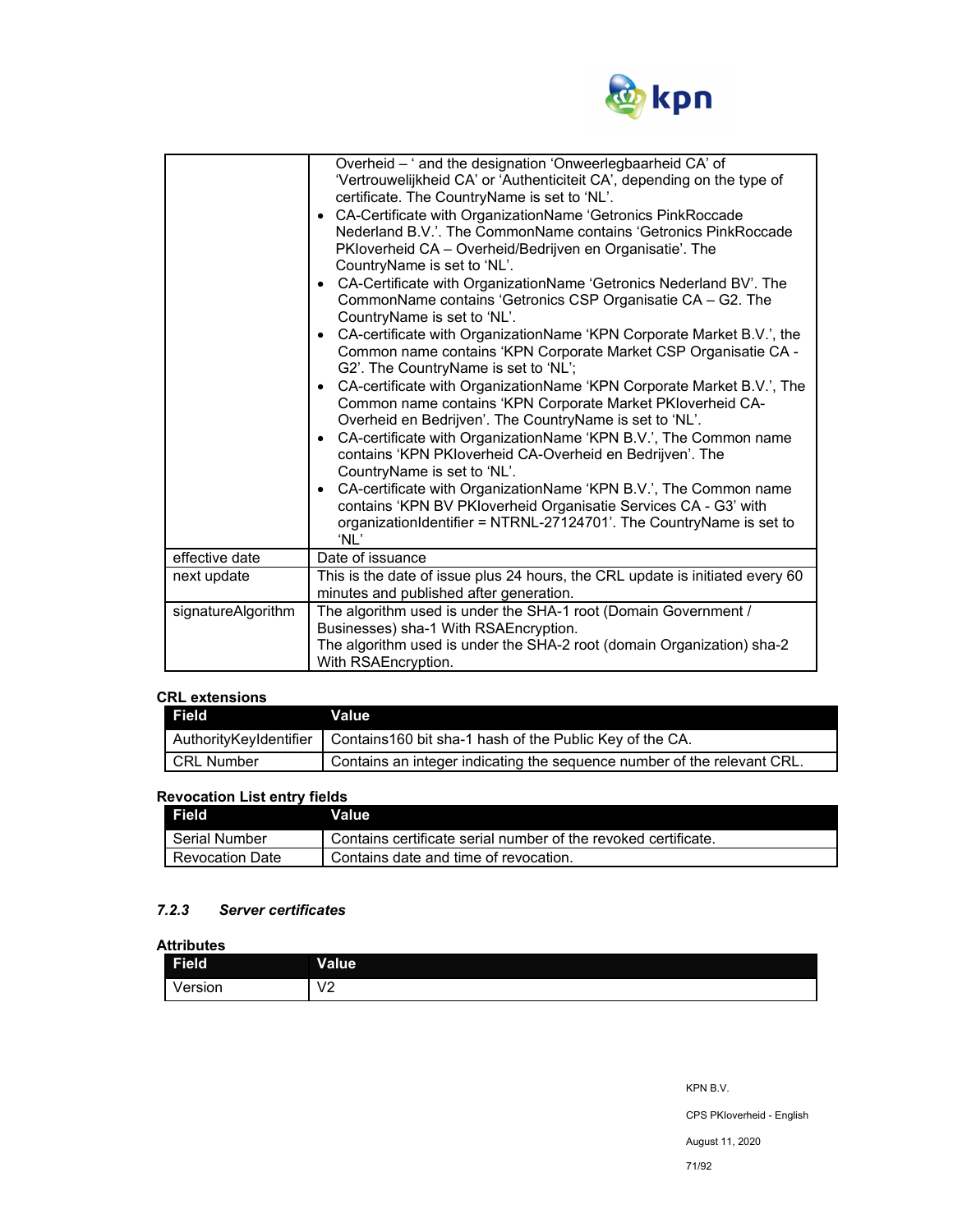

| Contains the name of the CA concerned and is represented by the following<br>attributes: CommonName, OrganizationName and CountryName.                                                                     |  |
|------------------------------------------------------------------------------------------------------------------------------------------------------------------------------------------------------------|--|
| CA-Certificate with OrganizationName 'PinkRoccade Infrastructure<br>Services BV'. The CommonName contains 'PinkRoccade CSP -<br>'Vertrouwelijkheid CA' or 'Authenticiteit CA', depending on the type of    |  |
| CA-Certificate with OrganizationName 'Getronics PinkRoccade<br>Nederland B.V.'. The CommonName contains 'Getronics PinkRoccade                                                                             |  |
| CA-Certificate with OrganizationName 'Getronics Nederland BV'. The<br>CommonName contains 'Getronics CSP Organisatie CA - G2. The                                                                          |  |
| • CA-certificate with OrganizationName 'KPN Corporate Market B.V.', The<br>Common name contains 'KPN Corporate Market CSP Organisatie CA -                                                                 |  |
| • CA-certificate with OrganizationName 'KPN Corporate Market B.V.', The<br>Common name contains 'KPN Corporate Market PKIoverheid CA-                                                                      |  |
| CA-certificate with OrganizationName 'KPN B.V.', The Common name                                                                                                                                           |  |
| • CA-certificate with OrganizationName 'KPN B.V.', The Common name<br>contains 'KPN BV PKIoverheid Organisatie Server CA - G3' with<br>organizationIdentifier = NTRNL-27124701'. The CountryName is set to |  |
| CA-certificate with OrganizationName 'KPN B.V.', The Common name<br>contains 'KPN PKIoverheid Server CA 2020'. The CountryName is set to                                                                   |  |
|                                                                                                                                                                                                            |  |
| This is the date of issue plus 24 hours, the CRL update is initiated every 60<br>minutes and published after generation.                                                                                   |  |
| The algorithm used is under the SHA-1 root (Domain Government /<br>The algorithm used is under the SHA-2 root (domain Organization)                                                                        |  |
|                                                                                                                                                                                                            |  |

#### **CRL extensions**

| <b>Field</b>                  | Value                                                                   |
|-------------------------------|-------------------------------------------------------------------------|
| <b>AuthorityKeyIdentifier</b> | Contains 160-bit sha-1 hash of the Public Key of the CA.                |
| <b>CRL Number</b>             | Contains an integer indicating the sequence number of the relevant CRL. |

# **Revocation List entry fields**

| <b>Field</b>    | Value                                                              |
|-----------------|--------------------------------------------------------------------|
| I Serial Number | Contains the certificate serial number of the revoked certificate. |
| Revocation Date | Contains date and time of revocation.                              |

KPN B.V.

CPS PKIoverheid - English

August 11, 2020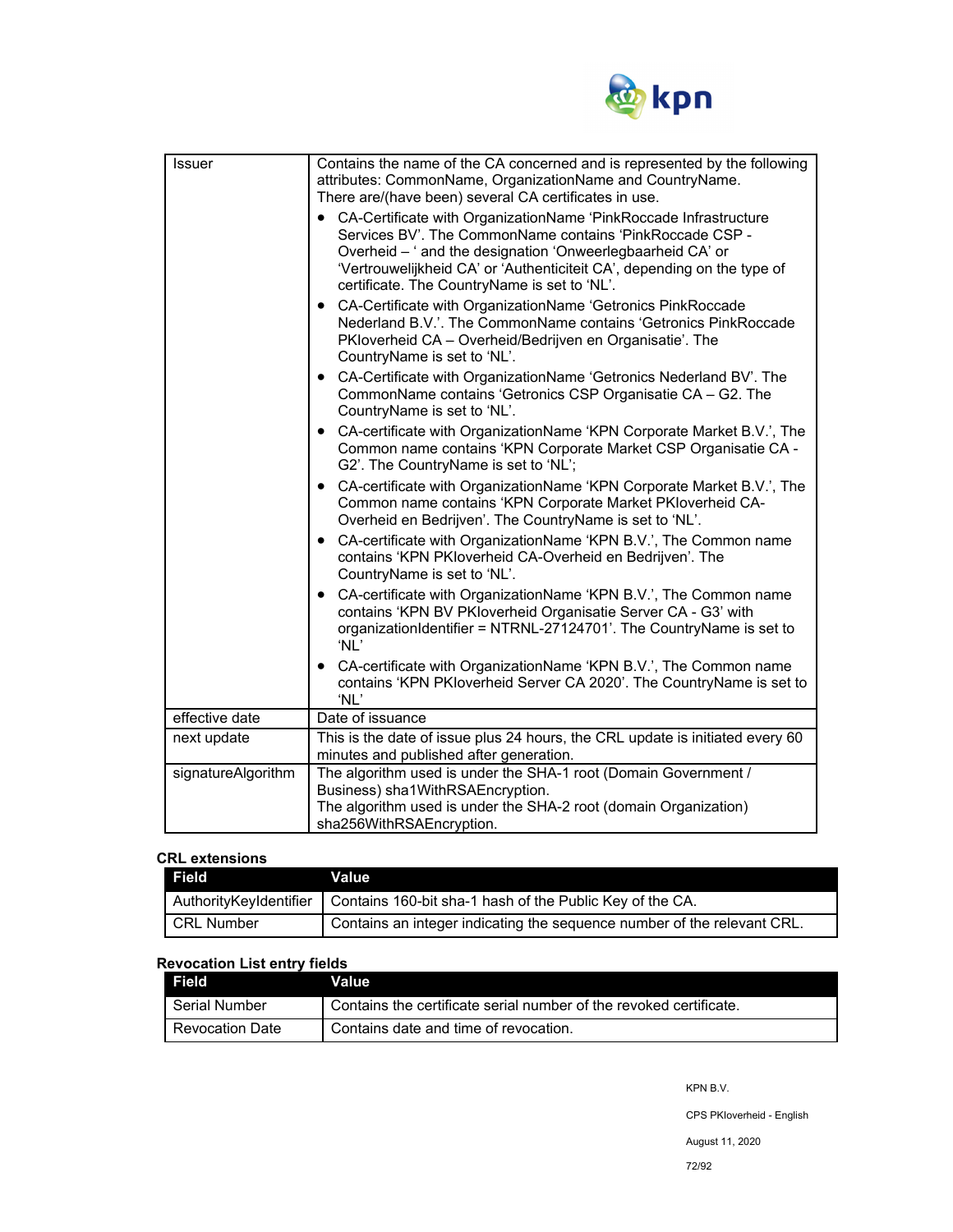

## *7.2.4 CRL Extended Validation Server / QWAC certificates*

## **Attributes**

| Field              | <b>Value</b>                                                                                                                                                                                    |
|--------------------|-------------------------------------------------------------------------------------------------------------------------------------------------------------------------------------------------|
| Version            | V <sub>2</sub>                                                                                                                                                                                  |
| Issuer             | CN = KPN Corporate Market Staat der Nederlanden EV<br>CA O = KPN Corporate Market B.V.<br>$C = NI$<br>As of 1 April 2016:<br>CN = KPN Staat der Nederlanden EV<br>$CA O = KPN B.V.$<br>$C = NL$ |
| effective date     | Date of issuance                                                                                                                                                                                |
| next update        | This is the date of issue plus 24 hours, the CRL update is initiated every<br>60 minutes and published after generation.                                                                        |
| signatureAlgorithm | The algorithm used is under de SHA-2 root (domain Organisatie)<br>sha256WithRSAEncryption.                                                                                                      |

## **CRL extensions**

| Field             | <b>Value</b>                                                                     |
|-------------------|----------------------------------------------------------------------------------|
|                   | AuthorityKeyIdentifier   Contains 160-bit sha-1 hash of the Public Key of the CA |
| <b>CRL Number</b> | Contains an integer indicating the sequence number of the relevant CRL.          |

## **Revocation List entry fields**

| <b>Field</b>           | <b>Value</b>                                                       |
|------------------------|--------------------------------------------------------------------|
| Serial Number          | Contains the certificate serial number of the revoked certificate. |
| <b>Revocation Date</b> | Contains date and time of revocation.                              |

## *7.2.5 CRL profile Private Services Server certificates*

## **Attributes**

| <b>Field</b>       | Value                                                                                                                    |
|--------------------|--------------------------------------------------------------------------------------------------------------------------|
| Version            | V2                                                                                                                       |
| Issuer             | CN = KPN PKloverheid Private Services CA - G1<br>$O =$ KPN B.V.<br>$C = NI$                                              |
| effective date     | Date of issuance                                                                                                         |
| next update        | This is the date of issue plus 24 hours, the CRL update is initiated every 60<br>minutes and published after generation. |
| signatureAlgorithm | The algorithm used is under de SHA-2 root (domain Organisatie)<br>sha256WithRSAEncryption.                               |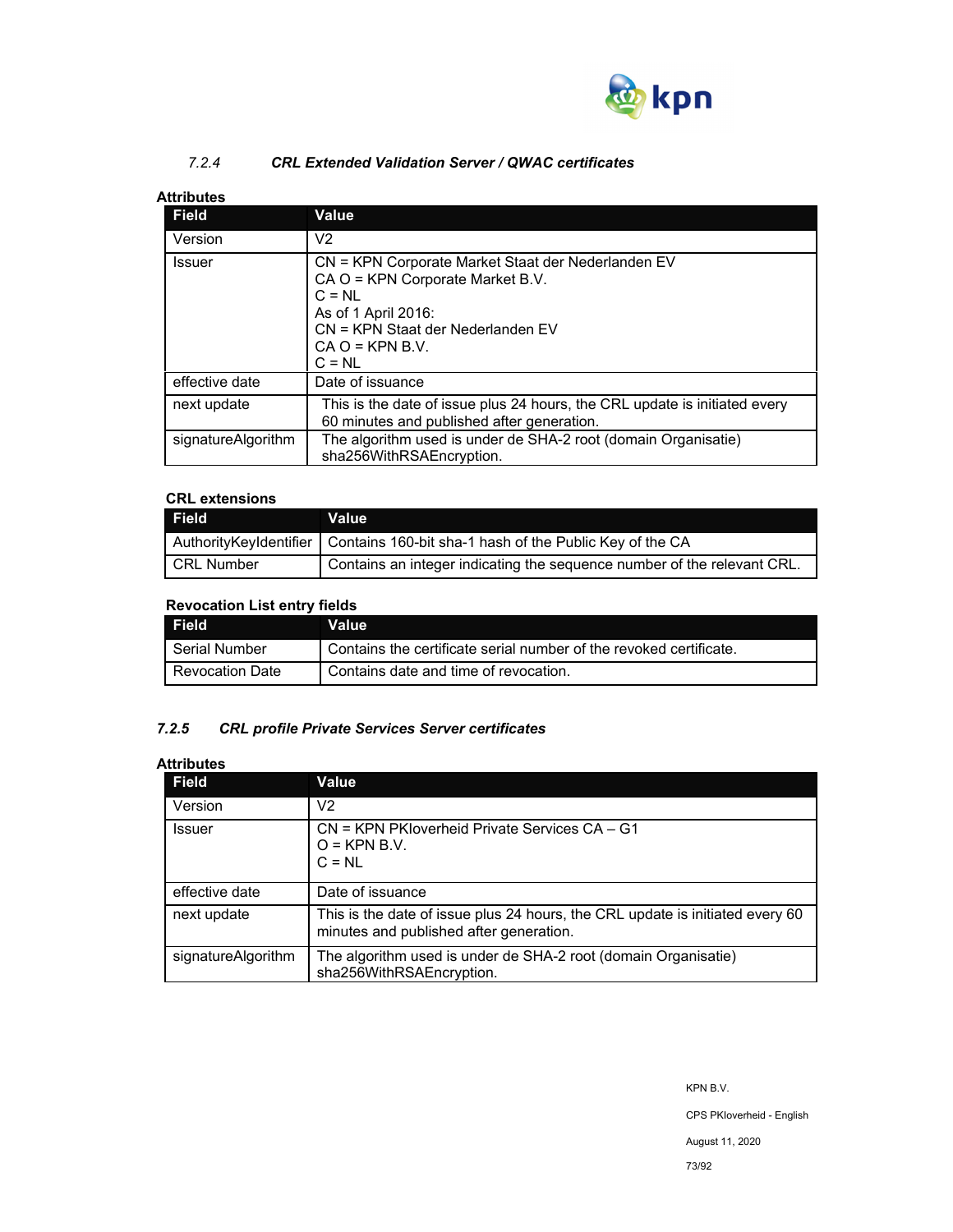

#### **CRL extensions**

| Field                  | Value                                                                   |
|------------------------|-------------------------------------------------------------------------|
| AuthorityKeyIdentifier | Contains 160-bit sha-1 hash of the Public Key of the CA                 |
| CRL Number             | Contains an integer indicating the sequence number of the relevant CRL. |

## **Revocation List entry fields**

| <b>Field</b>           | Value'                                                             |
|------------------------|--------------------------------------------------------------------|
| Serial Number          | Contains the certificate serial number of the revoked certificate. |
| <b>Revocation Date</b> | Contains date and time of revocation.                              |

## **7.3 OCSP-profiles**

The OCSP Responder conforms to RFC 6960.

## *7.3.1 OCSP-profile Server certificates G3*

| <b>Basic attributes</b> |                                                                                                                              |  |  |  |
|-------------------------|------------------------------------------------------------------------------------------------------------------------------|--|--|--|
| <b>Field</b>            | Value                                                                                                                        |  |  |  |
| Version                 | V2                                                                                                                           |  |  |  |
| serial number           | SHA1 hash of public key                                                                                                      |  |  |  |
| <b>Issuer DN</b>        | $C=NI$<br>$O=KPN$ B.V.<br>OI=NTRNL-27124701<br>CN=KPN BV PKIoverheid Organisatie Server CA - G3                              |  |  |  |
| Subject DN              | $C=NI$<br>O=KPN B.V.<br>CN= KPN BV PKloverheid Organisatie Server CA - G3 OCSP n-1<br>$(n=1, 2, 3)$ , $(1=$ tracking number) |  |  |  |
| notBefore               | yymmdd0000002 (Date of Key Ceremony)                                                                                         |  |  |  |
| notAfter                | yymmdd0000002 (397 days)<br>(yymmdd)                                                                                         |  |  |  |
| Public Key Algorithm    | Sha256withRSAEncryption (1 2 840 113549 1 1 11)                                                                              |  |  |  |
| Public Key Length       | 2048                                                                                                                         |  |  |  |

## **Standard Extensions**

| <b>Field</b>        | <b>OID</b>     | <b>Include</b> | <b>Critical</b> | Value                              |
|---------------------|----------------|----------------|-----------------|------------------------------------|
| basicConstraints    | $\{id-ce 19\}$ | X              | Yes             | n/a                                |
| cА                  |                |                |                 | Clear                              |
| pathLenConstraint   |                |                |                 | n/a                                |
| keyUsage            | $\{id-ce 15\}$ | x              | Yes             | n/a                                |
| digitalSignature    |                |                |                 | <b>Set</b>                         |
| certificatePolicies | $\{id-ce 32\}$ | x              | No              | n/a                                |
| policyIdentifiers   |                |                |                 | 2.16.528.1.1003.1.2.5.6 (under G3) |

KPN B.V.

CPS PKIoverheid - English

August 11, 2020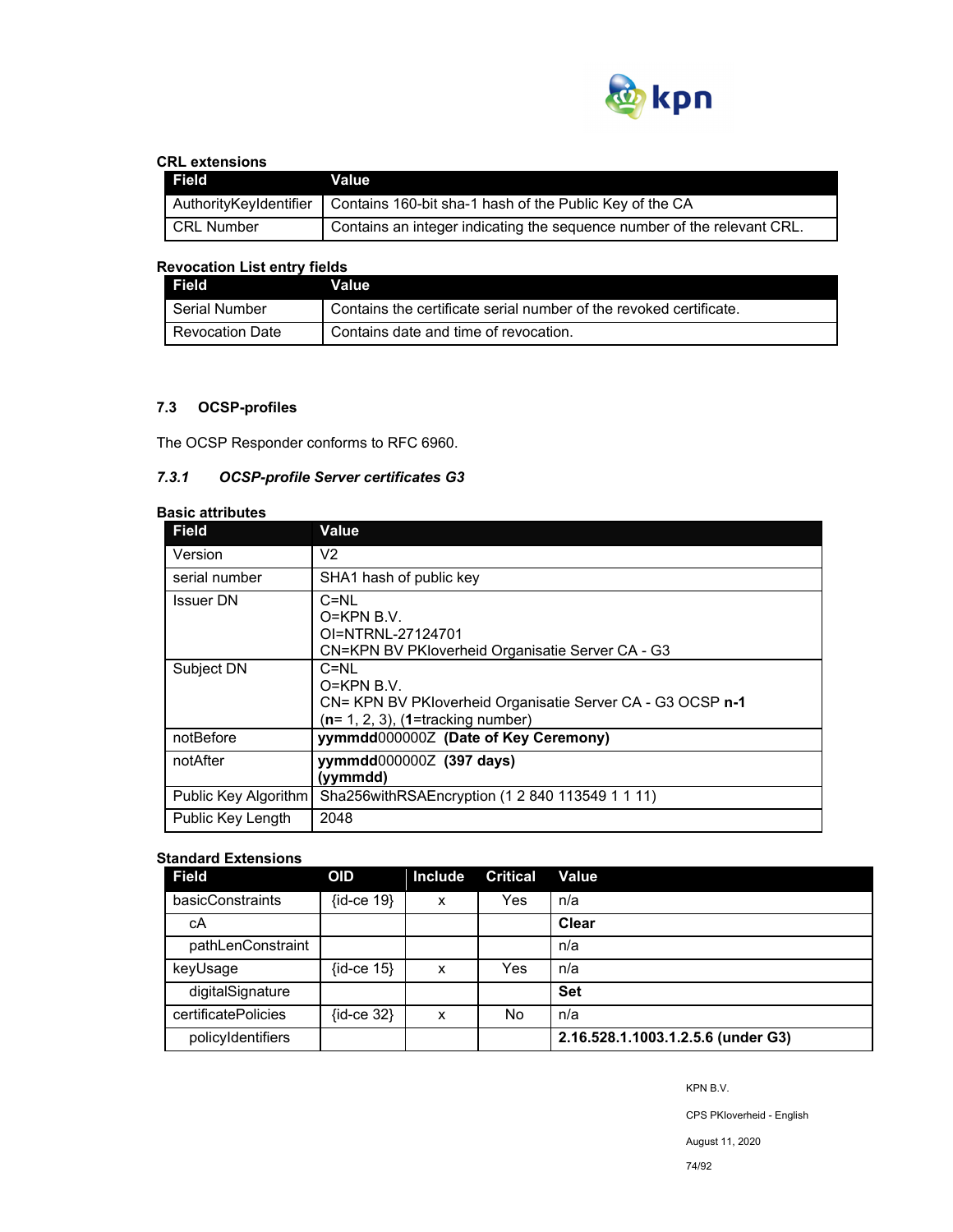

|                              |                |   |           | 2.16.528.1.1003.1.2.5.9 (under EV root)                                                                                                                                                   |
|------------------------------|----------------|---|-----------|-------------------------------------------------------------------------------------------------------------------------------------------------------------------------------------------|
| policyQualifiers             |                |   |           | N/A                                                                                                                                                                                       |
| policyQualifierID            |                |   |           | 1.3.6.1.5.5.7.2.1                                                                                                                                                                         |
| Qualifier                    |                |   |           | https://certificaat.kpn.com/pkioverheid/cps                                                                                                                                               |
| policyQualifiers             |                |   |           | N/A                                                                                                                                                                                       |
| policyQualifierID            |                |   |           | 1.3.6.1.5.5.7.2.2                                                                                                                                                                         |
| Qualifier                    |                |   |           | This certificate is subject to KPN's PKloverheid<br>CPS.                                                                                                                                  |
| SubjectKeyIdentifier         | $\{id-ce 14\}$ | X | No        | n/a                                                                                                                                                                                       |
| Keyldentifier                |                |   |           | Method-1                                                                                                                                                                                  |
| AuthorityKeyIdentifier       | $\{id-ce 35\}$ | X | No        | n/a                                                                                                                                                                                       |
| Keyldentifier                |                |   |           | Hash of public key of Issuing CA                                                                                                                                                          |
| <b>CrIDistributionPoints</b> | $\{id-ce 31\}$ | x | <b>No</b> | n/a                                                                                                                                                                                       |
| <b>DistributionPoint</b>     |                |   |           | n/a                                                                                                                                                                                       |
| Full Name (URI)              |                |   |           | http://crl.managedpki.com/KPNBVPKloverheid<br>OrganisatieServerCAG3/LatestCRL.crl (under<br>G3)<br>http://crl.managedpki.com/KPNPKloverheidSer<br>verCA2020/LatestCRL.crl (under EV Root) |
| extendedKeyUsage             | {id-ce 37 }    | X | Yes       | n/a                                                                                                                                                                                       |
| Key Purpose                  |                |   |           | 1.3.6.1.5.5.7.3.9                                                                                                                                                                         |

### **Private Extensions**

| <b>Field</b>         | OID                  | Include Critical | <b>Value</b>         |
|----------------------|----------------------|------------------|----------------------|
| id-pkix-ocsp-nocheck | 1.3.6.1.5.5.7.48.1.5 | <b>FALSE</b>     | $\vert$ 05 00 (Null) |

## *7.3.2 OCSP-profile Server certificates under EV Root*

| <b>Basic attributes</b> |
|-------------------------|
|                         |

| <b>Field</b>         | Value                                                                                                               |
|----------------------|---------------------------------------------------------------------------------------------------------------------|
| Version              | V2                                                                                                                  |
| serial number        | SHA1 hash of public key                                                                                             |
| <b>Issuer DN</b>     | $C=NU$<br>$O=KPN B.V.$<br>CN=KPN PKloverheid Server CA 2020                                                         |
| Subject DN           | $C=NU$<br>$O=KPN B.V.$<br>CN= KPN PKloverheid Server CA 2020 OCSP n-1<br>$(n= 1, 2, 3, 4)$ , $(1=$ tracking number) |
| notBefore            | yymmdd0000002 (Date of Key Ceremony)                                                                                |
| notAfter             | vymmdd0000002 (397 days)                                                                                            |
| Public Key Algorithm | Sha256withRSAEncryption (1 2 840 113549 1 1 11)                                                                     |
| Public Key Length    | 2048                                                                                                                |

KPN B.V.

CPS PKIoverheid - English

August 11, 2020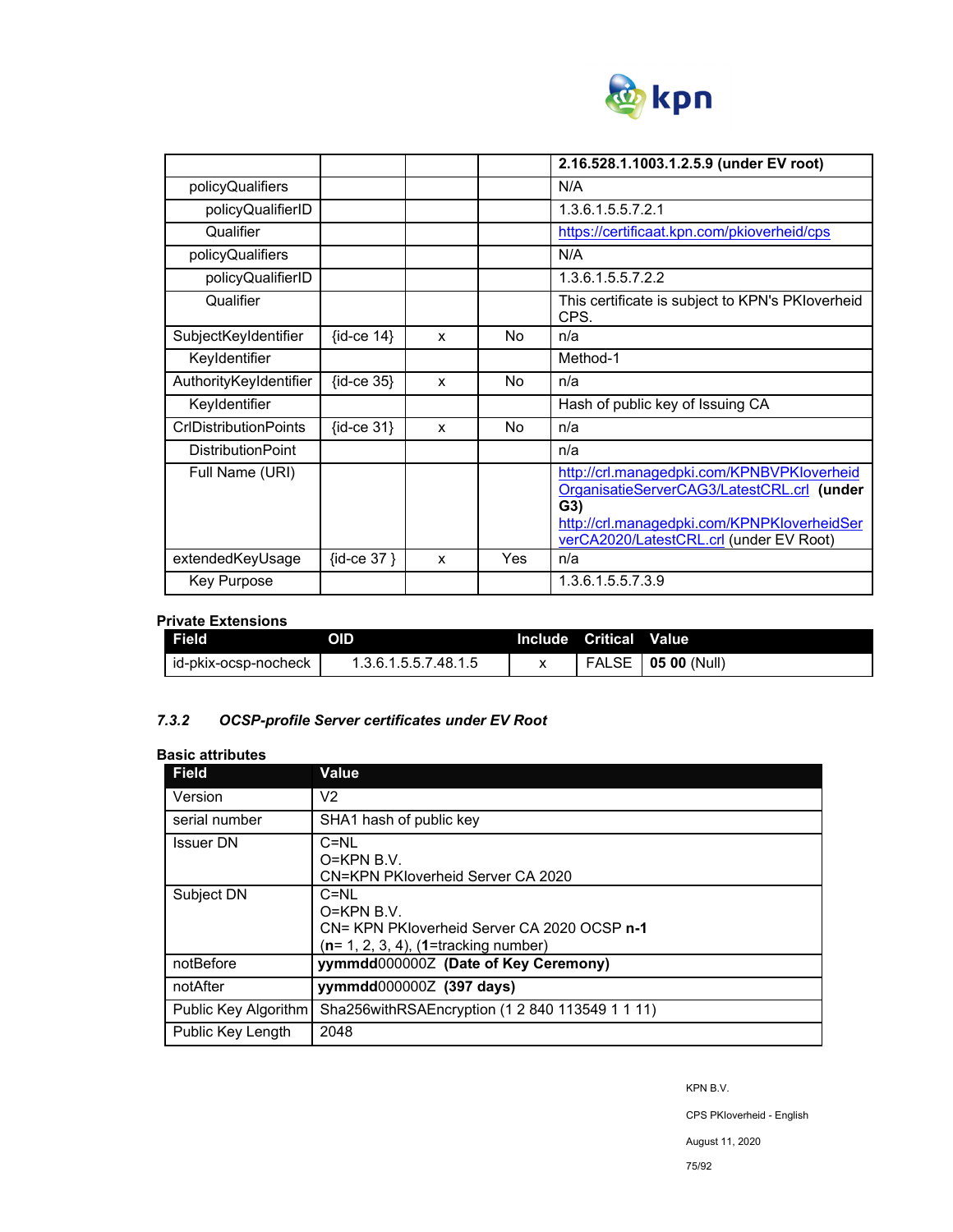

| <b>Field</b>                 | OID                | <b>Include</b> | <b>Critical</b> | <b>Value</b>                                                           |
|------------------------------|--------------------|----------------|-----------------|------------------------------------------------------------------------|
| basicConstraints             | $\{id-ce 19\}$     | X              | Yes             | n/a                                                                    |
| cA                           |                    |                |                 | Clear                                                                  |
| pathLenConstraint            |                    |                |                 | n/a                                                                    |
| keyUsage                     | $\{id-ce 15\}$     | X              | Yes             | n/a                                                                    |
| digitalSignature             |                    |                |                 | <b>Set</b>                                                             |
| certificatePolicies          | $\{id-ce 32\}$     | X              | <b>No</b>       | n/a                                                                    |
| policyIdentifiers            |                    |                |                 | 2.16.528.1.1003.1.2.5.9                                                |
| policyQualifiers             |                    |                |                 | N/A                                                                    |
| policyQualifierID            |                    |                |                 | 1.3.6.1.5.5.7.2.1                                                      |
| Qualifier                    |                    |                |                 | https://certificaat.kpn.com/pkioverheid/cps                            |
| policyQualifiers             |                    |                |                 | N/A                                                                    |
| policyQualifierID            |                    |                |                 | 1.3.6.1.5.5.7.2.2                                                      |
| Qualifier                    |                    |                |                 | This certificate is subject to KPN's PKIoverheid<br>CPS.               |
| SubjectKeyIdentifier         | $\{id-ce 14\}$     | X              | No              | n/a                                                                    |
| Keyldentifier                |                    |                |                 | Method-1                                                               |
| AuthorityKeyIdentifier       | $\{id$ -ce 35 $\}$ | X              | No              | n/a                                                                    |
| Keyldentifier                |                    |                |                 | Hash of public key of Issuing CA                                       |
| <b>CrIDistributionPoints</b> | $\{id-ce 31\}$     | X              | No              | n/a                                                                    |
| <b>DistributionPoint</b>     |                    |                |                 | n/a                                                                    |
| Full Name (URI)              |                    |                |                 | http://crl.managedpki.com/KPNPKloverheidSer<br>verCA2020/LatestCRL.crl |
| extendedKeyUsage             | {id-ce 37 }        | X              | Yes             | n/a                                                                    |
| Key Purpose                  |                    |                |                 | 1.3.6.1.5.5.7.3.9                                                      |

## **Standard Extensions**

## **Private Extensions**

| Field                | OID                  | Include Critical | <b>Value</b>         |
|----------------------|----------------------|------------------|----------------------|
| id-pkix-ocsp-nocheck | 1.3.6.1.5.5.7.48.1.5 |                  | FALSE   05 00 (Null) |

76/92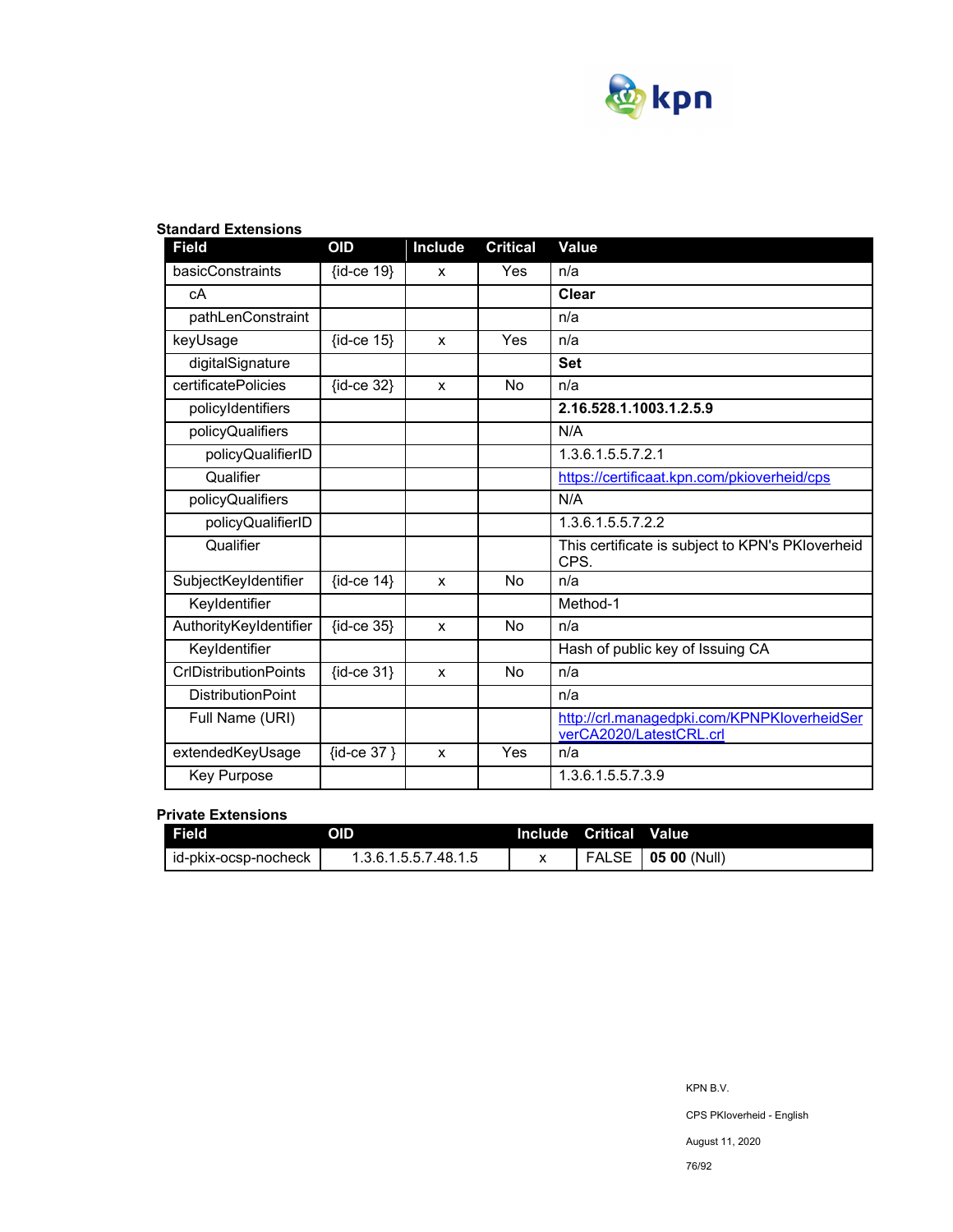

## **8 Compliance Audit and Other Assessment**

Since November 1, 2002, KPN B. V. (one of its predecessors) has been certified by KPMG Certification b. v. against the' TTP. NL Scheme for management system certification of Trust Service Providers issuing Qualified Certificates for Electronic Signatures, Public Key Certificates, Website Certificates and / or Time-stamp tokens' against ETSI TS 101 456 and thus fulfilled the requirements of the dutch law for Electronic Signatures. The ETSI TS 101 456 Certificate was extended on the same date in the years 2005,2008,2011 and 2014 by the certification body BSI Management Systems.

Since 2014, KPN has also been certified against ETSI TS 102 042.

Among other things, the Scheme specifies the frequency with which the audit is carried out, the requirements that the certifying body must meet and how non-conformities are dealt with. A certifying body must be accredited by the Accreditation Board before it can certify.

#### **eIDAS**

On July 1, 2016, the European Regulation (REGULATION (EU) No 910/2014 OF THE EUROPEAN PARLIAMENT AND OF THE COUNCIL of 23 July 2014 on electronic identification and trust services for electronic transactions in the internal market and repealing Directive 1999/93/EC) entered into force.

This decree replaces the Dutch Electronic Signature Act.

Because this regulation sets out the requirements regarding the frequency of the audit and accreditation, the afore mentioned TTP. NL Scheme lapses on that date.

In February 2016, the previous ETSI certifications ETSI TS 101 456 and ETSI TS 102 042 were also replaced by ETSI certifications ETSI EN 319 411-2 and ETSI EN 319 411-1 respectively. KPN also complies with the relevant parts of PKIoverheid Programme of Requirements as stated in the Programme of Requirements (see https://www.logius.nl/english/pkioverheid ). This is demonstrated by means of an audit report issued by BSI Group The Netherlands. A copy of the ETSI EN 319 411-2 and ETSI EN 319 411-1 certificate can be found on the KPN site (see Electronic Storage Site).

With effect from 10 March 2017, the Netherlands Radiocommunications Agency (hereinafter AT) has been designated as statutory supervisor of the eIDAS ordinance. KPN is registered as a Qualified Trust Service Provider (QTSP) by the Netherlands Radiocommunications Agency .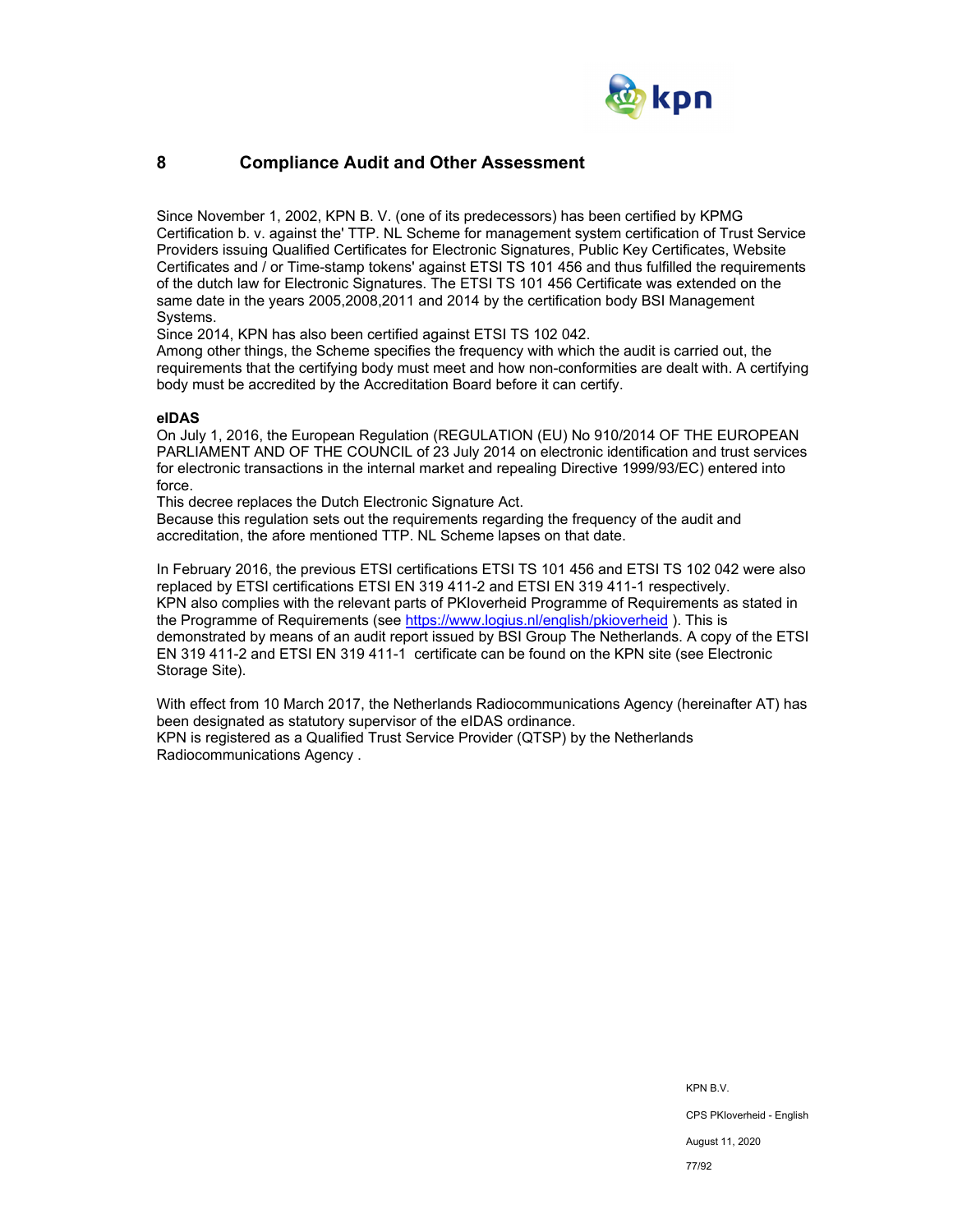

## **9 Other Business and Legal Matters**

KPN is the ultimately responsible Trust Service Provider. KPN is also responsible for those parts that are outsourced to other organizations.

KPN has outsourced the identification of certificate holders and certificate managers to AMP B. V.

## **9.1 Fees**

No further stipulations.

## **9.2 Financial Responsibility**

KPN has put in place adequate arrangements, including insurance, to cover liabilities related to the provision of the service in question. In addition, KPN has the financial stability and resources necessary for sound business operations.

## **9.3 Confidentiality of Business Information**

The financial statements of KPN B.V. are integrated in the financial statements of Koninklijke KPN N.V. As a publicly listed company, it is the Royal KPN N.V. not allowed to provide financial data outside the regular reports and official channels.

## *9.3.1 Listing of information considered confidential*

The following shall be regarded as confidential, inter alia:

- agreements with, inter alia, Subscriber' s;
- Internal procedures for handling and processing Subscription, Certificate applications and revocation requests;
- data on systems and infrastructures;
- PIN, PUK and revocation codes;
- Internal security procedures and measures;
- audit reports;
- Private keys.

For personal data, see 9.4.2 Confidential personal data.

#### *9.3.2 List of information considered as non-confidential*

No further stipulations.

#### *9.3.3 Responsibility not to provide data*

KPN has formulated a policy for all information relating to security issues (see, for example, 9.3.1.). This policy states, among other things, that this information is confidential and is only made available based on the need-to-know principle. This also means that, in principle, this information is only made

KPN B.V.

CPS PKIoverheid - English

August 11, 2020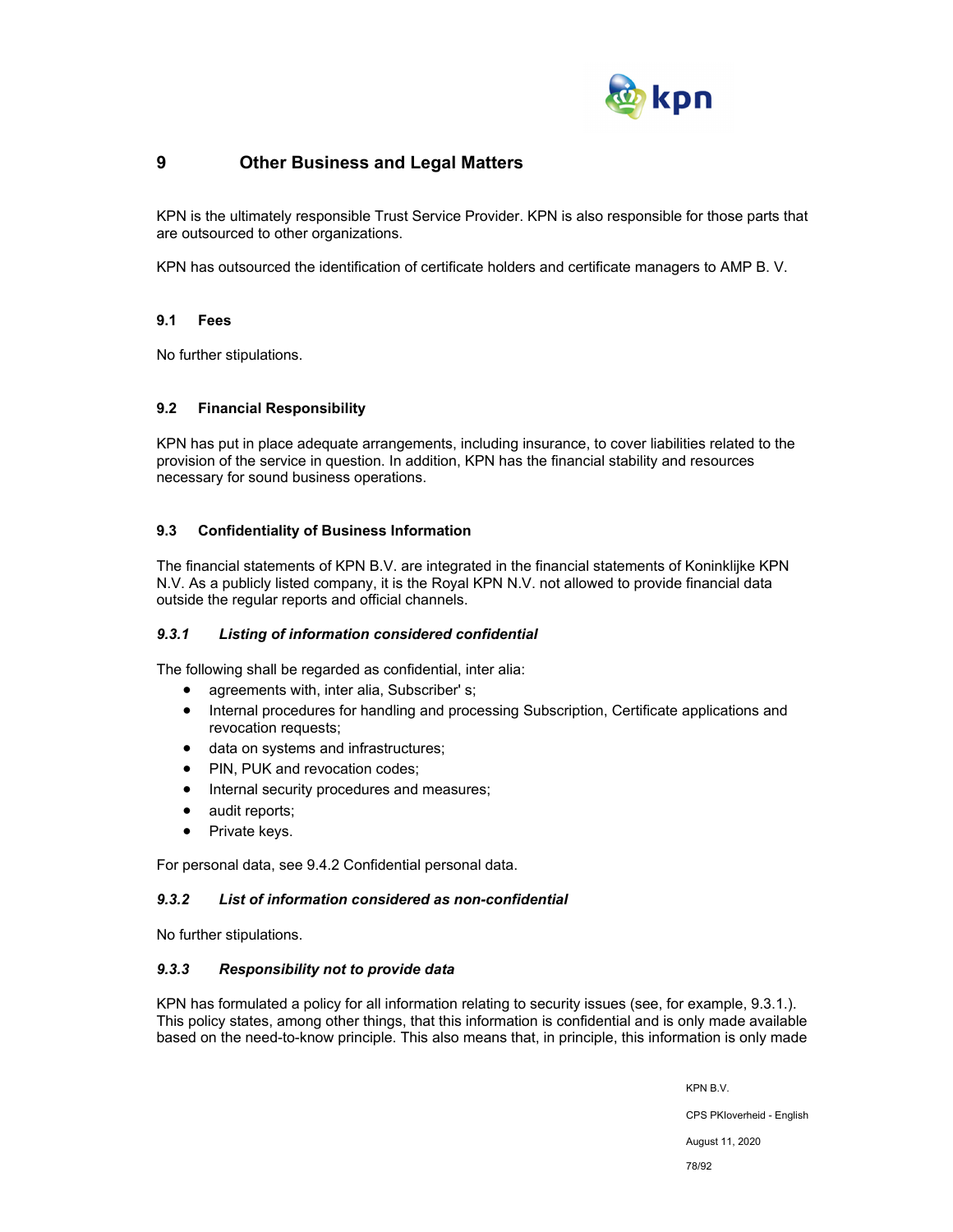

available for inspection to third parties within the KPN building, but only to the extent that there is a clear need for this (for example an audit) and always under strict confidentiality.

#### **9.4 Privacy of Personal Information**

KPN complies with the requirements of the Wbp (dutch: Act on Privacy). KPN has registered with the Dutch Data Protection Authority (College Bescherming Persoonsgegevens) as being responsible for processing personal data for the purpose of certification services.

#### *9.4.1 Privacy Statement*

KPN has formulated a privacy statement for, among other things, its certification services. The statement describes how KPN deals with personal data. The privacy statement is made available via KPN's website (see Repository).

#### *9.4.2 Confidential personal data*

The following personal data are considered confidential and will not be provided to third parties:

- Subscriber details:
- certificate application details and certificate application treatment details;
- certificate application processing data;
- certificate revocation details;
- notifications of circumstances which may lead to revocation;

#### *9.4.3 Non-confidential data*

The published data of certificates is publicly available. The information that is made available in respect of published and revoked certificates is limited to the limits set out in Chapter 7 ' Certificate, CRL and OCSP profiles' of this CPS

Information on revocation of certificates is available through the CRL. This information provided only concerns the certificate number, the moment of revocation and status (valid/revoked) of the certificate.

#### *9.4.4 Responsibility to protect Private Keys*

KPN is responsible for protecting private CA keys.

The responsibility for protecting the Private Key of the Certificate Holder and thus for the QSCD/SUD on which it is stored lies up to and including transfer of the QSCD/SUD with KPN and after transfer with the Certificate Holder/Certificate Manager. As a result, the responsibility for protecting the PIN and PUK codes that secure the smart card also lies with KPN up to and including the transfer of the PIN mail with KPN and after transfer with the Certificate Holder/Certificate Manager.

The Subscriber creates the key pair for which he requests a server certificate. The Subscriber is responsible for creating and storing the relevant Private Key in his or her Safe Environment, the Subscriber is also responsible for the Safe Environment itself.

In the case of the mobile certificate, no private key transfer will take place. This private key is stored on the HSM in the secure environment of KPN. The responsibility for the protection of the PUK code

> KPN B.V. CPS PKIoverheid - English August 11, 2020 79/92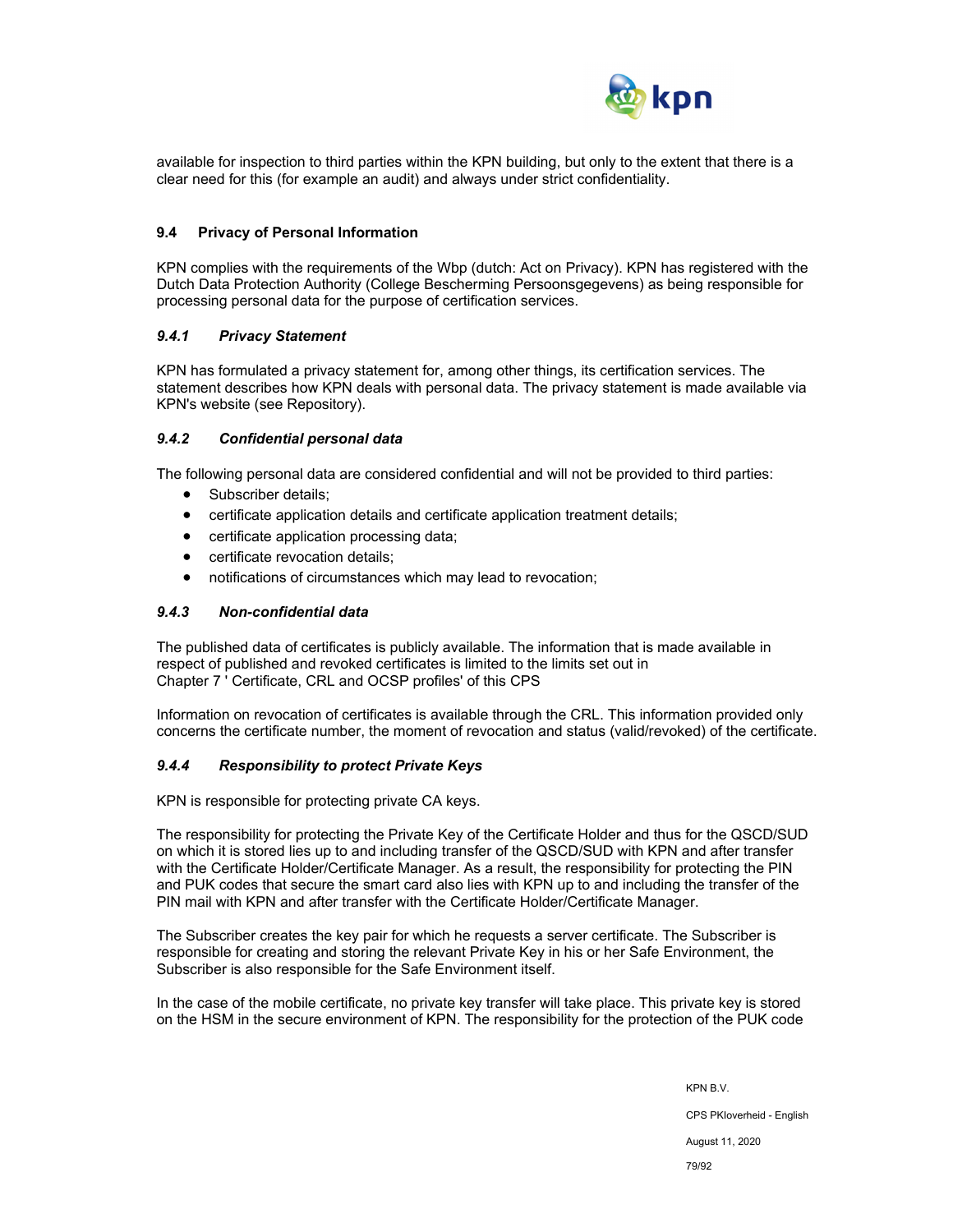

lies with KPN until the transfer of the PIN mailer. After that, the certificate holder is responsible for setting up a PIN code and securing it.

### *9.4.5 Notification of use and consent to the use of personal data*

The Certificate Holder, the Certificate Manager and Subscriber grant permission for publication of certificate data by consent to the Special Terms and Conditions. The completion of an application procedure by the Certificate Holder is considered by KPN as permission for the publication of the data in the Certificate.

#### *9.4.6 Provision of information as a result of a legally valid summons*

KPN does not provide confidential data to investigating officers, except insofar as Dutch legislation and regulations require KPN to do so and only upon presentation of a legally valid summons.

#### *9.4.7 Provision of private law evidence*

The Certificate and the information supplied with the Certificate Application shall continue to be stored for a further period specified to the Subscriber and/or Certificate Holder and insofar as necessary to provide proof of certification in the legal process. Confidential data will only be provided to parties other than the Subscriber and the Certificate Holder for the purpose of evidence, with the prior written consent of the Subscriber or the Certificate Holder.

#### *9.4.8 Provision of information at the request of the owner*

KPN will provide the Subscriber and/or Certificate Manager or Certificate Holder with the personal data concerning him/her, upon request. Upon request, KPN provides the Subscriber with personal data of a Certificate Manager or Certificate Holder who has received a Certificate on behalf of the Subscriber.

KPN is entitled to charge an appropriate fee for each provision.

#### *9.4.9 Disclosure of information with respect to revocation of a certificate*

Information on revocation of Certificates is available through the CRL. The information given there only concerns the Certificate number and the moment of revocation.

#### *9.4.10 Other circumstances which may lead to the provision of information*

No further Stipulations.

## **9.5 Intellectual property rights**

The intellectual property rights of this CPS are vested in KPN.

Property rights relating to the Certificate, QSCD and SUD shall also remain vested in KPN and its licensors after issuance, including intellectual property rights. The same applies to documentation provided by KPN's services, including this CPS.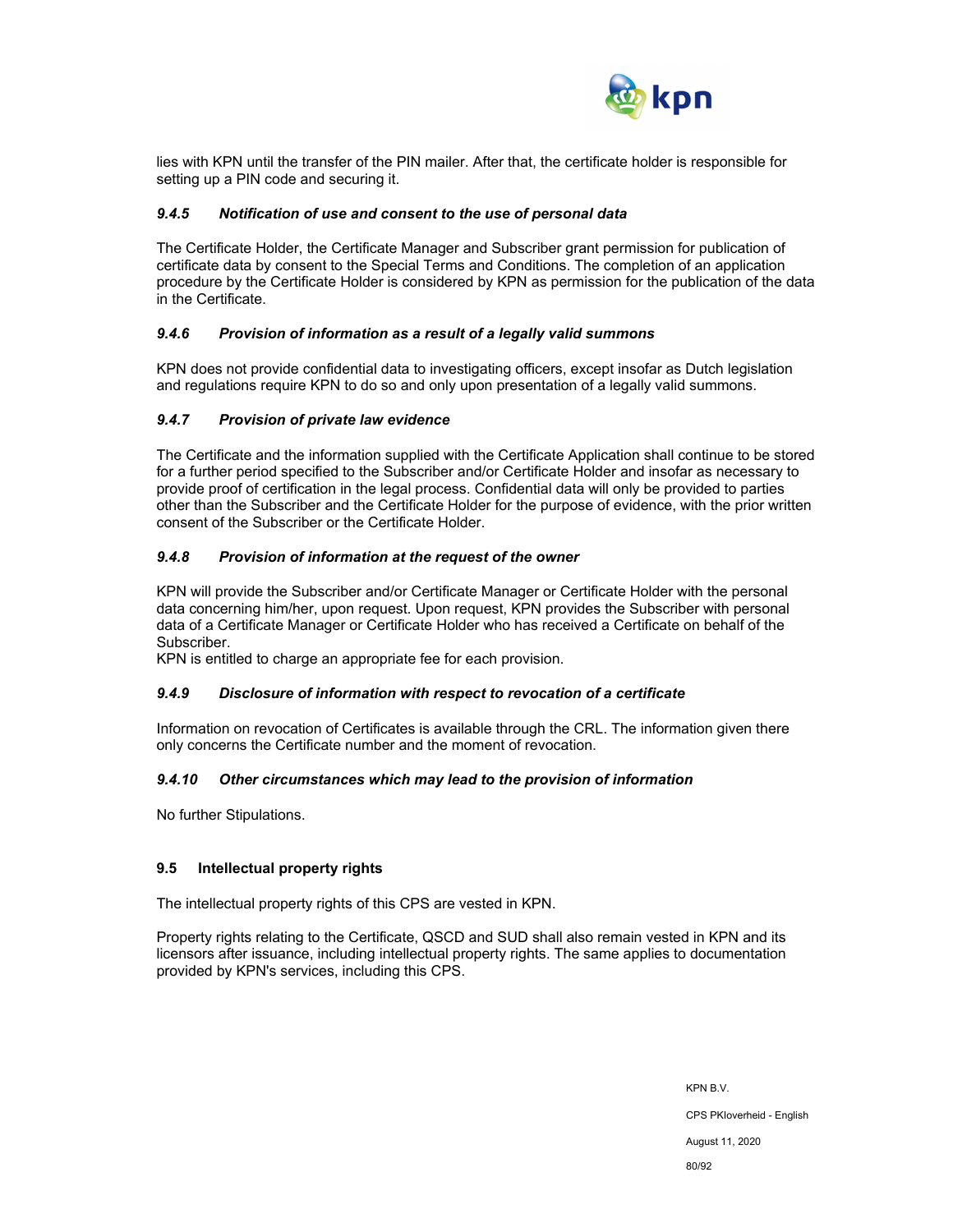

### **9.6 Obligations and Warranties**

In the Special Terms and Conditions, the manner in which KPN and the parties involved must deal with obligations and guarantees is set out.

#### **9.7 Restrictions on warranties**

In the Special Terms and Conditions, the manner in which KPN and the parties involved must deal with the restrictions in guarantees is included.Limitations of Liability

#### *9.7.1 Liability of KPN*

KPN accepts liability for PKIoverheid Certificates as set out in the Special Terms and Conditions.

#### *9.7.2 Limitations of Liability to the relying Party*

KPN's liability to Relying Parties is limited in the manner described in the Special Terms and Conditions.

#### **9.8 Indemnities**

No further stipulations.

#### **9.9 Term and Termination**

The special conditions include the manner in which KPN deals with termination.

#### **9.10 Individual notices and communications with participants**

KPN communicates with stakeholders in various ways. This is done verbally (telephone), mainly through the employees of the Validation department who, among other things, process and handle the Certificate applications. This department can be reached by calling +31 (0)88 661 05 00.

Communication also takes place via this CPS and for example the certificate application forms used, all of which are accompanied by a detailed explanation. There is also the possibility of raising questions or other matters via e-mail address pkivalidation@kpn.com

The listed documents and many other information are available in the Electronic Storage.

## **9.11 Amendments**

#### *9.11.1 Amendment procedure*

KPN has the right to amend or supplement the CPS. The operation of the current CPS is assessed at least annually by KPN's PMA. Subscribers, Certificate Holders, Certificate Managers and Confidential

> KPN B.V. CPS PKIoverheid - English August 11, 2020 81/92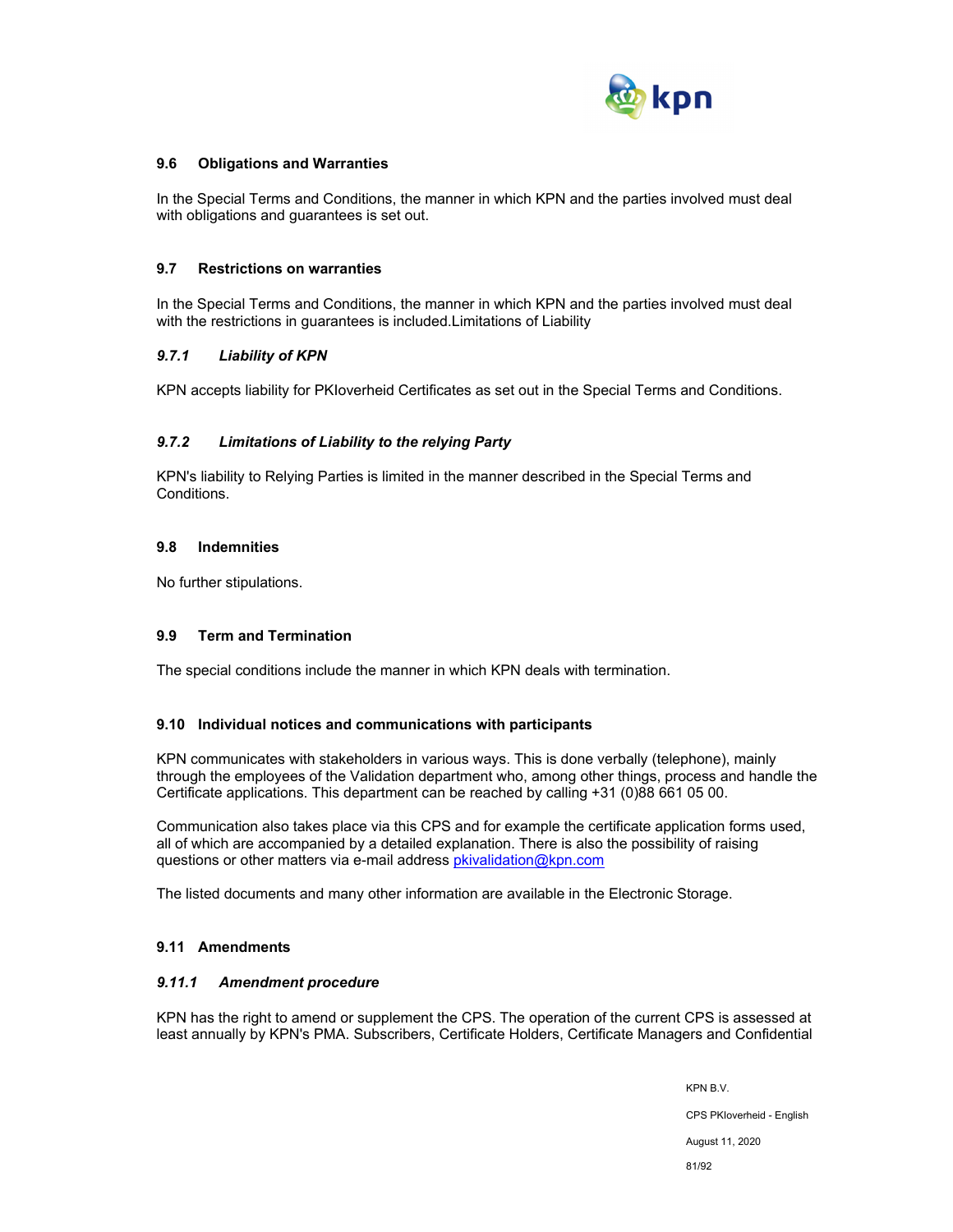

Parties may comment on the content of the CPS and submit it to KPN's PMA, see section 1.5.2. If, based on this, it is determined that changes to the CPS are necessary, the PMA will implement these changes in accordance with the change management process set up for this purpose.

Amendments to the CPS are approved by KPN's PMA. Changes of an editorial nature or obvious clerical and/or spelling errors can enter into force without prior notice and are recognizable by increasing the version number by 0.1 (1.1  $>$  1.2). In the event of major changes, a new version will be produced, recognizable by increasing the version number by 1 (1.0 > 2.0).

## *9.11.2 Notification of amendments*

Amendments to the CPS are announced on KPN's website (see Electronic Storage Recordings). This is done two weeks before the CPS's starting date of validity. This starting date of validity is stated on the cover page of this CPS.

#### **9.12 Dispute Resolution Procedures**

Complaints are dealt with by means of a Complaint procedure. These complaints can be reported by telephone and by e-mail to the Service Desk. A web form is available on the website for this purpose, which can be used to submit a complaint, among other things. https://certificaat.kpn.com/contactformulier/

Telephone: 088-6610621 (working days from 9:00 to 17:00 E-mail: Servicedesk.sbr@KPN.com

KPN makes every effort to provide you with the best possible service. However, it is possible that you are not satisfied with our services. In that case, there is a possibility to appeal about the handling of your complaint. You can reach this procedure via : https://www.kpn.com/zakelijk/service/klachtindienen-over-kpn-zakelijk.htm

## **9.13 Governing Law**

The eIDAS regulation governs KPN's certification services within the PKIoverheid, insofar as it concerns the Qualified Certificates (non-repudiation).

KPN's services are also governed exclusively by Dutch law.

#### **9.14 Compliance with Applicable Law**

No further stipulations

#### **9.15 Miscellaneous Provisions**

No further stipulations

KPN B.V. CPS PKIoverheid - English August 11, 2020 82/92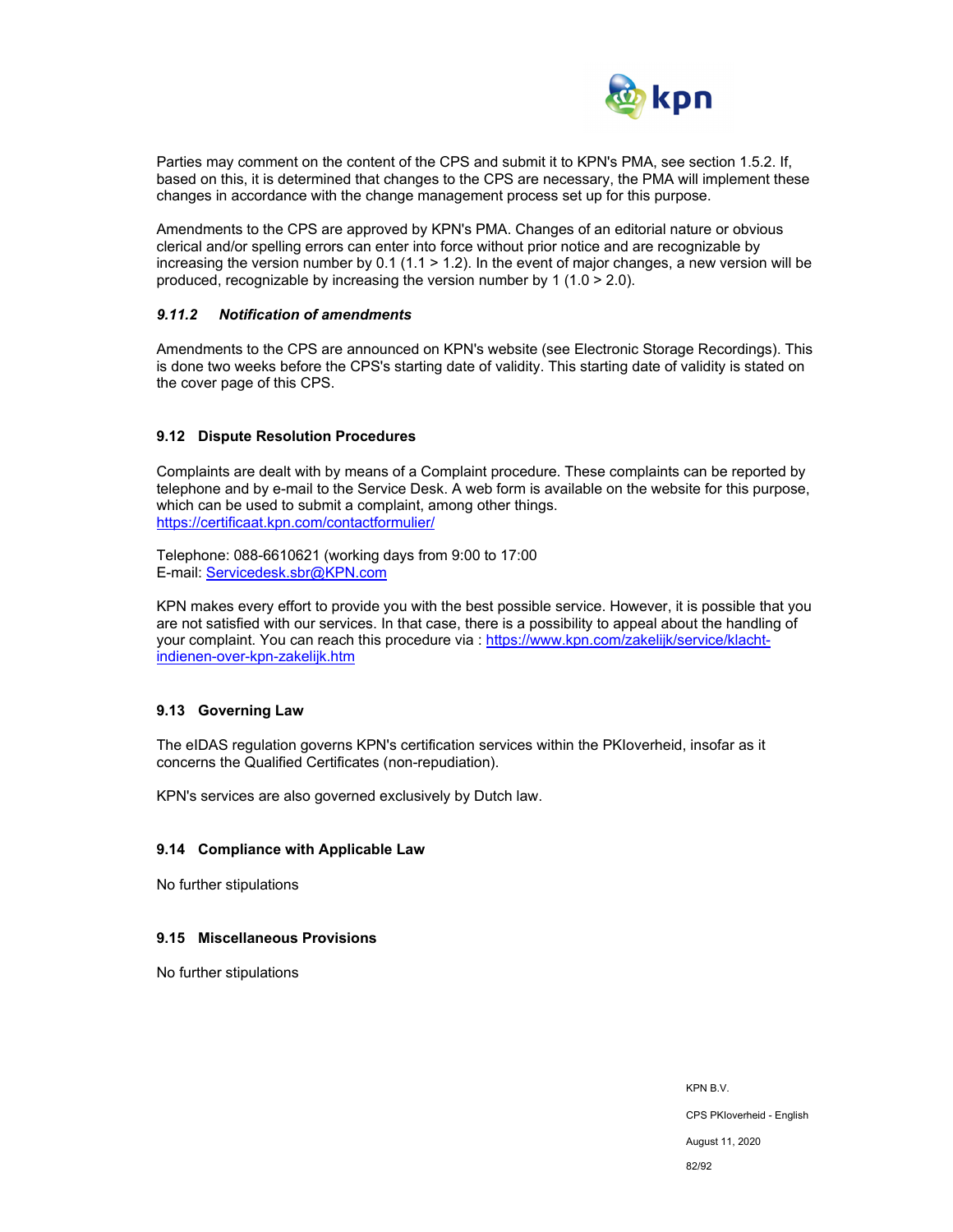

## **9.16 Other Provisions**

No further stipulations

KPN B.V. CPS PKIoverheid - English August 11, 2020 83/92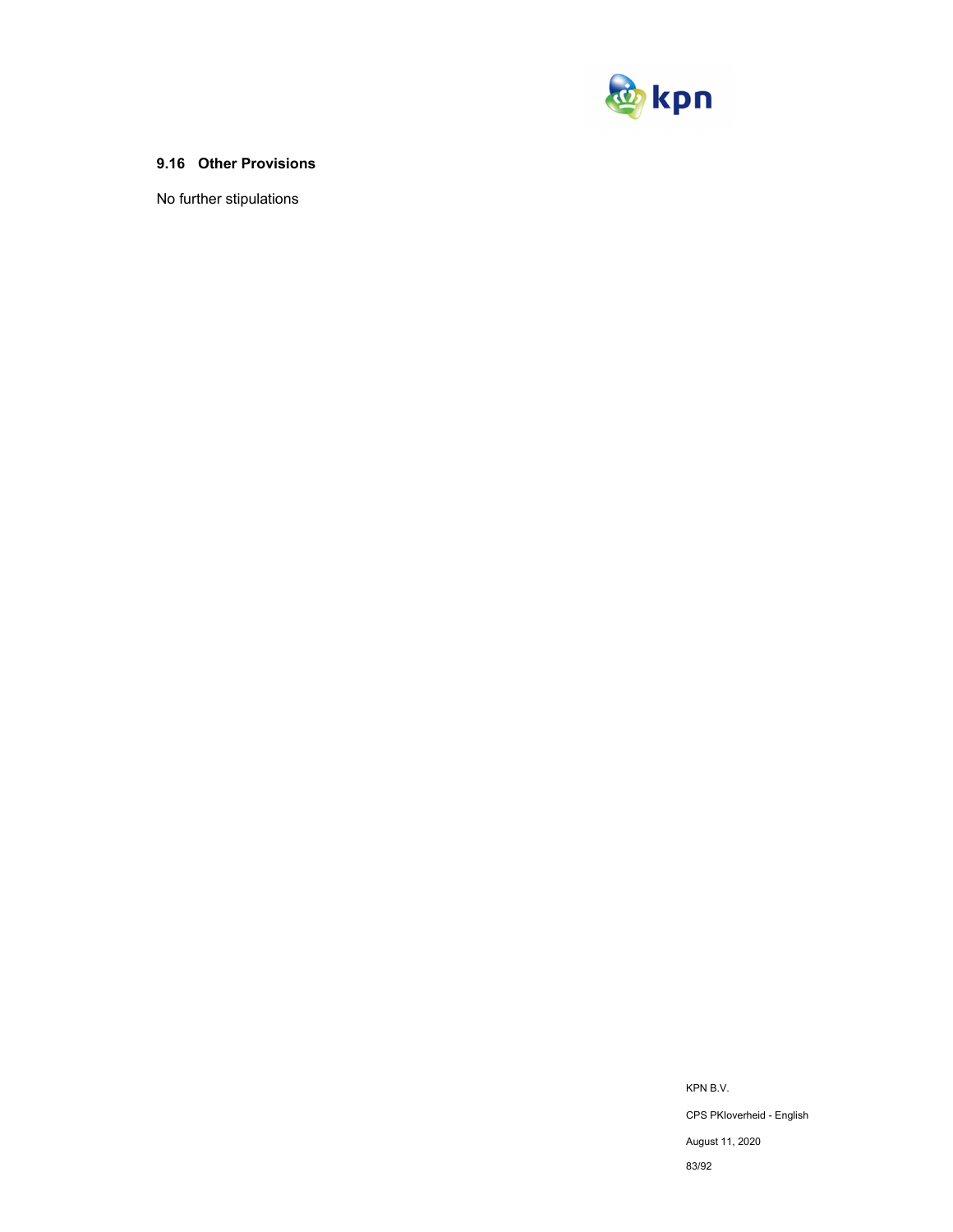

## **Appendix 1 Definitions**

**Advanced Electronic Signature**: an Electronic Signature that meets the following requirements:

(a) it is uniquely linked to the signatory;

(b) it makes it possible to identify the signatory;

(c) it is established by means which the signatory can maintain under his sole control;

(d) it shall be linked to the electronic file to which it relates in such a way that any subsequent alteration of the data can be detected.

**Applicant**: a natural person (Recognized Profession Certificates) or legal entity (Organisation-linked Certificates) who submits a Certificate Application for the issuance of a Certificate to KPN. The Applicant does not have to be the same party as the Subscriber or the Certificate Holder, but is one of both.

**Asymmetric Key Pair**: a Public Key and Private Key within the public key cryptography that are mathematically connected in such a way that the Public Key and the Private Key are each other's counterparts. If one key is used to encrypt, the other key must be used to decrypt and vice versa.

**Authentication**: (1) Checking an identity prior to transmission of information; (2) verifying the accuracy of a message or sender.

**Authenticity certificate**: Certificate certifying the Public Key of the key pair used for identification and authentication services.

**Authorised representative:** A natural person authorised to represent an organisation. The power of representation may derive from the law or from a power of attorney. There may also be several natural persons, e. g. a board of an association, who are authorised to represent an organisation.

**CA Certificate:** a Certificate of a Certification Authority.

**CA Key**: the key pair, Private and Public Key of a Certification Authority.

**Certificate**: the Public Key of an End User, together with additional information. A Certificate is enciphered with the Private Key of the Certification Authority that issued the Public Key, making the Certificate unalterable.

Certificates can be grouped in different ways. Firstly, there is the distinction between Organizational Certificates and Professional Certificates. Certificates for Organisation-linked Certificates are requested by an organisational entity, which is a Subscriber at KPN, for a Certificate Holder who is part of or has a relationship with that organisational entity. The Certificate Holder shall use the Certificate on behalf of the organisation.

For Professional Certificates, they are applied for by a practitioner of a Recognised Appeal, who in that capacity is a Subscriber himself or herself, but at the same time also a Certificate Holder. The Certificate Holder shall use the Certificate on account of his profession.

The Organisation-specific Certificates are subdivided into Personal Certificates and Services Certificates. The Services Certificates can in turn be divided into Group and Server Certificates.

**Certificate Application**: the request submitted by an Applicant for the issue of a Certificate by KPN.

**Certificate Administrator**: (Certificate Manager) a natural person who is authorized to apply for, install, manage and/or revoke a Server Certificate or Group Certificate on behalf of the Subscriber and for the benefit of the Certificate Holder. The certificate administrator carries out actions that the certificate holder himself is not capable of doing.

> KPN B.V. CPS PKIoverheid - English August 11, 2020 84/92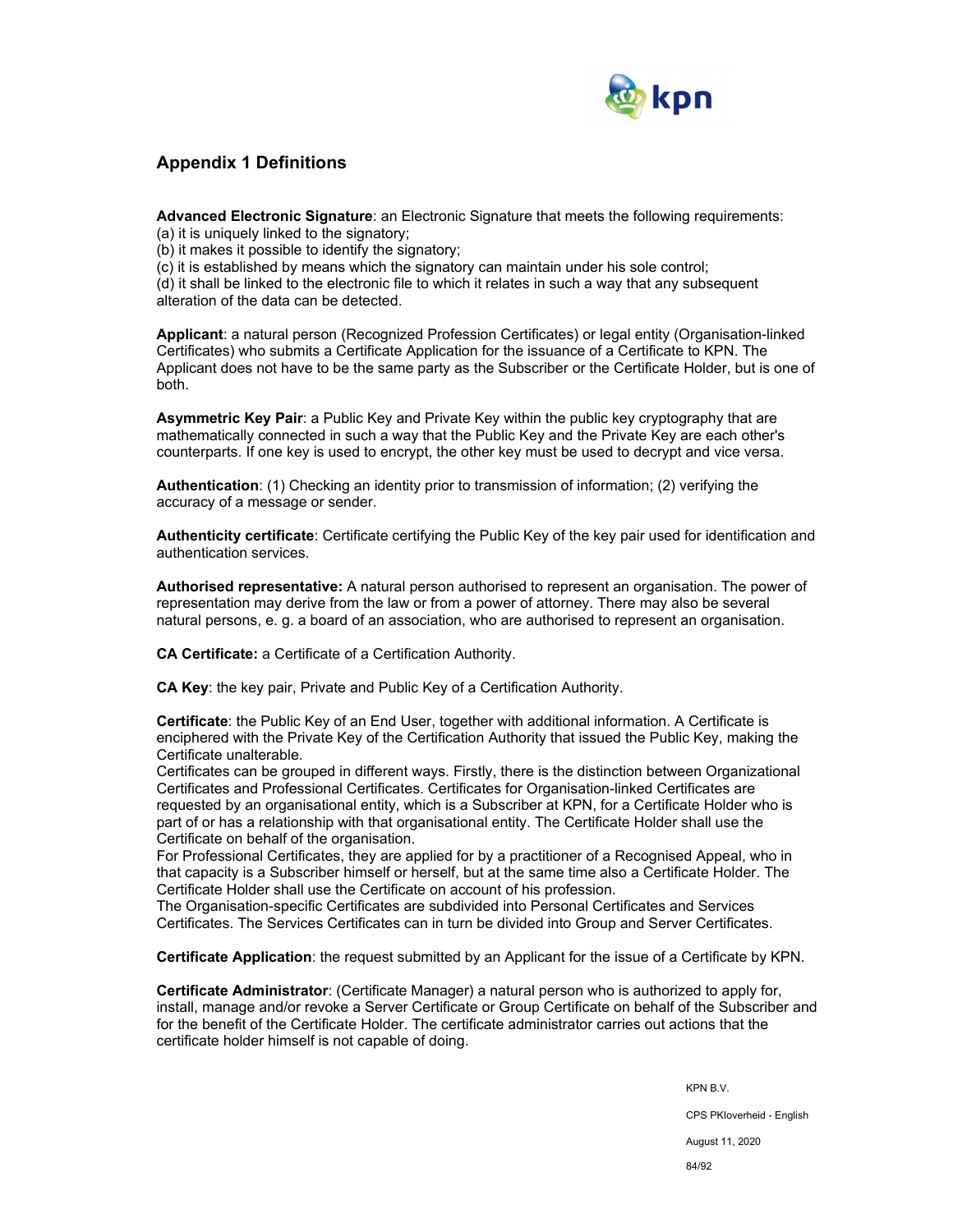

**Certificate Holder**: an entity that is identified in a Certificate as the holder of the Private Key belonging to the Public Key given in the Certificate.

In principle, there are two types of Certificate Holders: the organisation-specific Certificate Holder and the professionally related Certificate Holder. The organisation-specific Certificate Holder is part of an organisational entity in which the organisational entity is the Subscriber who applies for Certificates for the Certificate Holder and in which the Certificate Holder may use these Certificates on behalf of the Subscriber. The professional certificate holder is a practitioner of a recognized profession, who in that capacity becomes a Subscriber at KPN and applies for Certificates for himself. In the case of the professional Certificates, the Subscriber is the Certificate Holder, the Subscriber and the Certificate Holder are the same person.

**Certificate Profile**: a description of the content of a Certificate. Each type of Certificate (signature, confidentiality, etc.) has its own interpretation and thus its own description - in which there are, for example, agreements on naming and the like.

**Certificate Policy** (CP): a named set of rules indicating the applicability of a Certificate for a particular community and/or application class with common security requirements. Using a CP, Subscribers and Confidential Parties can determine how much confidence they can place in the relationship between the Public Key and the identity of the Public Key holder. The applicable CP's are included in the PKIoverheid Programme of Requirements (PoR). This concerns the part 3a Certificate Policy - Domain Government/Businesses and Organisation and the part 3b Certificate Policy - Services, appendix to CP Domain Government/Businesses and Organisation.

**Certificate Revocation List**: (CRL): a publicly accessible and consultable list of revoked Certificates, signed and made available by the issuing TSP

**Certification Authority** (CA): an organisation that generates and revokes Certificates. The functioning as CA is a partial activity carried out under the responsibility of the TSP. In this respect, KPN therefore both operates as a CA and a TSP (CSP)

**Certification services**: the issuing, management and revocation of Certificates by Trust Service Providers.

**Certification Practice Statement** (CPS): a document describing the procedures followed and measures taken by a CSP in relation to all aspects of the service provision. The CPS describes how the CSP(TSP) meets the requirements as stated in the applicable CP.

**Certification Practice Statement PKIoverheid** (CPS PKIoverheid: the CPS in question, as applicable to the issue by KPN of PKIoverheid Certificates and their use.

**Certification Service Provider**: a natural or legal person whose function is to provide and manage Certificates and key information, including the associated media (QSCD, SUD). The Certification Service Provider also has the final responsibility for providing the Certification Services, whether it carries out the actual activities itself or subcontracts them to others.

**Confidentiality certificate**: Certificate certifying the Public Key of the key pair used for confidentiality services.

#### **Country code TopLevelDomain** (ccTLD) code

The ccTLD (country code Top Level Domain) is the domain name extension for a country or independent territory. A ccTLD consists of the 2-letter country code defined according to the ISO 3166-1 standard. For instance: .nl .be .de.

KPN B.V.

CPS PKIoverheid - English

August 11, 2020

85/92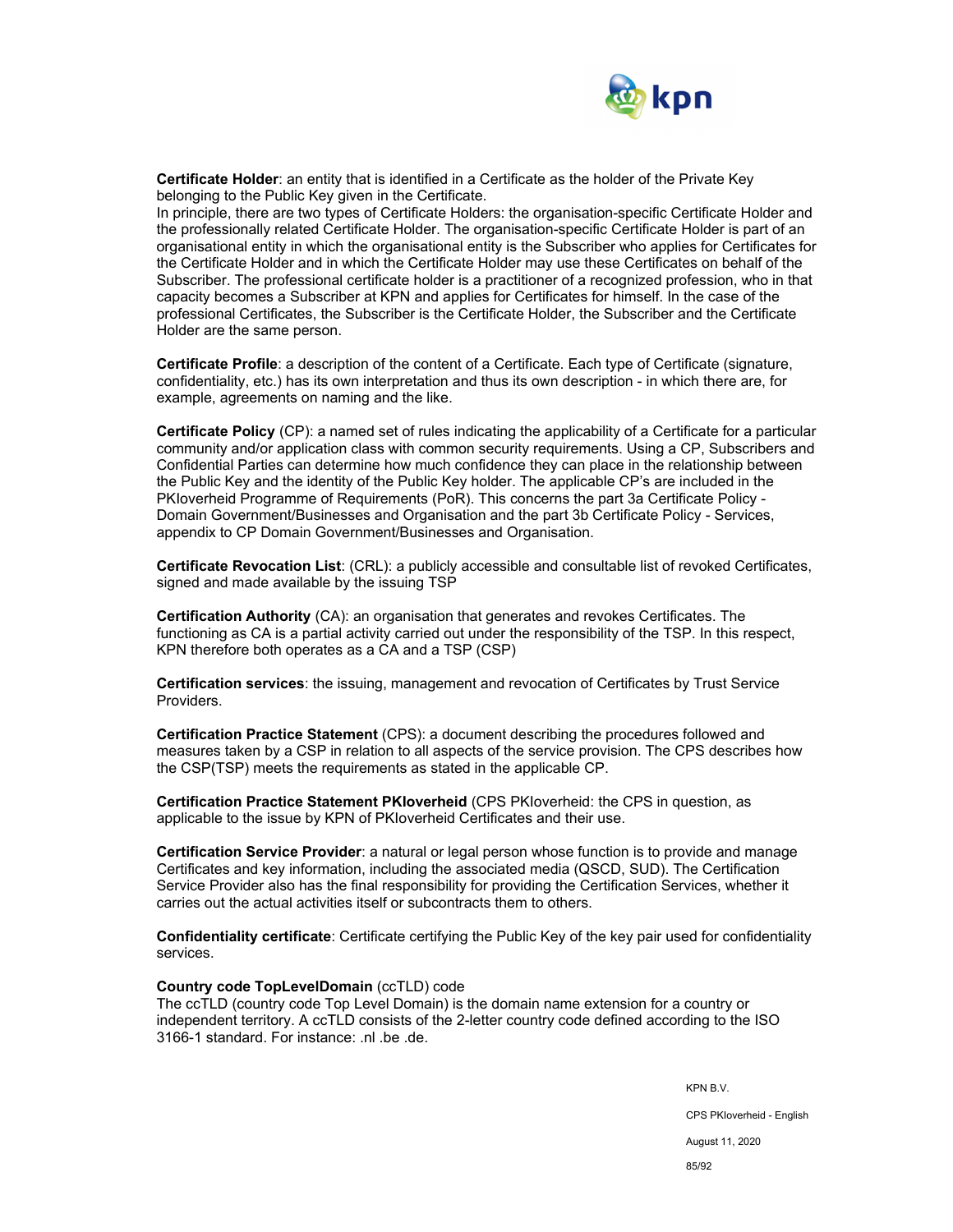

**Data for the creation of Electronic Signatures**: see Signature Creation Data.

**Data for verifying an Electronic Signature**: see Signature Verification Data.

**Digital Signature**: see Advanced Electronic Signature.

**Directory Service**: a service from (or with the cooperation of) a CSP that makes Certificates issued by the CA available and accessible online for the benefit of consulting or trusting parties.

**End User**: a natural or legal person who performs one or more of the following roles within the PKIoverheid: Subscriber, Certificate Holder or Confidential Party. In view of the limited distinctive character of this term, it is not used in the CPS, except in so far as it concerns the prescribed structure of the document (i.e. headings, etc.).

**Electronic Signature**: electronic data that are attached to or logically associated with other electronic data and are used as a means of authentication. The Electronic Signature is used to ensure that electronic correspondence and transactions can compete on two important points with the timehonoured "signature on paper". By placing an Electronic Signature, it is certain that someone who claims to have signed a document has actually done so.

**Electronic Storage**: location where relevant information regarding KPN's services can be found. See: https://certificaat.kpn.com/elektronische-opslagplaats/.

**Escrow (Key-Escrow**): A method to generate a copy of the Private Key for the purpose of access to encrypted data by authorised parties during the issuance of a Certificate and its secure storage.

#### **Fully Qualified Domain Name (FQDN)**

A Fully Qualified Domain Name (FQDN) as defined by PKIoverheid is a full name registered in the Internet Domain Name System (DNS) with which a server on the Internet is unique to identify and address. With this definition, an FQDN includes all DNS nodes up to and including the name of the relevant Top-Level Domain (TLD) and an FQDN is registered in the Internet DNS under a DNS Resource Record (RR) of type' IN A' and/or' IN AAAA' and/or' IN CNAME'.

Examples of FQDNs are www.logius.nl webmail. com. nl local. logius. nl server1. local. local. logius. nl Logius. nl (subject to registration under a DNS RR of type' IN A' and/or' IN AAAA' and/or' IN CNAME').

**Generic TopLevelDomain (gTLD**):The gTLD is a generic top-level domain (generic Top Level Domain), a domain name extension that does not belong to a particular country and that can be registered in principle by anyone anywhere in the world.

**Government:** Within the context of PKIoverheid, government is/are considered to be government or government organisations:

- all of the national government, the provinces, the municipalities, the partnerships based on the Act on Common Regulations and the Water Boards;
- implementing organisations and services such as inspections, benefits and expenditure services and police services;
- Judiciary;

KPN B.V. CPS PKIoverheid - English August 11, 2020 86/92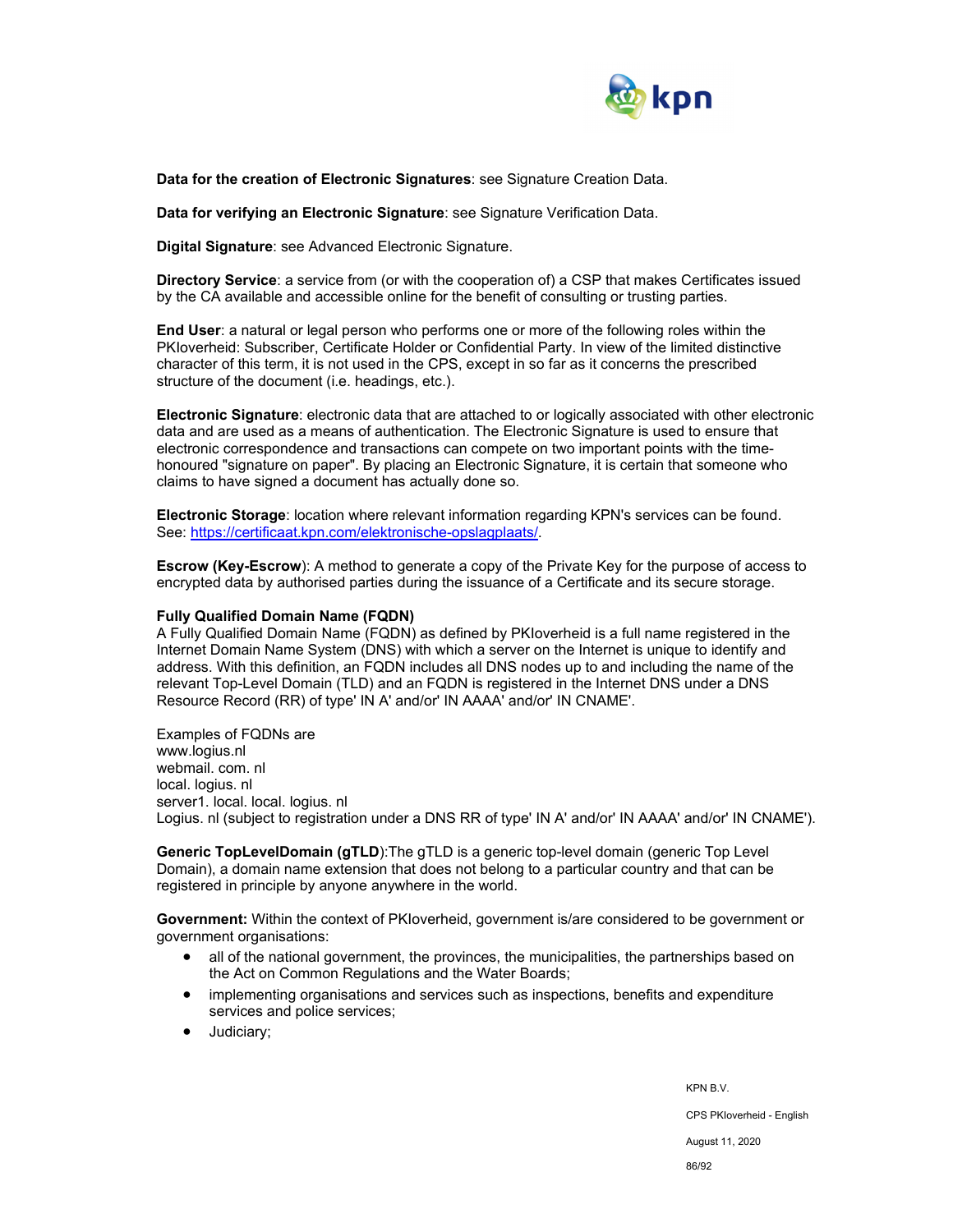

• independent administrative bodies as listed in the ZBO register

**GovernmentCA**: a CA that is the RootCA within the hierarchy of PKIoverheid. In a technical sense, it is the central point of trust within the hierarchy and is controlled by the Government Policy Authority.

**Government Identification Numbe**r (dutch: OverheidsIdentificatieNr OIN): Identification number from the Digikoppeling Service Register. This is a register for government organisations. If governmental organizations want to participate in Digikoppeling, a government facility for improving electronic communication between governmental organizations, they must, when applying for a Server Certificate, prove their existence with an extract from the Digikoppeling Service Register and the OIN is included in their Server Certificate.

**Government Policy Authority**: the highest policy-making authority within the hierarchy of PKIoverheid that controls the Government-CCA.

**Group Certificate**: a combination of two Non-Qualified Certificates, stored on a SUD, which together support the functions of confidentiality and authenticity and fulfil the following requirements: (a) they have been spent on a service or function, forming part of the Subscriber (organisational entity); and

(b) they have been issued on the basis of the Certificate Policy Services in force within PKIoverheid (PoR Part 3b)

**Hardware Security Module**: The peripherals used on the server side to accelerate cryptographic processes. The creation of keys should be considered in particular.

**KPN Special Terms and Conditions PKIoverheid Certificates**: the Special Terms and Conditions, which apply to all parties involved in the issue and use of PKIoverheid Certificates.

**Mobile Certificate:** The means by which KPN provides an eIDAS qualified signature certificate and an authentication certificate that is under "sole control" of the certificate holder using his mobile phone. The key material is securely stored on systems managed by KPN in a secure environment. As a result, the certificate holder no longer needs a Smartcard or USB token to sign documents with a qualified signature, but a mobile phone with an activated Mobile certificate and an application that is connected to the corresponding signing service.

**Non-qualified Certificate**: a Certificate that does not meet the requirements for a Qualified Certificate.

**Object Identifier (OID):** A sequence of numbers that uniquely and permanently identifies an object.

**Online Certificate Status Protocol** (OCSP): a method to check the validity of Certificates online (and in real time). This method may be used as an alternative to consulting the CRL.

#### **Organization-specific certificates**

There are two different types of organisational certificates:

- 1. for persons;
- 2. for services.

Ad. 1

In the case of organisation-specific certificates for persons, the certificate holder is part of an organisational entity. The certificate holder has the power to make a particular transaction on behalf of that organisational entity.

> KPN B.V. CPS PKIoverheid - English August 11, 2020 87/92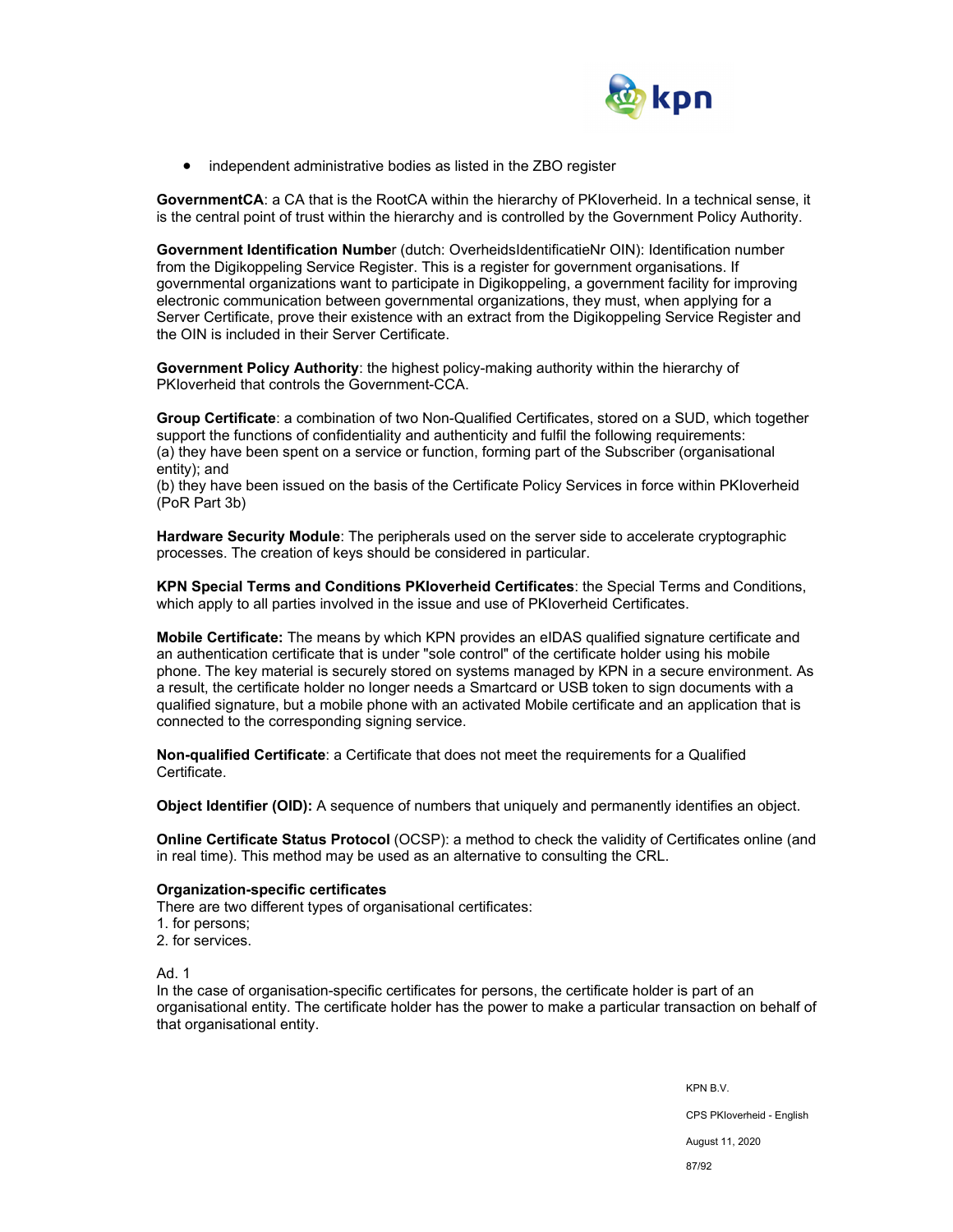

Ad. 2

In the case of organisation-specific certificates for services, the certificate holder is :

- an apparatus or a system (non-natural person), operated by or on behalf of an organisational entity; or
- a function of an organisational entity.

### **Personal certificates:**

The certificate holder will be a natural person in the case of personal certificates. The certificate holder is either part of an organisational entity for which a subscriber is the contracting party (organisational certificate holder), or the person practising a recognised profession and in that capacity itself a subscriber and thus the contracting party (professional certificate holder) or a citizen and, in that capacity, a subscriber and thus the contracting party.

**PKIoverheid**, the Public Key Infrastructure of the State of the Netherlands (also known as PKIoverheid): a system of agreements that allows generic and large-scale use of the Electronic Signature, and also facilitates remote and remote identification.

Confidential communication. The arrangement system is owned by the Minister of the Interior and Kingdom Relations and is managed by the Policy Authority PKIoverheid.

**PKIoverheid Certificate**: a Certificate issued by KPN under the PKIoverheid certificate.

**Policy Management Authority**: the organisational entity within KPN responsible for developing, maintaining and formally establishing service-related documents, including the CPS.

**Private IP address:** An Internet Protocol address (IP address) is an identification number assigned to each device (e. g. computer, printer) participating in a computer network that uses the Internet Protocol (TCP/IP) for communication purposes.

Private IP addresses are not routable on the internet and are reserved for private networks. The IPv4's IPv4 address range reserved or kept available for private use is (see RFC 1918):

- $\bullet$  10.0.0.0 10.255.255.255:
- $\bullet$  172.16.0.0 172.31.255.255;
- $\bullet$  192.168.0.0 192.168.255.255;

In addition, the 169.254.0.0.0 -169.254.255.255.255 series is reserved for Automatic Private IP Addressing (APIPA). These IP addresses may not be used on the Internet.

The IPv6 is the IP address range reserved or kept available for private use (see RFC 4193): fc00: /7

In addition, the series of fe80: /10 is reserved for Automatic Private IP Addressing (APIPA). These IP addresses may not be used on the Internet.

**Private Key**: the key of an asymmetric key pair that should only be known to its holder and kept strictly secret. Within the framework of the PKIoverheid, the Private Key is used by the Certificate Holder to identify himself electronically, to place his Electronic Signature or to decipher an encrypted message.

**Professional Certificate**: a combination of two Non-Qualified Certificates stored on an QSCD, which together support the functions of authenticity and confidentiality, as well as a Qualified Certificate that supports the function of non-repudiation, and which are issued exclusively to a practitioner of a Recognised Profession.

> KPN B.V. CPS PKIoverheid - English August 11, 2020 88/92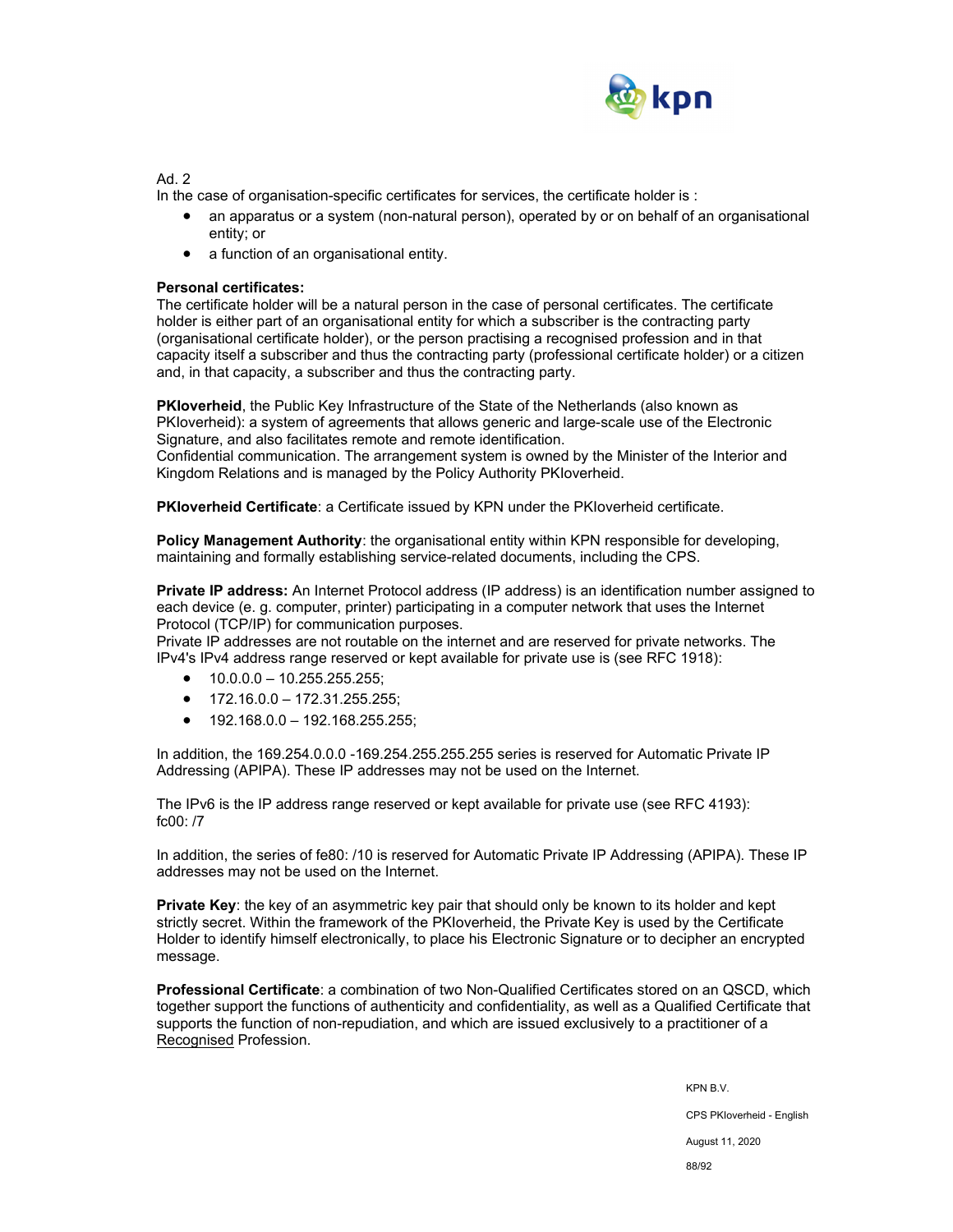

The Certificates shall comply with the following requirements:

- a. they have been issued to a natural person, who uses the Certificate or is going to use it for his or her profession; and
- b. they have been issued on the basis of the Certificate Policy Domain of Government/Businesses and Organisation Certificate (PoR Part 3a) applicable within PKIoverheid.

**Public IP address:** Public IP addresses are unique worldwide and can be routable, visible and accessible from the Internet.

**Public Key Infrastructure** (PKI): the organisation, procedures and technology required to issue, use and manage Certificates.

**Public Key:** the key of an asymmetric key pair that can become public

published. The Public Key is used to check the identity of the owner of the asymmetric key pair, to check the Electronic Signature of the owner of the asymmetric key pair and to encrypt information for a third party.

**Qualified Certificate**: A Certificate that meets the requirements set out in REGULATION (EU) No 910/2014 OF THE EUROPEAN PARLIAMENT (eIDAS) and has been issued by a Trust Service Provider that meets the requirements set out in this Regulation. The Certificate must also apply to the application of the Qualified Electronic Signature.

**Qualified Certificate for Electronic Signature**: an Electronic Signature that meets the following requirements:

- a. it is uniquely linked to the signatory;
- b. it makes it possible to identify the signatory;
- c. it is established by means which the signatory can maintain under his sole control;
- d. it shall be linked to the electronic file to which it relates in such a way that any subsequent alteration of the data can be detected;
- e. it is based on a Qualified Certificate as referred to in REGULATION (EU) No 910/2014 OF THE EUROPEAN PARLIAMENT (eIDAS);
- f. it has been generated by a secure means for the creation of Electronic Signatures as referred to in REGULATION (EU) No 910/2014 OF THE EUROPEAN PARLIAMENT (eIDAS).

**Qualified Certificate for electronic Seal (eSeal)**: means an advanced electronic seal, which is created by a qualified electronic seal creation device, and that is based on a qualified certificate for electronic seal, and meets the requirements of REGULATION (EU) No 910/2014 OF THE EUROPEAN PARLIAMENT (eIDAS).

**Qualified Signature Creation Device (QSCD)**: a means for the creation of Electronic Signatures that meets the requirements of REGULATION (EU) No 910/2014 OF THE EUROPEAN PARLIAMENT (eIDAS). An QSCD is used for personal and professional certificates. An QSCD can be a smart card or a USB token, for example.

**Qualified Certificate for Website Authentication (QWAC):** a means to authenticate a website and links the website to the legal person to whom the certificate is issued and meets the requirements of REGULATION (EU) No 910/2014 OF THE EUROPEAN PARLIAMENT (eIDAS).

**Recognised profession:** Professional certificate holders must exercise a recognised profession in order to apply for Certificates within PKIoverheid. In this context, a recognised profession is a

> KPN B.V. CPS PKIoverheid - English August 11, 2020 89/92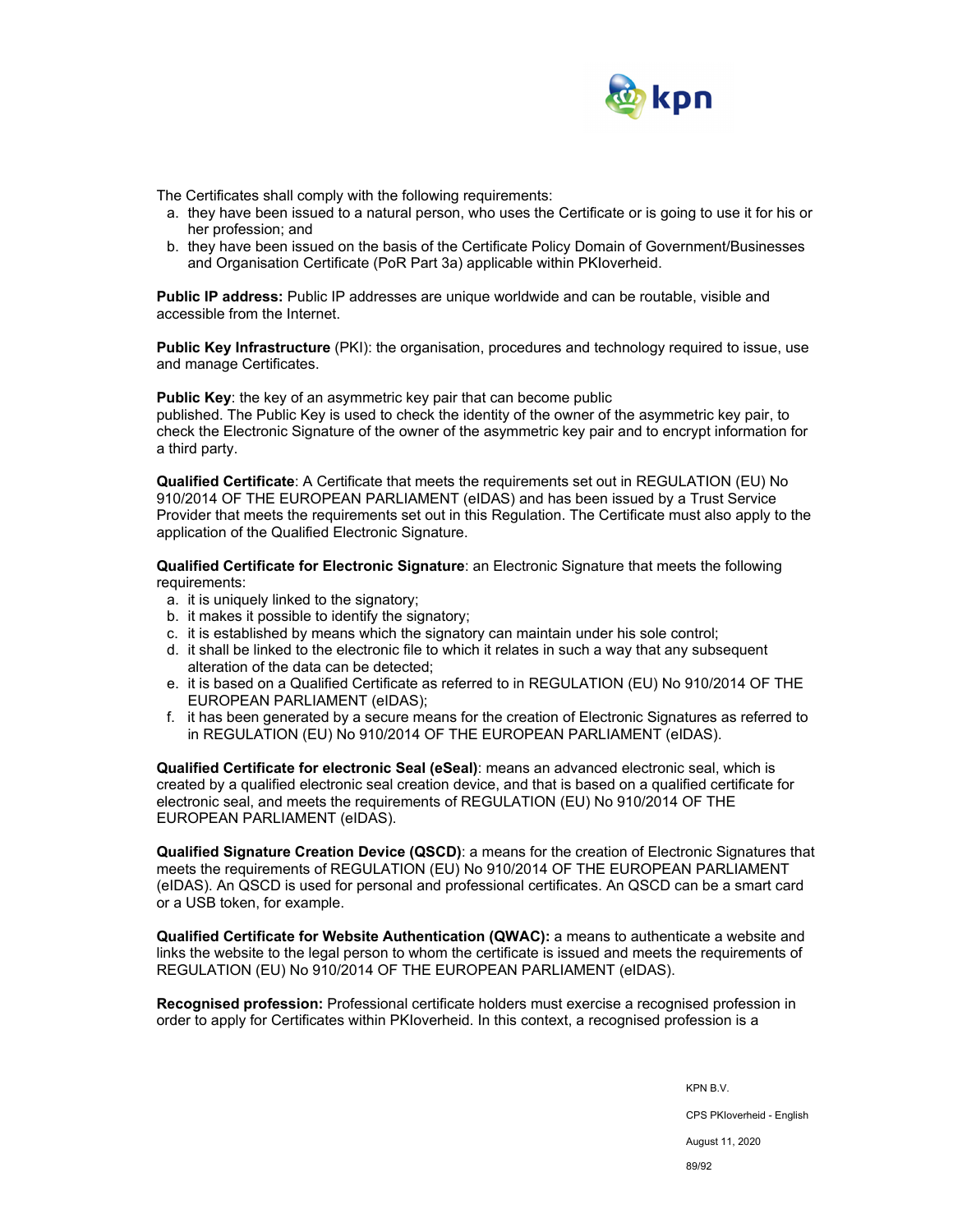

profession which is mentioned in the program of PKIoverheid requirements as a Recognised profession.

**Relying Party**: the natural or legal person who is the recipient of a Certificate and who acts in confidence in that Certificate.

**Root**: the central part of a (PKI) hierarchy from which the entire hierarchy and its level of reliability are displayed.

**Root certificate**: the Root-CA Certificate. This is the Certificate belonging to the place where trust in all Certificates issued within PKIoverheid originates. There is no higher CA from which confidence is derived. This Certificate is signed by the Certificate Holder (within PKIoverheid this is the GovernmentCA) itself. All underlying Certificates are issued by the holder of the Stam Certificate.

**Root Certification Authority** (Root-CA): a CA which is the centre of common trust in a PKI hierarchy. The Certificate of the Root-CA (the Root-CA (the Root Certificate of Stam Certificate) is self-signed, as a result of which it is not possible to authenticate the source of the signature on this Certificate, only the integrity of the content of the Certificate. However, the Root-CA is trusted based on, for example, CP and other documents. The Root-CA does not necessarily have to be positioned at the top of a hierarchy.

**Secure User Device** (SUD): a means that contains the users private key (s), protects this key (s) from compromise and performs authentication or decryption on behalf of the user. A QSCD is used for service certificates. Also, a QSCD can be a smart card or a USB token.

A smart card or USB token is called QSCD if it can be used to create electronic signatures, i. e. if it carries qualified certificates. If a smart card or USB token service contains certificates, it is called a SUD.

**Server Certificate**: A Non-qualified Certificate stored within the Subscriber's Secure Environment that supports the functions of authenticity and confidentiality and meets the following requirements:

- a. it has been issued to a server, being part of the Subscriber (organisational entity); and
- b. it has been issued based on the Certificate Policy Services in force within PKIoverheid (PoR Part 3b).

**Services Certificate**: A certificate that links a function or device, such as a server, to a legal entity or other organisation. A Services Certificate can be a Server Certificate, if a device is linked to an organization, or a Group Certificate, if a function is linked to an organization.

**Secure Means of Creating Electronic Signatures**: see Secure Signature Creation Device.

**Secure Environment**: The environment of the system that contains server certificate keys. Within this environment it is permitted to protect the keys in software, rather than in a SUD. Compensatory measures for this must be of such a quality that it is practically impossible to steal or copy the keys unnoticed. Compensatory measures include a combination of physical access security, logical access security, logging, audit and separation of functions.

**Signature Creation Data**: unique data, such as codes or private cryptographic keys, used by the signatory to create an Electronic Signature.

**Signature Creation Device**: configured software or hardware used to implement the data for the creation of Electronic Signatures.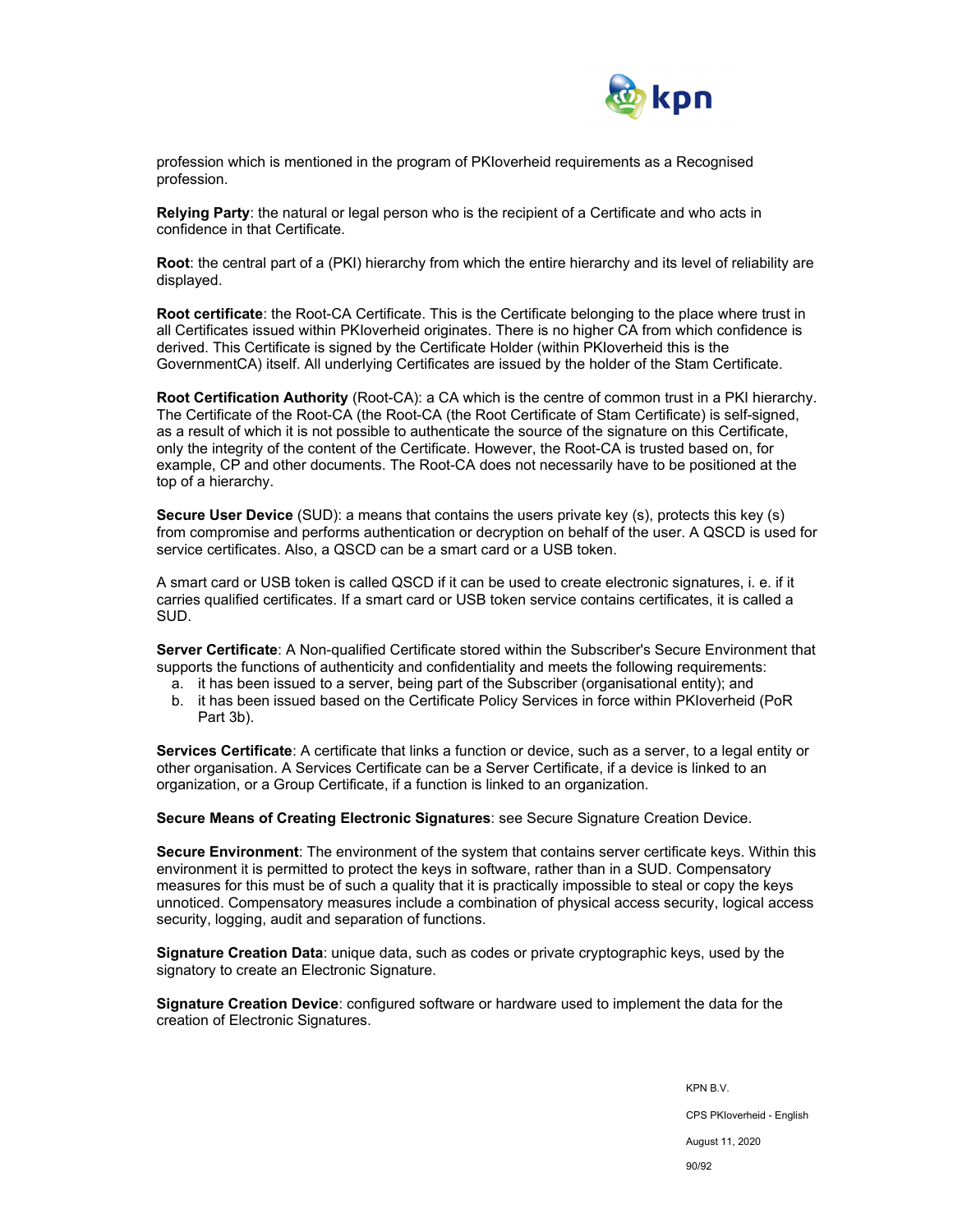

**Signature creation tool**: see Signature Creation Device.

**Signature Verification Data**: data, such as codes or cryptographic Public Keys, used to verify an Electronic Signature.

**Subscriber**: the natural person (Recognized Profession Certificates or legal entity (Organisation related Certificates) who enters into an agreement with KPN to effectuate the issue of PKIoverheid Certificates to Certificates to Certificates Holders designated by the Subscriber.

**Trust service provider** (TSP): Provider of trust services. Since the European Regulation eIDAS the common name for CSP. see Certification Service Provider.

**Non-repudiation**: the property of a message to demonstrate that certain events or actions have taken place, such as sending and receiving electronic documents.

**X. 509**: an ISO standard that defines a basis for the electronic format of Certificates.

KPN B.V. CPS PKIoverheid - English August 11, 2020 91/92